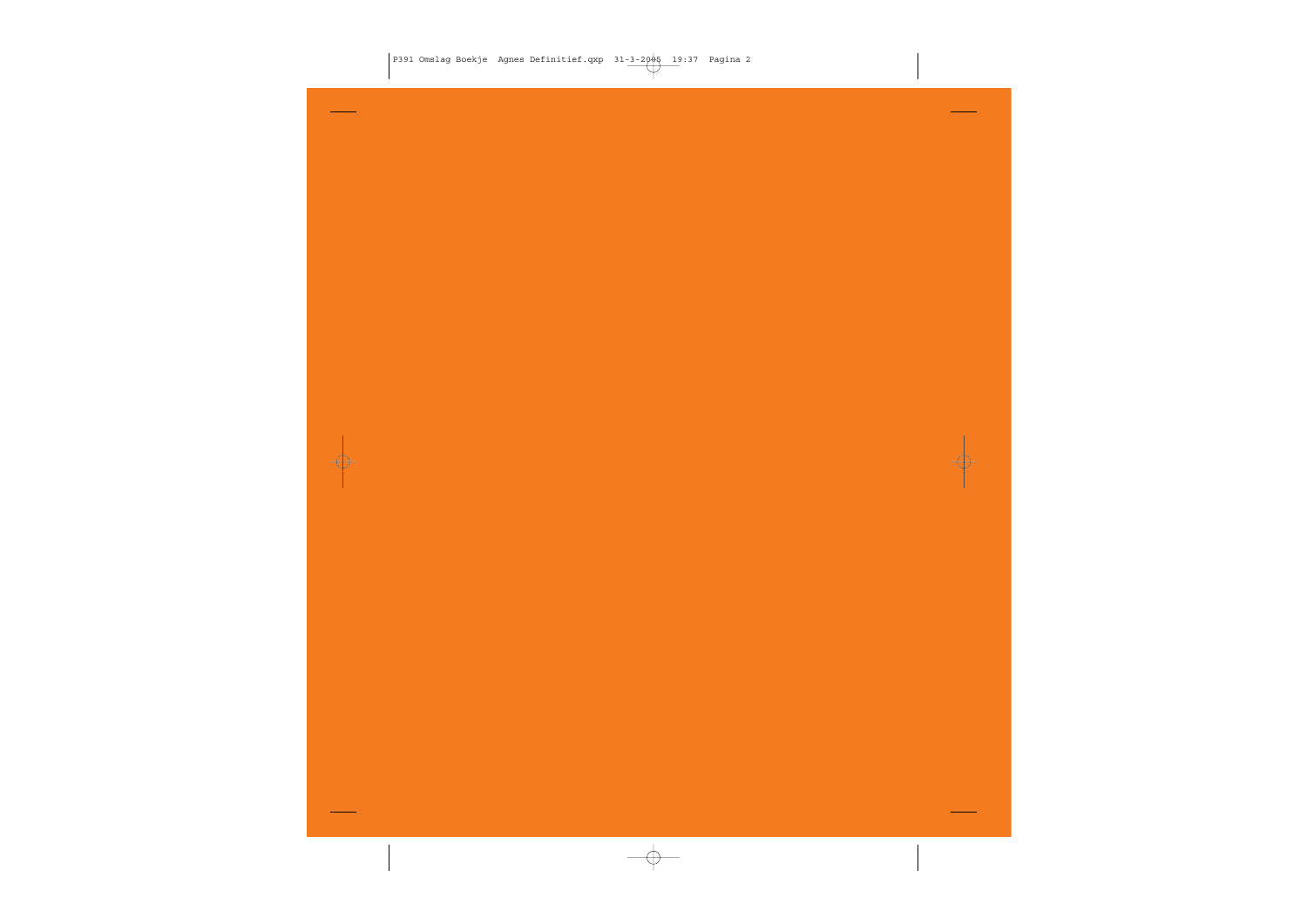# Health Impacts of Healing **Environments**

A review of evidence for benefits of nature, daylight, fresh air, and quiet in healthcare settings

> Author: Agnes E. van den Berg, Ph.D. Wageningen University and Research Center, Wageningen, The Netherlands

> > Advisors:

Frans C.A. Jaspers, M.D. University Medical Center Groningen, Groningen, The Netherlands Cor Wagenaar, Ph.D. University of Technology, Delft/University Medical Center Groningen, Groningen, The Netherlands

This publication is a product of the project 'The Architecture of Hospitals' organized by the 'Foundation 200 years University Hospital Groningen'.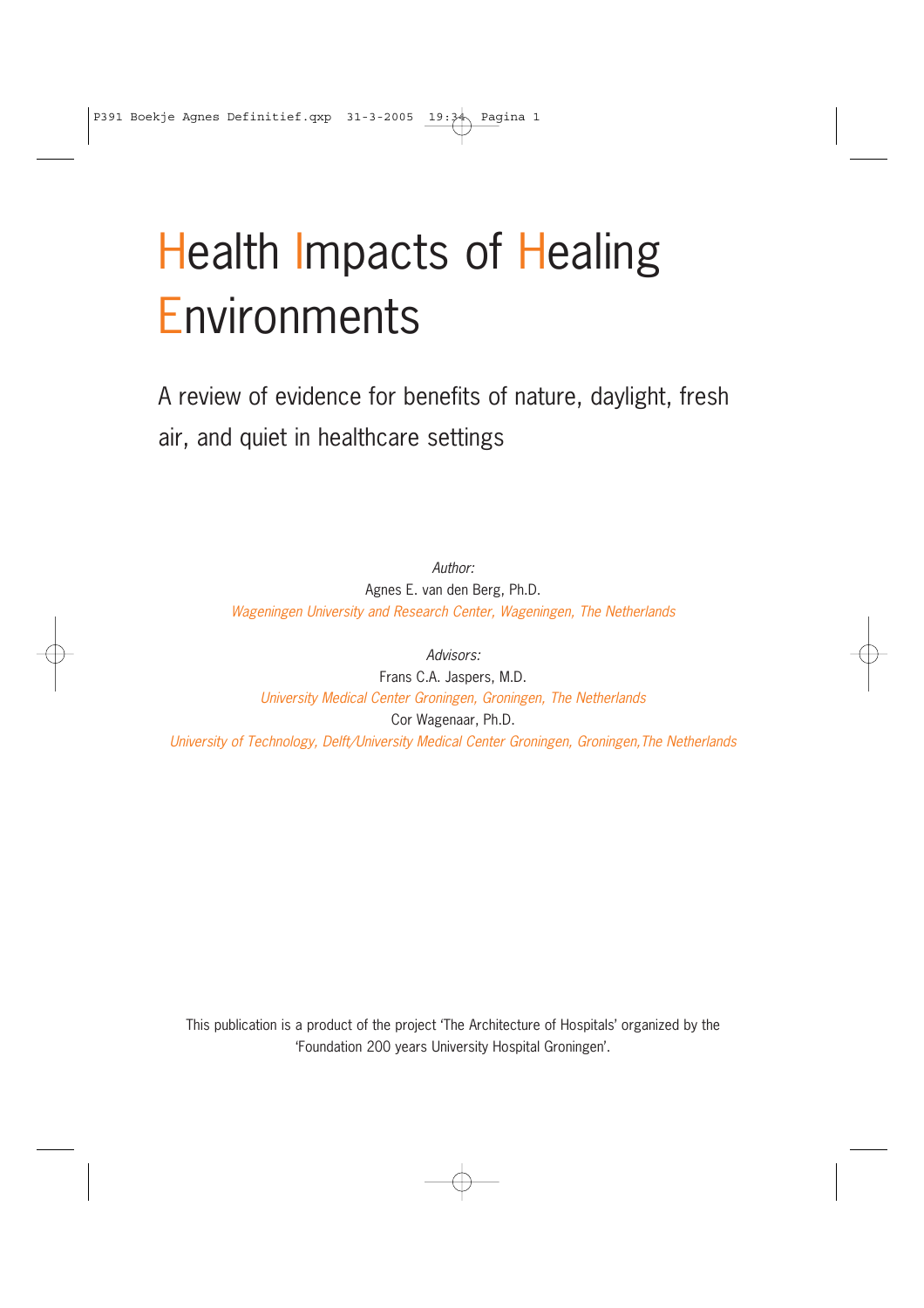Author: A.E. van den Berg, Ph.D., Wageningen University and Research Center, Wageningen. Advisors: Fr C.A. Jaspers, M.D., University Medical Center Groningen, Groningen;

C. Wagenaar, Ph.D., University of Technology, Delft/University Medical Center Groningen, Groningen.

Reviewers: Prof. A.J. Knottnerus, M.D. Ph.D., Health Council of The Netherlands, The Hague/University of Maastricht, Maastricht; T. Swinkels, M.Sc., BNA, UIA, Architecten aan de Maas, Maastricht; L. Wessels, M.Sc., BNA, UIA, Netherlands Board for Hospital Facilities, Utrecht.

Copy editing: DutchTrans, London.

Project management: R. Klijnsma, M.Sc., Center for International Cooperation and Projects, University Medical Center Groningen, Groningen.

Graphic design: K. Hulsteijn & J.A.B. Wiltink, Alterra, Wageningen.

Printing: Van Eck & Oosterink, Dodewaard.

© 2005 Foundation 200 years University Hospital Groningen Contact address: P.O. Box 30001, 9700 RB Groningen

All rights reserved. No part of this publication may be reproduced in any form or by any means without the prior written permission of the publisher.

A digital copy of this publication is available at www.thearchitectureofhospitals.org. Printed copies can be ordered from the UMCG secretariat, phone +31 503 614 310.

ISBN 90 327 03447

This review was prepared with the support of the University Medical Center Groningen, Alterra, Wageningen, and Plants for People. However, any opinions, findings, conclusions or recommendations expressed herein are those of the author and do not necessarily reflect the views of the aforementioned parties.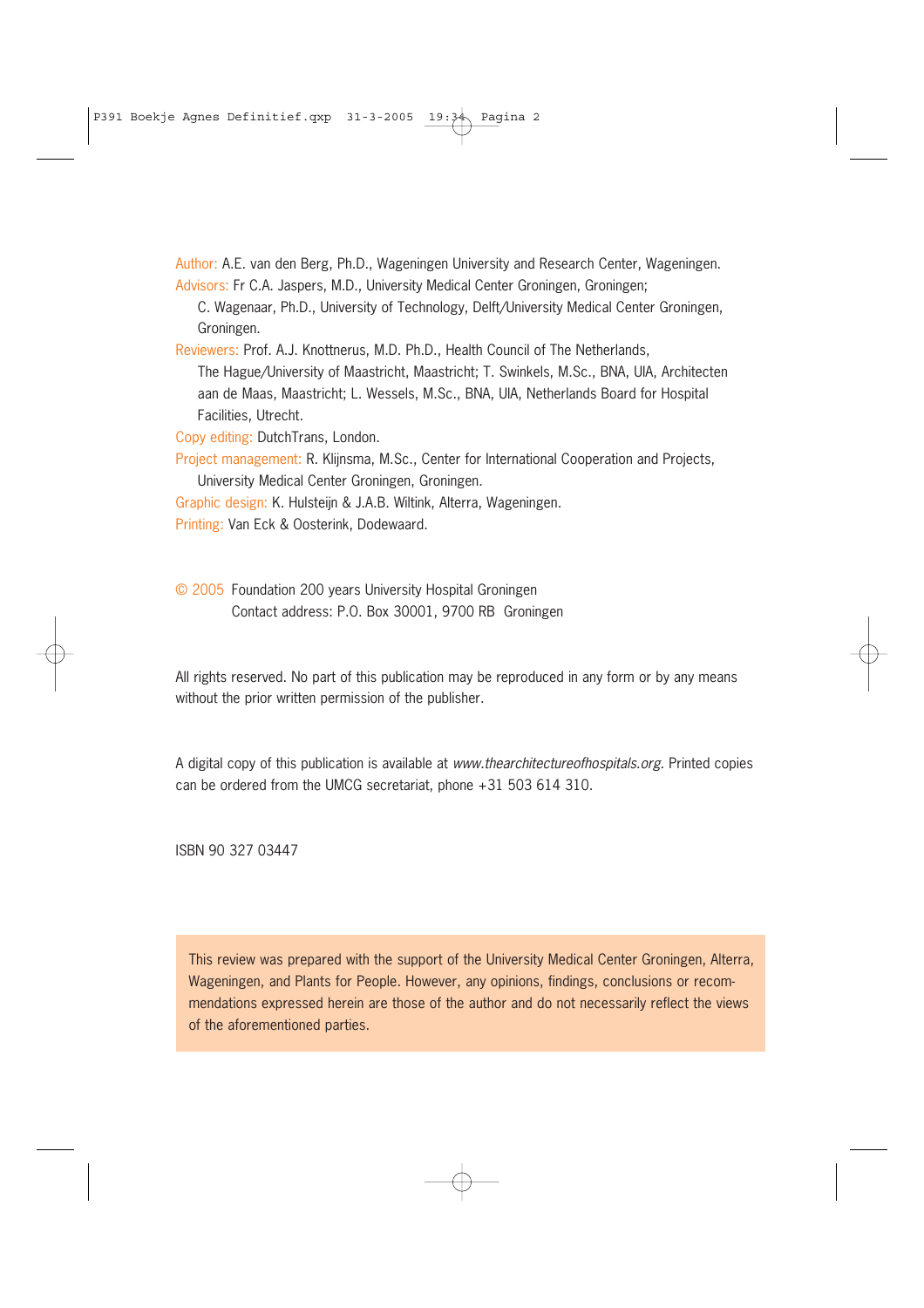### **Contents**

| Preface                                                     | 5  |
|-------------------------------------------------------------|----|
| 1. Introduction                                             | 7  |
| 2. Healing Environments                                     | 9  |
| Asclepieia of ancient Greece                                | 10 |
| Monastic infirmaries of the Middle Ages                     | 10 |
| The pavilion style hospital                                 | 11 |
| Planetree hospitals                                         | 11 |
| Conclusion: The importance of nature and natural elements   | 12 |
| 3. Evidence-based Design                                    | 13 |
| An architectural parallel to evidence-based medicine        | 14 |
| Evidence for health benefits of nature and natural elements | 15 |
| Summary                                                     | 16 |
| 4. The Review                                               | 17 |
| Types of studies included in this review                    | 18 |
| Search strategy                                             | 19 |
| Assessing the quality and relevance of research             | 19 |
| Summary                                                     | 21 |
| 5. Health Benefits of Nature                                | 23 |
| Views of nature                                             | 24 |
| Gardens                                                     | 27 |
| Indoor plants                                               | 29 |
| Summary                                                     | 32 |
| The evidence                                                | 33 |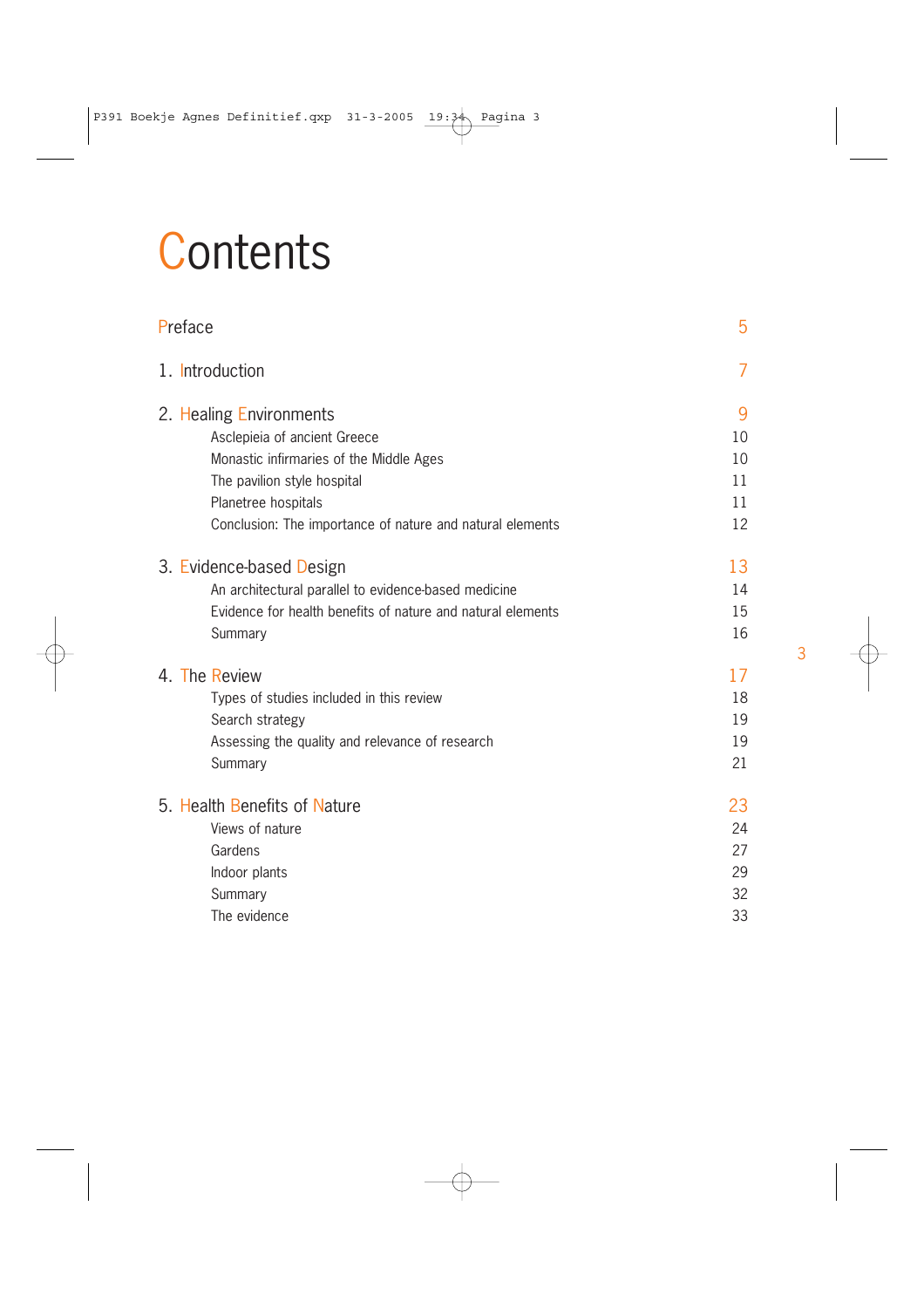| 6. Health Benefits of Natural Elements     | 37 |  |  |
|--------------------------------------------|----|--|--|
| Daylight                                   |    |  |  |
| Fresh air                                  | 41 |  |  |
| Quiet                                      | 44 |  |  |
| Summary                                    | 46 |  |  |
| The evidence                               | 47 |  |  |
| 7. General Discussion                      | 51 |  |  |
| Conclusions                                | 51 |  |  |
| Research needs                             | 53 |  |  |
| Design guidelines                          | 54 |  |  |
| Towards a more comprehensive evidence base | 55 |  |  |
| References                                 | 57 |  |  |
| Annex A. Summary of Papers                 | 61 |  |  |
| Annex B. The Architecture of Hospitals     | 91 |  |  |
| Annex C. About the Author                  | 95 |  |  |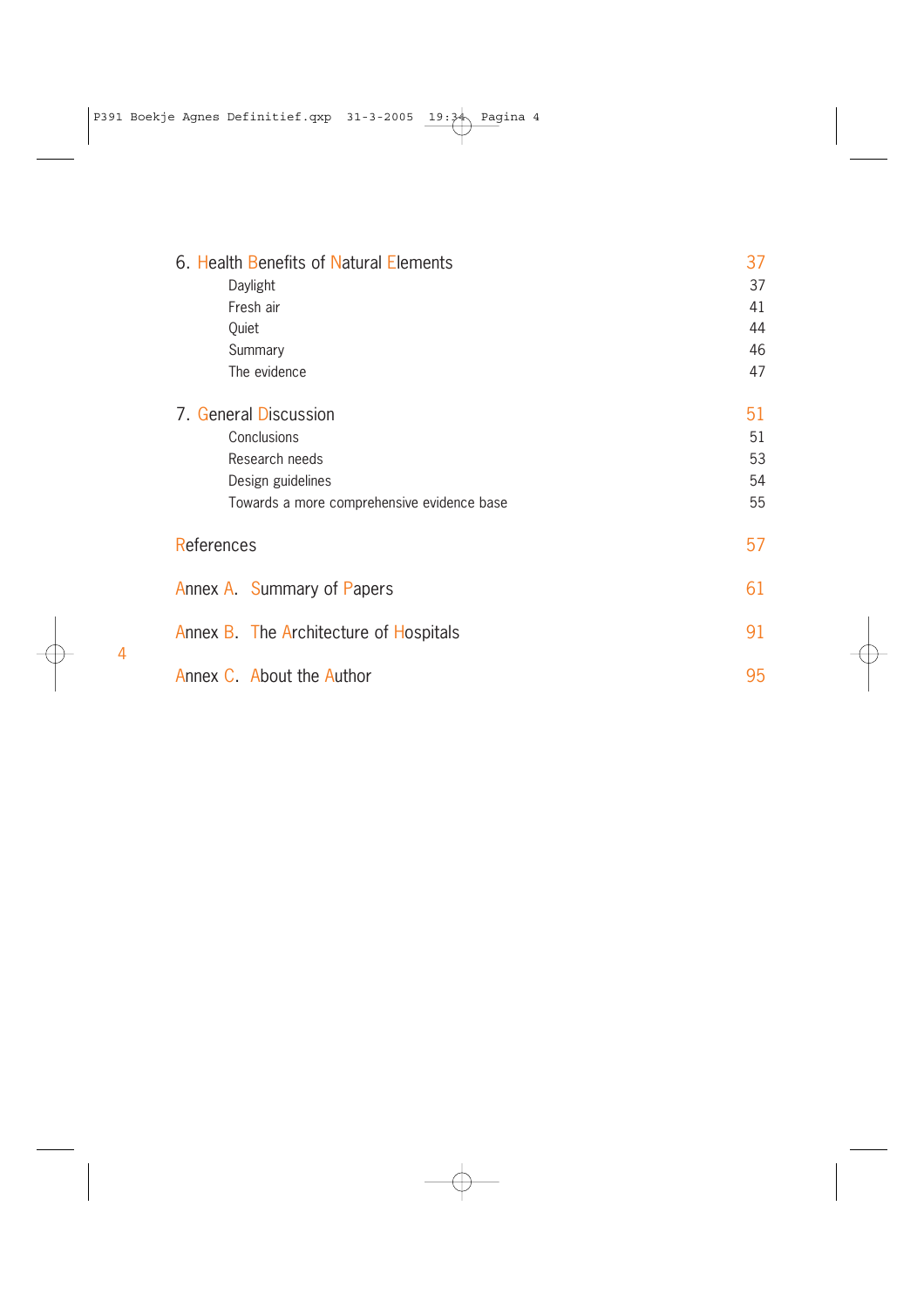### Preface

Evidence-based design is a hot topic. Undeniably, architecture has a profound impact on the way people feel, and architects have been all too eager to underline the healing influences of their work. For a while, some of them even dressed like physicians to highlight the healing powers of their architectural designs. When it comes to substantiating these claims, however, architects and town planners usually had little to offer. Fortunately, times have changed since then. Leading experts in evidence-based design now maintain that the effects of architecture on health and healing can be scientifically demonstrated.

For obvious reasons, the hospital plays a dominant role in evidence-based design. If architecture can promote healing, then hospitals are the places where such effects are most urgently needed. As such, it is no coincidence that evidence-based medicine provided the inspiration for this new area of research. As yet, however, evidence-based design does not play a dominant role in the architecture of hospitals. One of the reasons for this lack of engagement is that healthcare decision makers have questioned the quality of the available evidence for health impacts of healing environments. Thus, if evidence-based design is going to revolutionize the architecture of hospitals, it will first have to bridge the gap between rigorous medical standards for scientific research, and what is accepted as evidence in the social sciences.

The present publication was written to stimulate and deepen the discussion on evidence-based design during the international conference 'The Architecture of Hospitals', to be held in Groningen, April 13-15, 2005. It provides a critical review of research on health benefits of four classical elements of healing environments: nature, daylight, fresh air, and quiet. The review combines previous surveys with new data, and offers a broad overview of relevant themes and topics. The outcomes suggest that there is sound evidence for the health impacts of healing environments which can no longer be ignored. How this will affect future research and in what way it will enrich the architecture of hospitals will be among the fundamental issues that evidence-based design will have to address in the near future.

Frans C.A. Jaspers, M.D.

Member of the Executive Board, University Medical Center Groningen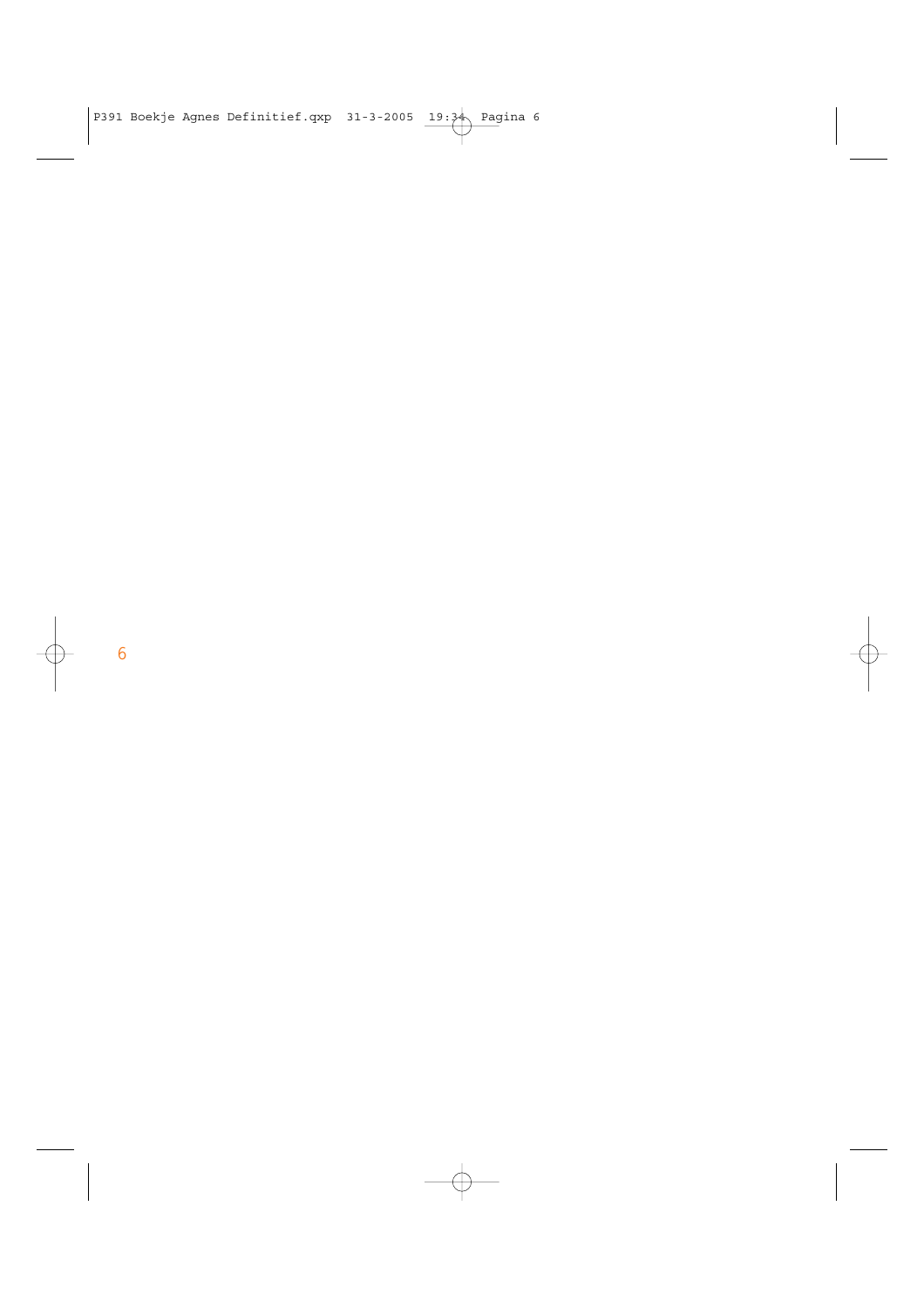## 1. Introduction

Conventional healthcare settings are rarely therapeutic and frequently increase levels of stress in patients, family and staff. Indeed, many people have had some of their worst experiences with buildings in clinics and hospitals. But there are signs that things are changing. The field of healthcare design is currently undergoing an exciting transformation that will significantly change the appearance of our hospitals. More and more healthcare administrators and medical professionals are becoming aware of the need to create healing environments that support the needs of patients, family and staff. The key factor motivating this awareness has been growing scientific evidence that the physical environment in which medical care is provided has an impact on health and well-being.

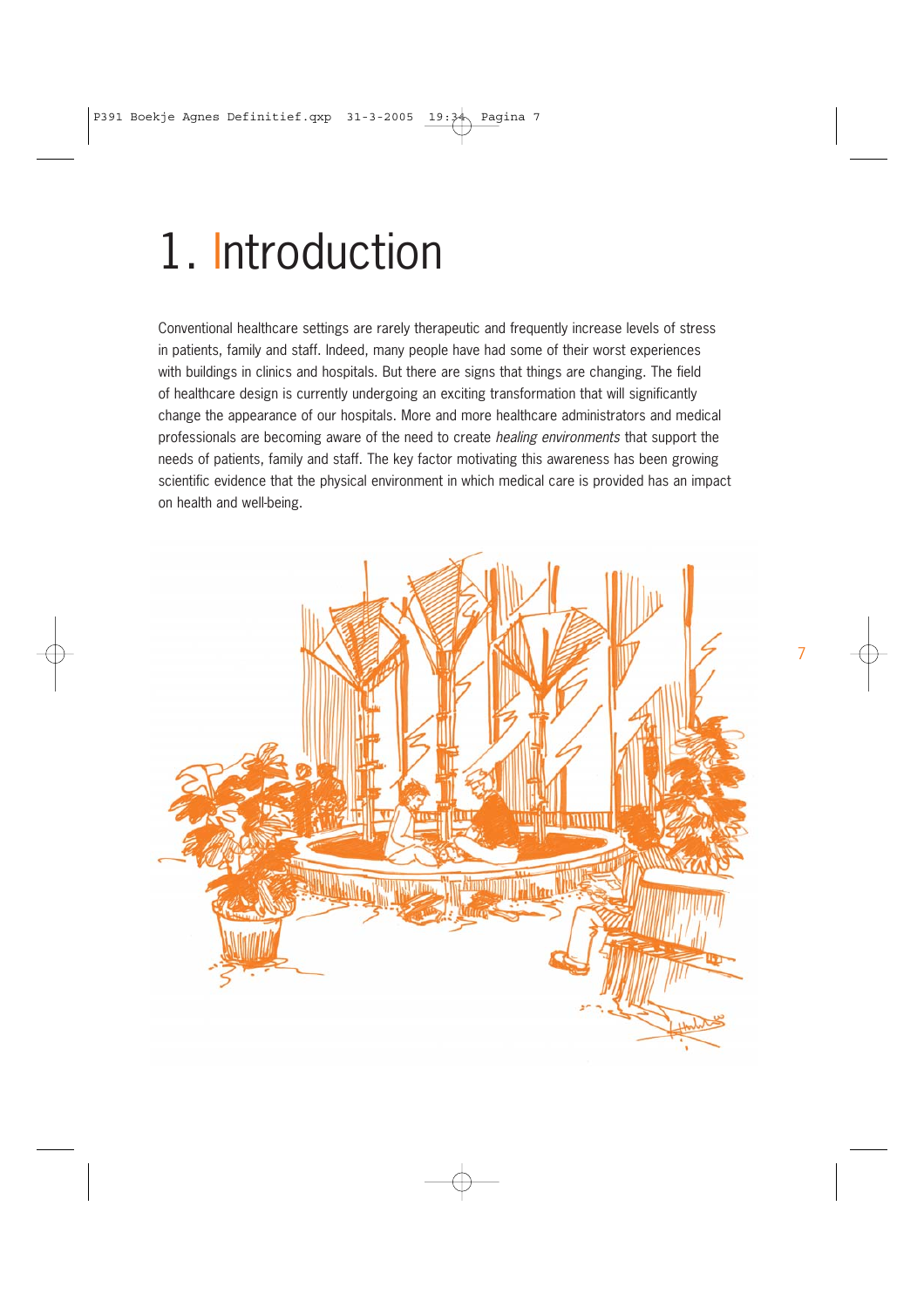Nature and 'natural elements', such as daylight, fresh air, and quiet, have traditionally played an important role in the design of healing environments. The use of nature in healthcare settings can be traced as far back as the Asclepieia of ancient Greece. More recently, long-standing notions of the healing powers of nature have received support from rigorous scientific research. Among other things, this research has shown that contact with nature and natural elements can reduce anxiety, lower blood pressure, and lessen pain (Ulrich, 1999).

As yet, there does not exist a comprehensive and systematic overview of the evidence for the healing powers of nature and natural elements. Prior systematic reviews of evidence for health benefits of healing environments have been restricted to clinical evidence (Rubin et al., 1998; Ulrich et al., 2004). However, much of the evidence for the health benefits of nature and nature elements has been collected outside clinical settings among healthy populations. Consequently, the narrow focus of previous reviews may have led to an underestimation of the importance of nature and natural elements as components of healing environments.

The aim of the present review is to provide a systematic overview of clinical and other evidence for the health benefits of nature and natural elements as components of healing environments. Four key features were selected that have been the topic of extensive research inside and outside clinical settings: nature, daylight, fresh air and 'quiet' (or absence of noise). Chapter 2 first provides a brief historical overview to illustrate the importance of nature and natural elements in the design of hospitals as healing environments. Chapter 3 discusses previous reviews of evidence for the health benefits of healing environments. Chapter 4 provides the details of the current review. Chapter 5 and 6 constitute the core of this review; these chapters discuss the evidence for the health benefits of nature (views of nature, gardens, and indoor plants) and natural elements (daylight, fresh air, quiet). The outcomes and implications of the review are summarized in Chapter 7, along with a discussion of issues that need to be addressed in future research.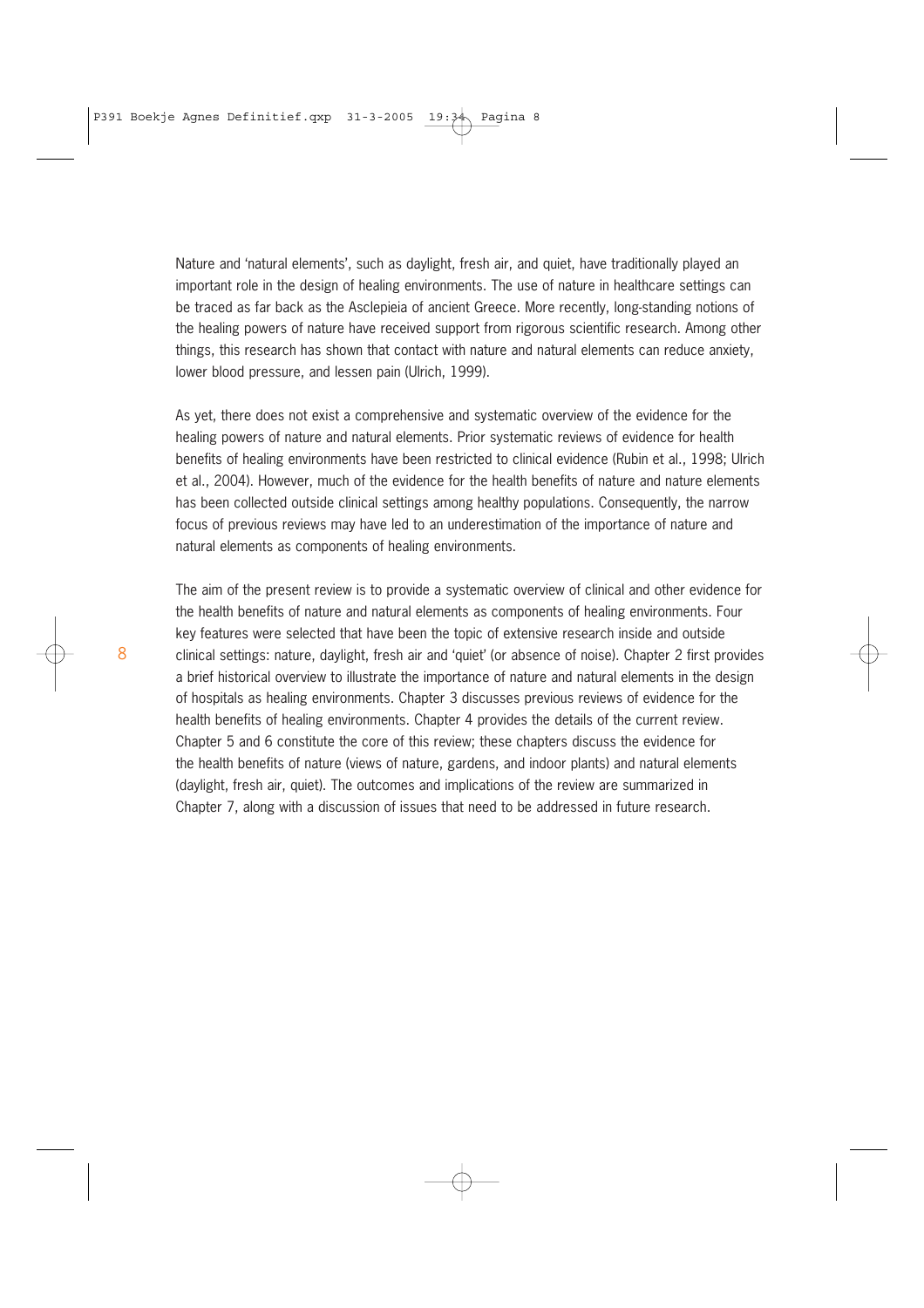## 2. Healing Environments

The concept of a *healing environment* is rooted in long-standing traditions of complementary medicine and holistic healing. Unlike modern Western medicine, which focuses on the causes of illness (pathogenesis) with curing as the ultimate goal, complementary medicine looks at the causes of health (salutogenesis) with healing as its core mission. Within the latter tradition, a healing environment has been defined as an environment that stimulates healing processes by strengthening an individual's inner powers (Jonas et al., 2003).

Most people have at least some kind of intuitive notion of what a healing environment is (Huelat, 1998). However, there does not yet exist a precise and generally accepted definition of a healing environment. This chapter describes four historical and contemporary examples of hospitals that are generally perceived as healing environments. These examples will show that nature and natural elements have always been key components of healing environments.

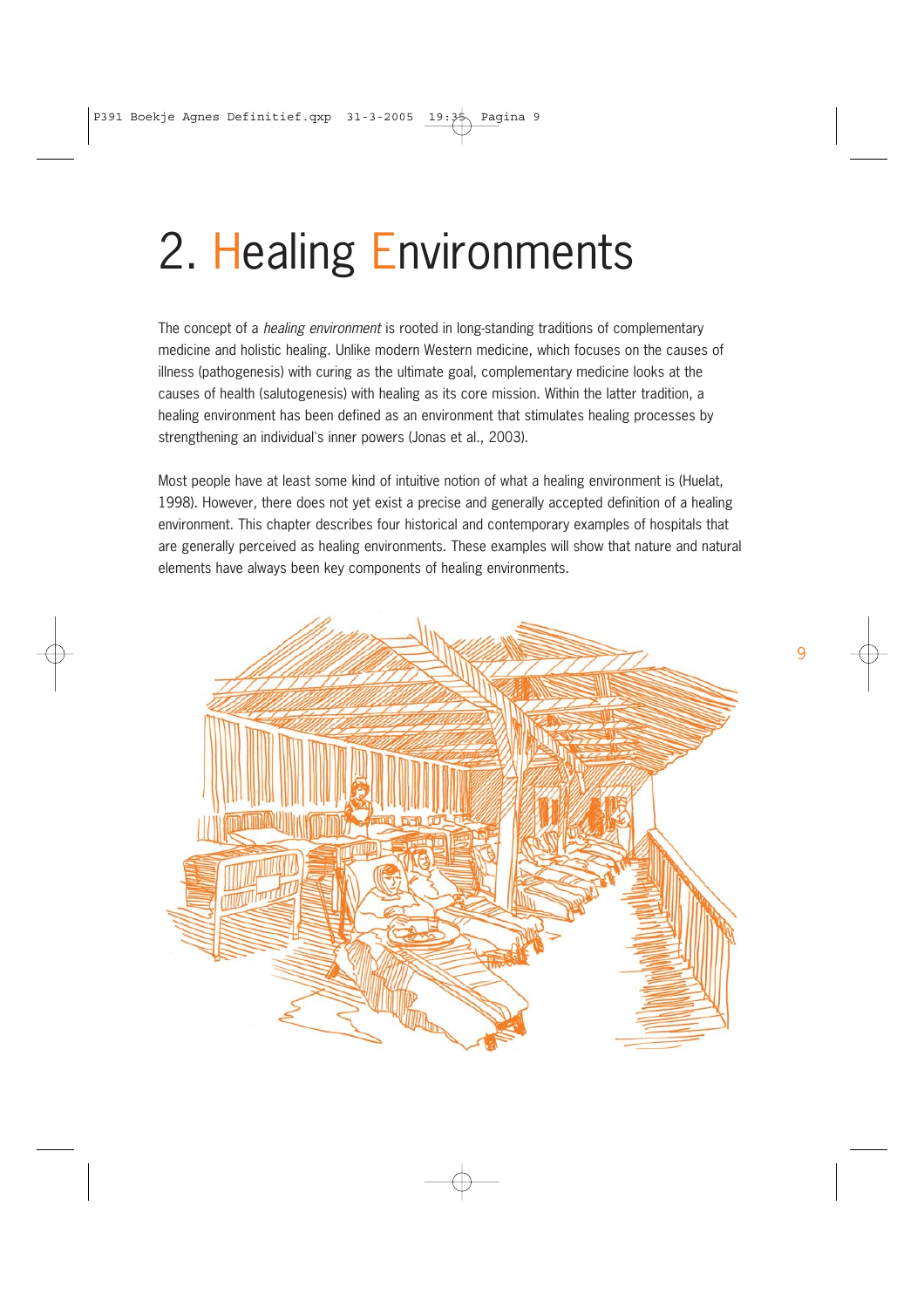#### **Asclepieia of ancient Greece**

The Asclepieia of ancient Greece are generally considered to be the first hospitals (or better said, healthcare centers) of Europe (Risse, 1999). Asclepieia were built as temples dedicated to Asclepius, the god of health and healing. Starting in about 300 BC, the cult of Asclepius grew to be very popular. Pilgrims flocked to his healing temples to be healed. At the Asclepieion, they received a wholly spiritual treatment. They slept overnight and reported their dreams to a priest the following day. Because it was widely believed that medical art dealt with changes of a divine nature, healing was considered a gift of the Gods. In fact, the treatment was so spiritual that the patients themselves were not even required to be present at the healing temple. Some 'patients' were simply stand-ins for others at home too ill to undertake the pilgrimage (Silverman, 2002).

The architectural design of Asclepieia confirms the spiritual character of the health care provided in these temples (Chatzicocoli-Syrakou, 1997). First, in line with the ancient Greek belief in the divine powers of nature, Asclepieia were mostly erected in valleys at favorable wooded locations near hot or cold springs. While water had important symbolic cleansing values in ancient Greece, it was also favored because people thought that springs possessed oracular or prophetic powers (Risse, 1999). Thus, the presence of nature, particularly the presence of water, was an essential feature of the Asclepieion. Another prominent feature of the Asclepieion was the *abaton*, the dormitory for the patients. Often this feature was a long, narrow building with an open entry facing to the south so that the patients could sleep and dream in a well-ventilated room that was warmed by sunlight.

#### **Monastic infirmaries of the Middle Ages**

In the Middle Ages, medical care was closely associated with the religious institutions of the time. Christian charitable organizations such as the order of St. Benedict, which flourished between the  $6<sup>th</sup>$  and  $10<sup>th</sup>$  centuries, made it their mission to heal their sick brethren in flesh and spirit. In these days, little was known about physical illness, and 'healing of the flesh' was based mostly on notions of classical humorism and folk healing traditions (Risse, 1999). But more important than medical treatment, monastic infirmaries aimed to heal patients in the spirit with rituals of prayer, meditation, rest, and the administration of sacraments. Monks and nuns focused on treating a patient's soul in addition to his or her body because they believed that God had the ultimate authority in people's health and recovery (Silverman, 2002).

The design of monastic infirmaries contained many elements to promote the spiritual healing process. An important aspect of the layout of the monastery was the garden. Infirmaries in monastic cloisters were deliberately located adjacent to a central courtyard or garden so that patients could contemplate the scenery and make a connection with God. This courtyard was usually designed to symbolize the Garden of Eden referred to in Genesis of the Bible. Patients,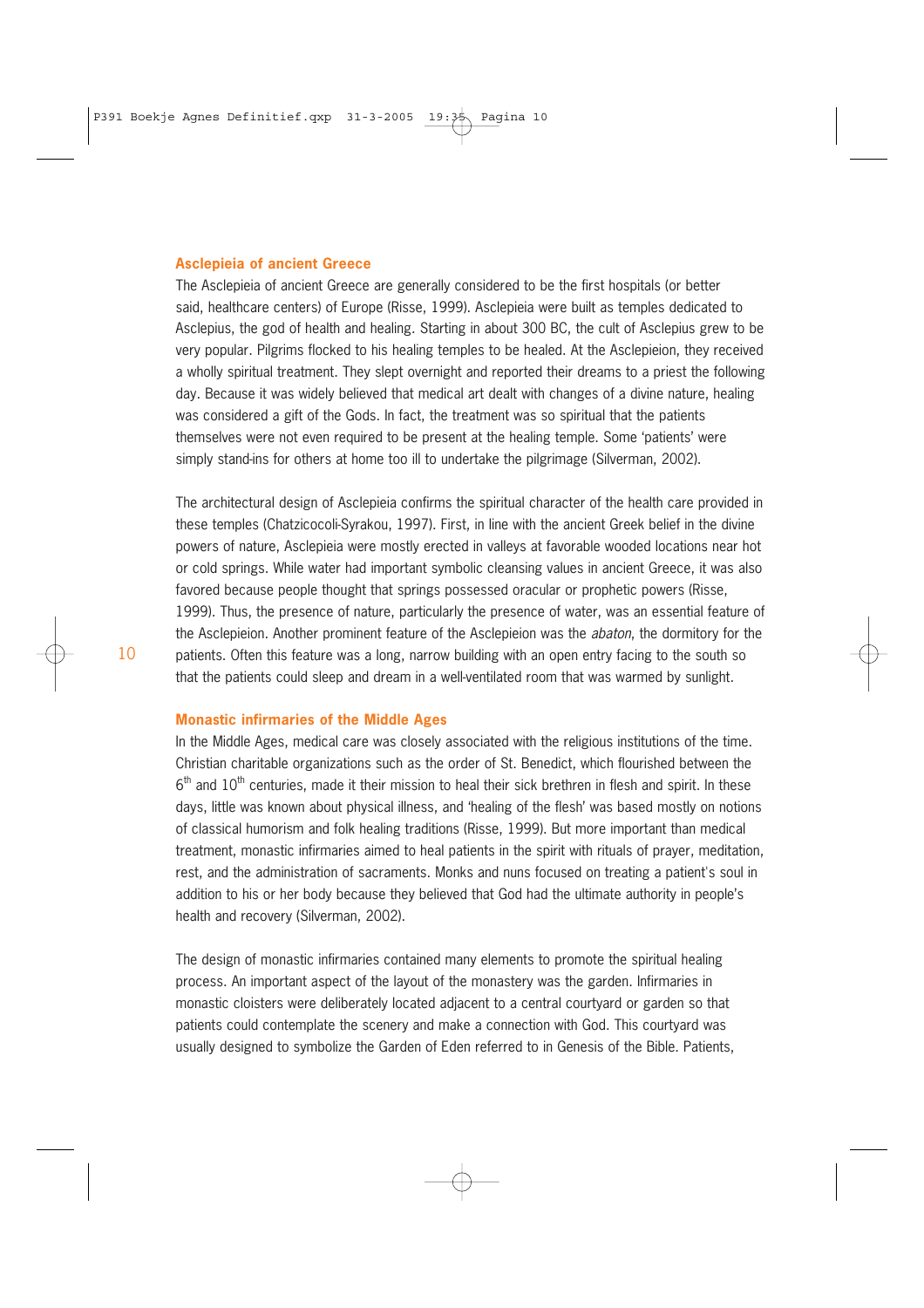in particular sick members of the community, were to lie in small cells with one or two beds that were both placed at the window in order to enable them to benefit from the healing properties of the garden. Gardens were also used to grow medicinal herbs, which were applied in the treatment of patients. In the monastic infirmary, peace and quiet were highly valued, and patients were encouraged to eat their meals in silence.

#### **The pavilion style hospital**

The pavilion style hospital was developed in France in the 18th century after a major fire almost destroyed the oldest hospital in Paris, the Hôtel-Dieu (Mens & Tijhuis, 1999). Instead of a single massive structure, the pavilion style hospital consisted of many small, connected buildings or pavilions. It became the standard for hospital design in the mid-19<sup>th</sup> century in many Western countries (Cook, 2002). Among the enthusiasts for this new style was the nurse Florence Nightingale who witnessed the poor conditions in British military hospitals during the Crimean War (1854-1856) and became an internationally renowned advocate for improved sanitation and care in hospitals. She described many of the healing features of the pavilion style hospital in her book Notes on Hospitals (1859).

The pavilion style hospital was explicitly designed to make of use the natural environment as a therapeutic instrument. The natural environment was assumed to exert its positive influence on health through three characteristics: fresh air, sunlight, and peaceful, green surroundings. In particular the principle of fresh air can be considered quite revolutionary. Until the development of the pavilion style hospital, it had received little attention in the design of healing environments. However, new ideas on the role of 'bad air' and 'vapors' in the transmission of malaria (literally from the Italian, mal aria, or bad air) and other diseases led to the recognition of fresh air as one of the most important healing instruments. Unfortunately, because general hospitals needed to be built close to their patients in urban settings, a location among green surroundings was not always feasible. Only more specialized long-term facilities, such as the sanatoriums for tuberculosis patients, could afford to erect their buildings far from the cities in the vicinity of woods and open farmland.

#### **Planetree hospitals**

In the late 1970s, more and more people, in particular patients and nurses, became dissatisfied with the sterile and user-unfriendly design and organization of the hospitals of that period (Frampton, Gilpin, & Charmel, 2003). One patient, named Angelica Thieriot, went through such a traumatic hospitals experience that she took the initiative to found Planetree, a nonprofit organization that strives for the transformation of healthcare settings into healing environments. This new approach has been highly successful. Nowadays, more than 70 healthcare facilities have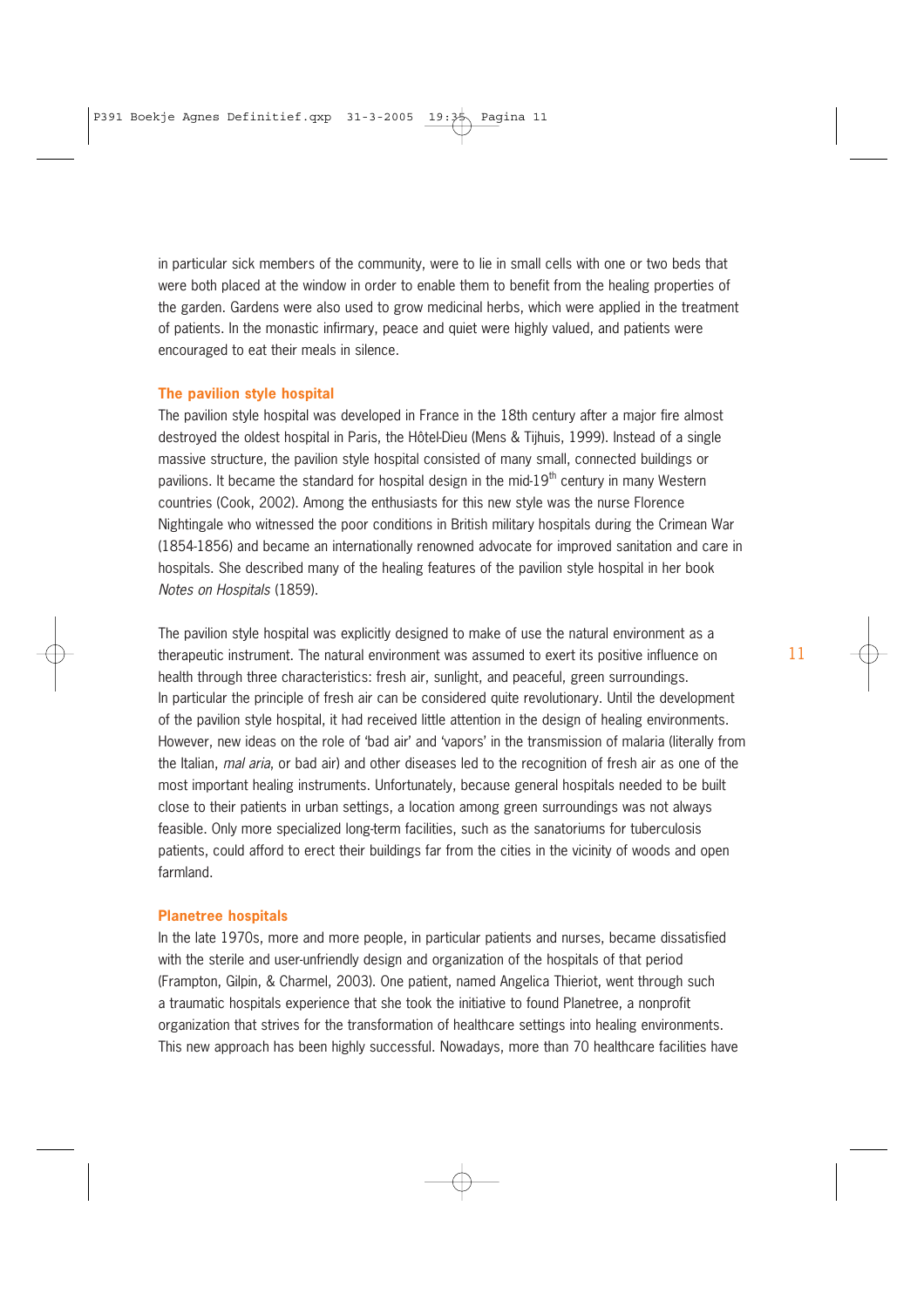been redesigned and reorganized according to the Planetree model, and numerous other facilities from around the world have adopted similar models of patient-centered care.

The Planetree model provides guidelines for the design and organization of healthcare facilities. With respect to facility design, the model dictates that buildings should include efficient layouts that support the user's needs and create home-like spaces. The design should also foster a connection with nature. Healing gardens, fountains, fish tanks and waterfalls are provided to connect patients, families and staff with the relaxing, invigorating, healing, and meditative aspects of nature. Auditory needs are attended to, understanding that gentle sounds rather than blaring noises may help people to remain calm and regain control.

#### **Conclusion: The importance of nature and natural elements**

This select historical overview presents only a few examples of hospitals that can be characterized as healing environments. Nevertheless, even from this brief overview, it becomes clear that a connection with nature has always been a key factor in the design of healing environments. Nature and natural elements, in particular gardens, daylight, fresh air and quiet are recurrent themes that have been applied in the design of hospitals as healing environments throughout the ages. But does it really work? In the following chapters, we will take a closer look at the scientific evidence 12 for the presumed healing powers of nature and natural elements.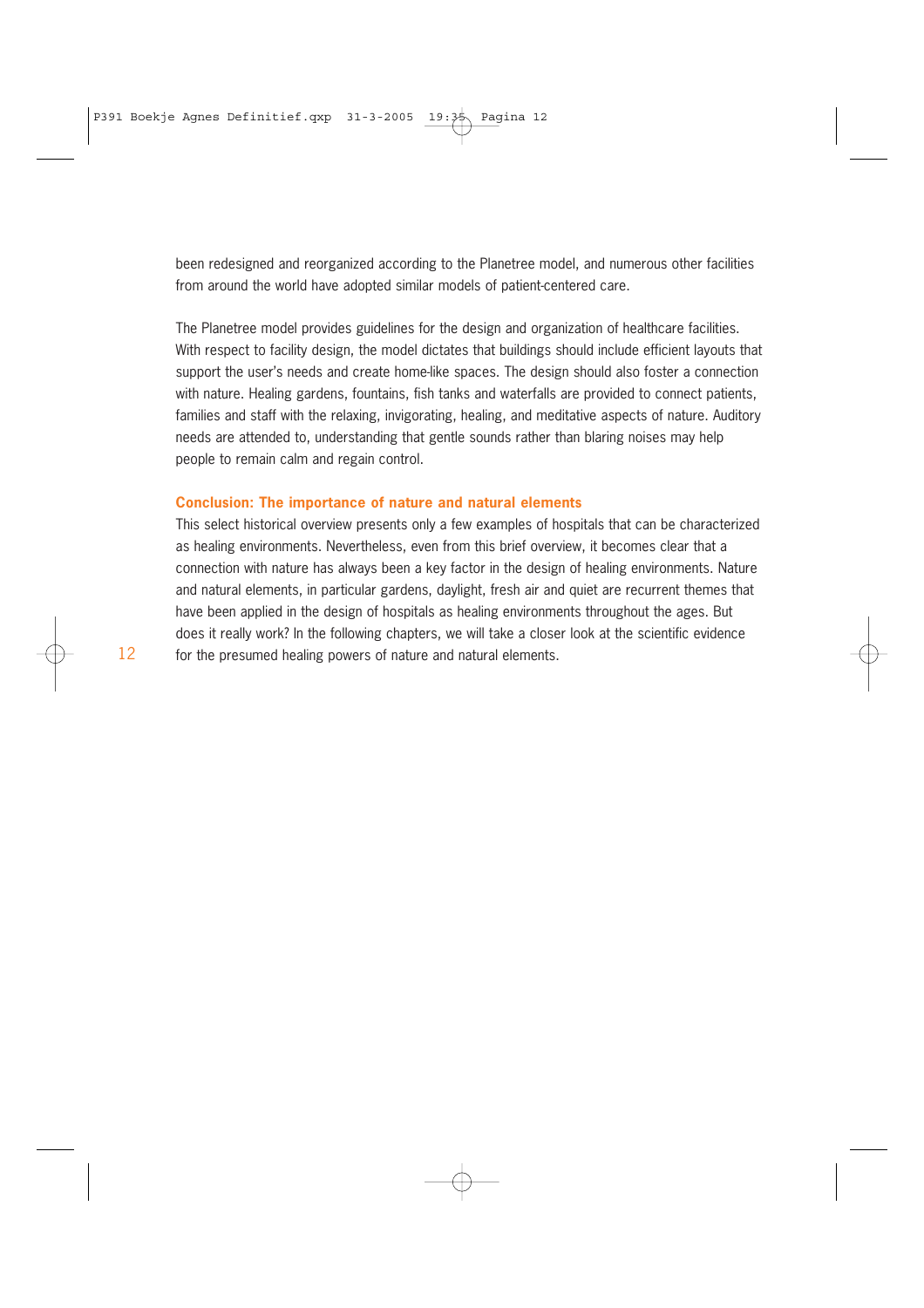# 3. Evidence-based Design

Traditionally, the design of healing environments has been based on practical experience and philosophical considerations, rather than on scientific evidence. In recent years, however, advocates of healing environments have begun to realize the importance of scientific evidence. Scientific evidence is used to improve the effectiveness of design interventions and to gain the support of healthcare providers, who are trained to rely solely on sound scientific data. This new scientific approach to the design of healing environments is generally referred to as 'evidencebased design'.

This chapter begins with an overview of evidence-based design and how this movement has evolved over the years. Next, the available evidence for the impact of nature and natural elements will be discussed.

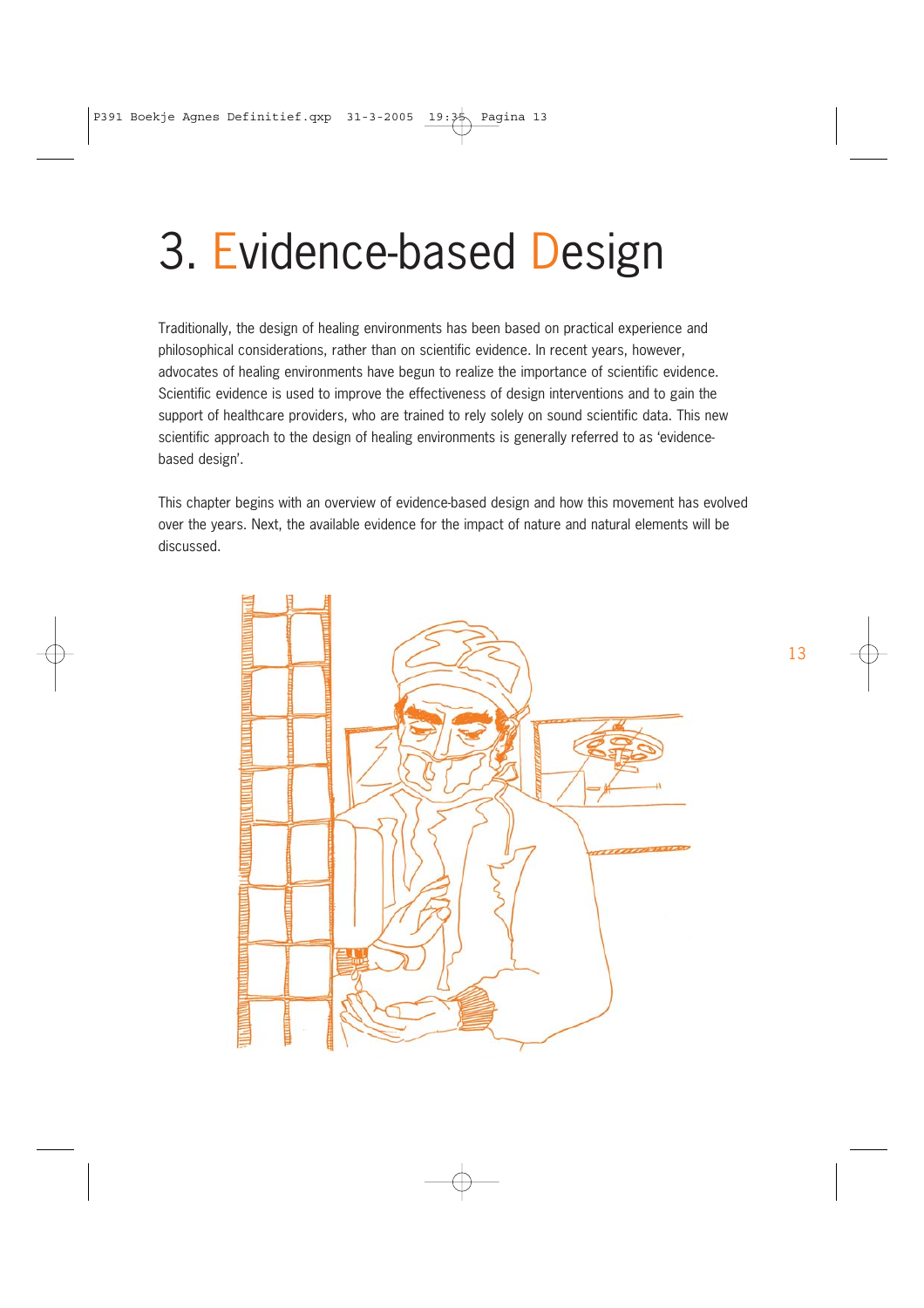#### **An architectural parallel to evidence-based medicine**

Evidence-based design has been described as "the architectural parallel and analog to evidencebased medicine" (Hamilton, 2004). Just as practitioners of evidence-based medicine use the best available evidence on the effectiveness of medical interventions to make decisions on the treatment of patients, practitioners of evidence based-design use the best available evidence on the effectiveness of environmental interventions to make decisions on hospital design.

Evidence-based design originally kept a close link to healing environments, focusing on health outcomes as evidence for the effectiveness of these environments (Ulrich, 1992). An important benchmark in the history of evidence-based design was a pioneering study by Roger Ulrich conducted in 1984. This study provided the first rigorous scientific evidence for health impacts of healing environments. Surgery patients with a view of nature suffered fewer complications, used less pain medication, and were discharged sooner than those with a view of a brick wall. In the years since the publication of Ulrich's study, numerous additional studies by research groups from different countries across the world have reported health benefits associated with views of nature and other design components of medical facilities.

In 1998, Rubin, Owens, and Golden conducted a first systematic review of the rapidly growing literature. The review was carried out under the auspices of the Center for Health Design, a nonprofit organization dedicated to improving the quality of healthcare environments. Rubin and her team worked for over 10 years scrutinizing tens of thousands of articles. In the end, they found only 84 studies that linked features of the physical environment to health outcomes, 39 of which were classified as having a "weak study design". Thus, this first review suggested that there was only limited scientific evidence for the health impacts of healthcare environments. Nevertheless, an encouraging result from this study was that the vast majority (88%) of the studies that met the inclusion criteria found positive correlations between environmental features and health outcomes.

Recently, Ulrich, Zimring, and colleagues (2004) conducted another systematic review for the Center for Health Design. Their review focused on "several areas in which evidence-based design can make a difference", including staff effectiveness, lower levels of medical errors, prevention of injuries, better acoustics, and positive distraction. Using this broad approach, Ulrich and his team identified more than 600 rigorous studies that point to a link between the physical environment and patient and staff outcomes. According to the authors, this deep and wide evidence base necessitates urgent action to improve the quality of healthcare environments.

The recent review by Ulrich at al. (2004) shows that evidence-based design has extended well beyond its original scope. Nowadays, not only health outcomes, but any type of 'hard data' on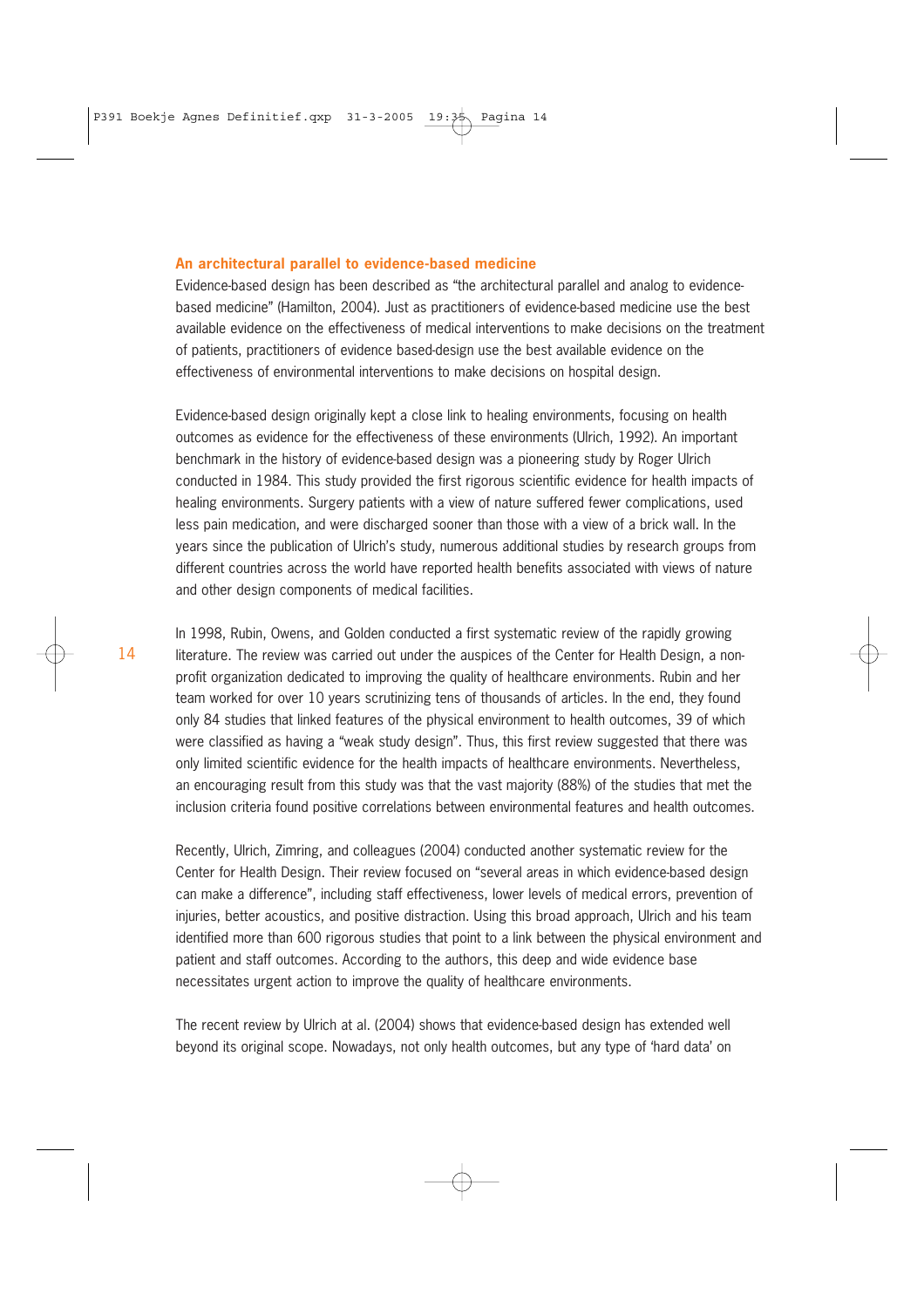positive impacts of the healthcare environment are incorporated into the evidence base. Moreover, the kind of environmental features that are taken into consideration are no longer restricted to those that are characteristic of healing environments. Indeed, in their recent review, Ulrich et al. (2004) discuss several design features that seem more typical of the impersonal, sterile buildings that have caused so many traumatic hospital experiences. Among these design features are alcohol-based hand-rub dispensers and ultra-clean ventilation systems that require the sealing of windows.

While evidence-based design has drifted away from healing environments, advocates of healing environments have initiated their own scientific research programs. In particular, the Samueli Institute, a nonprofit medical research organization dedicated to the scientific study of healing processes, has recently launched a major initiative to define the components of healing environments and to set a research agenda to investigate these components (Jonas et al., 2003). The Samueli Institute has coined the term *optimal healing environments* to highlight the scientific character of this approach. The first results of this project have recently been published in a special issue of the Journal of Alternative and Complementary Medicine (Volume 10, October 2004).

#### **Evidence for health benefits of nature and natural elements**

As we have seen, there is growing evidence for the impacts of the healthcare environment on patient and staff outcomes, which has been made accessible through systematic reviews. What does this evidence tell us about the health benefits of the four 'classic' elements of healing environments: nature, daylight, fresh air, and quiet? Unfortunately, it turns out to be quite difficult to give an accurate estimate of the available evidence for health benefits of these elements on the basis of existing reviews. The most extensive review by Ulrich et al. (2004) was organized in terms of patient and staff outcomes instead of environmental features. This makes it difficult to single out the evidence for health impacts of specific design features. Moreover, this review has employed broad definitions of design features that reach well beyond traditional models of healing environments. For example, as pointed out before, the design feature 'indoor air quality' was expanded to include ultra-clean ventilation systems that require the sealing of windows. Research on the health impacts of such systems is undoubtedly relevant and important to the construction of hospitals. However, it is questionable whether such research may qualify as evidence for the benefits of healing environments.

Another limitation of existing reviews is that these have focused almost exclusively on clinical evidence, that is, evidence collected in healthcare settings or among clinical populations. However, the human impacts of nature, daylight, fresh air, and quiet (or noise) are the topics of extensive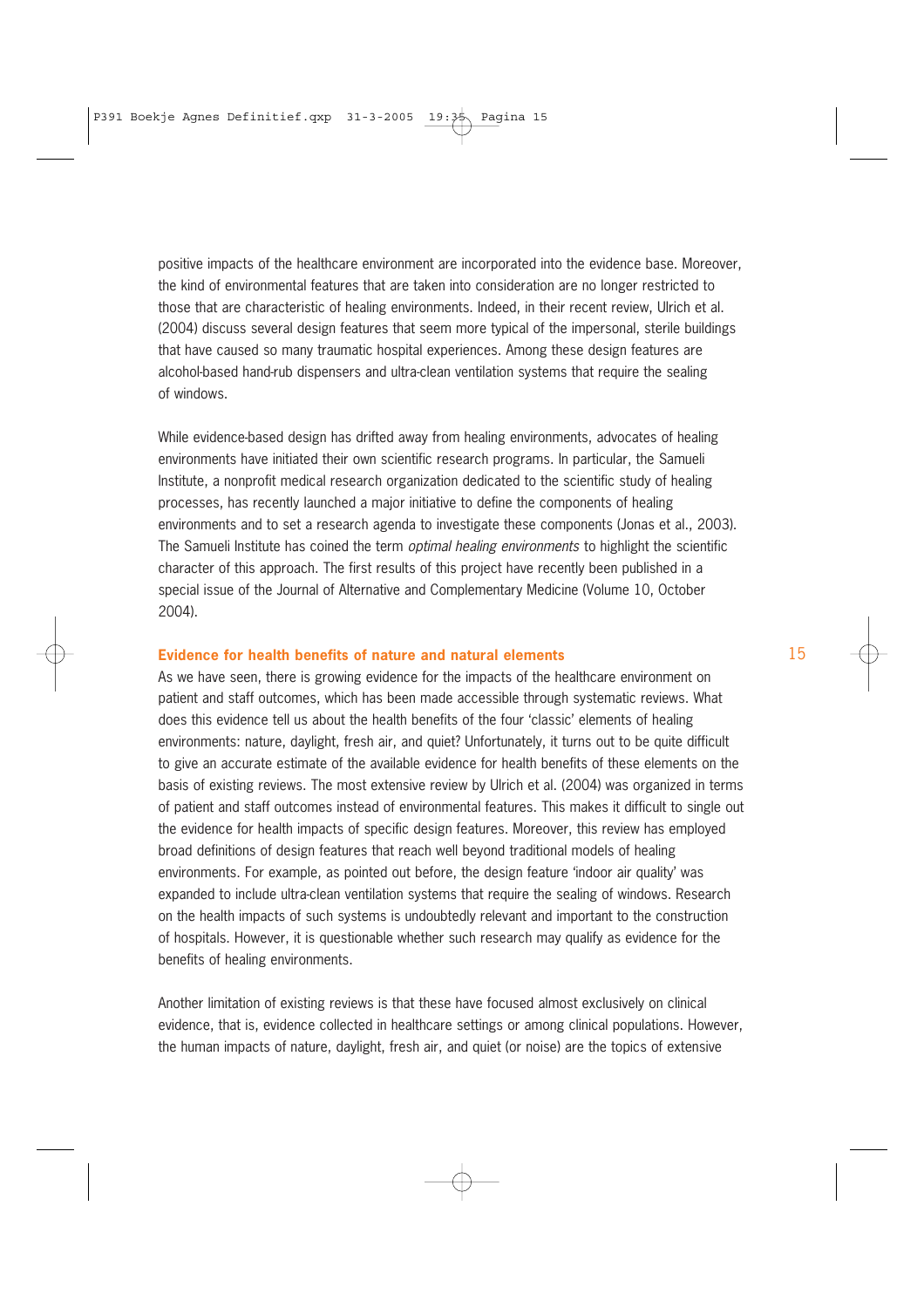research fields that extend well beyond the clinical setting. By disregarding the outcomes of this research, reviews within the area of evidence-based design may well have underestimated the available evidence for the health benefits of these elements.

#### **Summary**

Evidence-based design has provided scientific justification for deep-rooted notions on the importance of the physical environment for health and healing. In recent years, a substantial knowledge base has become available that can be used by healthcare providers and designers to make optimal decisions on hospital design. This knowledge base contains some evidence for the health impacts of classical elements of healing environments, such as nature, daylight, fresh air and quiet. However, this evidence is difficult to retrieve, and probably incomplete because relevant studies from non-clinical research have not been included. The aim of the present review is to provide a comprehensive overview of evidence for the health benefits of nature, daylight, fresh air, and quiet using outcomes from clinical as well as non-clinical research. The details of this review process are described in the next chapter.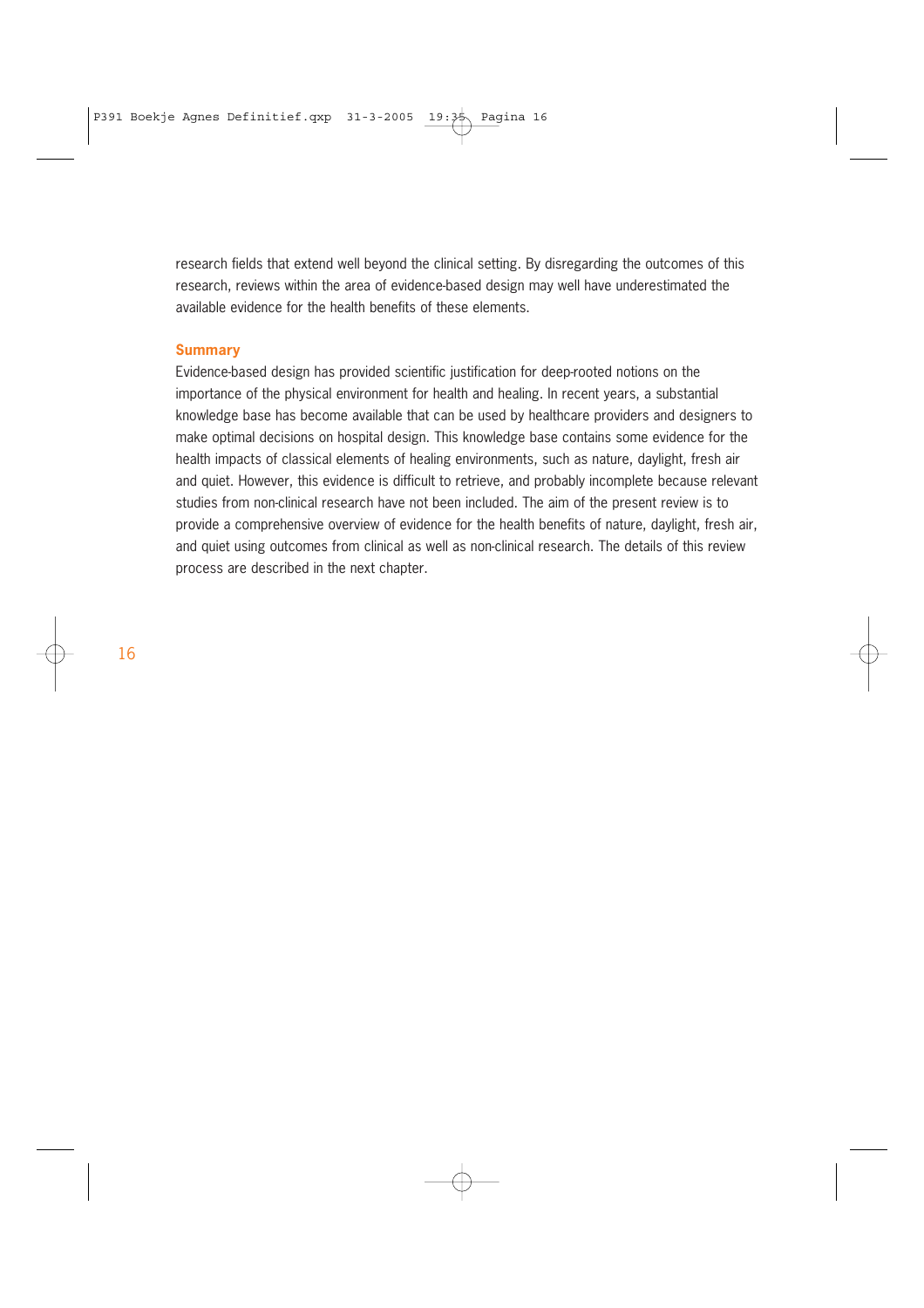### 4. The Review

The current review represents a systematic attempt to collate evidence for the health benefits of nature, daylight, fresh air, and quiet in healthcare settings. A systematic review differs from other types of reviews in that it sets out explicit criteria for the scope and types of studies to be included in the review, uses comprehensive search strategies to identify as much as possible from all the relevant research, and specifies explicit rules for assessing the methodological quality and relevance of research (cf. Chalmers & Altman, 1995). This chapter describes how each of these aspects were handled.

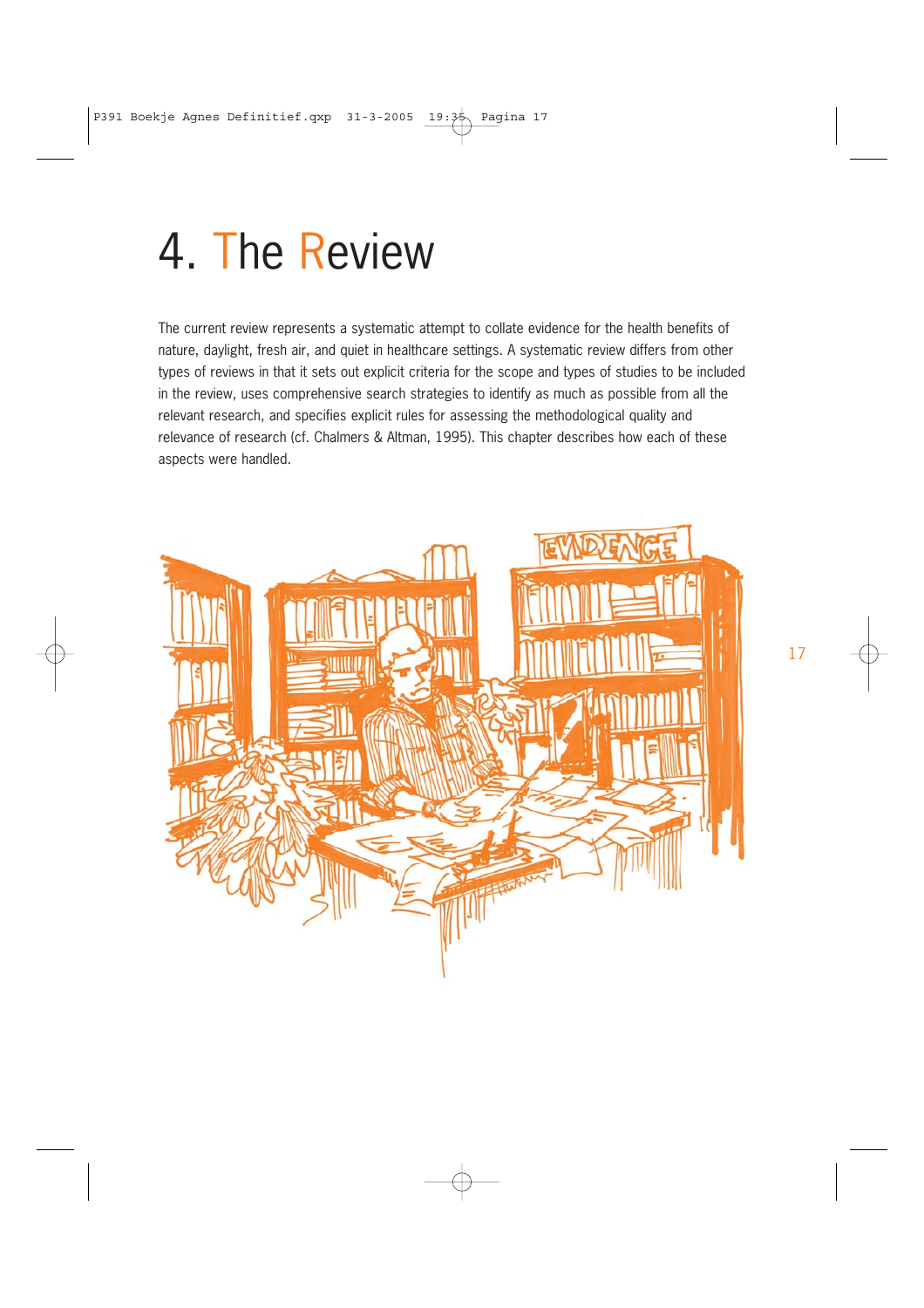#### **Types of studies included in this review**

This review includes studies that investigated relationships between physical features of healing environments and health outcomes.

#### Physical features

The review focuses on the following four physical features:

- Nature (views of nature, visits to gardens, indoor plants);
- Daylight (incl. artificial lamps that mimic daylight):
- Fresh air (supply of outdoor air in buildings);
- Quiet (noise-reducing environmental measures).

The evidence for the health impacts of nature is discussed in Chapter 5. The evidence for the other three elements is discussed in Chapter 6.

An important criterion for the inclusion of studies was whether the way in which the feature was manipulated was relevant to the architecture and design of buildings. Thus, for example, studies on the health impacts of quiet (or noise) were only included if the noise was generated by environmental sources, or modified by design interventions (e.g., noise reducing tiles). In a similar vein, studies on the health impacts of light were only deemed relevant if the light was an integral part of the indoor environment (e.g., windows, lighting systems), not if it was part of a therapeutic intervention.

#### Health outcomes

There are two types of health outcomes distinguished in this review:

- Clinical outcomes (e.g., length of stay, medicine intake, infection rate, physiological stress measures, mortality);
- Psychological outcomes (e.g., mood states, alertness, quality of sleep, subjective health and well-being).

Only studies that employed quantitative measures of outcomes were included in this review. Thus, studies that employed qualitative measures (e.g., content analysis of personal experiences of patients or staff) were excluded.

Studies of people's environmental preferences and perceptions were judged to lie outside the scope of this review. Similarly, studies that addressed the costs of healthcare (including staff turnover) were judged inappropriate for this review.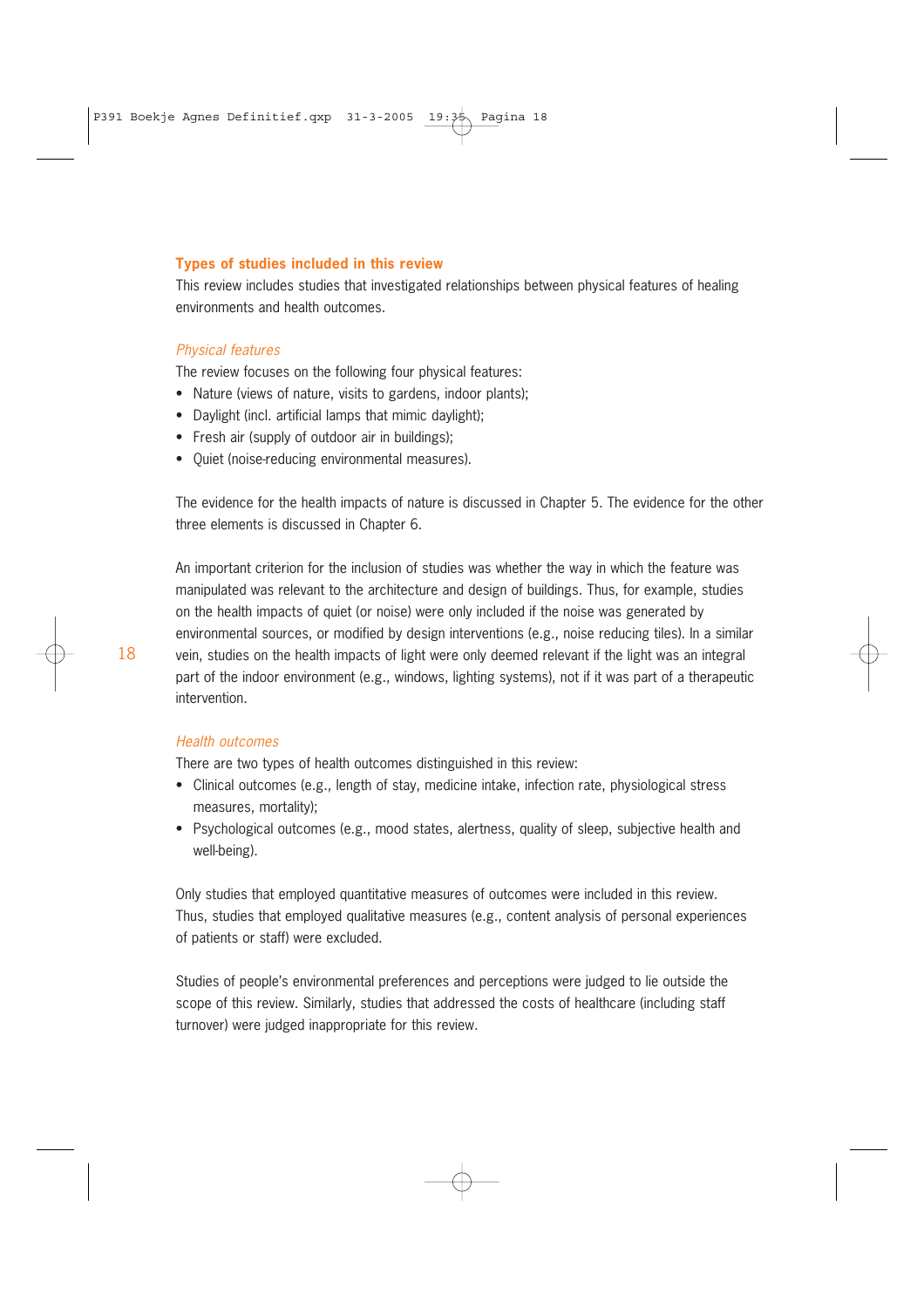Fundamental studies that addressed mechanisms underlying health impacts of environmental features instead of health impacts were not included in the core evidence base. However, some studies that provide important background information are briefly discussed in the relevant sections.

#### **Constraints**

Only studies that were published in the English language in peer-reviewed journals after 1975 were taken into consideration.

#### **Search strategy**

The literature search was carried out in two steps. First, prior reviews were scrutinized for relevant evidence. These prior reviews varied from simple annotated bibliographies (e.g., Carmona et al., 2001), conceptual reviews (e.g., Devlin & Arneill, 2003; Schweitzer, Gilpin & Frampton, 2004; Ulrich, 1992; Winkel & Holahan, 1985/1986) and systematic reviews based on exhaustive literature scans (Rubin et al., 1998; Ulrich et al., 2004). Specialized reviews of research in various subdomains including nature (Health Council of The Netherlands, 2004a; Maller et al., 2002; Ulrich, 1999), plants (Pearson-Mims & Lohr, 2000), light (Boyce, Hunter & Bowles, 2003; Veitch, 2001), fresh air (Wargocki et al., 2002; Seppanen & Fisk, 2004) and noise (Health Council of The Netherlands, 2004b) were also examined.

As a second step in the search process, databases such as PubMed and PsychLit and search engines on the Internet were used to search for additional evidence. For all the studies described in this review, at least the abstract was retrieved, and if necessary, the entire article. Annex A provides a brief summary of each of the articles included in the core evidence base.

#### **Assessing the quality and relevance of research**

Some studies provide stronger evidence than others. The strength of the evidence depends on the methodological quality of the research and the relevance of the research to the domain of interest, in this case the architecture of healthcare settings.

#### Methodological quality

The methodological quality of research is determined in large part by the degree of experimental control. To rule out alternative explanations of relationships between environmental variables and health outcomes, a researcher may apply two forms of control:

1. Control over environmental conditions to ensure that health outcomes can be related to the influence of a specific environmental variable;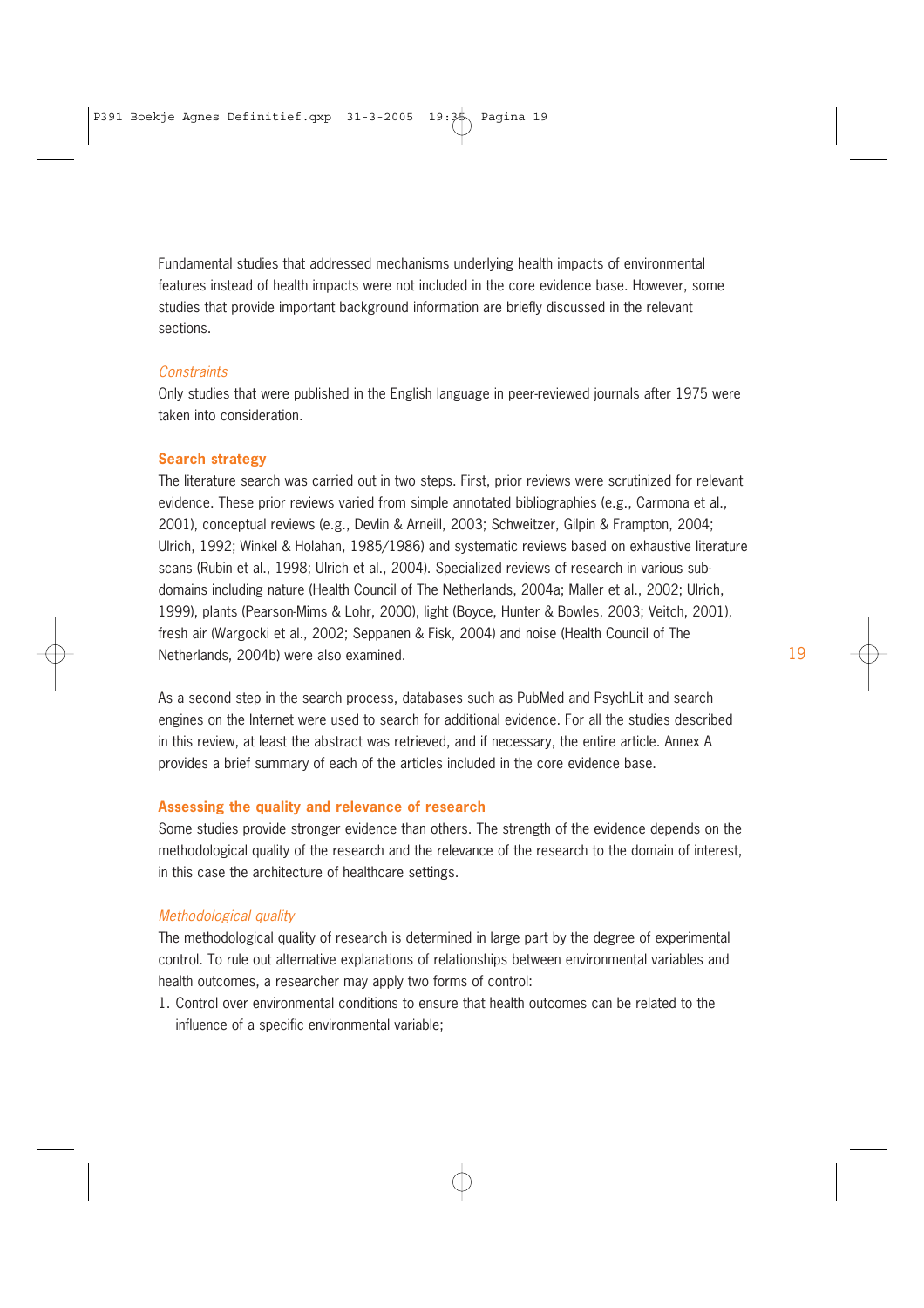2. Control over the inclusion of respondents in the study, to ensure that differences in health outcomes between respondent groups cannot be explained by pre-existing personal differences.

There are more and less rigorous forms of control. The most rigorous forms of control are manipulation of environmental variables by the researcher and random assignment of individuals to these manipulated environmental conditions. Unfortunately, in real-life settings such as hospitals, such rigorous control is difficult to implement for reasons related to logistics and limited financial resources.

Throughout this review, a clear distinction has been kept between studies that are well-controlled, such as randomized controlled trials, and studies with weaker designs, such as correlational (or cross-sectional) studies. Studies on multiple design interventions that lack any form of control over environmental or personal variables, such as many post-occupancy evaluation studies, were not included in this review.

#### Relevance

In general, a study is more relevant to the architecture of healthcare settings if it uses samples from clinical populations (patients, visitors, staff), and/or if it is carried out in a clinical setting. Accordingly, clinical evidence (e.g., evidence from studies conducted in healthcare settings or among clinical populations) has been distinguished from other types of evidence. Non-clinical evidence is not by definition weaker than clinical evidence. However, if a non-clinical study investigated features with a low relevance to healthcare settings (e.g., a visit to a wilderness area, noise from an airport), it was classified as weak evidence, even if the study was well-controlled.

Table 1 provides an overview of the different types of evidence distinguished in this review. Studies of types a and b are classified as 'strong evidence'. Studies of types c and d are classified as 'weak evidence'.

|                               | Clinical Evidence | Other Evidence |  |
|-------------------------------|-------------------|----------------|--|
| Strong design                 |                   |                |  |
| Weak design or weak relevance |                   |                |  |
| to healthcare settings        |                   |                |  |

Table 1: Overview of types of evidence included in this review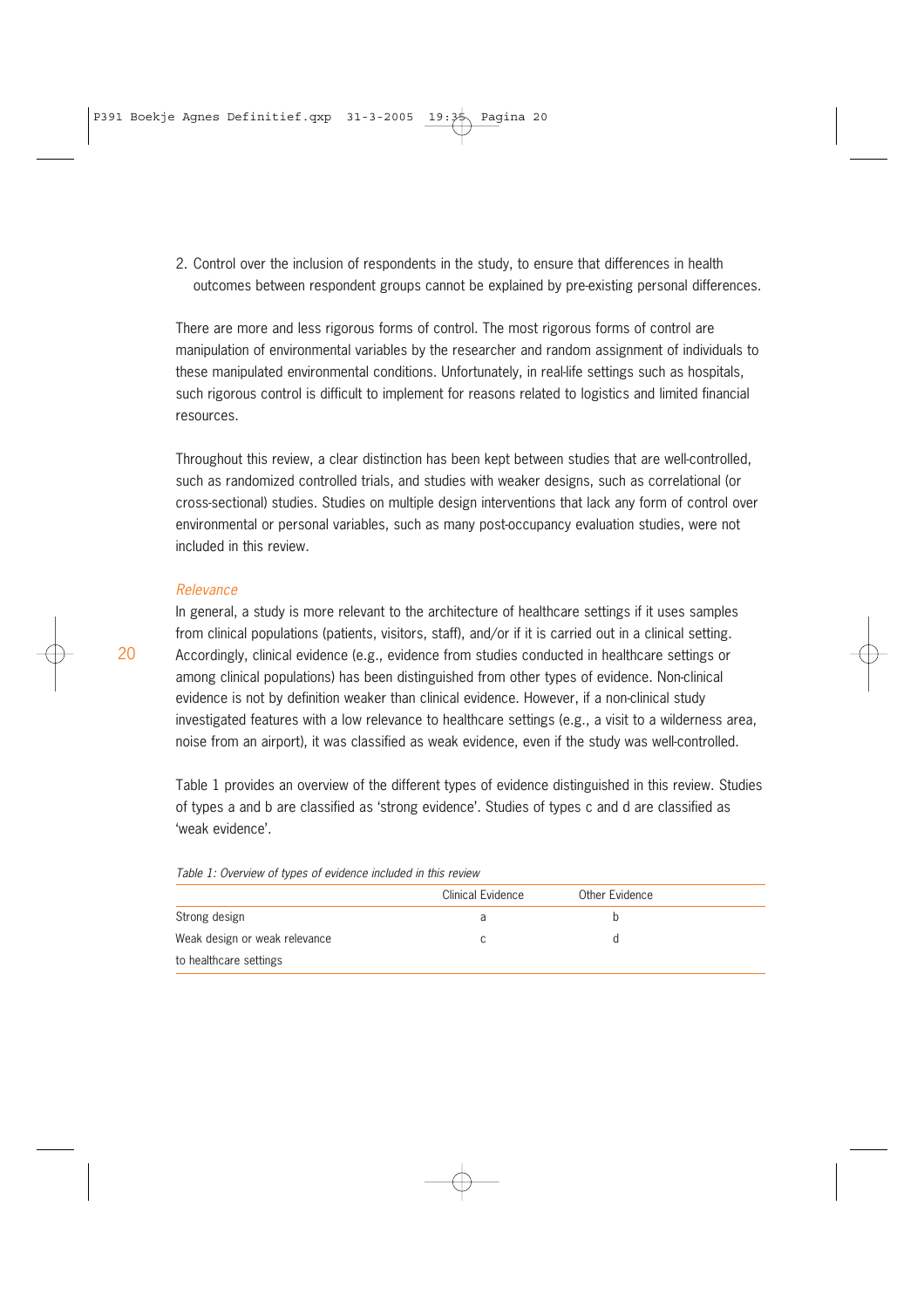#### **Summary**

This chapter has set out the details of the review process. Basically, it was decided to:

- Include studies that:
	- Investigated impacts of nature, daylight, fresh air, and quiet;
	- Employed clinical and/or psychological health outcomes.
- Exclude studies that:
	- Were not published in peer-reviewed journals;
	- Were not published in the English language;
	- Were published before 1975;
	- Employed qualitative measures;
	- Measured people's environmental preferences and perceptions;
	- Addressed costs of healthcare (including staff turnover);
	- Addressed outcomes only indirectly related to health and well-being;
	- Lacked any form of control over environmental or personal variables;
	- Are not relevant to the architecture and design of buildings.
- Make use of the outcomes of previous reviews in the search process;
- Make a distinction between:
- Clinical and non-clinical evidence:
	- Strong and weak evidence. 21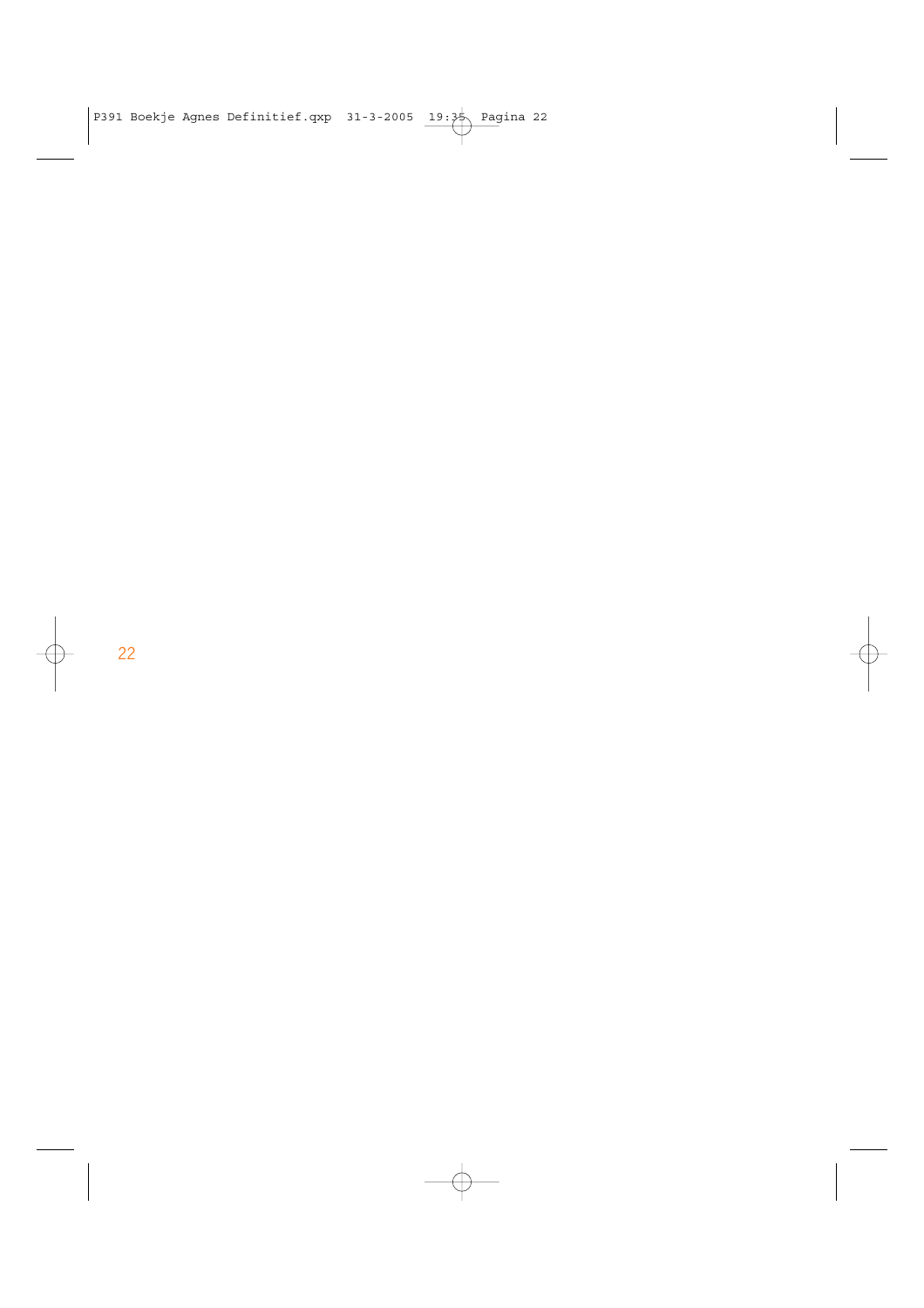### 5. Health Benefits of Nature

There are various ways in which patients, visitors, and hospitals staff can come into contact with nature. They can view nature from a window or on wall-mounted pictures, they can visit a natural setting such as a garden or nearby park, or they may come into contact with indoor plants or flowers. This chapter describes the scientific evidence for health benefits of these different types of interactions between people and the natural environment.

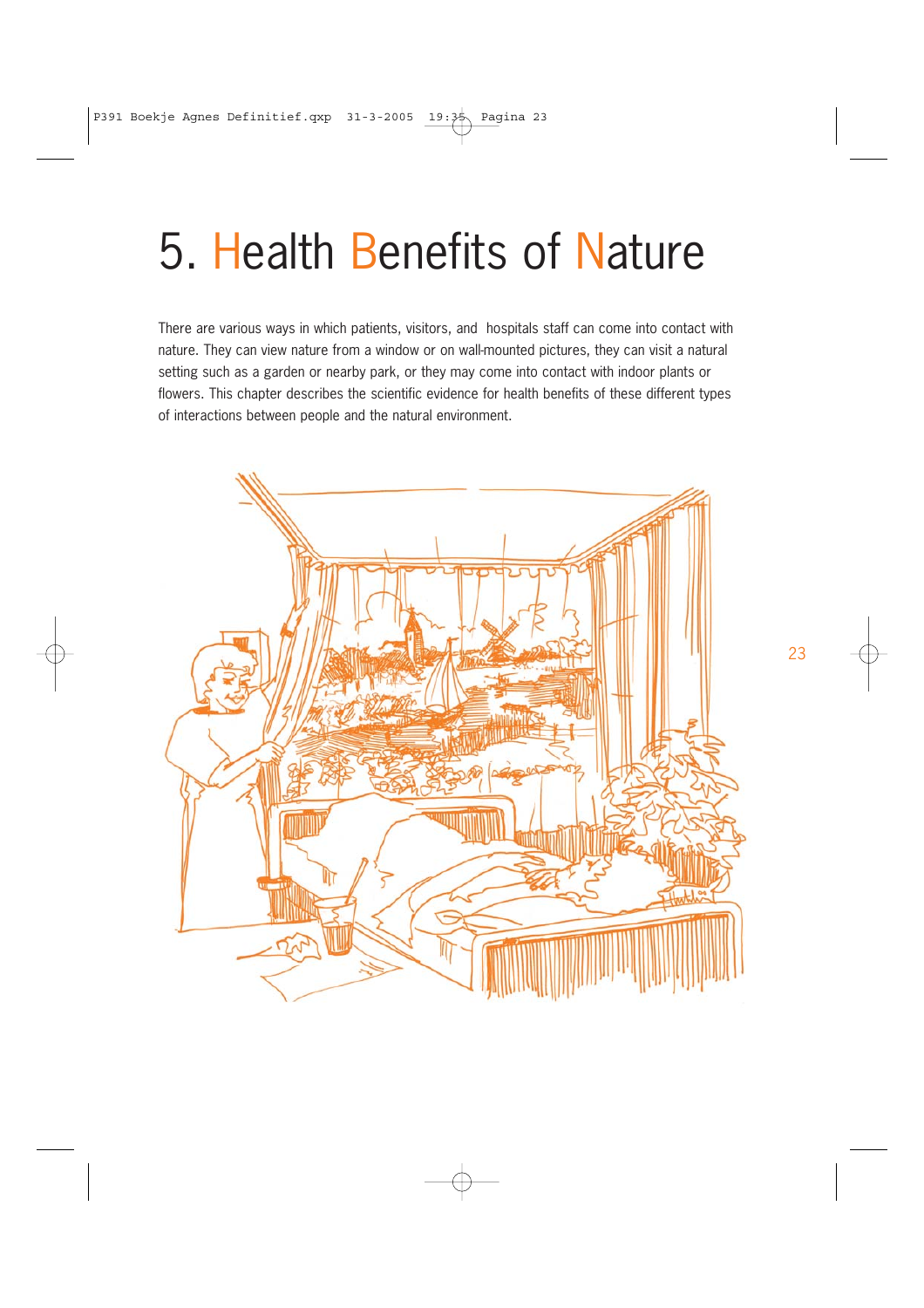#### **Views of nature**

A great number of studies have shown that people, in general, experience views of nature as beautiful and beneficial to their health (see Ulrich, 1993, for a review). In particular, this research has found that viewing nature is an effective means of providing relief from stress and pain. Several researchers have proposed that these so-called restorative effects of nature are the result of an ancient evolutionary history (Ulrich, 1993; Kaplan, 1995). According to these authors, evolution has made nature an innate source of fascination and restoration in order to stimulate people to seek contact with non-threatening natural environments that contain resources and opportunities that are necessary for survival.

#### Clinical evidence

The health benefits of real or simulated views of nature in clinical settings have been investigated in at least ten studies<sup>1</sup>. One of these studies is the well-known dossier study by Ulrich (1984) among patients who underwent gall bladder surgery. A remarkable finding of this study was that patients who were assigned to a room with a view of nature after their surgery required fewer strong painkillers compared to those who were assigned to a room with a view of a brick wall. This suggests that views of nature may act as a natural painkiller. However, other explanations cannot be ruled out. In particular, a weakness of this study is that pairs of patients were matched within a rather broad range of six years. In that period, numerous changes could have taken place in the hospital that may have caused differences in medication needs between pairs of patients.

Six experiments on the benefits of so-called "distraction therapy" provide additional support for the pain-reducing effects of views of nature (Miller, Hickman, & Lemasters, 1992; Tse et al., 2002a, 2002b; Diette et al., 2003; Schneider et al., 2003, 2004). In general, these studies have shown that patients report less pain and display a higher pain tolerance when they are exposed to nature scenes (with or without sounds) while undergoing painful procedures. For example, in a recent study by Diette et al. (2003) 80 patients who were undergoing a painful bronchoscopy procedure were randomly assigned to either a neutral condition or a condition in which nature scene murals were placed at the bedside. Results show that patients in the natural intervention condition reported less pain than patients in the control condition, after adjustment for age, gender, race, education, health status, and dose of narcotic medication. These results are consistent with the notion that views of nature may provide relief from pain. However because of the lack of equally distracting,

<sup>1</sup> Another, well-designed and frequently cited study by Ulrich, Lundén & Eltinge (1993) on the effects of exposure to nature paintings on patients recovering from heart surgery does not fulfill the inclusion criteria of this review because it has not been published in a peer-reviewed journal.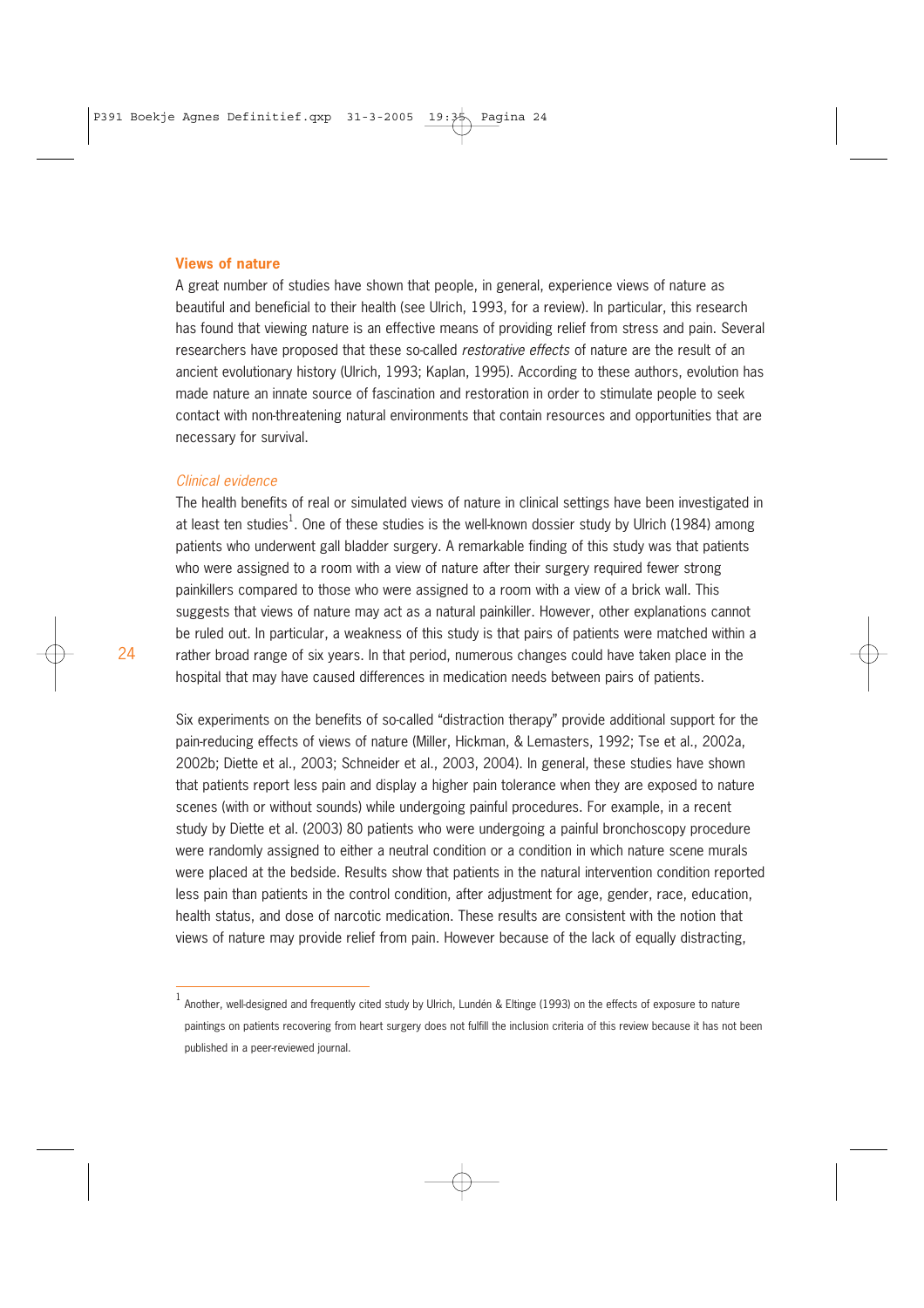non-natural control conditions, such as murals of urban settings, results of these studies do not provide evidence for the superior pain-relieving quality of views of nature as compared to other interventions.

A well-controlled study by Ulrich, Simons & Miles (2003) among 876 blood donors employed a stronger design with appropriate control conditions. This study showed that blood donors in a waiting room had lower blood pressure and pulse on days when a wall mounted television displayed a videotape of natural settings (a park and a stream), compared to days when the television displayed a videotape of urban settings (a commercial street and shopping mall). Blood donors also had lower blood pressure and pulse on days when the television was off, as compared to days when the television displayed continuous daytime programs. The restorative effects of watching videotapes of nature were equally strong as the restorative effects of watching no television. Thus, although this study confirms the superior restorative quality of views of nature as compared to views of urban settings, it does not support the notion that views of nature are better than viewing nothing at all.

Finally, two studies have investigated the beneficial effects of viewing aquariums on institutionalized elderly. In a study by DeSchriver and Riddick (1990), 27 elderly, aged 62 and older, first received a cognitive stressor and were then randomly placed in front of an aquarium, a video of an aquarium, or a static television screen for eight minutes. Results did not reveal any significant differences in physiological stress reduction between the treatment groups, everyone perceived whatever treatment they had as relaxing. However, it should be noted that this study had only limited power to detect differences between the treatments due to the small number of respondents. Another study by Edwards and Beck (2002) investigated the influence of viewing an aquarium on food intake of 62 individuals with Alzheimer's disease. The results of this well-controlled study show that Alzheimer's patients who viewed an aquarium while eating showed higher increases in food intake than patients in a control group who viewed a scenic ocean picture. Observational data suggested that these effects may be explained by the fact that patients with a history of pacing and wandering sat for longer periods at the dinner table. Moreover, patients who tended to be lethargic were more attentive and awake in the presence of the aquariums, which may also have increased their nutritional intake.

#### Other evidence

At least 13 non-clinical studies attest to the health benefits of viewing nature, most of which are also described in a recent review by the Health Council of The Netherlands (2004a). Nine of these studies consist of well-controlled experiments with strong designs (Ulrich, 1979; Ulrich et al., 1991;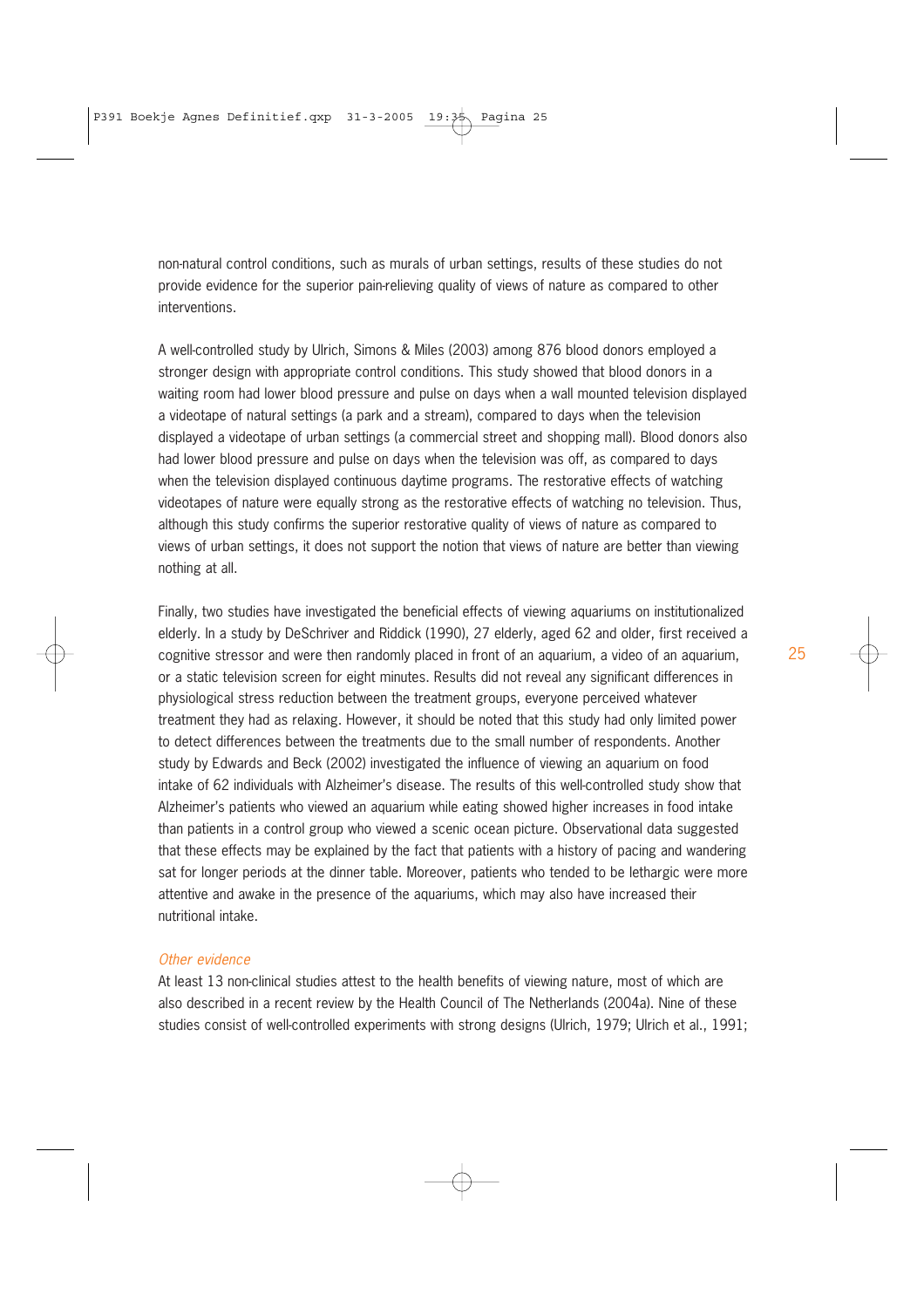Hartig et al., 1996, Study 1<sup>2</sup>; Parsons et al., 1998; Fredrickson & Levenson, 1998; Lauman et al., 2003; Van den Berg, Koole & Van der Wulp, 2003; Fredrickson & Branigan, in press, Study 1 & Study 2).

In a typical experiment, healthy volunteers first receive a stress-induction treatment (watching a scary movie, or performing fatiguing tasks). Next, they are randomly assigned to conditions of viewing videos or slides of natural versus built environments. Stress is assessed before and after the stress-induction, and after viewing the natural or built environments. Results of such experiments have consistently shown that stressed individuals who are exposed to scenes dominated by natural content show more positive mood changes, perform better on concentration tasks, and display more pronounced changes characteristic of physiological stress recovery than stressed individuals who are exposed to scenes dominated by built content. These restorative effects have been found for all kinds of natural environments, including forests, rural scenery, waves on the beach, and golf courses. Thus far, only one study (Parsons et al., 1998) has compared the effectiveness of various types of natural scenes on stress recovery. Results indicated that taking a simulated drive through a golf course was more relaxing than taking a simulated drive through forest scenery.

In addition to these experimental studies, at least four quasi-experimental studies<sup>3</sup> with weaker designs have compared groups of respondents who stayed for prolonged periods in spaces that offered window views on natural or built environments (Tennessen & Cimprich, 1995; Kuo, 2001<sup>4</sup>; Fayber-Taylor, Kuo & Sullivan, 2003; Kaplan, 2001). Although respondents in these studies were not randomly assigned to conditions of natural or built window views, there was usually some degree of control for systematic differences among groups. Results of these field studies suggest that adults and children (in particular females) who live in houses with views of urban nature have a greater ability to concentrate and are less aggressive and more self-disciplined than individuals who live in houses with views of built environments. They also report greater well-being (Kaplan, 2001).

<sup>&</sup>lt;sup>2</sup> This article also contains a second study, which does not meet the inclusion criteria of this review due to lack of proper control conditions.

<sup>&</sup>lt;sup>3</sup> A frequently cited study by Moore (1982) among prisoners is not included in this review because views of nature were confounded with privacy.

 $4$  See also Kuo & Sullivan (2001) for more data on this same group of respondents.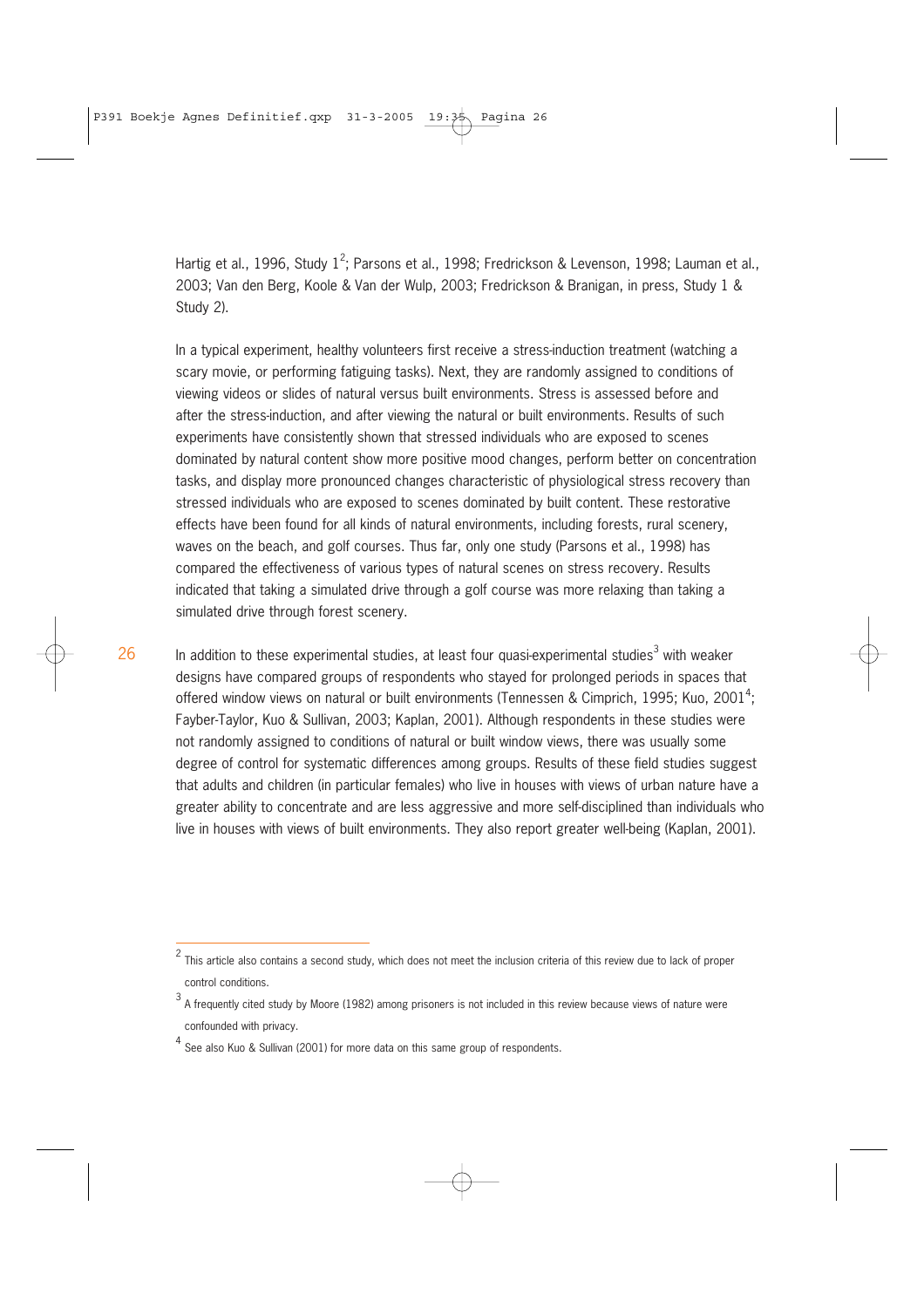#### **Discussion**

More than 20 studies have demonstrated a relationship between views of nature and health outcomes, in particular stress reduction. Thus, there is substantial evidence that viewing nature is beneficial to people's health. Nevertheless, for optimal application in healthcare settings, more data on the effectiveness of different views of nature in different clinical populations is needed. For example, it is conceivable that certain types of nature scenes, such as strong waves or dark rainforests, are less suitable for certain groups of patients (e.g., psychotic patients, Alzheimer patients). In a similar vein, it is conceivable that views of unspectacular nature, such as trees and grass, are less effective for long-term patients who are bed-ridden and deprived of stimulation. These patients may benefit more from viewing more spectacular nature scenes or more lively (real or simulated) urban settings.

#### **Gardens**

An increasing number of healthcare facilities have started to create "healing gardens" near or even inside their buildings to accommodate the needs of patients, family members, and staff. In doing so, they make use of insights into the therapeutic benefits of gardens as they have been described by landscape architects and other experts (e.g., Cooper Marcus & Barnes, 1995; Gerlach-Spriggs, Kaufman & Warner, 1998; Sadler, 2001; Ulrich, 2002). According to these experts, a visit to nature not only provides beautiful and restorative views, it may also improve people's health and well-being through other mechanisms, such as exercise and fostering access to social support. But as we will see, the wide-spread belief in the benefits of healing gardens has thus far received little back-up from rigorous scientific research.

#### Clinical evidence

The literature search did not reveal any studies on the beneficial effects of the use of gardens near healthcare settings that met the criteria for inclusion in this review<sup>5</sup>. One study by Cimprich & Ronis (2003) investigated the effects of home-based nature activities among a clinical population. In this intervention study, 157 women with newly diagnosed breast cancer were randomly assigned to a nature-based intervention or a nonintervention group. The intervention comprised a home-based program involving 120 minutes of nature-based activities (e.g., visiting a scenic spot, tending plants or gardens, sitting by a window with natural views) per week for a period of about five weeks. Attention capacity was measured at the start of the intervention (before surgery) and at the end of the intervention (after surgery). The intervention group showed significantly greater improvement in

<sup>5</sup> A carefully designed study by Whitehouse et al. (2001) does not meet the criteria for inclusion in this study because it lacked proper control conditions (e.g., pre-test measures of mood, etc.)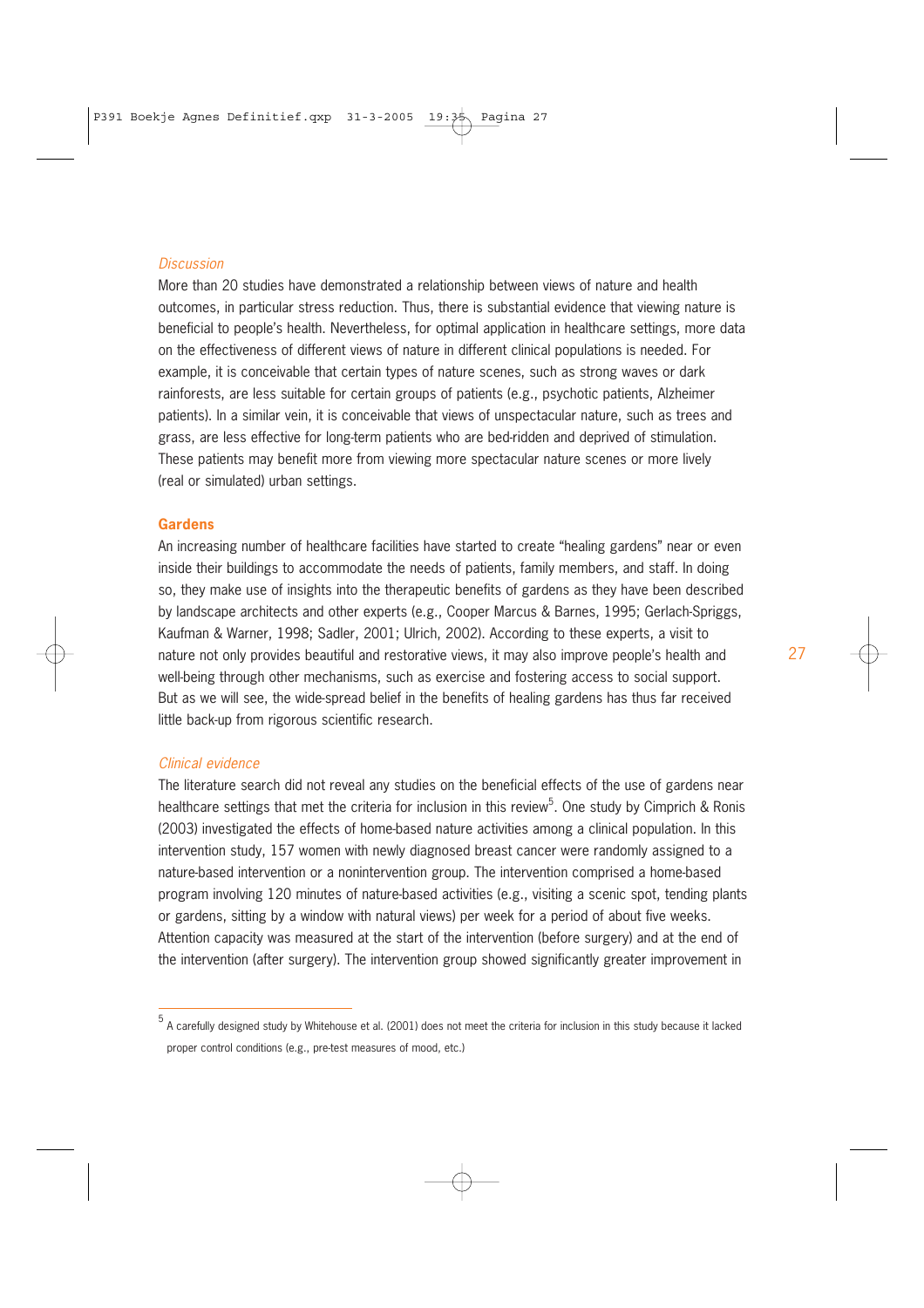performance on attention tasks from the start to the end of the treatment period than the nonintervention group. The groups were controlled for differences in education, extent of surgery and other variables. A weakness of this study is that the women in the nonintervention group did not receive an alternative treatment that was unrelated to nature. Therefore, alternative interpretations of the effects in terms of a greater sense of participation in self-care cannot be ruled out. Moreover, the intervention comprised a wide range of activities, which makes it impossible to distinguish effects of visits to gardens and other types of nature from effects of views of nature.

#### Other evidence

Outside the clinical setting, at least four studies have investigated the health benefits of visiting nature. In one well-controlled study (Hartig, Mang & Evans, 1991, Study 2), 34 healthy students who were fatigued from performing mentally fatiguing tasks were randomly assigned to one of three conditions: walking through an urban park, walking through a built-up area near the park, and passive relaxation inside a building without window views. Results showed that students who walked through the park displayed more positive changes in mood, and performed better on a post-test concentration task. These findings were replicated in a quasi-experimental study among backpackers who went on a wilderness trip (Hartig et al, 1991, Study 1) and in a more recent experimental study among students who walked through a wilderness area (Hartig et al, 2003). In this recent experiment, Hartig and colleagues also found evidence that walking through nature provided positive changes in physiological stress. However, because these latter two studies focused on remote wilderness areas instead of urban nature, the results are less relevant for application to hospital settings.

A five-year cohort study among 3144 inhabitants of Tokyo aged 70 years or older found a significant relationship between the presence of 'walkable green spaces' in urban neighborhoods and longevity. The probability of five-year survival of the senior citizens increased significantly in proportion to the space for taking a stroll and the number of parks and treelined streets near the residence. The relationship between walkable green space and longevity was statistically controlled for confounding variables such as age, gender, socio-economic status and income. Nevertheless, alternative explanations in terms of self-selection of the respondents (e.g., elderly in the green neighborhoods were stronger and healthier to begin with, and thus had greater a-priori life-expectancy) cannot be ruled out.

#### **Discussion**

Despite the widespread belief in the therapeutic effects of gardens near healthcare settings, such effects have not yet been demonstrated in a rigorous, controlled manner. Positive outcomes of a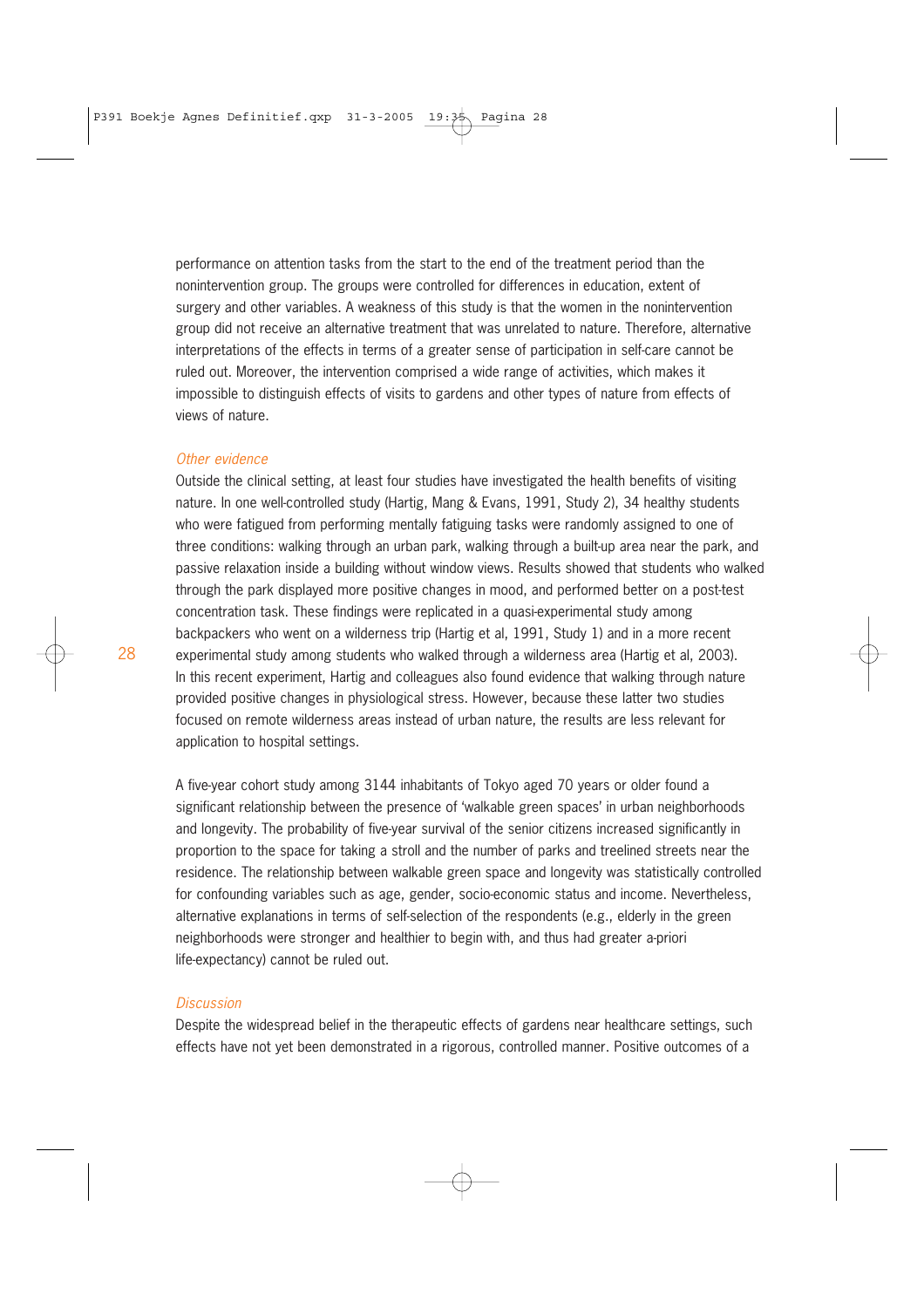few studies in the context of urban nature and wilderness provide grounds for assuming that being in nature is indeed beneficial to people's health and well-being. An important challenge for future research is to replicate these findings for gardens near healthcare settings. Once such evidence has become available, research can begin to address more detailed questions on the effectiveness of different types of gardens for different (clinical) populations and different health outcomes.

#### **Indoor plants**

People associate plants with personal well-being and perceive them as soothing and healing. Giving plants or flowers to a friend or relative who is ill has become customary in many parts of Western society. These intuitive notions and practices are supported by growing evidence that indoor plants and flowers can indeed improve people's health. Most importantly, plants may reduce stress levels and mental fatigue, lift people's mood, and absorb harmful substances in the air<sup>6</sup>. The evidence for these beneficial effects of indoor plants will be reviewed below.

#### Clinical evidence

In hospitals, plants and flowers are traditionally viewed as reservoirs for pathogenic bacteria that may cause disease. Accordingly, most research on plants and flowers in clinical settings has focused on health risks rather than health benefits (see LaCharity et al., 2003, for an overview). As yet, this research has failed to demonstrate an association between bacterial organisms present in the soil of plants and the water of flowers and hospital infections (e.g., Bartzokas, Holley, & Sharp, 1975; Siegman-Igra et al., 1986). Nevertheless, investigators recommend prudence and caution in the application of potted plants and flowers in hospitals, especially in acute care settings with susceptible patients.

A study by Fjeld (2000, Study 2) investigated potential health benefits of plants in a clinical setting. Foliage plants and full-spectrum lamps were placed in the radiology department of a Norwegian hospital. On average, the 48 employees in this department reported a 25% decrease in typical 'sick building' symptoms, such as fatigue, feeling heavy headed, headache, dry throat and dry or itchy hands. The design of this study suffers from several weaknesses. Because the effects of plants and full-spectrum lamps were confounded, it is not possible to conclude whether these health benefits were caused by the plants or the lamps. Moreover, since this study lacked control groups

Because the presence of harmful substances in the air is directly related to health, it was considered appropriate to include this type of evidence in this review. However, evidence of more indirect health effects of plants, such as increasing humidity levels, filtering dust from the air, or dampening sounds (e.g., Lohr & Pearson-Mims, 1996) were judged to lie outside the scope of this review.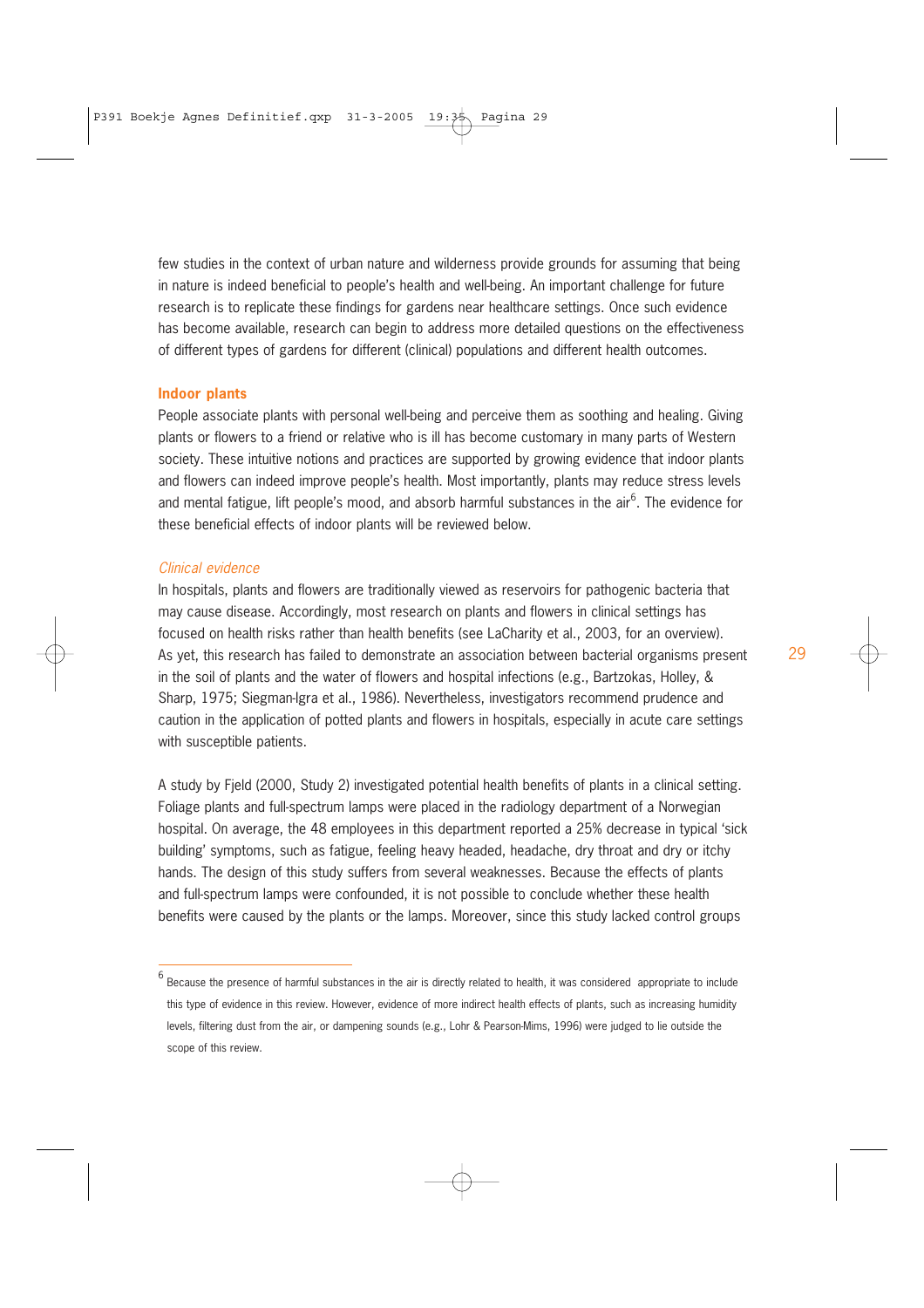that did not receive any treatment or different treatments, alternative explanations in terms of a change in routine or special attention from researchers are also possible.

#### Other evidence

Fjeld (2000, Study 3) investigated the health benefits of foliage plants and full-spectrum light among 120 pupils in a junior high school. This study, which suffered from the same confounding between plants and lights as the study among hospital workers (Fjeld 2000, Study 2), showed that pupils in experimental classrooms displayed 21% less symptoms of discomfort. In another study among 51 office workers, Fjeld and colleagues (Fjeld et al., 1998; see also Fjeld, 2000, Study 1) manipulated the presence of plants without varying the amount of light. They also employed proper control conditions with nature posters on walls. Results of this well-controlled study once again showed a 23% decrease in symptoms of discomfort among workers in offices with plants.

One possible explanation for the health benefits of plants as demonstrated by Fjeld and colleagues (1998) is an increase in (perceived) air quality. In line with this explanation, at least eight laboratory studies have shown that plants can absorb harmful substances from the indoor air (Giese et al, 1994; Oyabu et al., 2001, 2004 (Study 1 & 2); Wolverton, McDonald & Watkins, 1984; Wolverton, McDonald & Mesick, 1985; Wolverton & Wolverton, 1993; Wolverton & Wolverton, 1996). For example, a group of German scientists (Giese et al., 1994) labeled formaldehyde with a radioactive carbon 14 tag and followed its absorption and metabolic destruction inside a spider plant (Chlorophytum comosum). The radioactive carbon 14 tag showed that the formaldehyde was metabolized and converted into food products such as organic acids, sugars and amino acids. Notably, the plants in this study became more effective at converting toxic chemicals into food the longer they were exposed to the chemicals. Similar effects have been found for other potentially harmful substances such as carbon dioxide and benzene.

A limitation of most research on air purification by plants is that it has been conducted under artificial circumstances in sealed test chambers or energy-efficient buildings. A recent study by Oyabu et al. (2004, Study 2) provides additional evidence for the effectiveness of potted plants to purify the air in real-world room spaces. Three pots with plants were installed in an office room where formaldehyde was emitted continuously. The concentration was decreased up to 60% by installing the pots<sup>7</sup>. These findings suggest that results of highly artificial experiments on air purification by plants have some validity in the real world. However, it remains a weakness of this

 $^7$  A recent, not vet published, investigation by Burchett and colleagues in Australia (Burchett et al., 2004) found similar effects of pot plants in office rooms on organic gases (TVOCs).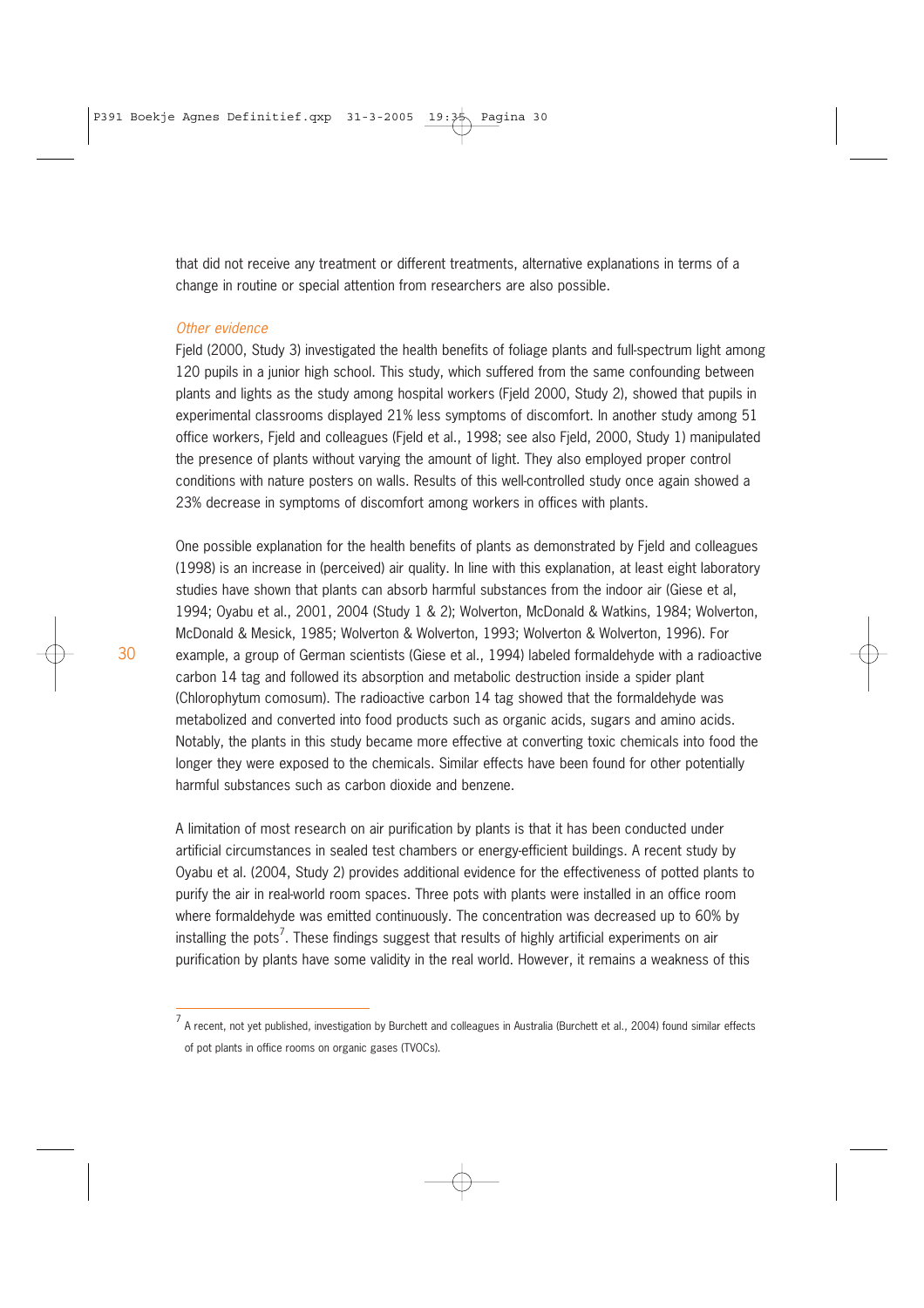type of research that absorption of harmful substances by plants has not yet been related to actual health outcomes.

Plants may also affect health through psychological mechanisms, such as mood improvement or reduction of stress and pain. At least six studies have investigated such psychological impacts of plants in offices. A frequently cited study by Lohr et al. (1996) showed that participants who were randomly assigned to perform a complex task in a computer room with plants showed quicker responses and less stress than participants who performed the same task in a room without plants. These findings were replicated by Russell (1999), who found that participants who performed a complex task in a heavily planted room showed less stress as indicated by lower skin conductance than participants who performed the same task in a room with no plants. A weakness of both of these studies was that they lacked control conditions with equally distracting, non-natural stimuli. A well-controlled study by Lohr & Pearsons-Mims (2000) provides more convincing evidence for the pain-reducing effects of plants. They found that more subjects were willing to keep a hand submerged in ice water for five minutes if they were in a room with plants present than if they were in a room without plants, or in a room with equally distracting colorful objects.

Other well-controlled studies on psychological influences of plants in offices have reported more mixed results. For example, Adachi, Rohde, & Kendle (2000) found that the presence of a floral display in a room where participants were watching a movie increased positive feelings of composition and confidence, but also negative feelings of annoyance. Similarly, the presence of a foliage display increased feelings of clear-headedness, but also bad temper. Larsen et al. (1998) investigated the impact of the density of plants in a workplace on concentration and mood. They found that mood increased with increasing density of plants, but concentration decreased with increasing density of plants. Shibata & Suzuki (2002) found a positive effect of the presence of highly visible plants on performance of a creativity task in men but not in women.

#### **Discussion**

Plants undoubtedly have been, and continue to be, important decorative elements in healthcare settings, particularly in waiting rooms and other public areas. Fear that plants and flowers may transmit disease through their soil and water has not been confirmed by research. In contrast, research is beginning to document the benefits of indoor plants for human comfort, air quality, and well-being. However, this research area clearly needs more study, especially since several studies have documented negative psychological impacts (e.g., lower concentration levels). Apparently, more work is needed to identify the circumstances under which the presence of plants may contribute positively and/or negatively to health and well-being.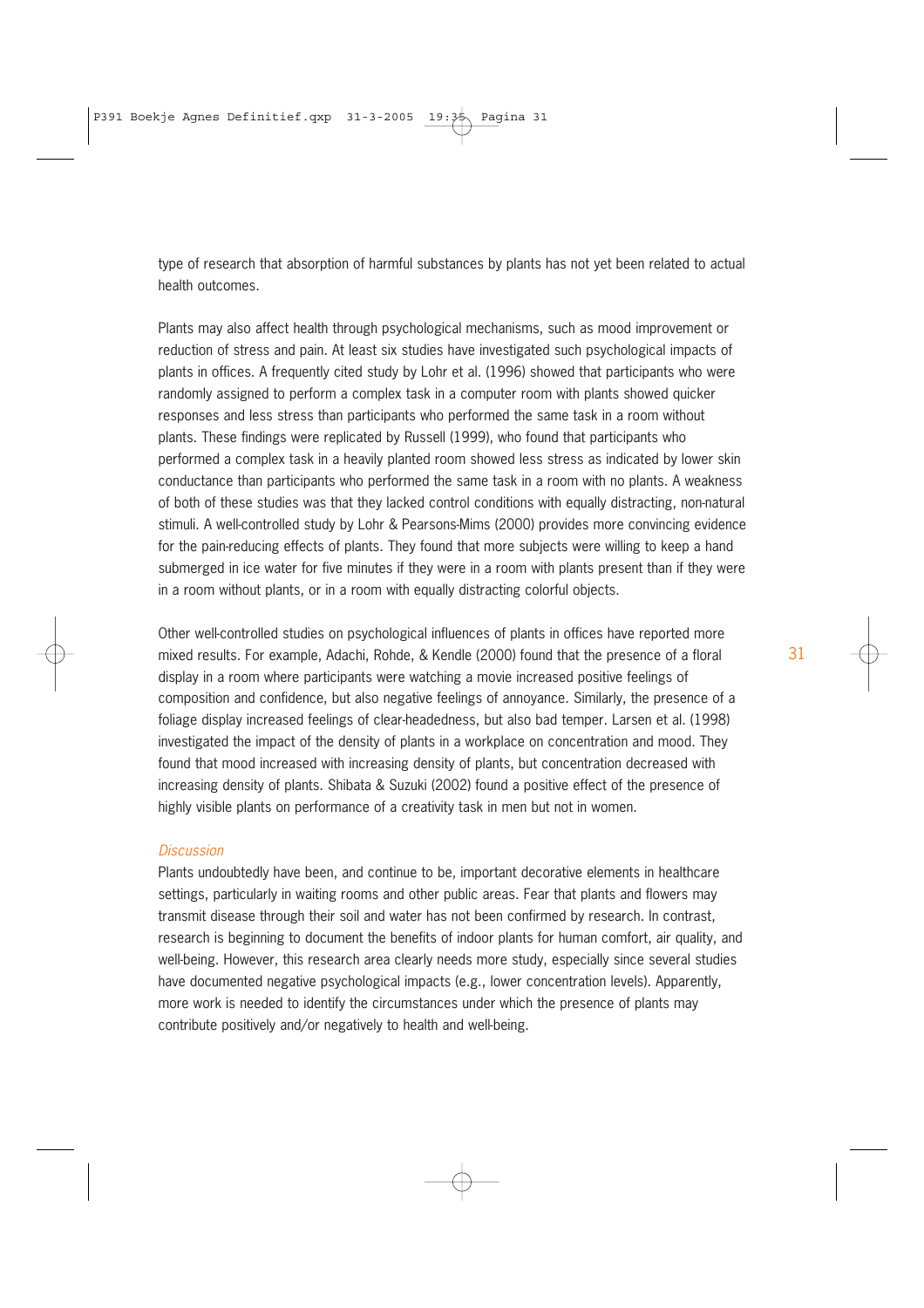#### **Summary**

Table 2 provides a summary of the 45 studies discussed in this chapter. Only one third of these studies employed a strong design, and only 12 studies were carried out in a clinical setting or among clinical populations. Nearly all studies showed positive outcomes on at least one dependent variable. Two studies found negative psychological impacts for contact with indoor plants.

The amount and strength of the evidence differs considerably depending on which type of interaction with nature is studied. First, there is substantial and convincing evidence that viewing nature on a screen or through a window can promote relief from stress and pain. Second, there is only limited and weak evidence that an actual visit to a natural setting such as a garden or park is beneficial to people's health. Third, there is extensive but mostly weak evidence for the health benefits of contact with indoor plants and flowers. Thus, counter-intuitively, the health benefits of direct contact with 'real' nature are less well established than the benefits of viewing nature on a screen or through a window.

An important limitation of research on the health benefits of nature is that the majority of studies have employed psychological outcome measures, in particular stress-related measures. Since chronic stress is known to be a causative factor of cardiovascular and gastrointestinal disease, the stress-reducing effects of nature certainly merit a large amount of attention in research. However, it would improve the credibility of this research if more studies could demonstrate that contact with nature can indeed help to fight disease and illness.

In sum, while there is mounting evidence for the stress-reducing effects of viewing nature, the clinical implications of these effects are less well-established. Furthermore, there is a lack of rigorous clinical evidence on the health benefits of contact with 'real nature', such as gardens or plants. Fear that plants and flowers may transmit disease in hospitals has not been confirmed by research. However, the finding that some studies have reported negative psychological impacts for indoor plants warrants prudence and caution in the application of 'real nature' inside hospitals.

| <b>NATURE</b>        | Clinical |           | Non-clinical |      | Total  | Positive | Negative |
|----------------------|----------|-----------|--------------|------|--------|----------|----------|
|                      | Strong   | Weak      | Strong       | Weak | number | impacts  | impacts  |
| Views of nature      |          |           | 9            | 4    | 23     | 21       |          |
| Gardens              | -        |           |              |      | b      | b        |          |
| <b>Indoor Plants</b> | ۰        |           | 5            | 11   | 17     | 17       |          |
| Totals               |          | <i>10</i> | 15           | 18   | 45     | 43 (96%) | 2(4%)    |

Table 2: Summary of evidence for health benefits of nature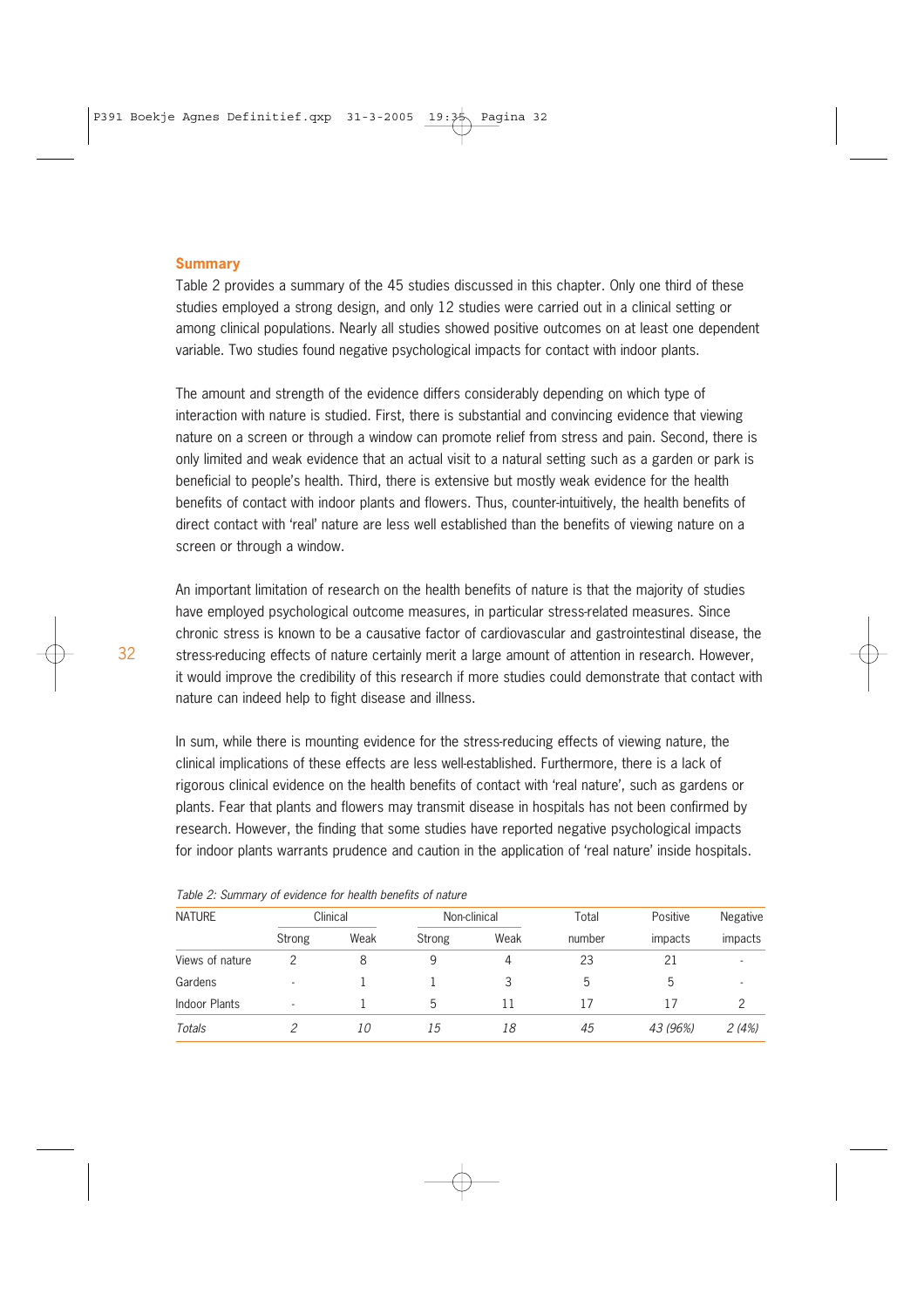#### **The evidence**

#### Views of nature

- 1. DeSchriver, M.M. & Riddick, C.C. (1990). Effects of watching aquariums on elders' stress. Anthrozoos, 4, 44-48.
- 2. Diette, G.B., Lechtzin, N., Haponik, E., Devrotes, A., & Rubin, H.R. (2003). Distraction therapy with nature sights and sounds reduces pain during flexible bronchoscopy: A complementary approach to routine analgesia. Chest, 123 (3), 941-948.
- 3. Edwards, N. & Beck, A. (2002). Animal-assisted therapy and nutrition in Alzheimer's Disease. Western Journal of Nursing Research, 24, 697-712.
- 4. Faber Taylor, A., Kuo, F.E., & Sullivan, W.C. (2002). Views of nature and self-discipline: evidence from inner city children. Journal of Environmental Psychology, 22, 49-63.
- 5. Fredrickson, B.L., & Branigan, C. (in press, Study 1 & 2). Positive emotions broaden the scope of attention and thought-action repertoires. Cognition and Emotion.
- 6. Fredrickson, B.L. & Levenson, R.W. (1998). Positive emotions speed recovery from the cardiovascular sequelae of negative emotions. Cognition and Emotion, 12, 191-220.
- 7. Hartig, T., Böök, A., Garvill, J., Olsson, T., & Gärling, T. (1996, Study 1). Environmental influences on psychological restoration. Scandinavian Journal of Psychology, 37, 378-393.
- 8. Kuo, F.E. (2001). Coping with poverty: Impacts of environment and attention in the inner city. Environment & Behavior, 33 (1), 5-34.
- 9. Kaplan, R. (2001). The nature of the view from home: Psychological benefits. Environment and Behavior, 33, 507-542.
- 10. Laumann, K., Gärling, T., & Stormark, K.M. (2003). Selective attention and heart rate responses to natural and urban environments. Journal of Environmental Psychology, 23, 125-134.
- 11. Miller, A.C., Hickman, L.C., & Lemasters, G.K. (1992). A distraction technique for control of burn pain. Journal of Burn Care and Rehabilitation, 13 (5), 576-580.
- 12. Parsons, R., Tassinary, L.G., Ulrich, R.S., Hebl, M.R., & Grossman-Alexander, M. (1998). The view from the road: Implications for stress recovery and immunization. Journal of Environmental Psychology, 18, 113-140.
- 13. Schneider, S.M., Ellis, M., Coombs, W.T., Shonkwiler, E.L., & Folsom, L.C. (2003). Virtual reality intervention for older women with breast cancer. Cyberpsychology & Behavior,  $6$  (3), 301-307.
- 14. Schneider, S.M., Prince-Paul, M., Allen, M.J., Silverman, P., & Talaba, D. (2004). Virtual reality as a distraction intervention for women receiving chemotherapy. *Oncology Nursing Forum*, 31 (1), 81-88.
- 15. Tennessen, T.M. & Cimprich, B. (1995). Views to nature: effects on attention. Journal of Environmental Psychology, 15, 77-85.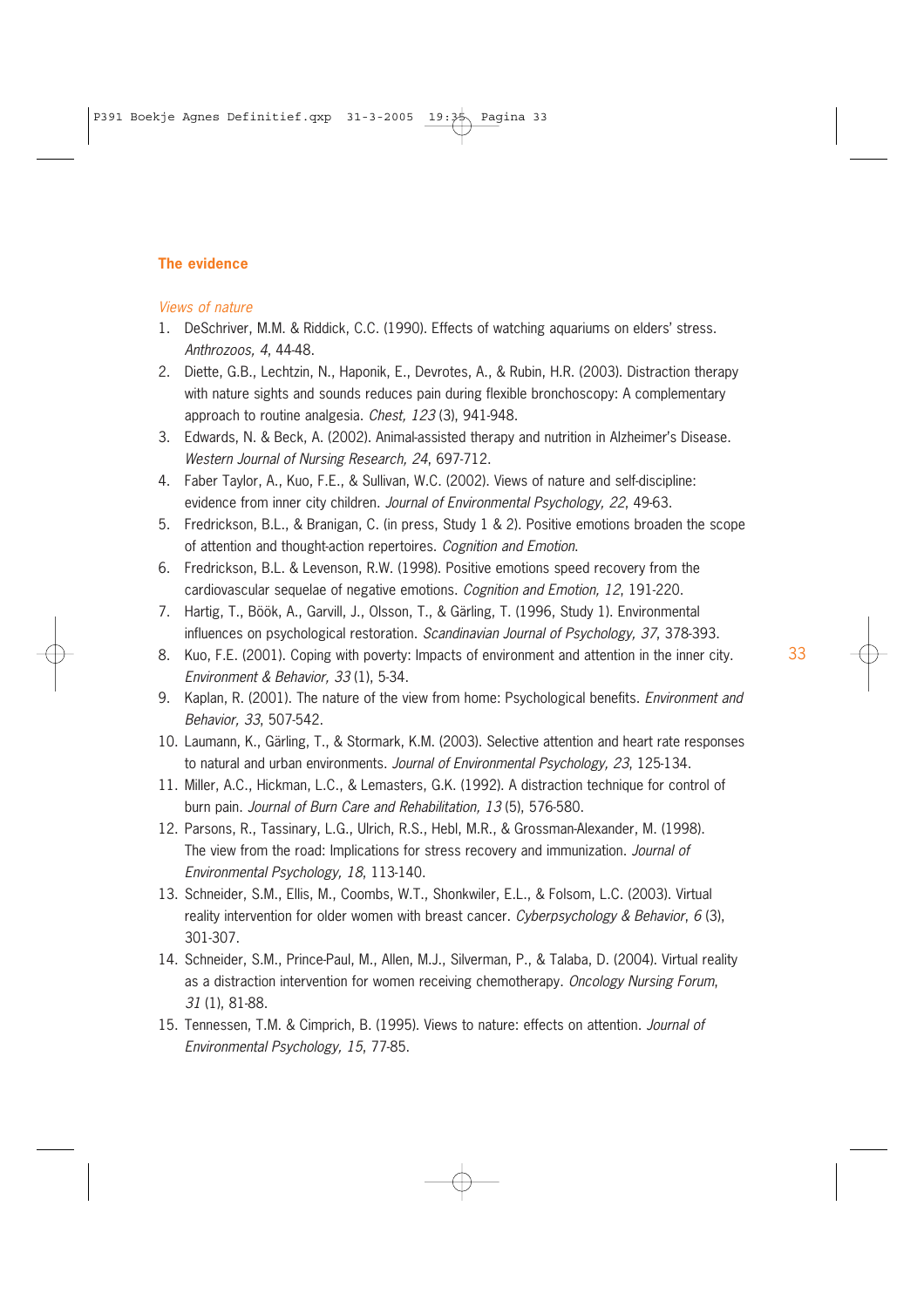- 16. Tse, M.M.Y., Ng, J.K.F., Chung, J.W.Y., & Wong, T.K.S. (2002a). The effect of visual stimuli on pain threshold and tolerance. Journal of Clinical Nursing, 11 (4), 462-469.
- 17. Tse, M.M.Y., Ng, J.K.F., Chung, J.W.Y., & Wong, T.K.S. (2002b). The effect of visual stimulation via the eyeglass display and the perception of pain. Cyberpsychology & Behavior, 5 (1), 65-75.
- 18. Ulrich, R. (1979). Visual landscapes and psychological well-being. Landscape research, 4, 17-23.
- 19. Ulrich, R.S. (1984). View through a window may influence recovery from surgery. Science, 224, 420-421.
- 20. Ulrich, R.S., Simons, R.F., Losito, B.D., Fiorito, E., Miles, M.A. & Zelson, M. (1991). Stress recovery during exposure to natural and urban environments. Journal of Environmental Psychology, 11, 201-230.
- 21. Ulrich, R.S., Simons, R.F., & Miles, M.A. (2003). Effects of environmental simulations and television on blood donor stress. Journal of Architectural & Planning Research, 20(1), 38-47.
- 22. Van den Berg, A.E., Koole, S.L., & Van der Wulp, N.Y. (2003). Environmental preference and restoration: (How) are they related? Journal of Environmental Psychology, 23, 135-146.

#### **Gardens**

- 1. Cimprich, B. & Ronis, D. (2003). An environmental intervention to restore attention in women newly diagnosed with breast cancer. Cancer Nursing 26 (4), 284-292.
	- 2. Hartig, T., Evans, G.W., Jamner, L.D., Davis, D.S., & Gärling, T. (2003). Tracking restoration in natural and urban field settings. Journal of Environmental Psychology, 23, 109-123.
	- 3. Hartig, T., Mang, M., & Evans, G.W. (1991, Study 1 and Study 2). Restorative effects of natural environment experience. Environment and Behavior, 23, 3-26.
	- 4. Takano, T., Nakamura, K., & Watanabe, M. (2003). Urban residential environments and senior citizens' longevity in megacity areas. The importance of walkable green spaces. Journal of Epidemiological Community Health, 56, 913-918.

#### Plants

- 1. Adachi, M., Rohde, C.L.E., & Kendle, A.D. (2000). Effects of floral and foliage displays on human emotions. HortTechnology, 10, 59-63.
- 2. Fjeld, T. (2000, Study 2 & Study 3) The effect of interior planting on health and discomfort among workers and school children. HortTechnology, 10, 46-52.
- 3. Fjeld, T., Veiersted, B., Sandvik, L., Riise, G., & Levy, F. (1998). The effect of indoor foliage plants on health and discomfort symptoms among office workers. Indoor and Built Environments, 7, 204-209.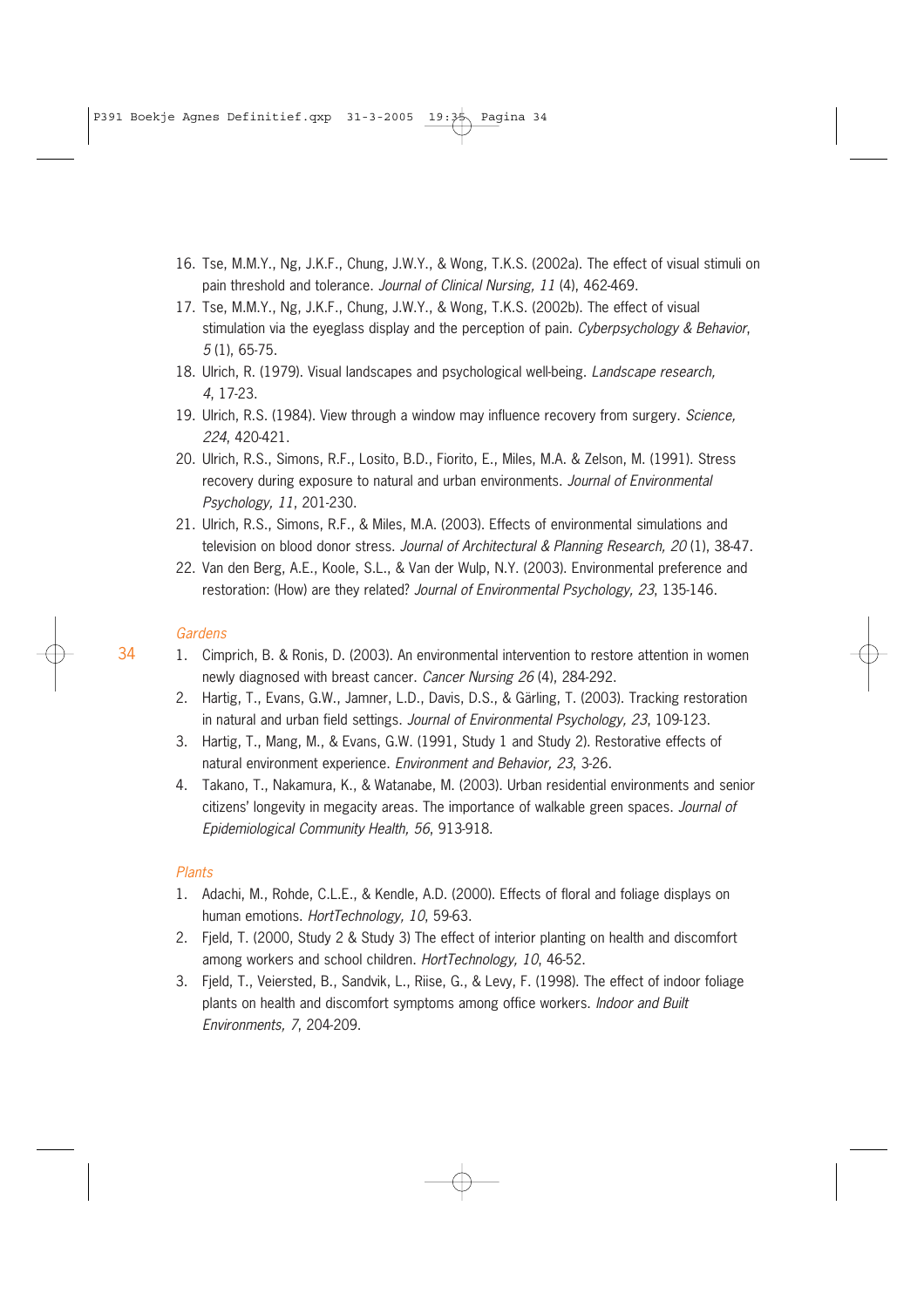- 4. Giese, M., Bauer-Doranth, U., Langebartels, C., & Sandermann, H. (1994) Detoxification of formaldehyde by the spider plant (*Chlorophytum comosum L*.) and by soybean (*Glycine max L.*) cell suspension cultures. Plant Physiology, 104 :1301-1309.
- 5. Larsen, L., Adams, J., Deal, B., Kweon, B.S., & Tyler, E. (1998). Plants in the workplace: The effects of plant density on productivity, attitudes, and perceptions. Environment and Behavior, 30, 261-281.
- 6. Lohr, V. I., & Pearson-Mims, C.H. (2000). Physical discomfort may be reduced in the presence of interior plants. HortTechnology, 10, 53-58.
- 7. Lohr, V.I, Pearsons-Mims, C.H., & Goodwin, G.K. (1996). Interior plants may improve worker productivity and reduce stress in a windowless environment. Journal of Environment Horticulture, 14, 97-100.
- 8. Oyabu, T., Onodera, T., Kimura, H., et al (2001). Purification ability of interior plants for removing of indoor air polluting chemicals using a tin oxide gas sensor. Journal of Japan Society for Atmospheric Environment, 34, 319-325.
- 9. Oyabu, T, Sawada, A. Hashimoto, T., & Yoshioka, T. (2004, Study 1 & 2). Removing characteristic of indoor air pollutants according to activated carbon pot and plant using a tin oxide gas sensor. Electrochemistry in Japan, 12, 813-817.
- 10. Russel, H. (1999). The psychological effects of plants on people in offices. Interiorscape, 19-21.
- 11. Shibata, S. & Suzuki, N. (2002). Effects of the foliage plant on task performance and mood. Journal of Environmental Psychology, 22, 265-272.
- 12. Wolverton, B. C., McDonald, R. C., & Watkins, Jr., E. A. (1984) Foliage plants for removing indoor air pollutants from energy-efficient homes. Economic Botany 224-228
- 13. Wolverton, B.C., McDonald, R.C., & Mesick, H.H. (1985). Foliage plants for the indoor removal of the primary combustion gases carbon monoxide and nitrogen oxides. Journal of the Mississippi Academy of Sciences, 30, 1-8.
- 14. Wolverton, B.C. & Wolverton, J.D. (1993). Plants and soil microorganisms: Removal of formaldehyde, xylene and ammonia from the indoor environment. Journal of the Mississippi Academy of Sciences, 38, 11-15.
- 15. Wolverton, B.C., Wolverton, J.D. (1996). Interior plants: Their influence on airborne microbes inside energy-efficient buildings. Journal of the Mississippi Academy of Sciences, 41, 99-105.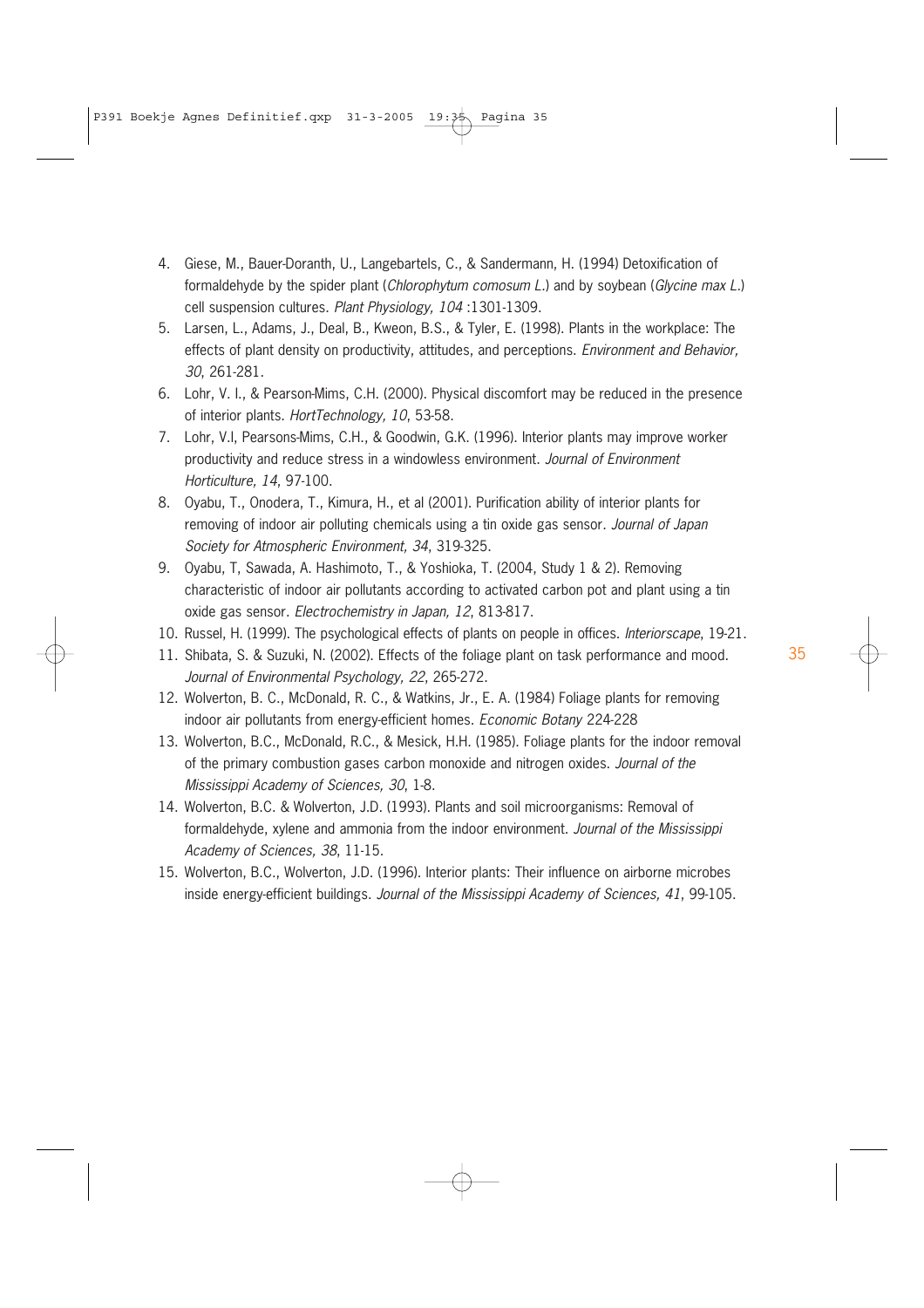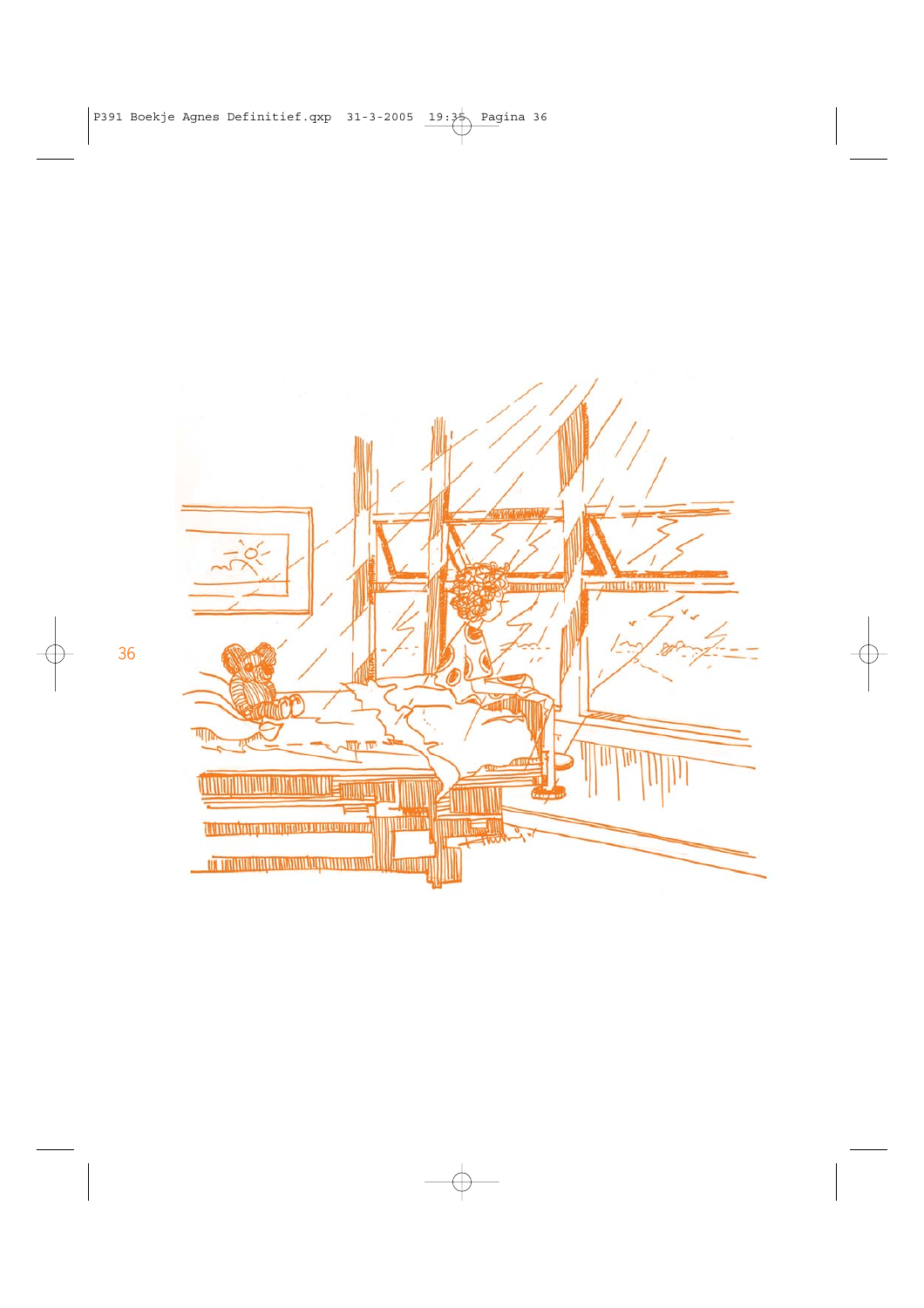# 6. Health Benefits of Natural **Elements**

The ambient environment, in terms of daylight, fresh air, and sound, has been the subject of a significant amount of research. This chapter describes the evidence that is relevant to the design of healthcare settings as healing environments.

#### **Daylight**

There is no doubt that people prefer daylight to electric lighting as their primary source of illumination. Studies in the USA (Heerwagen & Heerwagen, 1986), Canada (Veitch, Hine, & Gifford, 1993) and the UK (Cuttle, 2002) have consistently shown that the majority of survey respondents prefer to work and live in buildings illuminated by daylight. People do not only prefer daylight because it is more pleasant than electric light, they also tend to believe that daylight is beneficial for one's health. For example, in a survey by Heerwagen and Heerwagen (1986), 73% of the respondents indicated that they thought that daylight is better for general and visual health than electric lighting.

Daylight tends to be brighter and it has a more balanced spectrum of colors than most artificial light sources. Theoretically, there are three routes by which these properties of daylight may positively influence health and well-being (Boyce et al., 2003): through the visual system (e.g., increased visibility), the biological system (e.g., improvement of thr circadian cycle), or the psychological system (e.g., alleviation of depression). This section reviews the empirical evidence for health benefits of daylight and artificial lights that mimic properties of daylight.

#### Clinical evidence

Exposure to artificial high-intensity light (bright light therapy) has been successfully used in the treatment of patients with seasonal affective disorder and Alzheimer's disease (e.g., Ancoli-Israel et al, 2003; Terman & Terman, 1999). Based on these findings, a number of researchers have proposed that exposure to natural daylight may also be linked to favorable health outcomes. Up to now, these ideas have been tested in five studies, all with serious flaws and weaknesses.

Three retrospective dossier studies have investigated the link between sunny hospital rooms and length of stay and mortality. A study among 174 patients with severe depression found that patients in sunny rooms had a 2.6-day shorter stay than patients in dull rooms (Beauchemin and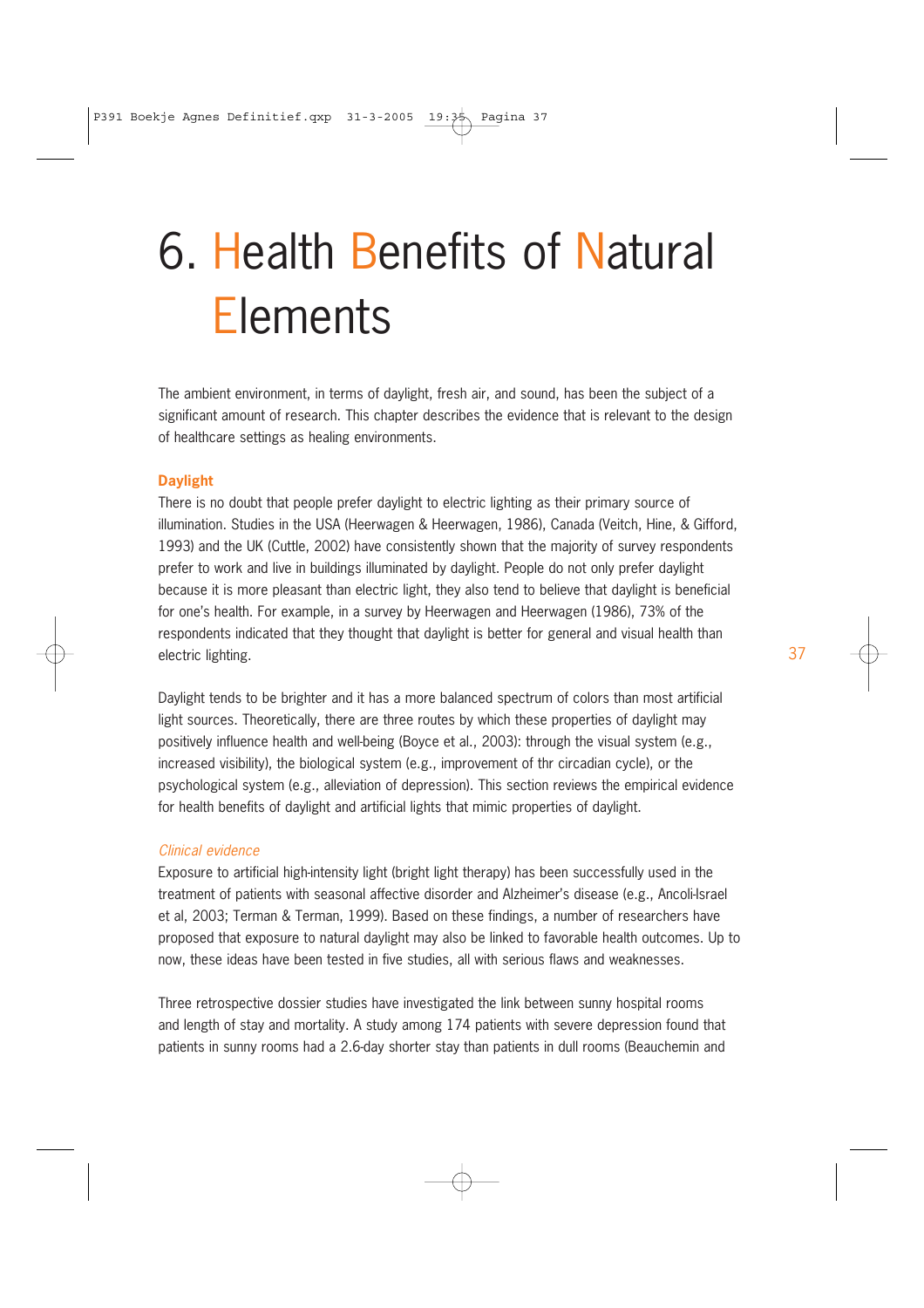Hays, 1996). In this study, all the sunny rooms had an outdoor view, while all the dull rooms had a courtyard view. Therefore, it is possible that the difference in length of stay was caused by a difference in the quality of the view, rather than the amount of sunlight. A study among 415 unipolar and 187 bipolar depressed inpatients found that bipolar patients in rooms with direct sunlight in the morning had a 3.67-day shorter stay on average than patients in rooms with sunlight in the evening (Benedetti et al., 2001). A third study among 628 patients in an intensive care unit who had had a first heart attack revealed that female patients who were treated in sunny rooms had a 1.1-day shorter stay on average than female patients in dull rooms (Beauchemin and Hays, 1998). Moreover, mortality in both sexes was consistently higher in dull rooms (12%) than in sunny rooms (7%). The latter two studies provide no information on the type of view from the windows, which makes it impossible to conclude whether sunlight was manipulated independently from the content of the view.

A prospective randomized study among 20 patients with seasonal affective disorder showed that patients who were treated for one week with a daily one-hour morning walk outdoors (natural light) showed reduced depressive symptomatology and improved patterns of melatonin and cortisol secretion as compared to patients in a control group who were treated with low-dose artificial light (Wirz-Justice et al., 1996). Since it is clear that a morning walk involves factors other than just light exposure (e.g., increased motor behavior and decreased temperature), these findings do not provide unequivocal evidence for the beneficial effects of daylight per se, as compared to other factors.

Finally, a recent prospective study of pain medication use among 89 patients undergoing spinal surgery showed that patients staying on the bright side of the hospital (with an average 46% higherintensity sunlight) experienced less perceived stress, marginally less pain, and took 22% less analgesic medication per hour than patients on the dim side of the hospital (Walch et al., 2005). Although this study was much better controlled than previous studies on health benefits of sunlight, it is still likely that amount of sunlight was confounded with type of view. On the dim side of the hospital, the sunlight was blocked by an adjacent building located 25 meters away. Thus, patients on the dim side of the hospital probably had a less natural view than patients on the bright side of the hospital.

#### Other evidence

Outside the clinical setting, there exists a long tradition of research on human impacts of indoor lighting. This research has been dominated by investigations of relationships between luminance and visual task performance, with the result that it is now well understood how light levels affect visibility (see Veitch, 2001, for a review). Since visual task performance is not a health outcome,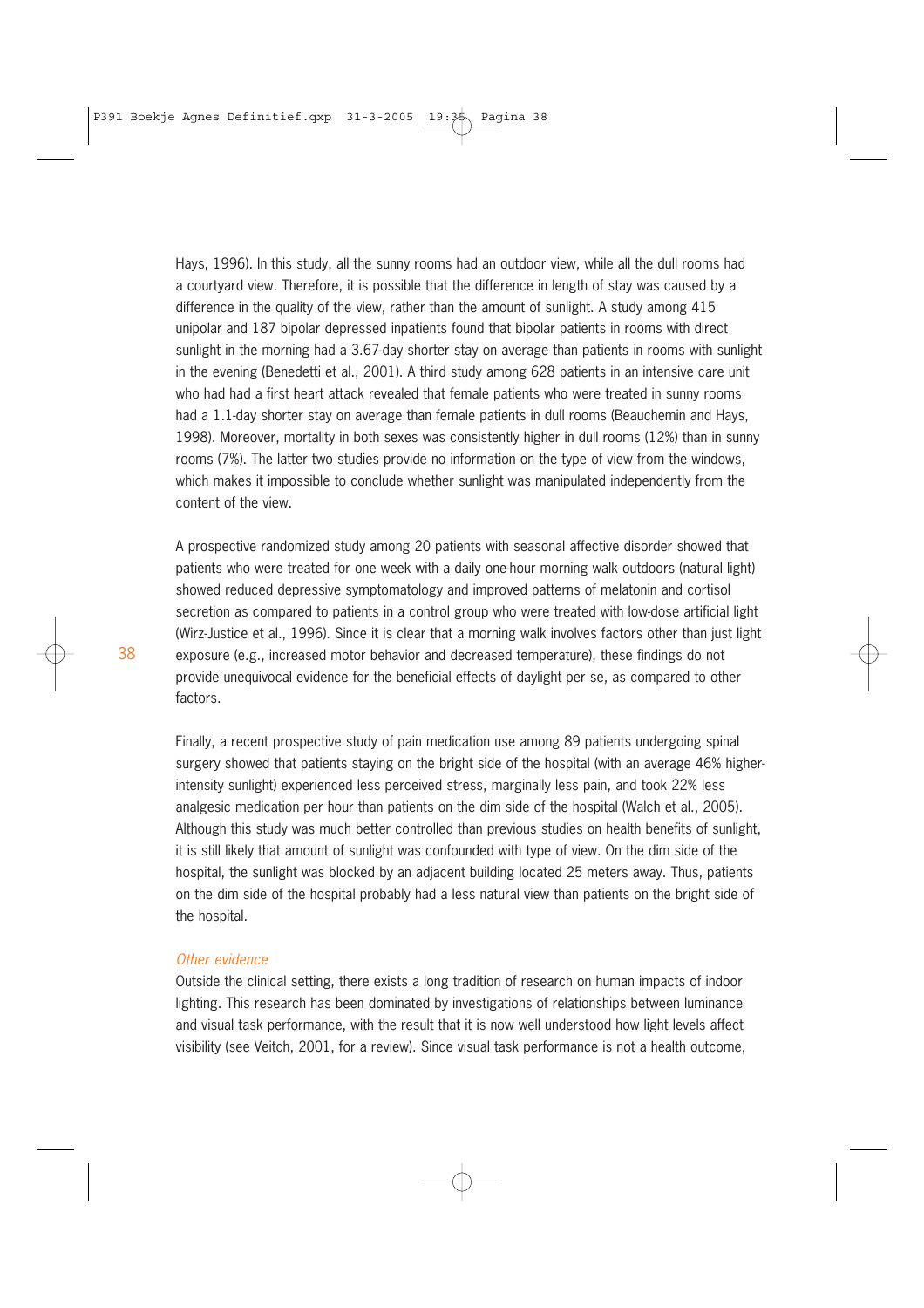this research lies outside the scope of this review. In recent years, an increasing number of studies have investigated health effects of indoor lighting, in particular effects on mood, and alertness/ sleepiness. Only one of these studies investigated the benefits of daylight (Wilkins et al., 1989, correlational study). In this study, it was found that employees in offices that overlooked a six storey light well suffered more headaches the lower the office was within the well and thus the less the amount of daylight. These findings cannot be explained by differences in the content of view, since all floors looked out on the offices on the opposite side of the light well. However, employees were not randomly assigned to floors, so alternative explanations in terms of differences in organization culture or composition of staff across floors cannot be ruled out.

At least six studies<sup>8</sup> have investigated health benefits of so-called 'full-spectrum' lamps that mimic daylight (Baron et al., 1992, Study 1; Boray et al., 1989; Knez, 2001; Küller & Wetterberg, 1993; Veitch, Gifford, & Hine, 1991; Veitch, 1997). None of these studies provide support for the positive effects of full-spectrum fluorescent lighting on mood or health. A frequently cited study by Baron et al. (1992, Study 1) failed to demonstrate hypothesized positive effects of full-spectrum light on mood. Another study by Boray et al. (1989) among 117 students found no differences in selfreported arousal between warm white, cool white, and full-spectrum lighting at approximately equal levels of illuminances. A study by Knez (2001) among 108 students also found no differences in mood changes between conditions of warm, cool, and full-spectrum lighting. Küller and Wetterberg (1993) studied the effects of full-spectrum and 'warm' light at high and low illuminance levels in a laboratory made to look like an office environment. They did not find evidence for an alerting effect of full-spectrum light as measured by delta activity in EEG patterns. By contrast, they did find that a condition involving full-spectrum lamps with a high illuminance evoked a decrease in social evaluations of the office space, and an increase in visual discomfort.

Veitch and colleagues (1991; Veitch, 1997) tested the hypothesis that positive beliefs about fullspectrum lighting, rather than the lamp itself, underlie the persistent anecdotal reports of the benefits of full-spectrum light. Their research failed to find consistent support for this hypothesis. However, results of both studies confirmed that type of lamp (cool white fluorescent vs. fullspectrum) in itself did not influence self-reported mood or task performance.

A number of studies have systematically varied levels of illuminance and lamp color. These studies have reported somewhat inconsistent results. For example, Küller and Wetterberg (1993) found

<sup>8</sup> A study by Wohlfarth & Gates (1985) on the effects of full spectrum light in schools on blood pressure and mood was discarded because of poor control conditions and poor reporting of results.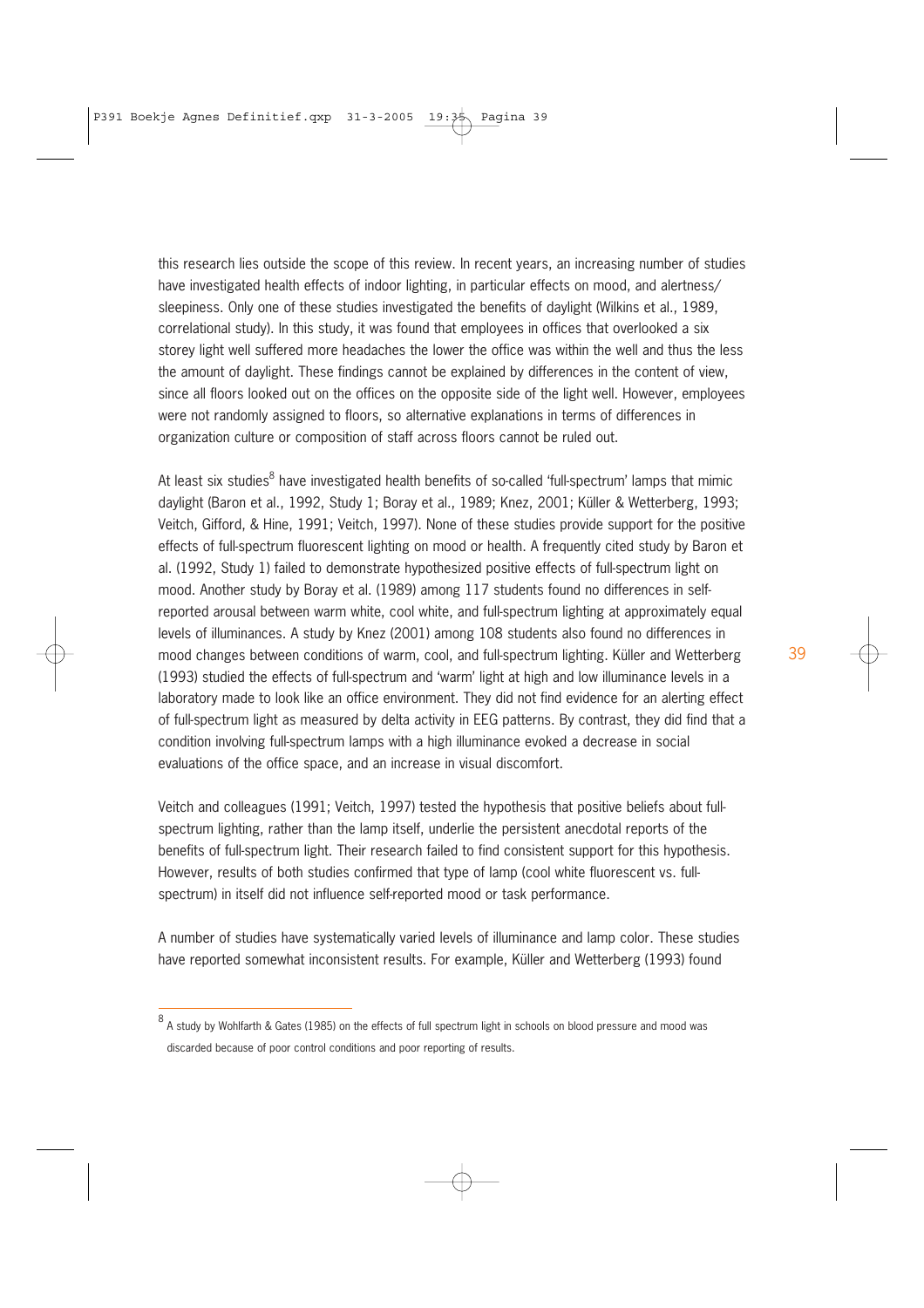that participants' EEGs showed less delta activity at higher lighting levels (1700 lux) than at low lighting levels (450 lux), indicating that bright light has an alerting effect on the central nervous system. However, Baron et al. (1992) found that *lower* illuminances were generally associated with positive affect and task performance, while Knez (1995) reported no significant changes in mood or task performance after exposure to bright or dim light. Similarly inconsistent findings have been reported for lamp color.

Knez and colleagues (Knez, 1995, Study 1 and Study 2; Knez & Engmarker, 1998; Knez & Kers, 2000, Knez, 2001) have argued that the inconsistent findings from research on lamp color and illuminance may be partly explained by the fact that age and gender differences have not been taken into account. Consistent with this explanation, they found that impacts of lamp color on mood and performance differed between men and women, and older and younger people. However, different effects of gender were found in different studies. For example, Knez (1995, Study 1) found that exposure to cool light increased negative affect in women, but not in men, while Knez and Engmarker (1998) found that exposure to warm light increased negative affect in women, but not in men. Accordingly, it seems that the role of personal characteristics in effects of lamp color and illuminance is not yet completely understood and needs more research.

Finally, two experimental studies have shown that flicker from fluorescent light can cause stress and headaches, even when it is not visible (Wilkins et al., 1989, experimental study; Küller & Laike, 1998). These findings attest to the benefits of daylight, since it is certainly free of flicker. However, flicker can also be prevented by using high-frequency circuit controls instead of conventional controls.

#### **Discussion**

In modern buildings, daylight is mostly integrated as an architectural statement and for energy savings. The results of this brief review suggest that the benefits of daylight may extend beyond architecture and energy. Consistent with classical ideas about healing environments, exposure to daylight in healthcare settings has been associated with positive health outcomes such as reduced length of stay, medication intake, and depression. However, because most studies have confounded daylight with the content of the view from the window, more research on this issue is needed. The notion that artificial lights that mimic the properties of daylight is beneficial for people's health has thus far not received support from empirical studies. However, there is some indication that certain properties of indoor lighting, such as luminance level, lamp color, and flicker can affect people's mood and performance, even though the precise conditions under which positive or negative effects occur are not well understood.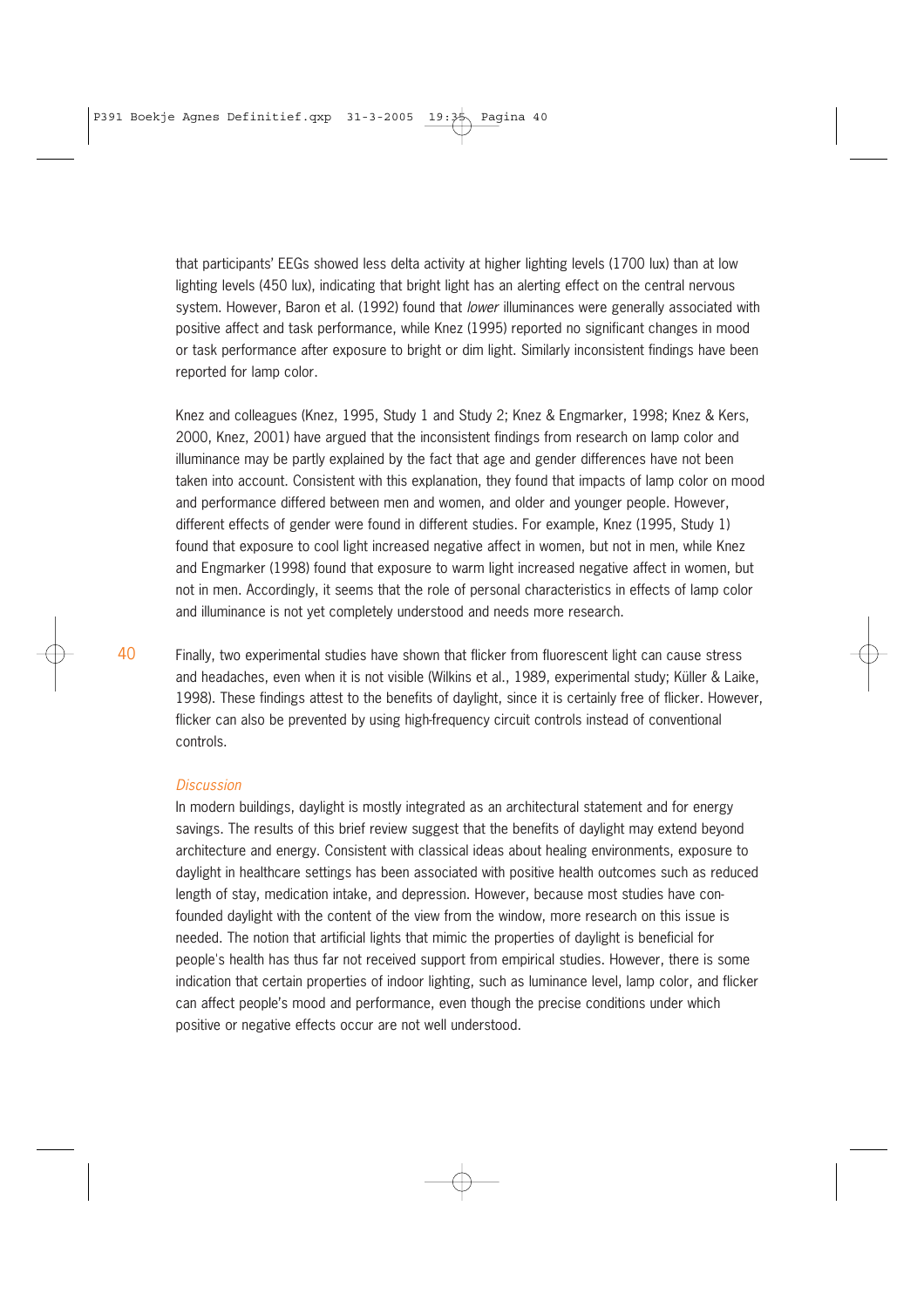Taken together, it can be concluded that the research on the health benefits of daylight and indoor lighting conditions that mimic daylight is as yet far from conclusive and suffers from serious weaknesses. There is more disagreement than agreement about many dimensions within the scientific literature, and a considerable research effort will be necessary in order to identify the best luminous conditions for health outcomes.

#### **Fresh air**

The process in which 'stale' indoor air is exchanged for 'fresh' outdoor air is generally referred to as ventilation. The rate at which the indoor air is renewed per unit of time is called the 'ventilation rate', which is usually measured in liters per second (l/s). Ventilation can be achieved by natural or mechanical systems, the main difference being that mechanical ventilation systems use (electric) fans to drive the air. Air-conditioning systems are advanced mechanical ventilation systems that modify the temperature and humidity of the fresh air before it is released into the indoor environment. These systems often have a low ventilation rate because they recycle air from the indoor environment.

Ventilation may improve people's health in several ways: by providing air for breathing, by removing and diluting indoor pollutants, by adding or removing moisture, and by heating or cooling the indoor environment. Ventilation may also have harmful effects on indoor air quality and climate if contaminated air is sucked in (Seppänen & Fisk, 2004). This section reviews the scientific evidence for the health benefits and health risks of ventilation in clinical and other settings.

#### Clinical evidence

Research on health impacts of ventilation in clinical settings has focused primarily on the health risks of ventilation systems and the benefits of installing High Efficiency Particulate Air (HEPA) filters in those systems. At least three well-controlled studies have shown that ventilation in hospitals can cause an outbreak of infections during construction activities, when the outdoor air that is brought in is filled with dust and other harmful particulates (Loo et al., 1996; Opal et al., 1986; Oren et al., 2001). In each of these studies, the outbreak could be controlled by the installation of HEPA-filter air purifiers and other measures that purify or block the outdoor air, such as sealing windows.

Two studies have investigated the health benefits of increased ventilation in clinical settings. In a well-controlled study by Everett & Kipp (1991), ventilation rates by air-conditioning systems in three operating rooms were systematically varied to assess the impact on infection rates. Results showed that increasing the supply of outdoor air in summer led to a decrease in infection rate among 1998 patients. A retrospective study among 690 elderly residents of a nursing home found that attack rates of influenza were much higher in buildings with 30% or 70% recirculation of indoor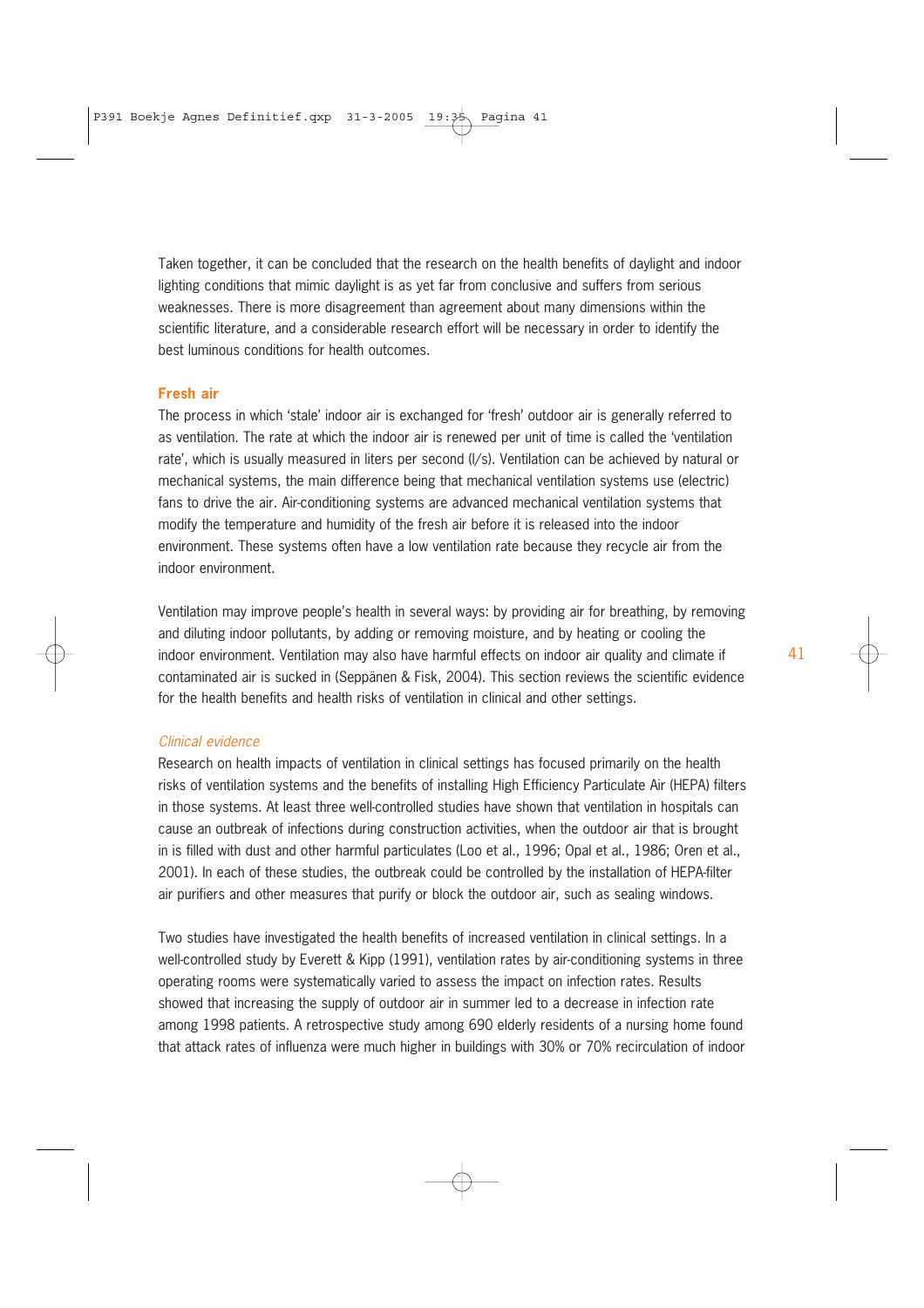air, than in buildings with no recirculation of air (Drinka et al., 1996). These findings speak to the benefits of fresh air in buildings. However, participants were not randomly assigned to the buildings, and the ventilation system type was confounded with other architectural factors, such as the amount of public space and office space. Therefore, it is possible that the lower influenza rates in one of the buildings were caused by factors other than the ventilation systems.

#### Non-clinical evidence

The non-clinical literature on the health effects of ventilation in non-industrial indoor environments (offices, schools, homes, etc.) has recently been reviewed by a multidisciplinary group of European scientists, called EUROVEN (Wargocki et al., 2002). The group found 30 studies<sup>9</sup> that provided conclusive data on the health effects of ventilation, 22 of which meet the inclusion criteria of this review. An additional search revealed two additional, more recently published studies (Myatt et al., 2002; Wargocki, Wyon & Fanger, 2004).

Nine well-controlled studies investigated the relationship between ventilation rates in schools and offices and self-reported Sick Building Syndrome (SBS) symptoms. Six studies found that higher ventilation rates were generally associated with decreases in self-reported SBS symptoms (Apte et al, 2000; Jaakkola et al., 1991, experimental study; Jaakkola & Miettinen, 1995a; Smedje et al., 2000; Sundell et al., 1994; Wargocki et al., 2000). A recent experimental study by Wargocki et al. (2004) showed that the positive effects of increased outdoor air supply were only obtained with new filters. When the new filters were replaced with old filters, SBS symptoms increased again, despite the higher ventilation rate. In two studies, no effects were found on self-reported SBS symptoms for an altered ventilation rate (Jaakkola et al, 1991, cross-sectional analysis; Menzies et al., 1993).

Six studies investigated the relationship between ventilation rates in homes, schools, a jail and an army training camp and medically diagnosed health outcomes. In five well-controlled studies, it was found that higher ventilation rates were related to a decrease in health outcomes such as asthma and pneumonia (Brundage et al., 1988; Hoge et al., 1994; Norbäck et al, 1995; Øie et al, 1999; Wäliner et al., 1998). One study (Warner et al., 2000) found that the installation of mechanical ventilation systems (which presumably increased ventilation) in homes of 40 asthmatic patients improved their histamine levels. However, ventilation rates were not measured, so alternative

The EUROVEN group also detected 43 studies with serious weaknesses and flaws, most of which detected positive relationships between ventilation rate and health. These studies are not discussed in the present review, although some of these studies might qualify as weak evidence.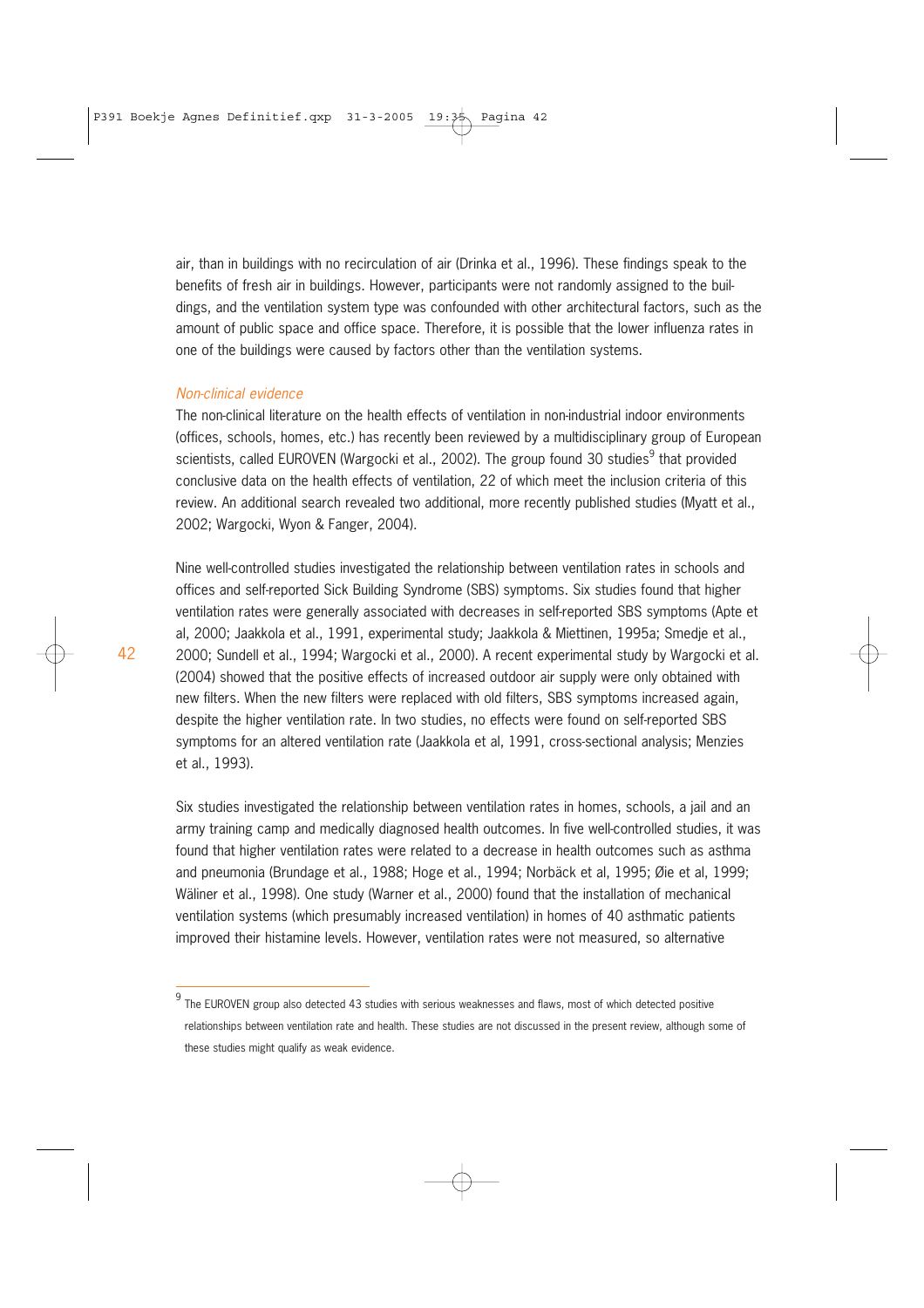explanations for these findings in terms of other characteristics of the ventilation system are also viable.

Two well-controlled studies investigated the relationship between ventilation rates in offices and sick leave. In one study, it was found that lower levels of outdoor air supply led to an increase in sickleave among 3,720 hourly employees of a large manufacturer in 40 buildings with 115 independently ventilated work areas (Milton et al., 2000). Another study among 294 hourly workers reported no effects on sick leave for an altered ventilation rate (Myatt et al., 2002).

Seven well-controlled studies investigated relationships between ventilation system types and selfreported SBS symptoms. Six studies found that self-reported SBS symptoms were higher in airconditioned buildings than in naturally or mechanically ventilated buildings (Burge et al, 1987; Fisk et al., 1993; Jaakkola & Miettinen, 1995b; Mendell et al., 1996; Skov et al., 1990; Zweers et al., 1992). One study found no increased risk of SBS symptoms in buildings in which air was recirculated by the ventilation system (Sundell et al., 1994).

#### **Discussion**

This review of the health impacts of fresh air underlines the importance of taking into account both clinical and non-clinical evidence when assessing impacts of the physical environment on health. Until now, clinical research has focused almost exclusively on health risks of ventilation. This research has shown that under certain circumstances, such as construction activities, the supply of outdoor air may cause an outbreak of infections, especially among susceptible patients. Based on these findings, it has been recommended to add ultra-clean HEPA filters to ventilation systems which require the sealing of patient windows (Schulster & Chinn, 2003). However, one may wonder whether the benefits of such drastic measures outweigh the negative side effects of depriving patients and staff of fresh air.

There is now strong evidence from research in non-clinical settings, such as homes, schools, and offices, that the supply of fresh air via ventilation is associated with positive health outcomes, such as decreased SBS symptoms, decreased asthma, and decreased sick leave. Furthermore, the nonclinical literature indicates that in buildings with air-conditioning systems there may be an increased risk of SBS symptoms compared with naturally or mechanically ventilated buildings, and that improper maintenance, design, and functioning of air-conditioning systems contributes to increased prevalence of SBS symptoms. Taken together, these findings strongly suggest that, under normal circumstances, natural and mechanical ventilation systems that allow generous amounts of fresh air into healthcare buildings are preferable to air-conditioned systems. Only in unusual circumstances (e.g., during construction activities), or in spaces that require the highest standards of air quality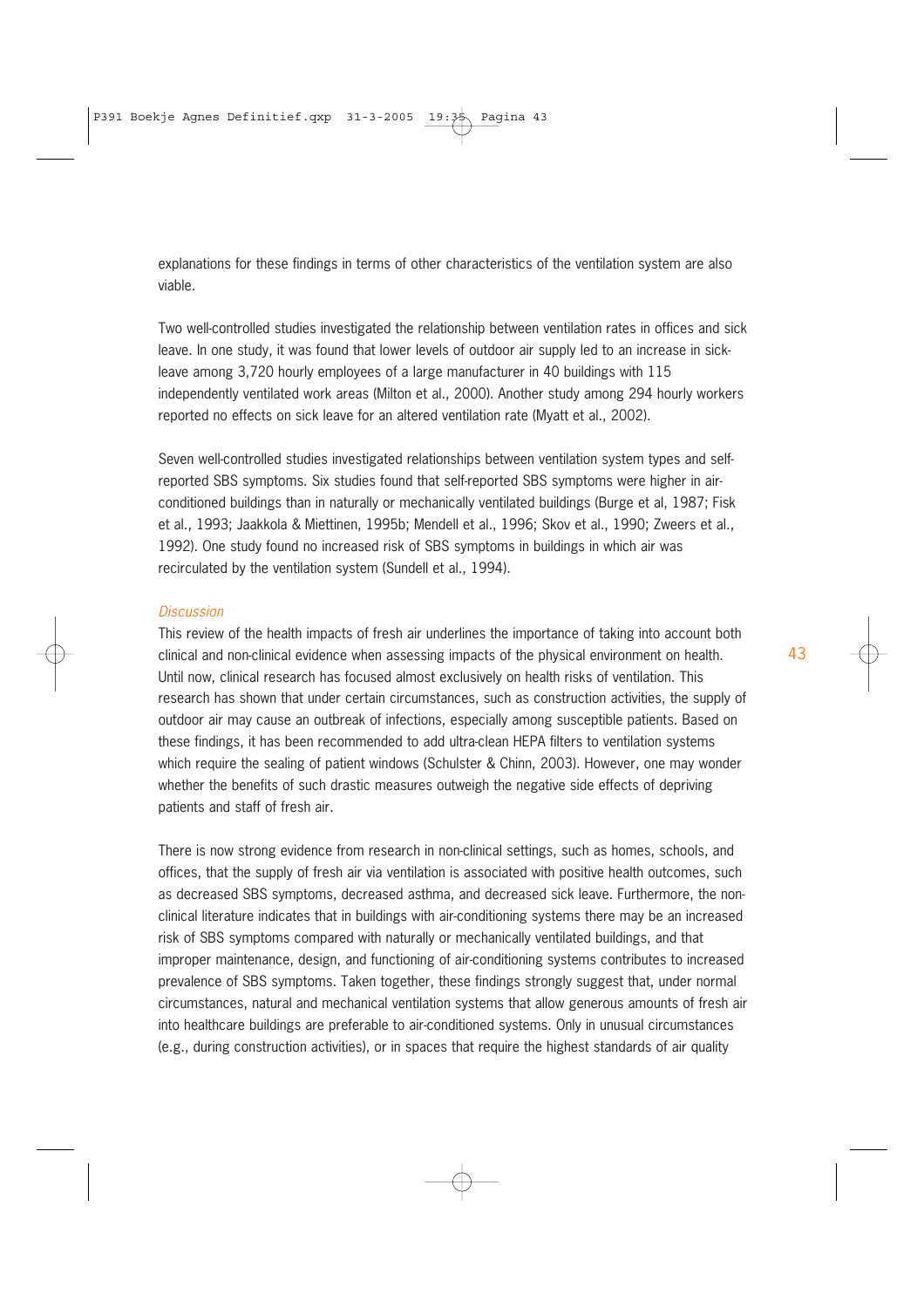(e.g., operating theaters and Intensive Care Units), are ultra-clean air-conditioned systems preferable to natural ventilation.

#### **Quiet**

There is little doubt that hospital environments are less than peaceful. Excessive noise in hospitals may be generated by three types of sources: (1) personnel and other people; (2) equipment; and (3) environmental design and acoustics (Milette & Carnevale, 2003). This section focuses on the evidence for the influence of the latter source of noise on health outcomes.

#### Clinical evidence

There is substantial evidence that noise can have negative effects on patients and staff (see Biley, 1994; Millette & Carnevale, 2003; Schuster & Weber, 2003; Stansfeld et al, 2000; Topf, 2000, for reviews). In particular, noise has been found to increase the need for oxygen in neonates, disturb sleep patterns in children and adults, and increase stress levels. Unfortunately, the role of environmental design in these negative effects of noise is less well-established. A few studies have demonstrated a relationship between noise-reducing environmental interventions such as the application of sound-absorbing tiles on noise levels (e.g., Berens & Weigle, 1996; Philbin & Gray, 2002; Schuster & Weber, 2003 $^{10}$ ). However, most of these studies did not measure actual health impacts of noise-reducing measures.

Only two studies have measured actual health impacts of noise-reducing environmental interventions in clinical settings. A well-controlled study by Berg (2001) showed that EEG-arousals in 12 sleeping subjects were significantly reduced when reverberation time was reduced with soundabsorbing ceiling-tiles. Hagerman et al. (2005) changed the acoustics in a coronary heart unit by replacing the ceiling tiles with sound-absorbing tiles. They compared the cardiovascular condition of 31 patients who were in the unit before the change (during "bad acoustics") to the condition of 63 patients who were in the unit after the change (during "good acoustics"). Patients with acute myocardial infarction and unstable angina showed lower pulse amplitude during the night in the good acoustics period. Moreover, the overall incidence of rehospitalization was higher for the bad acoustics group. A weakness of this study is that the "good" and "bad" acoustics groups consisted of different individuals and were not randomly assigned. However, the outcomes were controlled for differences in age, gender, and severity of illness.

 $10$  A frequently cited study by Moore et al. (1998) is not mentioned here because the "environmental intervention" (closing patient room doors) was behavioral rather than environmental.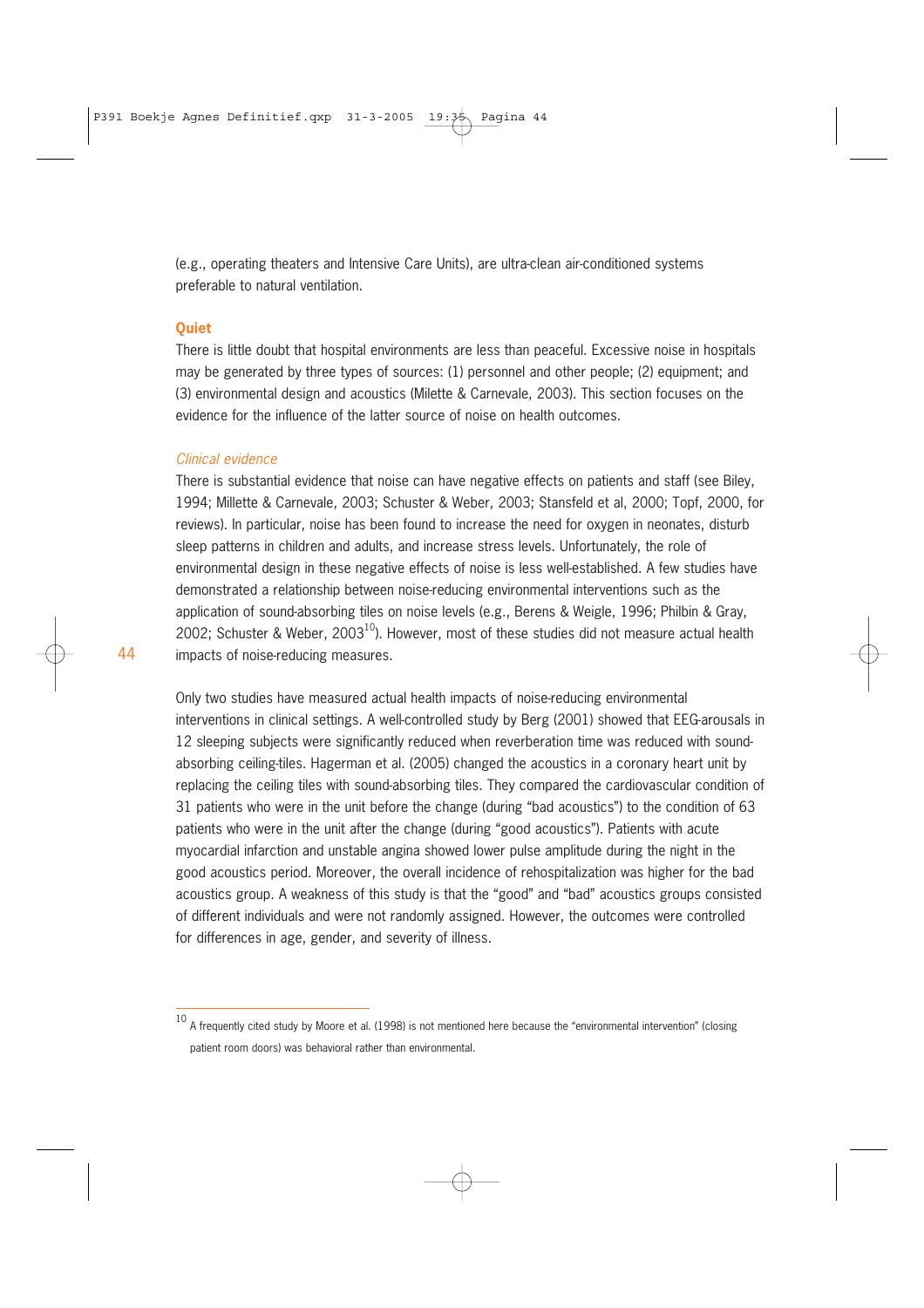#### Other evidence

The relationship between noise and health is the topic of an extensive field of research, with its own professional associations and journals. A great deal of this research has focused on the health impacts of exposure to traffic noise (e.g., noise from airplanes, trains, cars) in schools, houses and offices. In a recent review of this literature, the Health Council of The Netherlands (2004b) identified more than 100 empirical studies that demonstrated the adverse effects of traffic noise, at least 50 of which were published in peer-reviewed journals. The main conclusion of this review is that there is sufficient evidence that traffic noise can negatively affect sleep quality (measured by physiological and self-reported measures) and well-being (measured by the use of sleeping pills and selfreported mood). These findings have some relevance for the architecture of hospitals, since hospitals are often located in urban settings near roads, railways and other sources of traffic noise. However, compared to indoor noise, traffic noise is a relatively unimportant source of noise in hospitals. Moreover, architects and designers usually have only limited freedom in the selection of building sites, which is subject to numerous constraints. Therefore, studies on the negative health impacts of exposure to traffic will not be included in the body of evidence for health impacts of hospital environments.

Ohrstrom and Björkman (1983) investigated traffic noise related sleep disturbance in an apartment building before and after the installation of noise insulating windows. A weakness of this study is that only three tenants were investigated. However, each of these three tenants that participated in this study demonstrated a decrease in the number of body movements after the windows had been insulated, and two reported improved sleep quality. Two other studies by Fidell & Silvati (1991) and Utley et al. (1986) used much larger samples to investigate the effectiveness of residential insulation to reduce annoyance by traffic noise. However, none of these studies measured actual health outcomes.

### **Discussion**

There is substantial and consistent evidence from clinical and non-clinical studies that noise exposure can harm people's health and well-being. This evidence attests to the importance of quiet in healthcare settings. However, the role of the physical environment in the health impacts of noise (or quiet) is less well-established. Research on the adverse effects of traffic noise in non-clinical populations provides some indirect evidence for the beneficial effects of locating healthcare settings in quiet and peaceful surroundings. However, it has not yet been established that exposure to traffic noise constitutes a health risk for people in healthcare settings. Studies on the effectiveness of noise-reducing environmental interventions to reduce decibel levels provide some indirect evidence for the importance of design measures to reduce the negative health impacts of noise. However, as yet, direct evidence for a relationship between noise-reducing environmental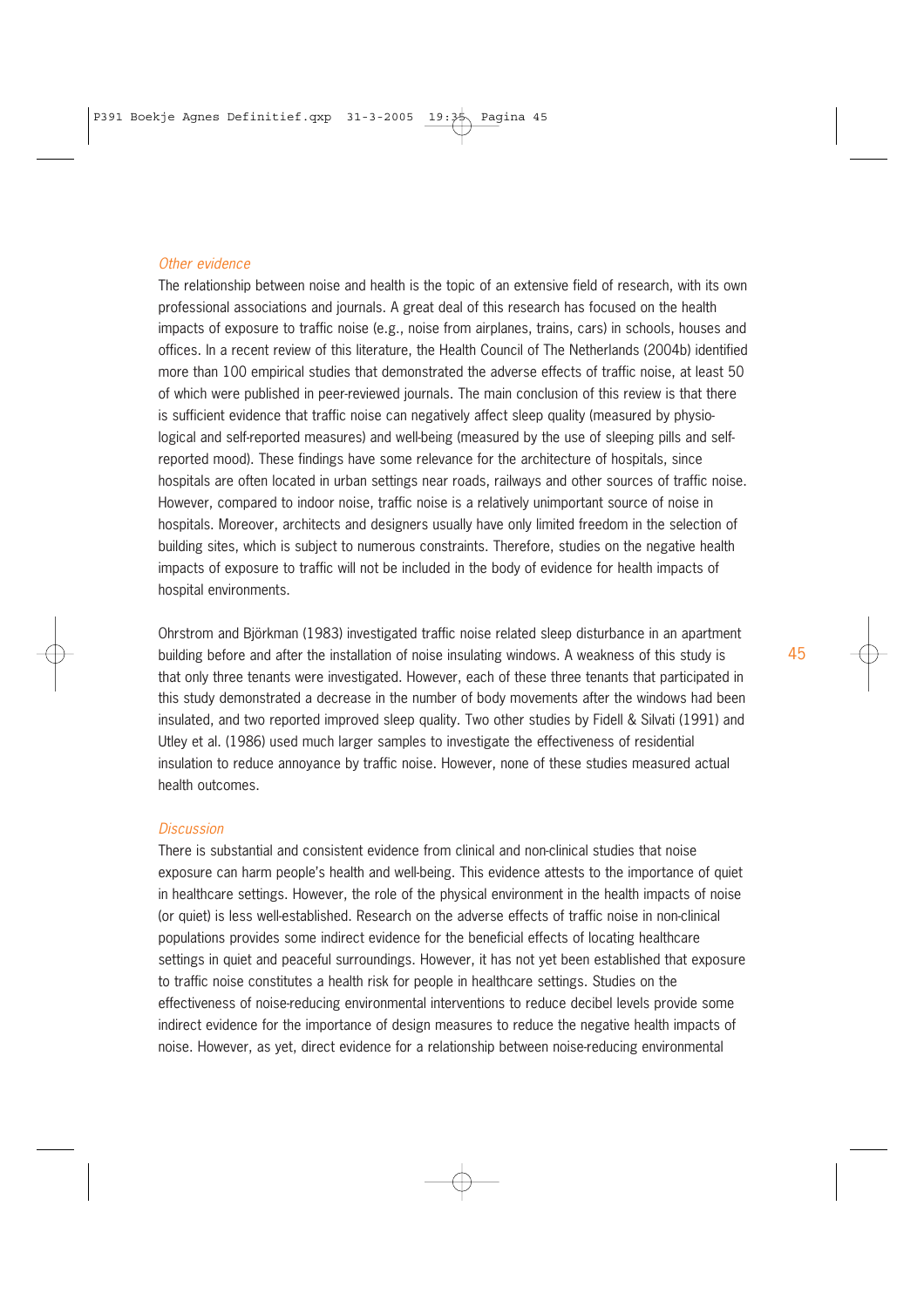measures and health is very scarce. Taken together, the interrelations between the physical environment, noise, and health are clearly an area of great importance and future research potential.

#### **Summary**

Table 3 provides a summary of the 52 studies on the health impacts of daylight, fresh air, and quiet that were discussed in this chapter. Most of these studies (82%) employed a strong design, but less than one-quarter of the studies were carried out in clinical settings or among clinical populations. The outcomes do not attest unequivocally to the benefits of natural elements. Just over 60% of the studies showed positive outcomes on at least one dependent variable. Seven studies found negative impacts on health for daylight and fresh air.

The amount and strength of the evidence varies considerably across the three elements. For daylight and fresh air it is now well-established that these elements can positively influence health, although more research in clinical settings and among clinical populations is needed. In particular, the finding that quite a few studies have demonstrated negative health impacts for daylight and fresh air warrants the need for more clinical research. The evidence for the health benefits of quiet is more indirect. On the one hand, there is ample evidence for negative health impacts of noise (and thus, health benefits of quiet) from clinical and non-clinical research. On the other hand, the role of the physical environment in producing or reducing negative health impacts of noise has only been demonstrated in a handful of studies.

In sum, while there exists a wealth of evidence for health benefits of daylight, fresh air, and quiet, more research is needed to identify the optimal environmental conditions for the application of these benefits in clinical settings. This is particularly true for daylight and fresh air, which have also been associated with health risks.

| <b>AMBIENT</b><br><b>CONDITIONS</b> | Clinical                 |      | Non-clinical |      | Total  | Positive | Negative |
|-------------------------------------|--------------------------|------|--------------|------|--------|----------|----------|
|                                     | Strong                   | Weak | Strong       | Weak | number | impacts  | impacts  |
| Daylight                            | $\overline{\phantom{0}}$ | 5    | 14           |      | 20     | 8        | 4        |
| Fresh air                           | 4                        |      | 23           |      | 29     | 22       | 3        |
| Quiet                               |                          |      | ٠            |      | 3      | 3        |          |
| Totals                              | 5                        |      | 37           | 3    | 52     | 33 (63%) | 7 (14%)  |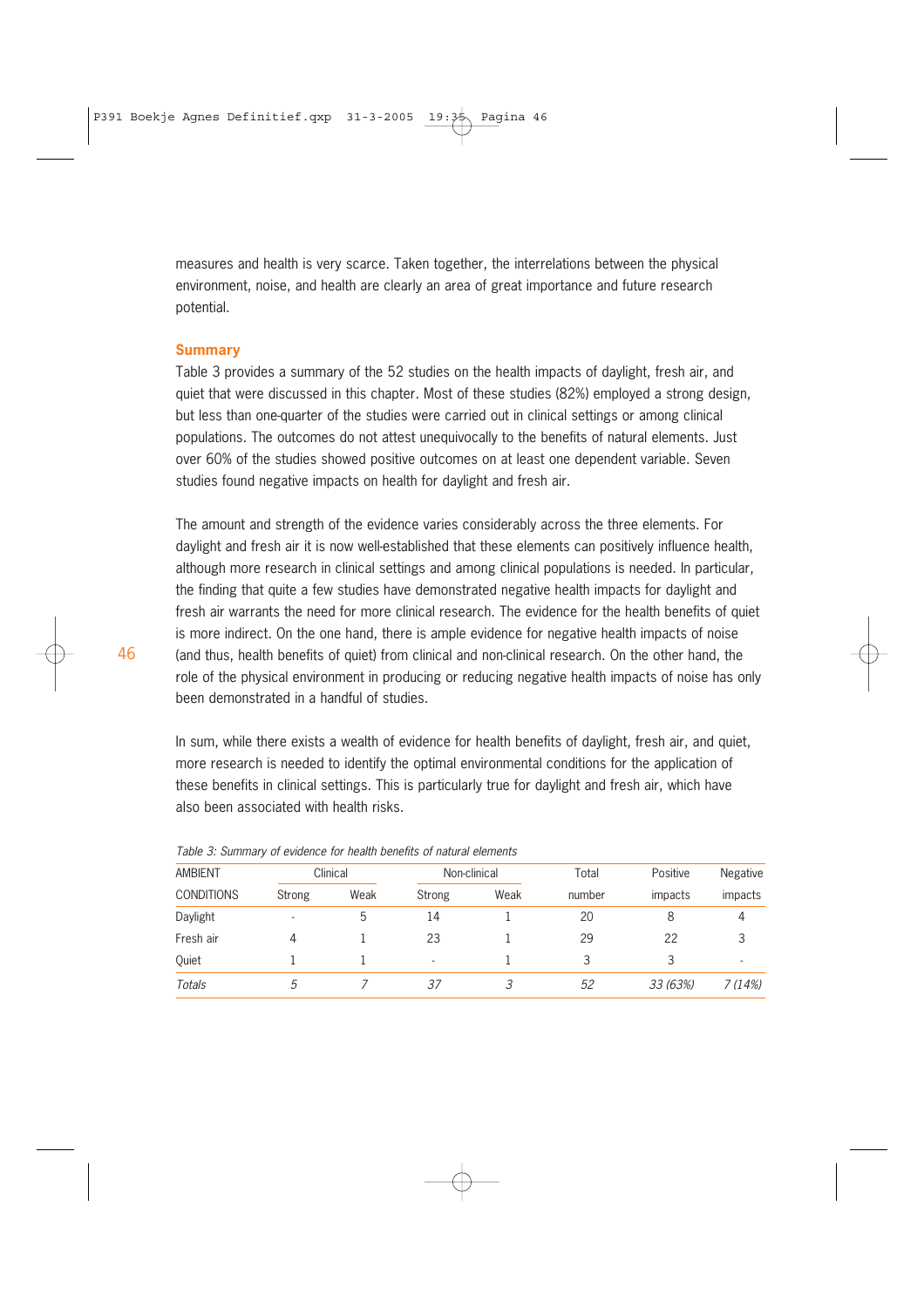## **The evidence**

#### Daylight

- 1. Baron, R.A., Rea, M.S., & Daniels, S.G. (1992, Study 1,2,3). Effects of indoor lighting (illuminance and spectral distribution) on the performance of cognitive tasks and interpersonal behaviors: The potential mediating role of positive affect. Motivation and Emotion, 16, 1-33.
- 2. Beauchemin, K.M., & Hays, P. (1996). Sunny hospital rooms expedite recovery from severe and refractory depressions. Journal of Affective Disorders, 40 (1), 49-51.
- 3. Beauchemin, K.M., & Hays, P. (1998). Dying in the dark: Sunshine, gender and outcomes in myocardial infarction. Journal of the Royal Society of Medicine, 91 (7), 352-354.
- 4. Benedetti, F., Colombo, C., Barbini, B., Campori, E., & Smeraldi, E. (2001). Morning sunlight reduces length of hospitalization in bipolar depression. Journal of Affective Disorders, 62 (3), 221-223.
- 5. Boray, P.F., Gifford, R., & Rosenblood, L. (1989). Effects of 'warm' white, 'cool' white, and fullspectrum fluorescent lighting on simple cognitive performance, mood and ratings of others. Journal of Environmental Psychology, 9, 297-308.
- 6. Knez, I. (1995, Study 1 & Study 2). Effects of indoor lighting on mood and cognition. Journal of Environmental Psychology, 15, 39-51.
- 7. Knez, I. (2001). Effects of colour of light on nonvisual psychological processes. Journal of Environmental Psychology, 21, 201-208.
- 8. Knez, I. & Engmarker, I. (1998). Effects of office lighting on mood and cognitive performance and a gender effect in work-related judgment. Environment and Behavior, 4, 580-594.
- 9. Knez, I., & Kers, C. (2000). Effects of indoor lighting, gender, and age on mood and cognitive performance. Environment and Behavior, 6, 817-831.
- 10. Küller, T., & Laike, R. (1998). The impact of flicker from fluorescent lighting on well-being, performance and physiological arousal. Ergonomics, 41, 433-447.
- 11. Küller, R, Wetterberg, L. (1993). Melatonin, cortisol, EEG, ECG and subjective comfort in healthy humans: Impact of two fluorescent lamp types at two light intensities. Lighting Research and Technology, 25 (2), 71-81
- 12. Veitch, J.A. (1997). Revisiting the performance and mood effects of information about lighting and fluorescent lamp type. Journal of Environmental Psychology, 17, 253-262.
- 13. Veitch, J.A., Gifford, R., & Hine, D.W. (1991). Demand characteristics and full spectrum lighting effects on performance and mood. Journal of Environmental Psychology, 11, 87-95.
- 14. Walch, J.M., Rabin, B.S., Day, R., Williams, J.N., Choi, K., & Kang, J.D. (2005). The effect of sunlight on post-operative analgesic medication usage: A prospective study of spinal surgery patients. Psychosomatic Medicine, 67 (1), 156-163.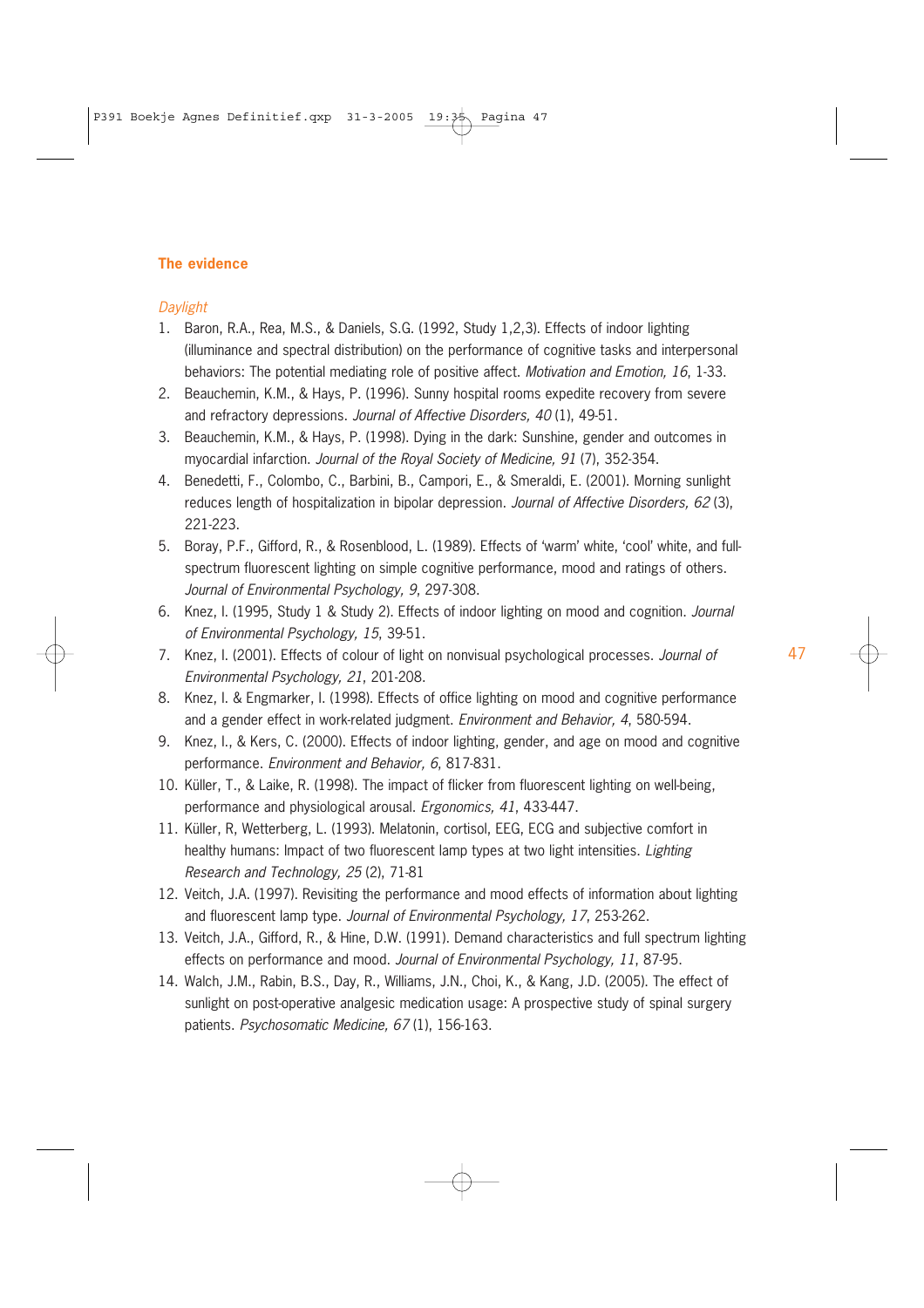- 15. Wilkins, A.J., Nimmo-Smith, I., Sater, A.J., & Bedocs, L., (1989, Study 1 & 2). Fluorescent lighting, headaches and eyestrain. Lighting Research and Technology, 21, 11-18.
- 16. Wirz-Justice, A., Graw, P., Krauchi, K., Sarrafzadeh, A., English, J., Arendt, J., & Sand, L. (1996). 'Natural' light treatment of seasonal affective disorder. Journal of Affective Disorders, 37 (2-3), 109-20.

## Fresh air

- 1. Apte, M.G., Fisk, W.J. and Daisey, J.M. (2000). Associations between indoor CO2 concentrations and sick building syndrome symptoms in US office buildings: an analysis of the 1994-1996 BASE study data, Indoor Air, 10, 246-257.
- 2. Brundage, J.F., Scott, R.M., Lednar, W.M., Smith, D.W. & Miller, R.N. (1988). Buildingassociated risk of febrile acute respiratory diseases in Army trainees. Journal of the American Medical Association, 259, 2108- 2112.
- 3. Burge, S., Hedge, A., Wilson, E., Bass, J.H. & Robertson, A. (1987). Sick Building syndrome: a study of 4,373 office workers. Annals of Occupational Hygiene, 31, 493-504
- 4. Drinka, P.J., Krause, P., Schilling, M., Miller, B.A., Shult, P. & Gravenstein, S. (1996). Report of an outbreak: nursing home architecture and influenza-A attack rates, J. Am. Geriatr. Soc., 44, 910- 913.
- 5. Everett W.D., & Kipp, H. (1991). Epidemiologic observations of operating room infections resulting from variations in ventilation and temperature. American Journal of Infection Control,
	- 19 (6), 277-82. 6. Fisk, W.J., Mendell, M.J., Daisey, J.M., Faulkner, D., Hodgson, A.T., Nematollahi, M., & Macher,
	- J.M. (1993). Phase 1 of the California healthy building study. *Indoor Air*, 4, 246-254
	- 7. Hoge, C.W., Reichler, M.R., Dominguez, E.A., Bremer, J.C., Mastro, T.D., Hendricks, K.A., Musher, D.M., Elliott, J.A., Facklam, R.R. & Breiman, R.F. (1994). An epidemic of pneumococcal disease in an overcrowded, inadequately ventilated jail. New England Journal of Medicine, 331, 643-648
	- 8. Jaakkola, J.J., & Miettinen, P. (1995a). Ventilation rate in office buildings and sick building syndrome. Occupational and Environmental Medicine, 52, 709-714.
	- 9. Jaakkola, J.J. & Miettinen, P. (1995b). Type of ventilation system in office buildings and sick building syndrome, American Journal of Epidemiology, 141, 755-765.
	- 10. Jaakkola, J.J.K., Heinoneon, O.P, & Seppanen, O. (1991). Mechanical Ventilation in Office Buildings and the Sick Building Syndrome. An Experimental and Epidemiological Study. Indoor Air, 1, 111-121
	- 11. Loo, V.G., Bertrand, C., Dixon, C., Vitye, D., DeSalis, B., McLean, A.P., et al. (1996). Control of construction-associated nosocomial aspergillosis in an antiquated hematology unit. Infection Control and Hospital Epidemiology, 17 (6), 360-364.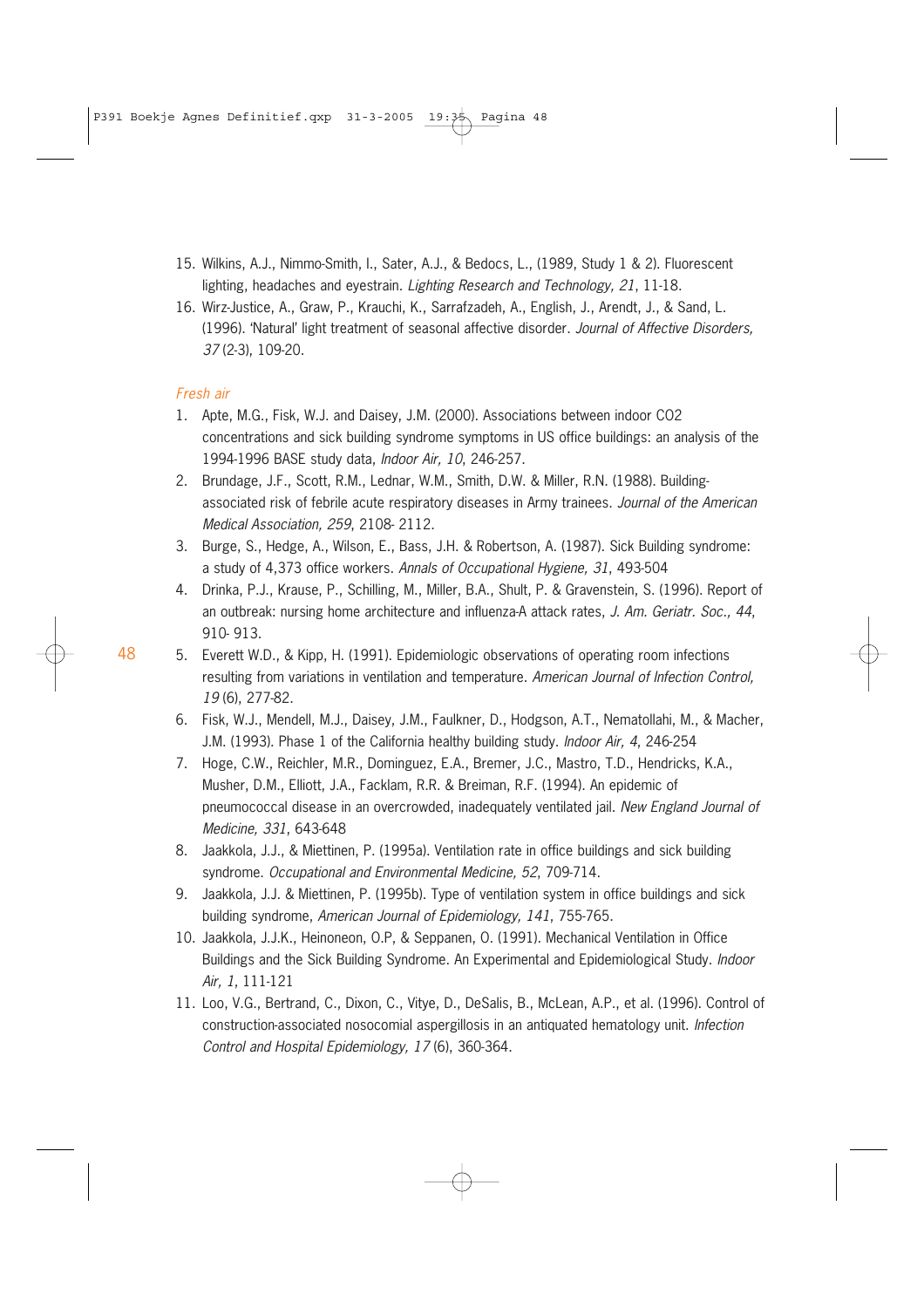- 12. Mendell, M.J., Fisk, W.J., Deddens, J.A., Seavey, W.G., Smith, A.H., Smith, D.F., Hodgson, A.T., Daisey, J.M., & Goldman, L.R. (1996). Elevated symptom prevalence associated with ventilation type in office buildings. Epidemiology, 7, 583- 589.
- 13. Menzies, R., Tamblyn, R.M., Farant, J-P, Hanley, J., Nunes, F., Tamblyn R.T. (1993). The effect of varying levels of outdoor-air supply on the symptoms of sick building syndrome. New England Journal of Medicine, 328, 821-827
- 14. Milton, D., Glencross, P., & Walters, M. (2000). Risk of sick-leave associated with outdoor air supply rate, humidification and occupants complaints. Indoor Air, 10, 212-221.
- 15. Myatt, T.A., Staudenmayer, J., Adams, K., Walters, M., Rudnick, S.N., & Milton, D.K. (2002). A study of indoor carbon dioxide levels and sick leave among office workers. Environmental Health,1 (1):3.
- 16. Norbäck, D., Björnsson, E., Janson, C., Widström M.J., & Boman, G. (1995). Asthmatic symptoms and volatile organic compounds, formaldehyde, and carbon dioxide in dwellings. Occupational and Environmental Medicine, 52, 388-395.
- 17. Øie, L., Nafstad, P., Botten, G., Magnus, P., & Jaakkola, J.K. (1999). Ventilation in homes and bronchial obstruction in young children. Epidemiology, 10, 294- 299.
- 18. Opal, S.M., Asp, A.A., Cannady, P.B., Jr., Morse, P.L., Burton, L.J., & Hammer, P.G. (1986). Efficacy of infection control measures during a nosocomial outbreak of disseminated aspergillosis associated with hospital construction. Journal of Infectious Diseases. 153(3). 634-637.
- 19. Oren, I., Haddad, N., Finkelstein, R., & Rowe, J.M. (2001). Invasive pulmonary aspergillosis in neutropenic patients during hospital construction: Before and after chemoprophylaxis and institution of HEPA filters. American Journal of Hematology, 66 (4), 257-262.
- 20. Skov, P. & Valbjørn, O. (1987). The sick building syndrome in the office environment: The Danish Town Hall study. Environment International, 13, 339-349.
- 21. Smedje, G. & Norbäck, D. (2000). New ventilation systems at select schools in Sweden effects on asthma and exposure. Archives of Environmental Health, 55, 18-25.
- 22. Sundell, J., Lindvall, T., & Stenberg, B. (1994). Associations between type of ventilation and air flow rates in office buildings and the risk of SBS-symptoms among occupants. *Environment* International, 20, 239- 251.
- 23. Wälinder, R., Norbäck, D., Wieslander, G., Smedje, G., Erwall, C. & Venge, P. (1998). Nasal patency and biomarkers in nasal lavage - the significance of air exchange rate and type of ventilation in schools. International Archives of Occupational and Environmental Health, 71, 479-486.
- 24. Wargocki, P., Wyon, D.P. & Fanger, P.O. (2004). The performance and subjective responses of call-center operators with new and used supply air filters at two outdoor air supply rates. Indoor Air, 14 Suppl 8, 7-16.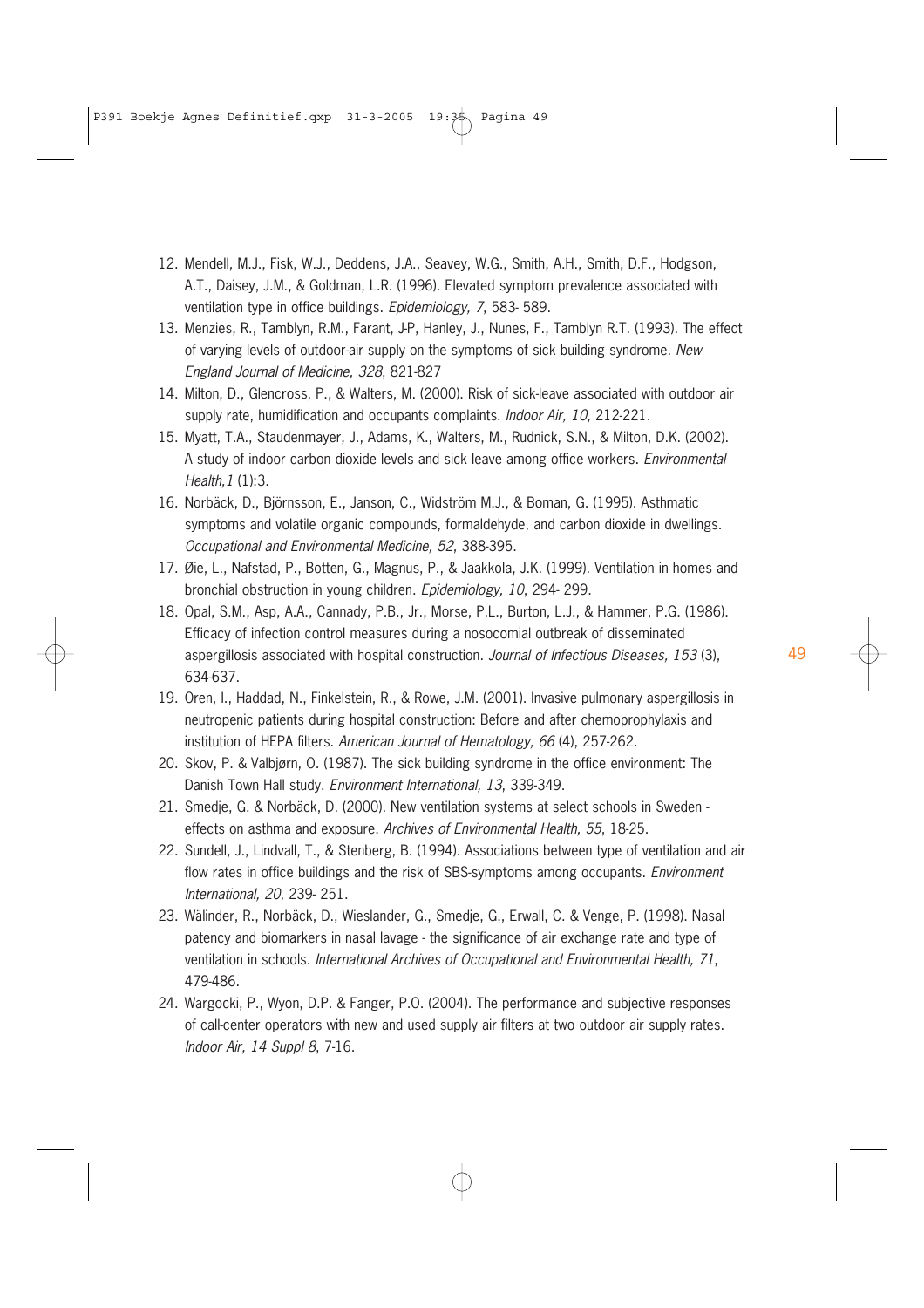- 25. Wargocki, P., Wyon, D.P., Sundell, J.,Clausen, G., & Fanger, P.O. (2000).The effects of outdoor air supply rate in an office on perceived air quality, Sick Building Syndrome (SBS) symptoms and productivity. Indoor Air, 10, 222-236.
- 26. Warner, J.A., Frederick, J.M., Bryant, T.N., Wiech, C., Raw, G.J., Hunter, C., Stephen, F.R., McIntyre, D.A. & Warner, J.O. (2000). Mechanical ventilation and high-efficiency vacuum cleaning: a combined strategy of mite and mite allergen reduction in the control of mitesensitive asthma. Journal of Allergy and Clinical Immunolology, Part 1, 105, 75-82.
- 27. Zweers, T., Preller, L., Brunekreef, B., & Boleij, J.S.M. (1992). Health and Indoor Climate Complaints of 7043 office Workers in 61 Buildings in the Netherlands. Indoor Air, 2, 127-136.

#### **Ouiet**

- 1. Berg, S. (2001). Impact of reduced reverberation time on sound-induced arousals during sleep. Sleep, 24 (3), 289-292.
- 2. Ohrstrom, E. & Bjorkman, M. (1983). Sleep disturbance before and after traffic noise attenuation in an apartment building. Journal of the Acoustical Society of America, 73 (3), 877-9.
- 3. Hagerman, I., Rasmanis, G., Blomkvist, V., Ulrich, R., Anne Eriksen, C., & Theorell, T. (2005). Influence of intensive coronary care acoustics on the quality of care and physiological state of 50 patients. International Journal of Cardiology, 98 (2), 267-70.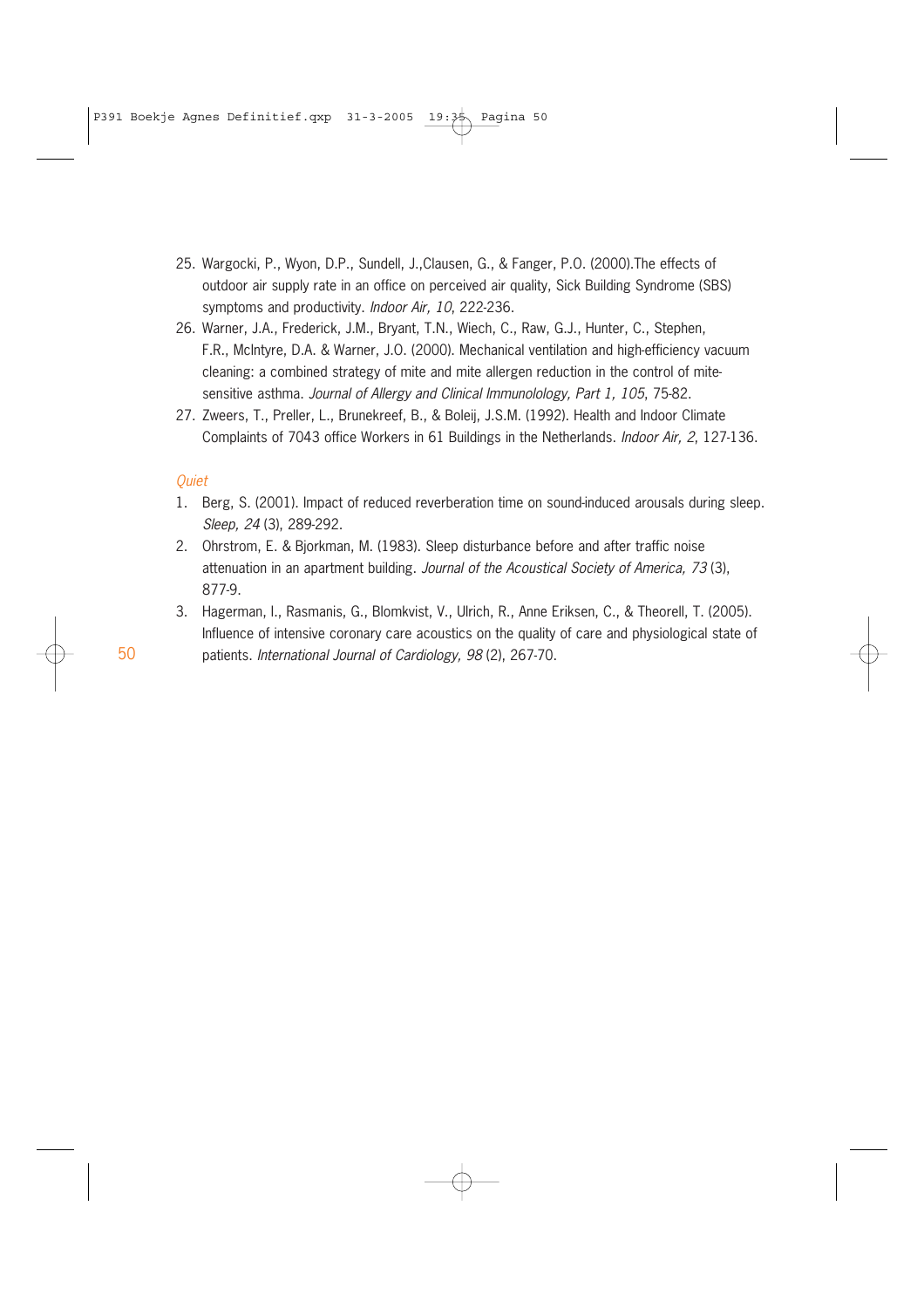# 7. General Discussion

The preceding two chapters have reviewed 97 studies, representing thirty years of research on the health impacts of nature, daylight, fresh air, and quiet. The fact that more than 60% of these studies were published in the last ten years reflects the growing interest in the scientific underpinnings of the health benefits of healing environments.

This chapter begins with a summary of the main conclusions. Next, needs for future research will be discussed, followed by a summary of design guidelines and recommendations for further reviews.

### **Conclusions**

#### How strong is the evidence?

Nature, daylight, fresh air, and quiet are often mentioned together as a 'classical recipe' for creating healing environments. However, the present literature review indicates that the empirical evidence for the effectiveness of this recipe varies considerably depending on which ingredient is being considered. This makes it impossible to draw any general conclusions on the strength of the evidence for these four elements.

For each element separately, the available evidence can be summarized as follows:

- There is solid evidence that ventilation of fresh air is associated with improved self-reported and medically diagnosed health;
- There is sufficient evidence that viewing nature can reduce stress and pain;
- There is weak evidence that the presence of indoor plants can lift people's mood and reduce self-reported symptoms of physical discomfort;
- There is weak and inconclusive evidence for health benefits of daylight in buildings;
- There is some evidence for health benefits of environmental measures that promote quiet in buildings;
- There is a lack of direct evidence for benefits of visits to 'healing gardens'.

#### Health risks

Not all the studies included in this review found positive outcomes. In particular, for fresh air, daylight, and indoor plants, there were some indications that the presence of these features can also have negative impacts on psychological and/or clinical health outcomes. In most of the studies which revealed negative outcomes, qualifying conditions which had probably influenced the results could be identified. For example, negative health impacts of fresh air were only found when the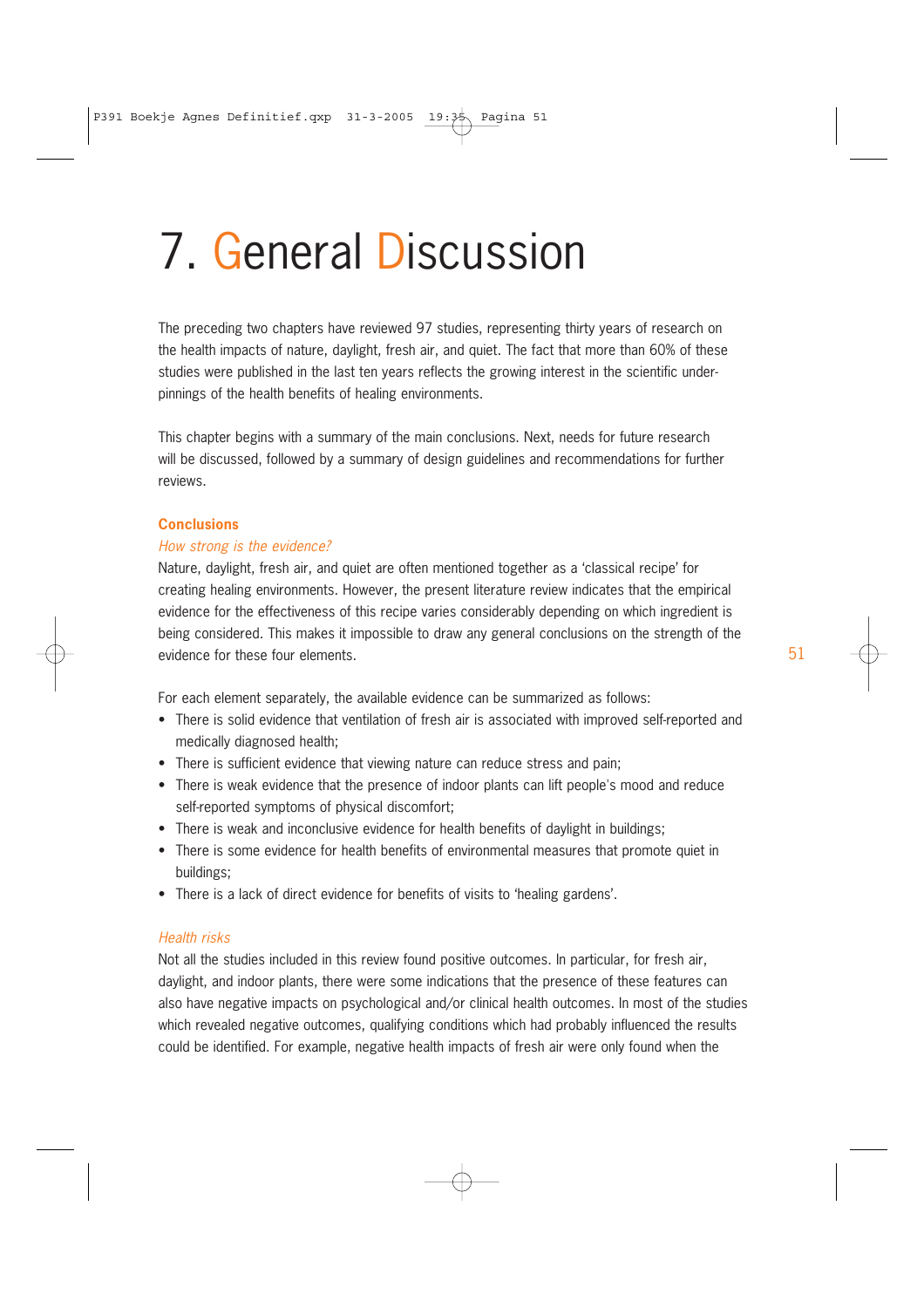outdoor air was contaminated by construction activities. Whether bright lights and lamp colors produce a deterioration in mood seemed to depend on what the individual's preferences and expectations are. And for plants and flowers, it appears that abundance and excessive colorfulness can induce annoyance and complaints. In sum, it can be concluded that the health risks of nature, daylight, fresh air and quiet in healthcare settings are small, and can be controlled by taking the right precautions.

#### The added value of non-clinical evidence

An important aim of the present review was to open up the non-clinical literature on the health benefits of nature, daylight, fresh air and quiet for application to the domain of healthcare settings. The inclusion of this literature has significant added value. On average, about 75% of the evidence included in this review comes from studies among healthy populations in non-clinical settings. Thus, if healthcare decision makers were to rely on the clinical literature alone, they would presumably underestimate the health benefits of nature and natural elements in healthcare settings. In some cases, exclusive reliance on clinical evidence may even lead to biased conclusions and unfounded decisions. In particular for indoor plants and fresh air, clinical research has traditionally focused on health risks rather than health benefits. By ignoring the non-clinical literature on health benefits of these elements, healthcare decision makers run the risk of making decisions that fail to meet the needs of large groups of patients, visitors, and staff.

#### Healthy versus healing environments

The present review focused only on elements of healthcare environments that are generally perceived as healing. Even with the inclusion of non-clinical evidence, the conclusions are less optimistic than those of previous reviews that were not restricted to healing environments, such as the review by Ulrich et al. (2004). This finding underlines the importance of distinguishing between healing and healthy environments in evidence-based design. Features that are generally perceived as healing, such as gardens and sunlight, are not necessarily most effective when it comes to improving health. Conversely, features that have a large impact on people's health, such as sinks and handcleaner dispensers, are not necessarily experienced as healing and soothing for the soul.

Assuming that the creation of buildings that are both healthy and healing is the ultimate goal of healthcare design, evidence for the health benefits of features that are perceived as healing as well as evidence for health risks of features that are perceived as not healing should be given the highest priority in healthcare design. Evidence for health benefits of elements that are perceived as unattractive and not healing is less readily applicable, as is evidence on health risks of elements that are perceived as attractive and healing. This ambiguous evidence requires a careful balancing of physical health benefits against the psychological well-being of patients and staff.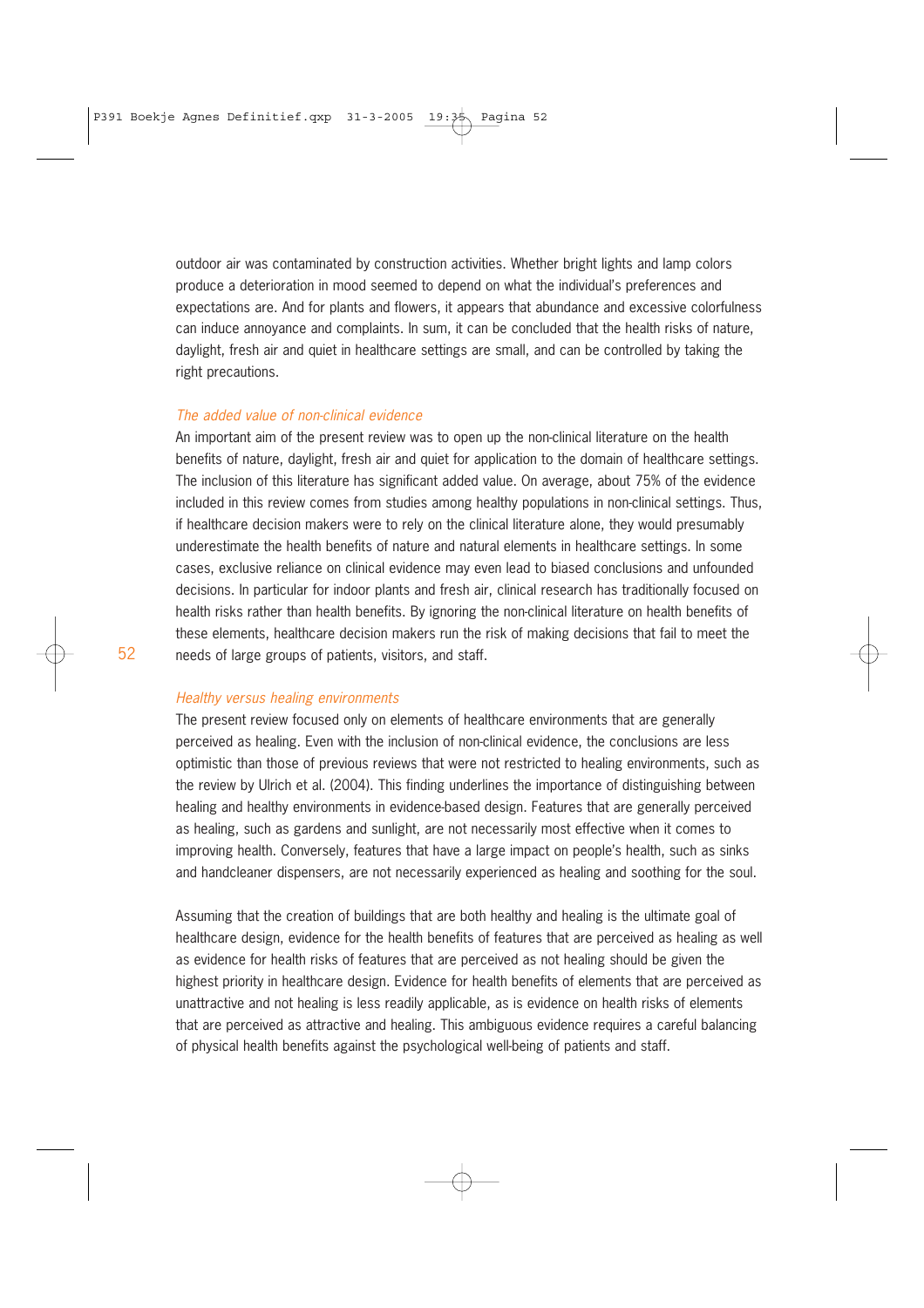Taken together, it can be concluded that the architecture of hospitals has much to gain from considering the combined impacts of environmental features on health and healing.

#### **Research needs**

A number of actions can be undertaken to improve the quality of the research base on health benefits of healing environments. In general, there should be more coordination of efforts across clinical and non-clinical research disciplines. Furthermore, studies should be designed that meet the standards of medical research and that allow for accumulation of results by examining common outcome variables.

More specifically, the following recommendations for further research on health benefits of healing environments can be made:

- 1. Design research with adequate control conditions. Controlled research requires a basis for comparison such that alternative explanations for observed results can be eliminated. Typically, medical research accomplishes this through the formation of randomly formed groups, one of which receives a treatment/intervention and one that does not. However, because environmental interventions are often confounded with other variables, additional control groups that receive different interventions are typically required to rule out effects of these confounding factors. Furthermore, in order to establish a good comparative base, pre-measures need to be collected and analyzed so that groups can be matched or, alternatively, statistical control can be applied.
- 2. Target health outcomes as the primary outcome variable. Although it is useful and interesting to know about users' preferences and perceptions of environmental interventions, it is more important to obtain data on people's health as an outcome variable. Preferably, research studies should include multiple measures of health that combine both psychological and clinical measures.
- 3. Conduct more epidemiological studies. In healthcare research, epidemiological (or correlational) studies have traditionally been used mostly for prevention purposes, to identify the demographic, behavioral, and biological risk factors for certain diseases. However, the research on ventilation discussed in this review shows that this type of research is also very useful for identifying the environmental correlates of health and well-being. The inclusion of large numbers of (healthcare) settings and subjects allows for statistical control of possible confounding variables, and at the same time ensures a high external validity. In designing 'environmental epidemiological' studies, evidence-based design has much to learn from experiences with this type of research in toxicology and other fields that study environmental risks (Weed, 2002).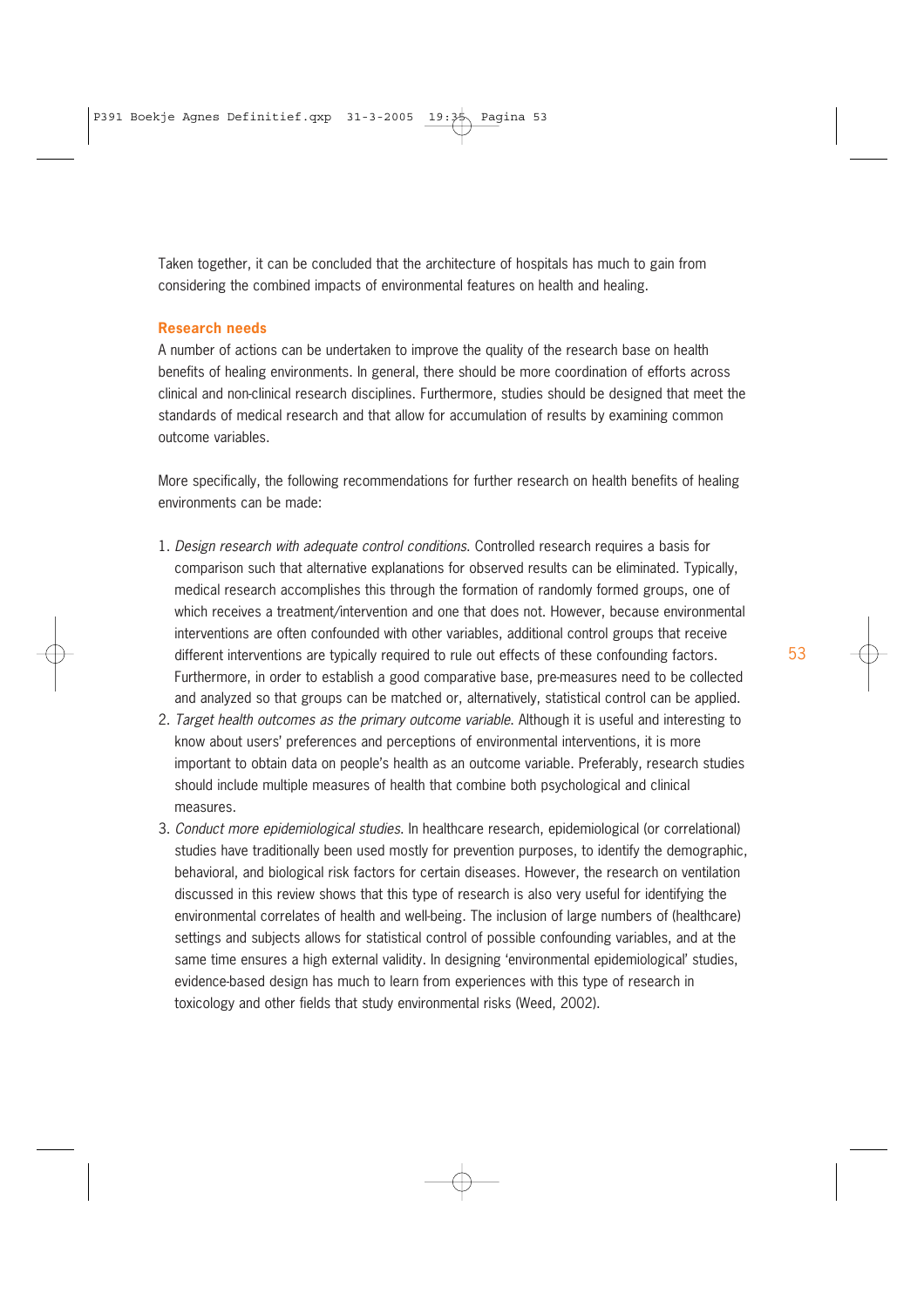#### **Design guidelines**

The present review focused on (quasi-)experimental studies that were designed to establish causal relationships between design features and health outcomes. The applied value of this type of research lies mainly in the fact that it provides a rationale for redesigning hospitals. However, because the findings cannot readily be generalized to complex, real-life settings, experimental research is not the best source for detailed guidelines on how to implement certain design measures. Despite these inherent limitations, the studies in this review provide enough information to formulate some general design guidelines. These guidelines are:

- 1. Install ventilation systems that allow a generous supply of fresh air. Under normal circumstances, natural and mechanical ventilation systems that allow fresh air into healthcare buildings should be preferred over air-conditioned systems. Only in unusual circumstances, e.g., during construction activities, in very hot climates, or in spaces that require the highest standards of air quality, are air-conditioned systems preferable to natural ventilation. Mechanical ventilation systems should always be implemented with a maintenance program that ensures efficient operation.
- 2. Provide visual access to nature. Offer patients, visitors and staff the opportunity to enjoy views of gardens, trees and other natural elements inside and outside the building. Ensure that reception desks, beds, seats and other furniture are placed in such a way that users have access to views of nature. Put up video screens or wall-mounted pictures displaying nature scenes in areas where people are under stress or have to undergo painful procedures. Avoid obstacles, such as parking lots, that obstruct views of nature from windows or doors.
- 3. Use sound-absorbing ceiling tiles. There is no doubt that excessive noise is bad for people's health. Sound-absorbing ceiling tiles are an effective means to create a quiet environment that improves health.
- 4. Be cautious with the application of daylight and lamps that mimic daylight in buildings. Although daylight is generally preferred, it is not always beneficial to people's health. The effectiveness of daylight will depend on how it is delivered. Therefore, design measures aimed at improving lighting conditions should be carefully evaluated and tested prior to implementation.
- 5. There is no need to avoid indoor plants in hospitals. Plants and flowers are often avoided in hospitals out of fear that they can spread disease. At present, there is no empirical evidence to support this notion. As a precaution, plants and flowers should be avoided in units with susceptible patients. However, in all other areas, plants are recommended because they can lift people's mood and reduce stress and physical discomfort.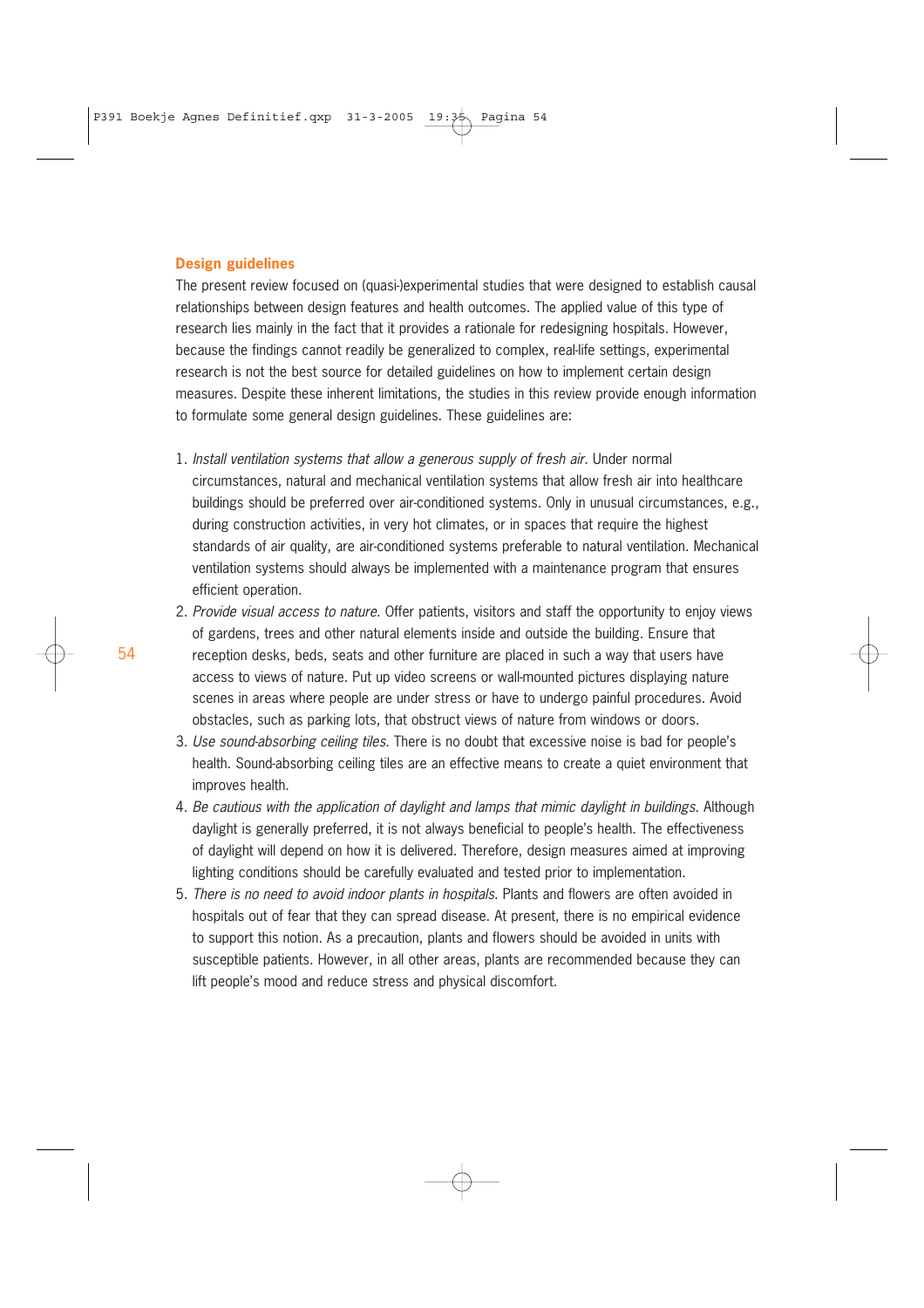#### **Towards a more comprehensive evidence base**

The present review focused only on a selection of features of healthcare settings that are relevant to health and healing. As such, it does not provide a comprehensive overview of health benefits of healthcare settings. In particular health benefits of frequently mentioned aspects such as color, personal space, personal control, and way-finding have not been addressed. An important requirement for a more comprehensive review of health benefits of healthcare settings is a generally agreed upon taxonomy of relevant physical dimensions. In general, there are two ways in which such a taxonomy can be developed. According to a top-down approach, theoretical notions on how the environment influences health and well-being can be used to identify significant dimensions. For example, Evans & McCoy (1994) have employed the theoretical concept of psychological stress to generate a taxonomy of architectural dimensions that may affect human health. Theoretical concepts related to curing, such as the transmission of airborne pathogens, may also be useful in identifying relevant health-related architectural dimensions. According to a more bottom-up approach, architects, healthcare managers and lay people can be consulted to develop a common set of notions on health-influencing dimensions of healthcare settings.

To enhance the applicability of the evidence base to architecture and design, a taxonomy of health-influencing physical dimensions of healthcare settings should preferably use the architect's language. As every architect knows, it is not possible to design even the simplest room without making decisions on materials, textures, colors, shape, and size. Thus far, these basic architectural dimensions have received little attention in research on health impacts of built environments. The pattern language approach, in which successful design examples are compared to unsuccessful examples, may provide a useful tool for developing a common vocabulary for architects and researchers (e.g., Alexander et al., 1977).

Once a taxonomy of health-influencing dimensions of healthcare settings has become available, it is possible to conduct a further, more comprehensive review. An important advantage of such a comprehensive review would be that gaps in the existing knowledge can be identified. These knowledge gaps can be used to set an agenda for future research. Based on the findings of the present review, it is recommended that future reviews include not only clinical, but also non-clinical evidence. With respect to clinical evidence, it may be useful to make a distinction between acute and long-term care facilities. Furthermore, a clear distinction should be kept between strong and weak evidence. As with evidence-based medicine, it may even be possible to develop a 'levels-ofevidence' system to evaluate the strength of evidence. If possible, this levels-of-evidence system should also include applied research and case studies.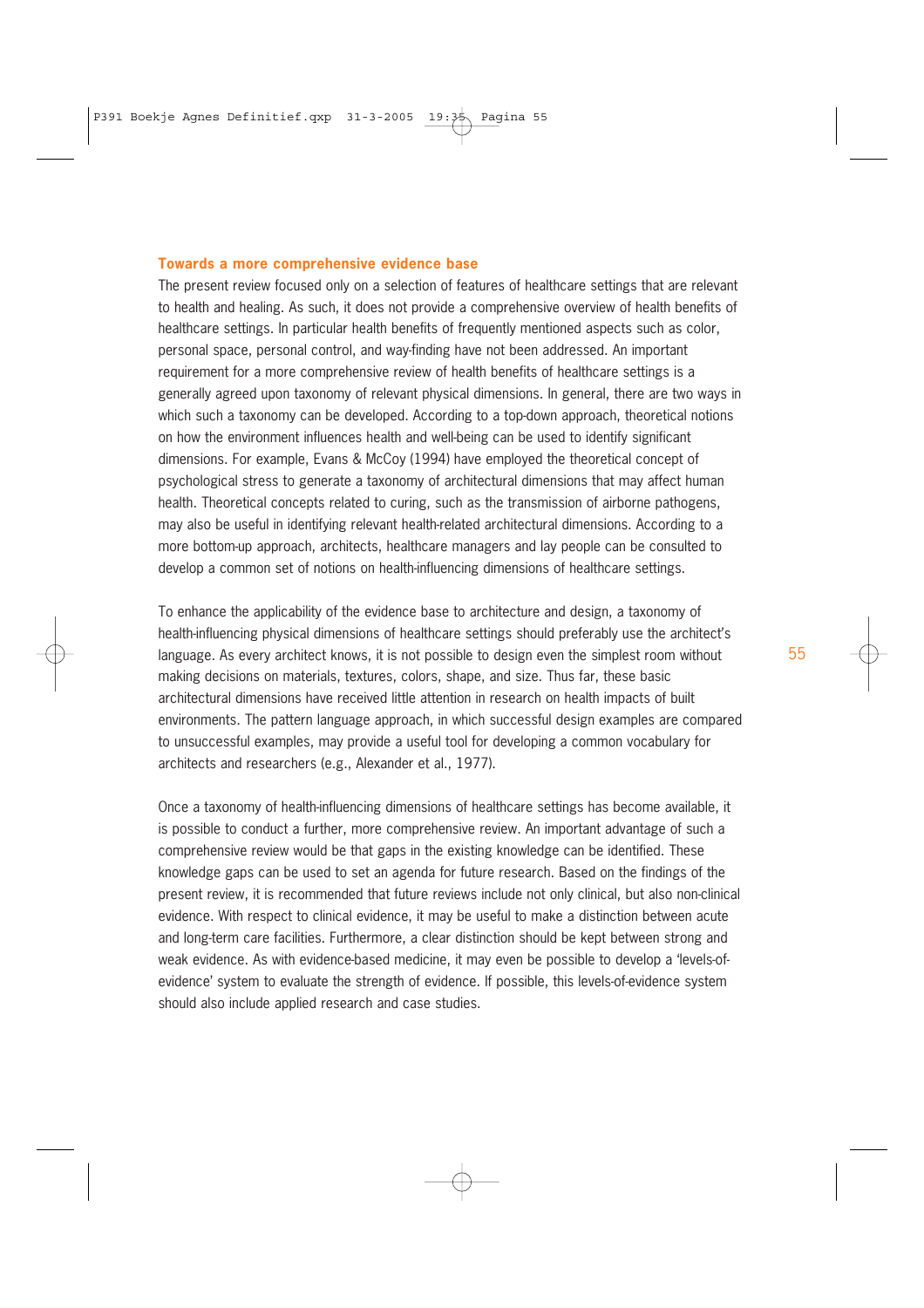These recommendations represent only a few of the many challenges that are currently facing evidence-based design of healthcare settings. For the benefit of patients, visitors, and staff, it is desirable that these challenges soon be overcome and turned into solid guidelines for the architecture of healthy and healing hospitals.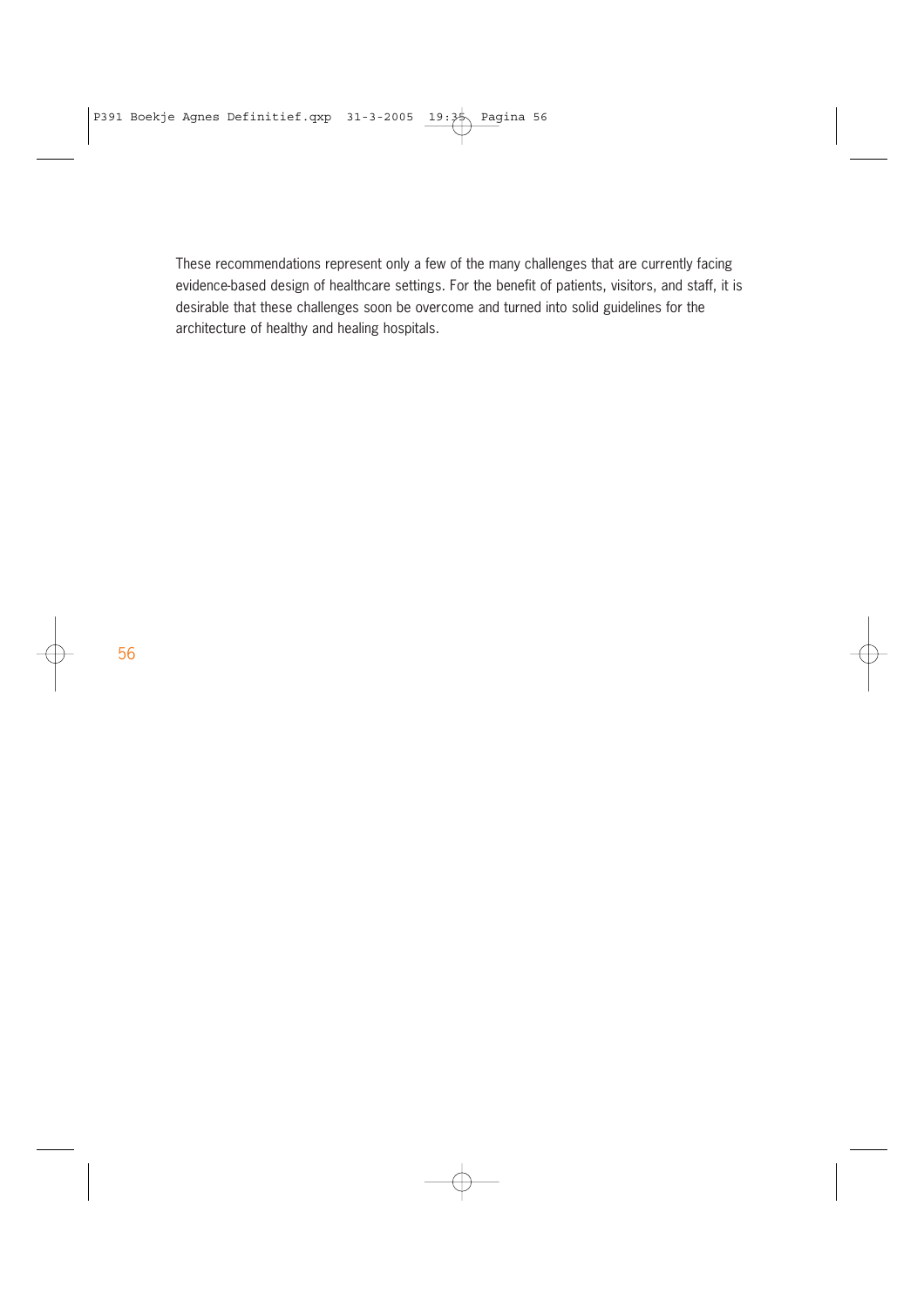## **References**

Note: The following is a list of articles, background papers, literature reviews, and other resources that are not included in the main body of evidence. The references to the research papers that fulfilled the criteria of this review are included at the end of chapters 5 & 6.

- Ancoli-Israel, S., Martin J.L., Gehrman, P., Shochat, T., Corey-Bloom, J., Marler, M., Nolan S., & Levi, L. (2003). Effect of light on agitation in institutionalized patients with severe Alzheimer disease. American Journal of Geriatric Psychiatry, 11 (2),194-203.
- Bartzokas, C., Holley, M., Sharp, C. (1975). Bacteria in flower vase water: incidence and significance in general ward practice. British Journal of Surgery, 62, 295-297.
- Berens, R.J. & Weigle, C.G. (1996). Cost analysis of ceiling tile replacement for noise abatement. Journal of Perinatology, 16(3 Pt 1) :199-201.
- Biley, F.C. (1994) Effects of noise in hospitals. British Journal of Nursing, 3 (3), 110-113. Boyce, P., Hunter, C., & Howlett, O. (2003). The benefits of daylight through windows. New York: Lighting Research Center (available at www.lrc.rpi.edu/programs/daylightdividends).
- Burchett, M., Wood, R., Orwell, R., Tarran, J., Torpy, F., & Alquezar, R. (2004). Plants to improve office air quality: How many make a difference? First installment, effects of pot-plants on TVOC levels. Draft report to Flower Council of Holland.
- Carmona, M., Carmona, S., Clarke, W. (2001). A bibliography of design value. London: The Bartlett School of Planning (available at www.cabe.org.uk).
- Chalmers, I., & Altman, D. (Eds.). (1995). Systematic reviews. London: BMJ Publishing Group.
- Chatzicocoli-Syrakou, S. (1997). The Asklipieion's healing environment: Learning from the past. World Hospitals and Health Services, 33 (2), 22-7.
- Cook, G.C. (2002). Henry Currey Friba (1820-1900): Leading Victorian hospital architect, and early exponent of the "pavilion principle" Postgraduate Medical Journal, 78, 352-359.
- Cooper-Marcus, C. & Barnes, M. (1995). Gardens in Healthcare Facilities: Uses, Therapeutic Benefits, and Design Recommendations. Martinez, CA: The Center for Health Design.
- Cuttle, C. (2002). Identifying the human values associated with window. International Daylighting, 5, 3-6.
- Devlin, A.S. & Arneil, A.B. (2003). Health care environments and patient outcomes: A review of the literature. Environment & Behavior, 35, 665-694.
- Fidell S. & Silvati L. (1991). An assessment of the effect of residential acoustic insulation on prevalence of annoyance in an airport community. Journal of the Acoustic Society of America, 89 (1), 244-247.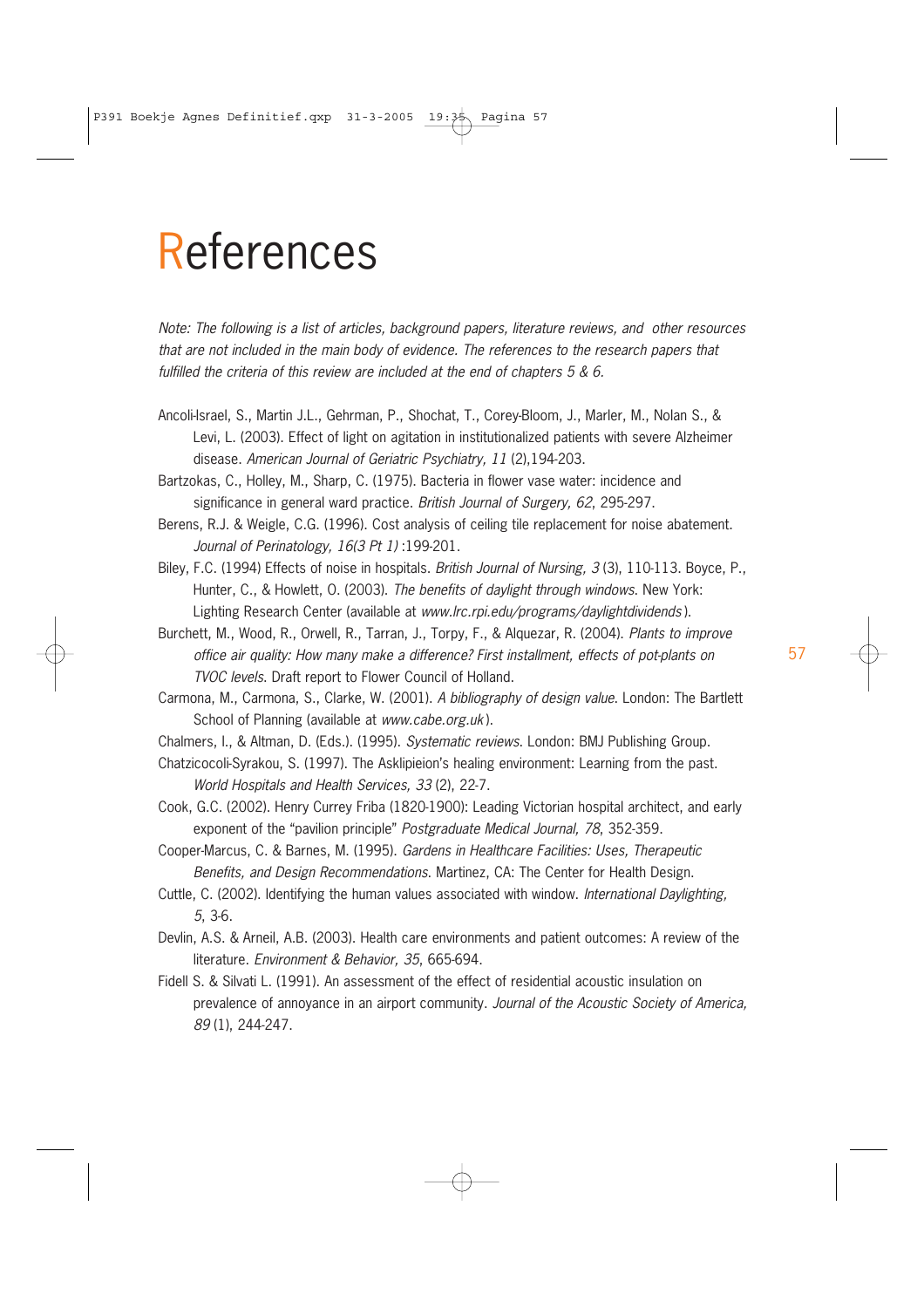- Frampton, S.B., Gilpin, L., & Charmel, P (2003). Putting patients first: Designing and practicing patient-centered care. San Francisco: Jossey-Bass.
- Gerlach-Spriggs, N., Kaufman, R.E., & Warner, S.B., Jr. (1998). Restorative gardens: The healing landscape. New Haven, CT: Yale University Press.

Hamilton, D.K. (2004). Certification for evidence-based projects. Healthcare Design, 4 [Mar]:43-6.

Health Council of the Netherlands (2004b). Effects of noise on sleep and health. Publication no. 2004/14. The Hague: Health Council of the Netherlands.

- Health Council of the Netherlands (2004a). Nature and Health. The influence of nature on social, psychological and physical well-being. Publication no. 2004/09. The Hague: Health Council of the Netherlands and Dutch Advisory Council for Research on Spatial Planning.
- Heerwagen, J.H. & Heerwagen, D.R. (1986). Lighting and psychological comfort. *Lighting Design* + Application, 16 (4), 47-51.
- Huelat, B.J. (1998). 10 myths of healing environments. A healthy space doesn't have to be a huge headache. Health Facilities Management, 11 (2):24-8, 30.
- Jonas, B.J., Chez, R.A., Duffy, B., & Strand, D. (2003). Investigating the impact of optimal healing environments. Alternative Therapies, 9 (6), 36-40.
- Kaplan, S. (1995). The restorative benefits of nature: Towards an integrative framework. Journal of Environmental Psychology, 15, 169-182.
- K.L. Poll Foundation for Education, Art and Science (2003). Het gebouw als denkbeeld: Het ziekenhuis [Buildings as ideas: The hospital]. Amsterdam: Verstegen & Stigter.

58

- Kuo, F.E. & Sullivan, W.C. (2001). Aggression and violence in the inner city: Effects of environment via mental fatigue. Environment and Behavior, 33, 543-571.
- LaCharity, L.A. & McClure, R.l. (2003). Are plants vectors for transmission of infection in acute care? Critical Care Nursing Clinics of North America, 15, 119-124.
- Lohr, V.I. & Pearson-Mims, C. (1996). Particulate matter accumulation on horizontal surfaces in interiors: Influence of foliage plants. Atmospheric Environment, 30, 2565-8.
- Maller, C, Townsend, M., Brown, P, St. Leger, L. (2002). Healthy parks healthy people: The health benefits of contact with nature in a park context. A review of the current literature. Report to Parks Victoria and the International Park Strategic Partners Group. Melbourne: Deakin University.
- Mens, N. (2003). De architectuur van het psychiatrisch ziekenhuis. [The architecture of the psychiatric hospital]. Wormer: Inmerc.
- Mens, N. & Tijhuis, A. (1999). De architectuur van het ziekenhuis [The architecture of the hospital]. Rotterdam: NAI.
- Milette, I.H. & Carnevale, F.A. (2003). I'm trying to heal...noise levels in a pediatric intensive care unit. Dynamics, 14 (4), 14-21.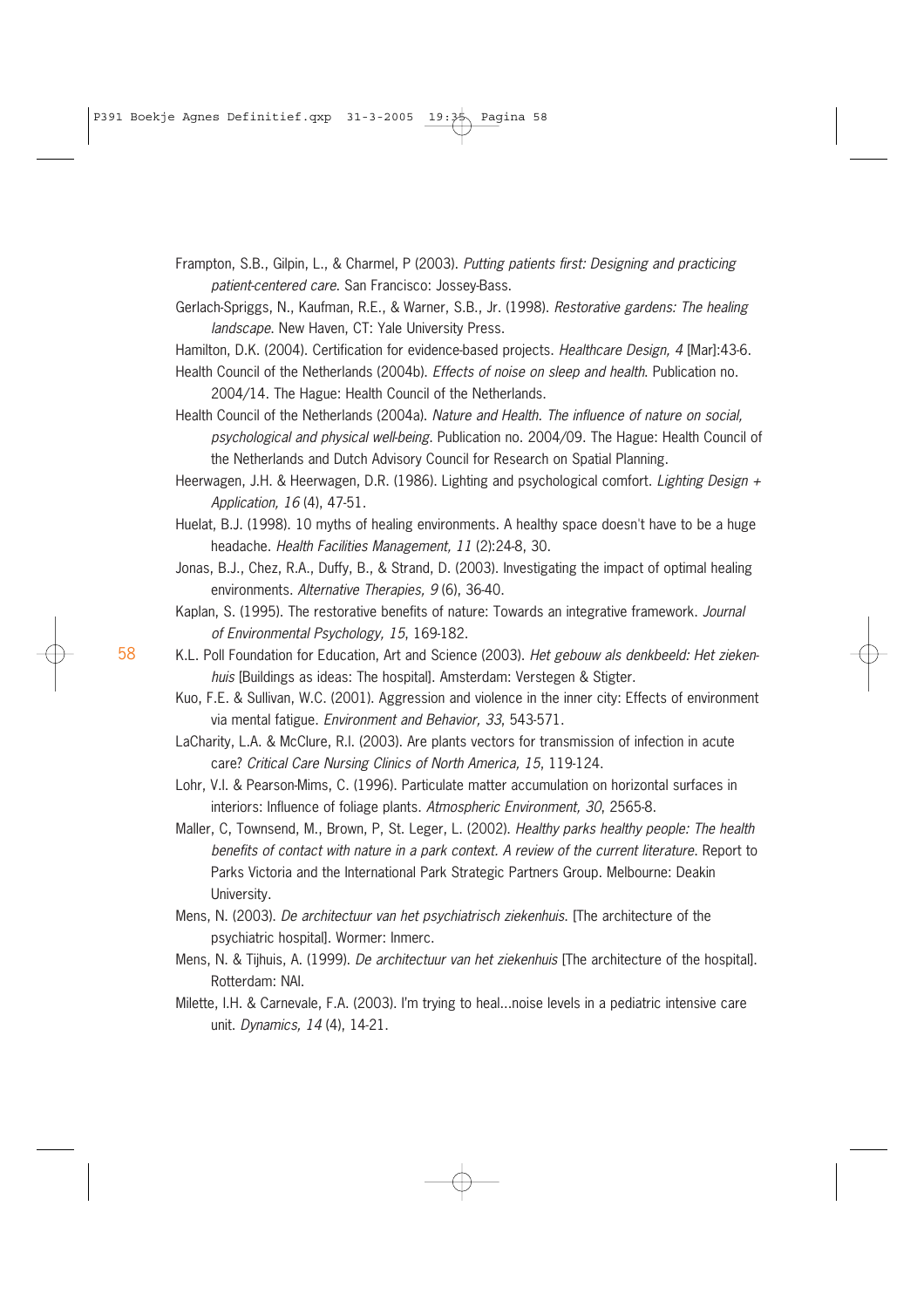- Moore, E.O. (1982). A prison environment's effect on health care service demands. Journal of Environmental systems 11 (1), 17-34.
- Moore, M.M., Nguyen, D., Nolan, S.P., Robinson, S.P., Ryals, B., Imbrie, J.Z. & Spotnitz, W. (1998). Interventions to reduce decibel levels on patient care units. American Surgeon, 64 (9), 894-9
- Pearson-Mims, C.H. & Lohr, V.I. (2000). Reported impacts of interior plantscaping in office environments in the United States. Hortechnology, 10(1), 82-86.
- Philbin, M.K. & Gray, L. (2002). Changing levels of quiet in an intensive care nursery. Journal of Perinatology, 22, 455-60.
- Risse, G.B. (1999). Mending bodies, saving souls: A history of hospitals. New York, Oxford University Press.
- Rubin, H.R., Owens, A.J., Golden, G. (1998). Status report (1998): An investigation to determine whether the built environment affects patients' medical outcomes. Martinez, CA: The Center for Health Design.
- Sadler, B. (2001). Design to compete in managed healthcare. Facilities Design & Management (March).
- Schuster, R.J. & Weber, M.L. (2003). Noise in the ambulatory health care setting: How loud is too loud? Journal of Ambulatory Care Management, 26 (3), 243 - 249.
- Schweitzer, M., Gilpin, L., & Frampton, S. (2004). Healing spaces: Elements of environmental design that make an impact on health. The Journal of Alternative and Complementary Medicine, 10, supplement 1, 71-83.
- Silverman, B.C. (2002). Monastic medicine: a unique dualism between natural science and spiritual healing. John Hopkins Undergraduate Research Journal, 1, 10-17.
- Siegman-Igra, Y., Shalem, S.A., Berger, S.A., Livio, S., & Michaeli, D. (1986). Should potted plants be removed from hospital wards? Journal of Hospital Infections, 7, 82-5.
- Seppanen, O.A., & Fisk, W.J. (2004). Summary of human responses to ventilation. Indoor Air. 2004; 14 Suppl 7 :102-18.
- Stansfeld, S.A., Haines, M.M., Burr, M., Berry, B., & Lercher, P. (2000). A review of environmental noise and mental health. Noise and Health, 2 (8), 1-8.
- Topf, M. (2000). Hospital noise pollution: an environmental stress model to guide research and clinical interventions. Journal of Advanced Nursing, 31 (3), 520-528.
- Terman M. & Terman, J.S. (1999). Bright light therapy: side effects and benefits across the symptom spectrum. Journal of Clinical Psychiatry, 60 (11), 799-808.
- Utley, W.A., Buller, I.B., Keighley, E.C. & Sargent, J.W. (1986). The effectiveness and acceptability of measures for insulating dwellings against traffic noise. Journal of Sound and Vibration, 109 (1), 1-18.
- Ulrich, R.S. (1984) View through a window may influence recovery from surgery. Science, 224, 420-421.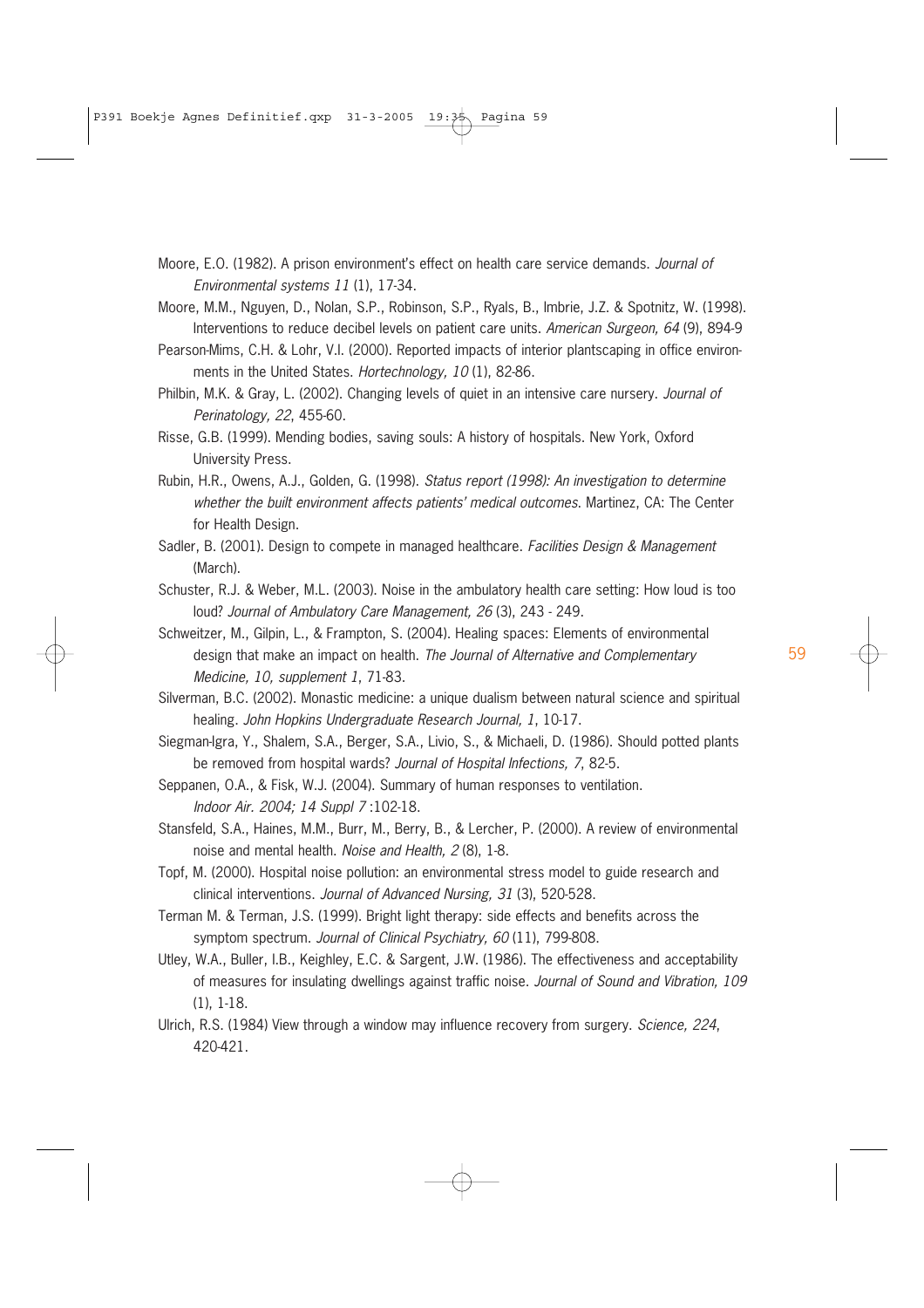- Ulrich, R.S. (1992). How design impacts wellness. Healthcare Forum Journal, September/October, 20-25.
- Ulrich, R.S. (1993). Biophilia, biophobia and natural landscapes. In: Kellert, S.R. & Wilson, E.O. (Eds.). The biophilia hypothesis. Washington, DC: Island press.
- Ulrich, R.S. (1999). Effects of gardens on health outcomes: Theory and research. In C.Cooper-Marcus & M. Barnes (Eds.), Healing Gardens: Therapeutic Benefits and Design Recommendations. New York: John Wiley, pp. 27-86.
- Ulrich, R.S. (2002). Health benefits of gardens in hospitals. Paper for conference, Plants for People, International Exhibition Floriade.
- Ulrich, R.S., Lundén, O., and J.L. Eltinge (1993). "Effects of exposure to nature and abstract pictures on patients recovering from heart surgery." Paper presented at the Thirty-Third Meeting of the Society for Psychophysiological Research, Rottach-Egern, Germany. Abstract in Psychophysiology, 30 (Supplement 1, 1993) :7.
- Ulrich, R., Zimring, C., Quan, X., Joseph, A., Choudhary, R. (2004). The role of the physical environment in the hospital of the 21st century: a once-in-a-lifetime opportunity. Martinez, CA: The Center for Health Design.
- Van den Noort, J. (1999). Blokken op de bres, geschiedenis van planning en bouw van het nieuwe Academisch Ziekenhuis Groningen (1967-1997) [History and planning of the new University Hospital Groningen]. Groningen: AZG.
- Veitch, J.A. (2001). Lighting quality contributions from biopsychological processes. Journal of the Illuminating Engineering Society, 30 (1), 3-16.
- Veitch, J.A., Hine, D.W., & Gifford, R. (1993). End-users' knowledge, beliefs, and preferences for lighting. Journal of Interior Design, 19(2), 15-26.
- Wargocki, P., Sundell, J., Bischof, W., Brundrett, G., Fanger, P.O., Gyntelberg, F., et al. (2002). Ventilation and health in non-industrial indoor environments: Report from a European multidisciplinary scientific consensus meeting (EUROVEN). Indoor Air 12 :113-128.
- Weed, D.L. (2002). Environmental epidemiology: basics and proof of cause-effect. Toxicology. 181-182, 399-403.
- Whitehouse, S., Varni, J.W., Seid, M., Cooper-Marcus, C., Ensberg, M.J., Jacobs, J.R., et al. (2001). Evaluating a children's hospital garden environment: Utilization and consumer satisfaction. Journal of Environmental Psychology, 21 (3), 301-314.
- Wohlfarth, H. & Gates, K.S. (1985). The effects of color-psychodynamic environmental color and lighting modification of elementary schools on blood pressure and mood: a controlled study. International Journal of Biosocial Research, 7, 9 -16.
- Winkel, G.H., & Holahan, C.J. (1985/1986). The environmental psychology of the hospital: Is the cure worse than the illness? Prevention in Human Services, Fall/Winter (4 1-2), 11-33.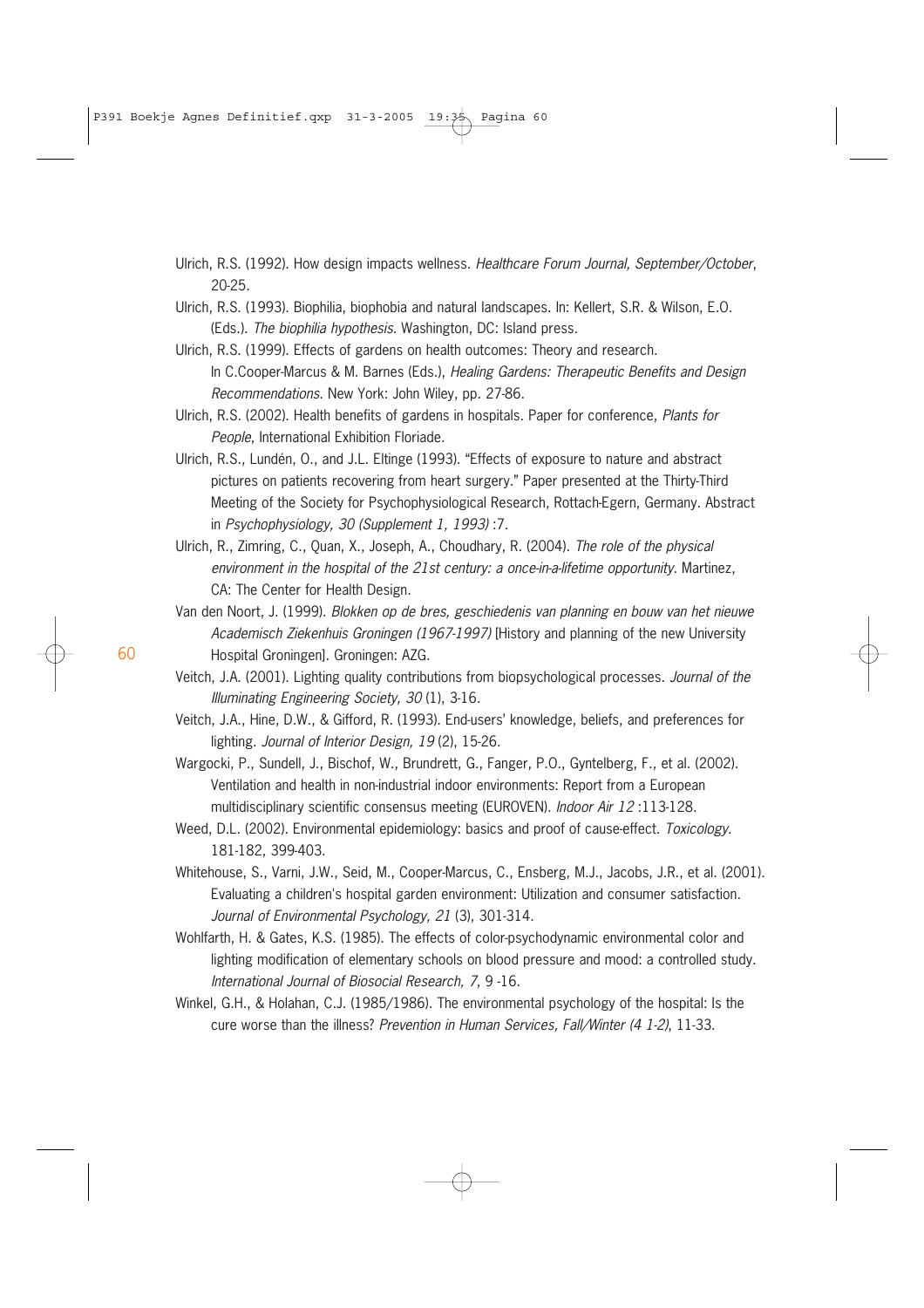## Annex A. Summary of Papers

#### **Nature**

#### Viewing Nature

DeSchriver, M.M. & Riddick, C.C. (1990). Effects of watching aquariums on elders' stress. Anthrozoos, 4, 44-48. AIM: To test the relaxation theory by having elderly persons view a live or videotaped aquarium. METHOD: 27 elderly were randomly assigned to one of three conditions: experimental group members watched a fish aquarium or a fish videotape, while control group members viewed a placebo videotape. Three eight-minute treatment sessions were held one week apart. RESULTS: Members of all three groups perceived their treatments as relaxing. Aquarium observers tended to experience a decrease in pulse rate and muscle tension and an increase in skin temperature; however these findings were not significant.

## Diette, G. B., Lechtzin, N., Haponik, E., Devrotes, A., & Rubin, H.R. (2003). Distraction therapy with nature sights and sounds reduces pain during flexible bronchoscopy: A complementary approach to routine analgesia. Chest, 123(3), 941-948.

AIM: To determine whether distraction therapy with nature sights and sounds during flexible bronchoscopy (FB) reduces pain and anxiety. METHOD: 80 patients undergoing FB with conscious sedation were randomly assigned to one of two conditions In the experimental condition, nature scene murals were placed at the bedside, and patients were provided a tape of nature sounds to listen to before, during, and after the procedure. Patients assigned to the control group were not offered either the nature scene or the sounds. RESULTS: In a multivariate ordinal logistic regression model, the odds of better pain control were greater in the intervention patients than in the control patients, after adjustment for age, gender, race, education, health status, and dose of narcotic medication. Older patients and patients with better health status reported significantly less pain. There was no difference in selfreported anxiety between the two groups. CONCLUSION: Distraction therapy with nature sights and sounds significantly reduces pain in patients undergoing FB.

## Edwards, N., & Beck, A. (2002). Animal-assisted therapy and nutrition in Alzheimer's Disease. Western Journal of Nursing Research, 24, 697-712.

AIM: This study examined the influence of fish aquariums on nutritional intake in individuals with Alzheimer's disease (AD). METHOD: Sixty-two individuals with AD who lived in specialized units were studied. Baseline nutritional data were obtained followed by a 2-week treatment period when the aquariums were introduced. The treatment data were collected daily for 2 weeks then weekly for 6 weeks. RESULTS Nutritional intake increased with 21% when the aquariums were introduced and continued to increase during the 6-week weekly follow-up. Weight increased significantly over the 16-week period. In addition, participants required less nutritional supplementation, resulting in health care cost savings.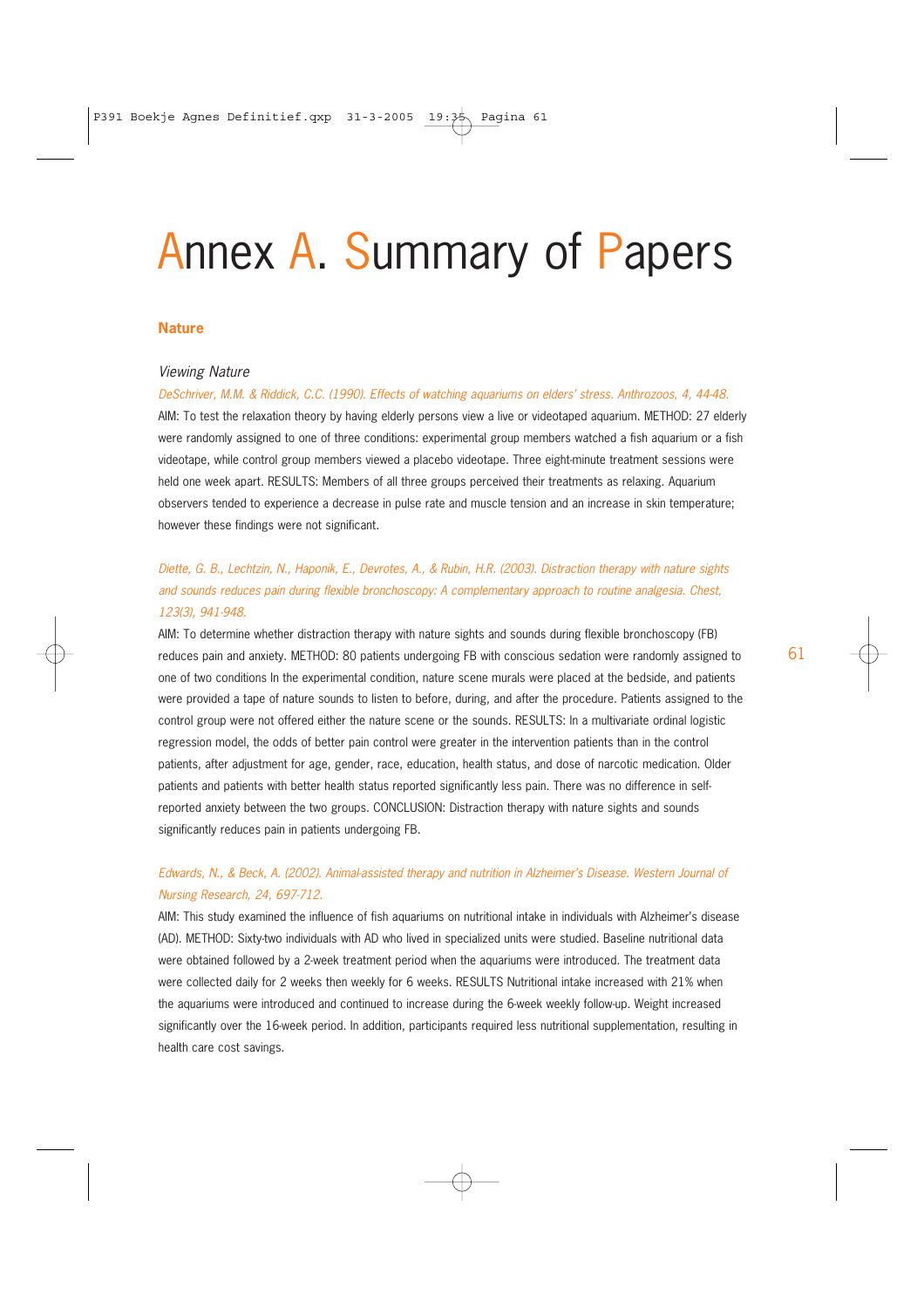## Faber Taylor, A., Kuo, F.E., & Sullivan, W.C. (2002). Views of nature and self-discipline: evidence from inner city childeren. Journal of Environmental Psychology, 22, 49-63.

AIM: To examine the relationship between near-home nature and self-discipline. METHOD: 169 inner city girls and boys in 12 architecturally identical high-rise buildings with varying levels of nearby nature were compared with respect to their self-discipline. Parent ratings of the naturalness of the view from home were related to children's performance on tests of concentration, impulse inhibition, and delay of gratification. RESULTS: Regressions indicated that, on average, the more natural a girl's view from home, the better her performance at each of these forms of self-discipline. For boys, who typically spend less time playing in and around their homes, view from home showed no relationship to performance on any measure. CONCLUSION: These findings suggest that, for girls, green space immediately outside the home can help them lead more effective, self-disciplined lives. For boys, perhaps more distant green spaces are equally important.

## Fredrickson, B.L., & Branigan, C. (in press, Study 1 & 2). Positive emotions broaden the scope of attention and thought-action repertoires. Cognition and Emotion.

AIM: To test the broaden-and-build theory (Fredrickson, 1998, 2001) which hypothesizes that positive emotions broaden the scope of attention and thought-action repertoires. METHOD: Two experiments with 104 college students were conducted. In each, participants viewed a film that elicited (a) amusement, (b) contentment, (c) neutrality, (d) anger, or (e) anxiety. Scope of attention was assessed using a global-local visual processing task (Experiment 1) and thought-action repertoires were assessed using a Twenty Statements Test (Experiment 2). RESULTS: Compared to a neutral state, positive emotions elicited by short films of penguins and nature broadened the scope of attention in Experiment 1 and thought-action repertoires in Experiment 2. In Experiment 2, negative emotions, relative to a neutral state, narrowed thought-action repertoires.

## Fredrickson, B.L., & Levenson, R.W. (1998, Study 1). Positive emotions speed recovery from the cardiovascular sequelae of negative emotions. Cognition and Emotion, 12, 191-220.

AIM: To test the hypothesis that certain positive emotions speed recovery from the cardiovascular sequelae of negative emotions. METHOD: In Study 1, 60 subjects viewed an initial fear-eliciting film, and were randomly assigned to view a secondary film that elicited: (a) contentment; (b) amusement; (c) neutrality; or (d) sadness. RESULTS: Compared to subjects who viewed the neutral and sad secondary films, those who viewed the positive films showing a puppy and waves exhibited more rapid returns to pre-film levels of cardiovascular activation. COMMENT: This paper also includes a second study that is irrelevant to health benefits of nature.

## Hartig, T., Böök, A., Garvill, J., Olsson, T. & Gärling, T. (1996, Study 1). Environmental influences on psychological restoration. Scandinavian Journal of Psychology, 37, 378-393.

AIM: To test environmental influences on psychological restoration. METHOD: 102 students were randomly assigned to one of three conditions: viewing slides of nature, slides of built environments, or no slides. In each condition, half of the subject performed mentally fatiguing task before watching the film RESULTS: Compared to the control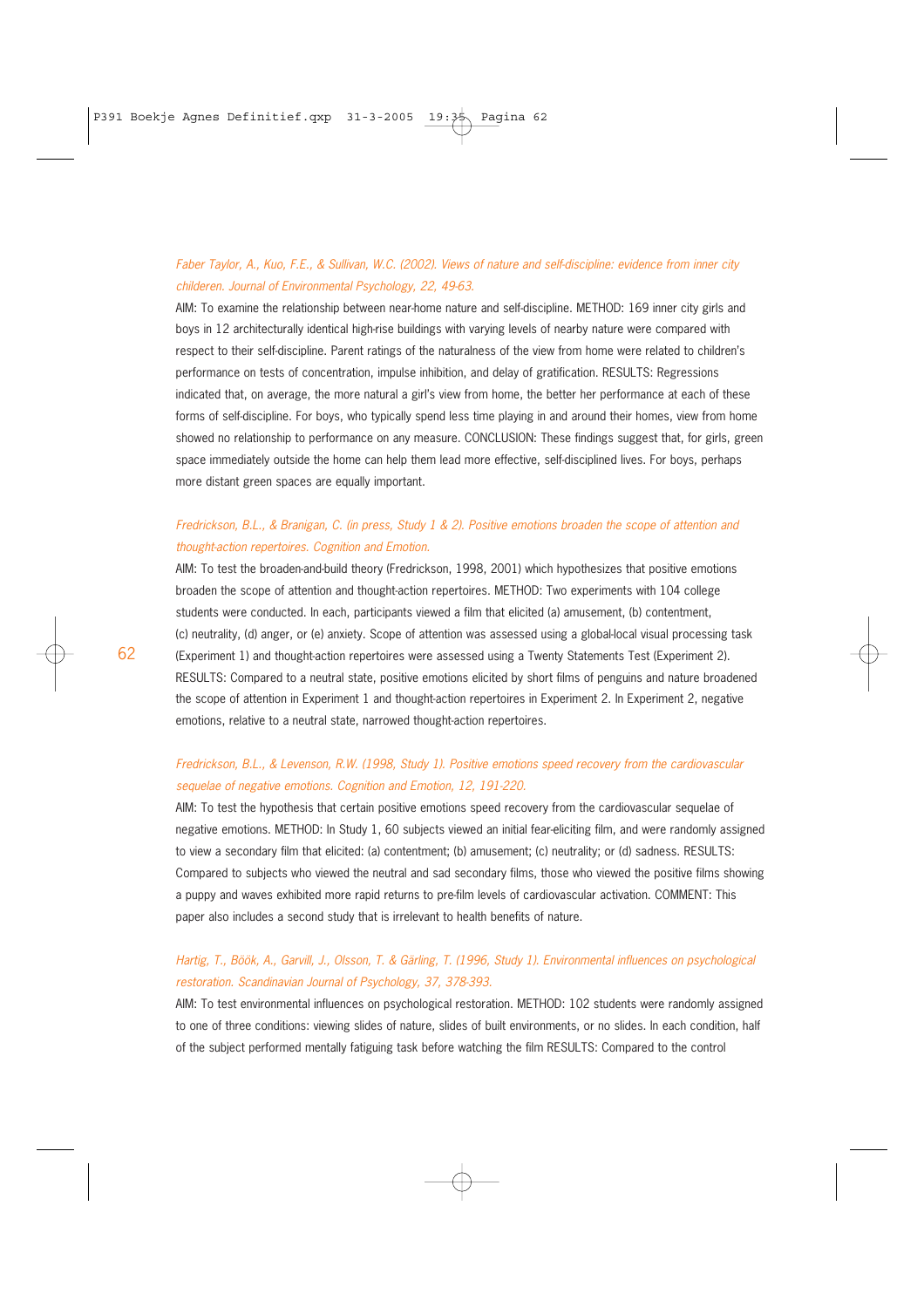groups, groups who viewed the natural environment simulation engendered generally more positive emotional selfreports. Consistent performance effects were not found which suggests that attentional restoration as reflected in performance is a more time-intensive process. COMMENT: This paper also includes a second study that does not meet the criteria for inclusion in this review.

### Kuo, F.E. (2001). Coping with poverty: Impacts of environment and attention in the inner city. Environment & Behavior, 33(1), 5-34.

AIM: To investigate whether exposure to green environments can enhance human effectiveness and make life's demands in poor inner cities seem manageable. METHOD: 145 female residents of buildings with and without nearby nature were compared with respect to attentional functioning and effectiveness in managing major life issues. RESULTS: Residents living in buildings with nearby trees and grass reported better functioning in life, and performed better on a concentration task than did their counterparts living in barren surroundings. Mediation tests showed that better life functioning in green surroundings could be explained by better ability to concentrate. CONCLUSION: These findings suggest that urban public housing environments can be configured to enhance residents' psychological resources for coping with poverty.

## Kaplan, R. (2001). The nature of the view from home: Psychological benefits. Environment and Behavior, 33, 507-542.

AIM: To test the notion that looking out the window may provide numerous opportunities for restoration. METHOD: A survey with both verbal and visual information among 188 residents of six low-rise apartment communities. RESULTS: Having natural elements or settings in the view from the window contributes substantially to residents' satisfaction with their neighborhood and with diverse aspects of their sense of well-being. Views of built elements, by contrast, affected satisfaction but not well-being. Views of the sky and weather did not have a substantial effect on either outcome. CONCLUSION: The potential of nature content in the view from home to contribute so significantly to satisfaction and well-being suggests clear action mandates.

## Laumann, K., Gärling, T., & Stormark, K.M. (2003). Selective attention and heart rate responses to natural and urban environments. Journal of Environmental Psychology, 23, 125-134.

AIM: To test the hypothesis that exposure to nature stimuli restores depletes voluntary attention capacity and affects selective attention METHOD: 28 subjects first completed a proofreading task to induce mental load and then performed Posner's attention-orienting task before and after viewing a video of either a natural or an urban environment. Cardiac inter-beat interval (IBI) was measured continuously to index autonomic arousal. RESULTS: Before the video both groups reacted faster to validly versus invalidly cued targets in the attention-orienting task. After the video, the urban group was still faster on validly versus invalidly cued trials, but in the nature group this difference disappeared. During the video the nature group had a lower heart rate measured as the difference from baseline than the urban group. CONCLUSION: The results suggest that reduced autonomic arousal during the video engendered less spatially selective attention in the nature group compared to the urban group.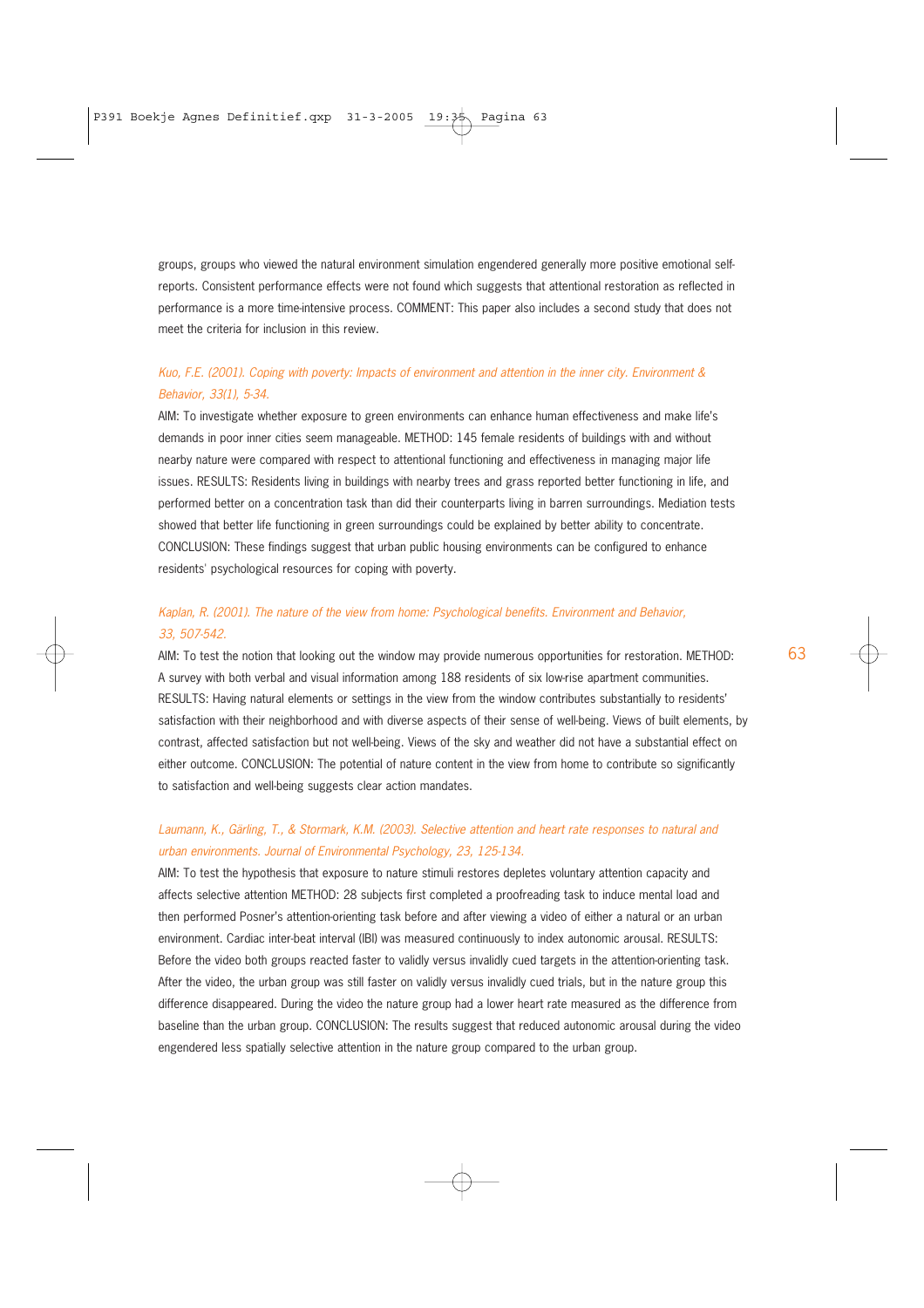## Miller, A.C., Hickman, L.C., & Lemasters, G.K. (1992). A distraction technique for control of burn pain. Journal of Burn Care and Rehabilitation, 13(5), 576-580.

AIM: The purpose of this study was to determine the effects of a distraction therapy, in which videos were used in combination with administration of analgesics, on intensity and quality of pain and on levels of anxiety. METHOD: 17 patients undergoing burn dressing changes were randomly assigned to the treatment or the control group. The treatment group viewed video programs that were composed of nature scenes accompanied by music. Each was asked to score his or her present pain intensity and pain rating index with the McGill questionnaire and anxiety with the Spielberger questionnaire before and after the dressing change. RESULTS: A nested general linear model, adjusted for age, percent partial-thickness burn, and choice of topical agent, demonstrated that the use of videos during the dressing changes significantly reduced pain and anxiety

#### Parsons, R., Tassinary, L.G., Ulrich, R.S., Hebl, M.R., Grossman-Alexander, M. (1998). The view from the road: Implications for stress recovery and immunization. Journal of Environmental Psychology, 18, 113-140.

AIM: To examine whether stress recovery and/or immunization varies as a function of the roadside environment. METHOD: 160 students viewed one of four different video-taped simulated drives through outdoor environments immediately following and preceding mildly stressful events. RESULTS: Participants who viewed nature dominated drives (in particular drives through a golf course), as compared to participants who viewed artifact-dominated drives, showed less autonomic activity indicative of stress (e.g., elevated blood pressure and electrodermal activity), as well as altered somatic activity indicative of a decrease in negative affect (e.g., elevated electromyographic (EMG) activity over the brow region and decreased activity over the cheek region). In addition, participants who viewed nature-dominated drives experienced quicker recovery from stress and greater immunization to subsequent stress than participants who viewed artifact-dominated drives. CONCLUSION: These findings support a sympathetic-specific mechanism that underlies the effect of nature on stress recovery and immunization.

#### Schneider, S.M., Ellis, M., Coombs, W.T., Shonkwiler, E.L., & Folsom, L.C. (2003). Virtual reality intervention for older women with breast cancer. Cyberpsychology & Behavior, 6(3), 301-307.

AIM: This study examined the effects of a virtual reality distraction intervention on chemotherapy-related symptom distress levels. METHOD: 16 women aged 50 and older were randomly assigned to receive the VR distraction intervention (using a head-mounted display) during one chemotherapy treatment and received no distraction intervention (control condition) during an alternate chemotherapy treatment. The Symptom Distress Scale (SDS), Revised Piper Fatigue Scale (PFS), and the State Anxiety Inventory (SAI) were used to measure symptom distress. For two matched chemotherapy treatments, one pre-test and two post-test measures were employed. RESULTS: Analysis using paired t-tests demonstrated a marginally significant decrease in the SAI ( $p = 0.10$ ) scores immediately following chemotherapy treatments when participants used VR. No significant changes were found in SDS or PFS values. There was a consistent trend toward improved symptoms on all measures 48 h following completion of chemotherapy.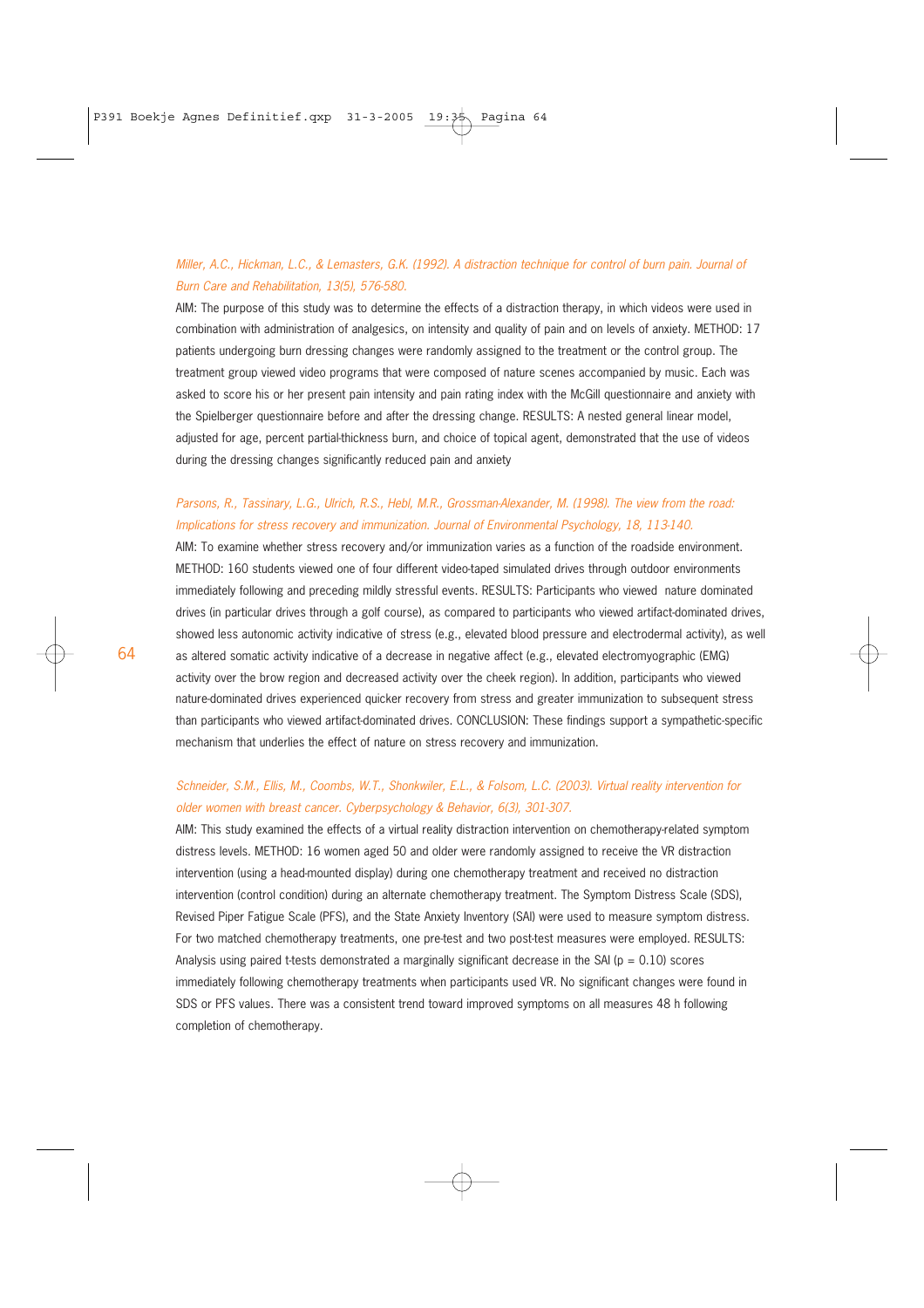### Schneider, S.M., Prince-Paul, M., Allen, M.J., Silverman, P., & Talaba, D. (2004). Virtual reality as a distraction intervention for women receiving chemotherapy. Oncology Nursing Forum, 31(1), 81-88.

AIM: To explore the use of virtual reality as a distraction intervention to relieve symptom distress in women receiving chemotherapy for breast cancer. METHOD: Using a crossover design, 20 adult subjects served as their own controls. For two matched chemotherapy treatments, one pretest and two post-test measures were employed. Participants were assigned randomly to receive the a virtual reality distraction intervention consisting of images of nature during one chemotherapy treatment and received no distraction intervention (control condition) during an alternate chemotherapy treatment. An open-ended questionnaire elicited each subject's evaluation of the intervention. RESULTS: Significant decreases in symptom distress and fatigue occurred immediately following chemotherapy treatments when women used the virtual reality intervention. CONCLUSIONS: The distraction intervention decreased symptom distress, was well received, and was easy to implement in the clinical setting.

## Tennessen, T.M. & Cimprich, B. (1995). Views to nature: effects on attention. Journal of Environmental Psychology, 15, 77-85.

AIM: The purpose of this study was to explore whether university dormitory residents with more natural views from their windows would score better than those with less natural views on tests of directed attention. METHOD: Views from dormitory windows of 72 undergraduate students were categorized into four groups ranging from all natural to all built. The capacity to direct attention was measured using a battery of objective and subjective measures. RESULTS: Natural views were associated with better performance on attentional measures.

## Tse, M.M.Y., Ng, J.K.F., Chung, J.W.Y., & Wong, T.K.S. (2002a). The effect of visual stimuli on pain threshold and tolerance. Journal of Clinical Nursing, 11(4), 462-469.

AIM: To investigate the therapeutic potential of visual stimulation as a nursing intervention. METHOD: In a randomized, controlled, cross-over study, pain was produced by a modified tourniquet technique in 46 healthy volunteers. Subjects were randomly allocated to two groups with subsequent cross-over. Those in the experimental group watched a soundless video display of natural scenery during tourniquet inflation, whereas control group subjects watched a static blank screen. RESULTS: With the use of visual stimuli, there was a significant increase in pain threshold and pain tolerance. Gender and the sequence of visual stimuli did not have any significant effect on pain threshold and pain tolerance.

### Tse, M.M.Y., Ng, J.K.F., Chung, J.W.Y., & Wong, T.K.S. (2002b). The effect of visual stimulation via the eyeglass display and the perception of pain. Cyberpsychology & Behavior, 5(1), 65-75.

AIM: To study the effectiveness of an eyeglass display to block off the anxiety-inducing sights and sounds of the hospital surroundings and create a pleasant environment. METHOD: In this randomized, controlled, crossover study, 72 healthy university student volunteers were asked to wear a light-weight eyeglass that projected a feeling of watching a 52-inch television screen at 6 1/2 feet in distance while pain was produced by a modified tourniquet technique. Subjects were randomly assigned to participate in an experimental or control session first, with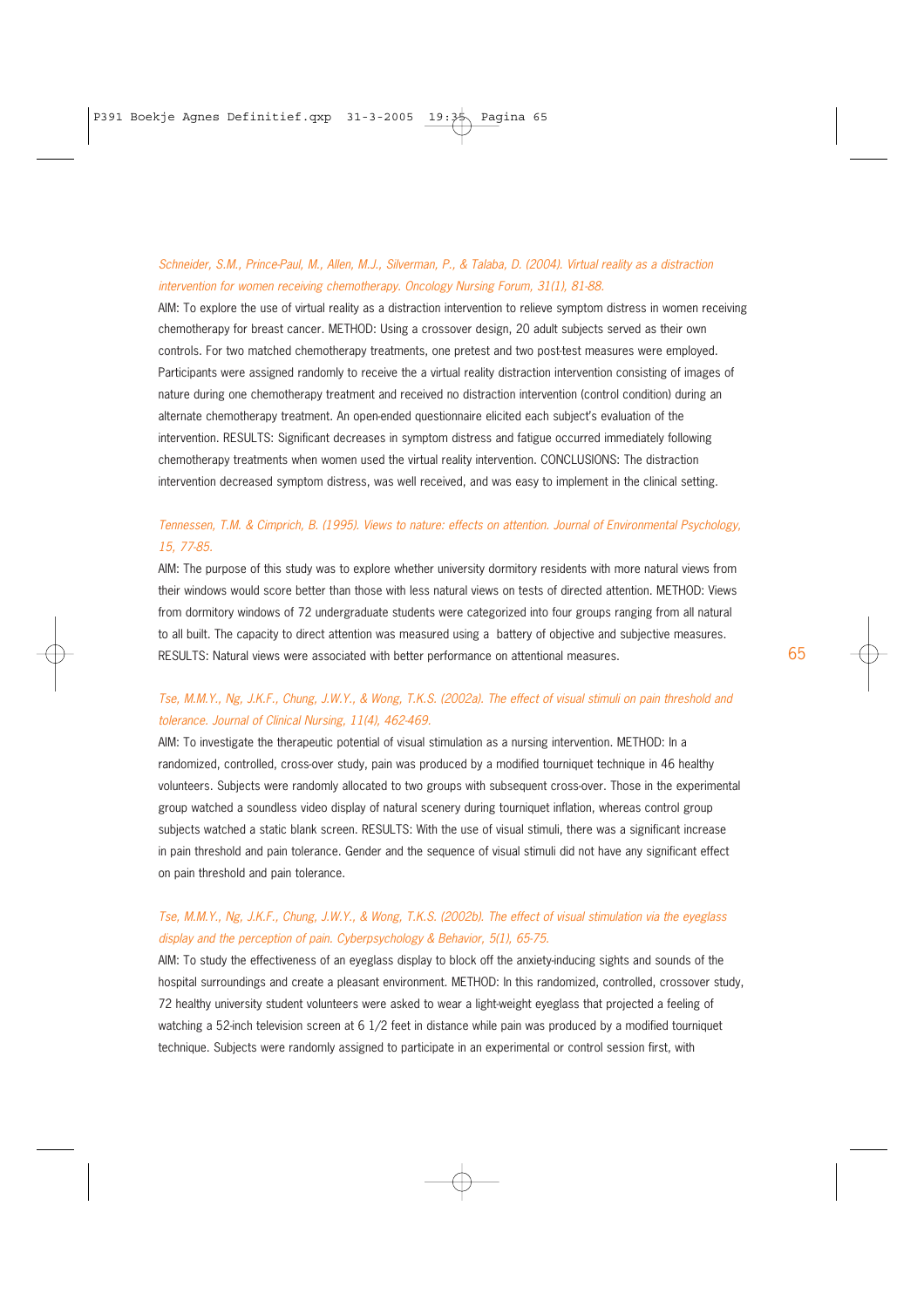subsequent cross-over. In an experimental session, subjects were instructed to wear the eyeglass and watch the soundless display of natural scenery during the inflation. In a control session, the eyeglass that subjects wore would project a static blank screen. RESULTS: During experimental sessions, there was a significant increase in pain threshold and pain tolerance. The degree of fascination was positively correlated with improvement in pain threshold, whereas the anxiety level was negatively correlated with improvement in pain threshold.

#### Ulrich, R. (1979). Visual landscapes and psychological well-being. Landscape research, 4, 17-23.

AIM: To study effects of viewing nature on mood. METHOD: The basic design of the experiment involved showing colored slides of outdoor environments to a sample of 46 mildly stressed subjects. One group viewed 50 slides of unspectacular nature scenes dominated by green vegetation. The other group viewed 50 urben scenes lacking natural elements. The affect states or feelings of the subjects, defined primarily in terms of anxiety emotions, were measured both immediately before and after the slide exposures. RESULTS: The findings suggest that stressed individuals feel significantly better after exposure to nature scenes rather than to American urban scenes lacking nature elements. Compared to the influences of the urban scenes, the salient effect of the nature exposures was to increase positive affect - including feelings of affection, friendliness, playfulness, and elation.

#### Urich, R.S. (1984) View through a window may influence recovery from surgery. Science, 224, 420-421.

AIM: To study relationships between views of nature and recovery from surgery. METHOD: Records on recovery after cholecystectomy of 46 patients in a suburban Pennsylvania hospital between 1972 and 1981 were examined to determine whether assignment to a room with a window view of a natural setting might have restorative influences. RESULTS: Patients assigned to rooms with windows looking out on a natural scene had shorter postoperative hospital stays, received fewer negative evaluative comments in nurses' notes, and took fewer potent analgesics than matched patients in similar rooms with windows facing a brick building wall.

## Ulrich, R.S., Simons, R.F., Losito, B.D., Fiorito, E., Miles, M.A. & Zelson, M. (1991). Stress recovery during exposure to natural and urban environments. Journal of Environmental Psychology, 11, 201-230.

AIM: To test the hypothesis that if individuals are stressed, an encounter with most unthreatening natural environments will have a stress reducing or restorative influence, whereas many urban environments will hamper recuperation. METHOD: 120 subjects first viewed a stressful movie, and then were exposed to color/sound videotapes of one of six different natural and urban settings. Data concerning stress recovery during the environmental presentations were obtained from self-ratings of affective states and a battery of physiological measures: heart period, muscle tension, skin conductance and pulse transit time, a non-invasive measure that correlates with systolic blood pressure. RESULTS: Findings from the physiological and verbal measures converged to indicate that recovery was faster and more complete when subjects were exposed to natural rather than urban environments. There was no evidence of pronounced parasympathetic involvement in responses to the urban settings. Both the stressor film and the nature settings elicited high levels of involuntary or automatic attention, which contradicts the notion that restorative influences of nature stem from involuntary attention or fascination.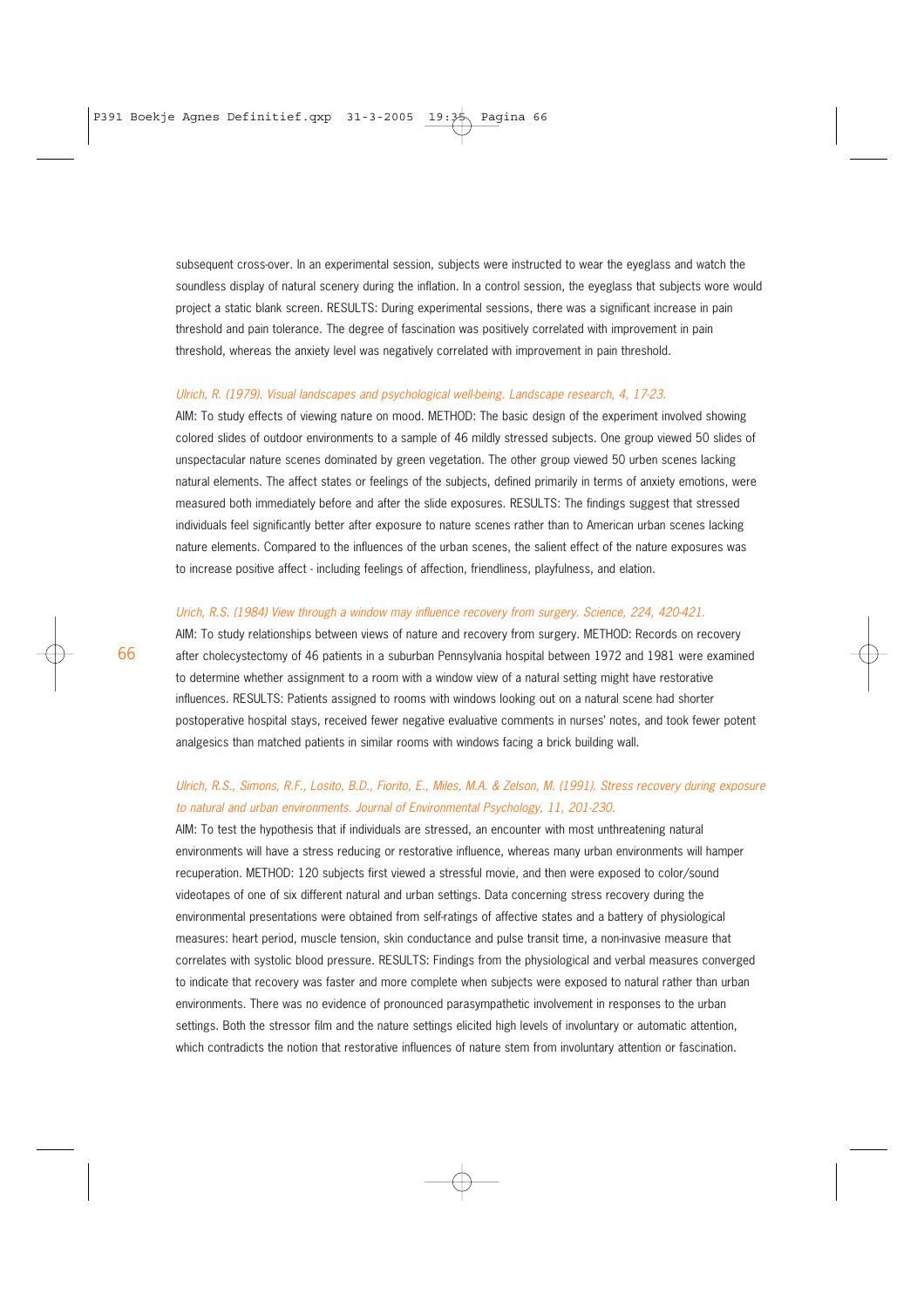CONCLUSION: Findings were consistent with the predictions of the psycho-evolutionary theory that restorative influences of nature involve a shift towards a more positively-toned emotional state, positive changes in physiological activity levels, and that these changes are accompanied by sustained attention/intake.

## Ulrich, R.S., Simons, R.F., & Miles, M.A. (2003). Effects of environmental simulations and television on blood donor stress. Journal of Architectural & Planning Research, 20(1), 38-47.

AIM: To study whether stress in patients undergoing a procedure known to be stressful - blood donation - is affected by modest changes in a clinic environment. METHOD: Four different environmental conditions were presented to 872 blood donors using wall-mounted television monitors: a videotape of nature settings (Nature); a tape of urban environments (Urban); daytime television (Television); or a blank monitor (No Television). RESULTS: Blood-pressure and pulse-rate findings converged to indicate that stress was lower during No Television than Television, and during Low Stimulation (No Television + Nature) than High Stimulation (Television + Urban). Pulse rates were markedly lower during Nature than Urban. CONCLUSION: An important clinical implication of the findings is that the common practice of playing uncontrollable daytime television in healthcare waiting areas where stress is a problem may actually have stressful, not stress-reducing influences on many patients/consumers.

## Van den Berg, A.E., Koole, S.L., & Van der Wulp, N.Y. (2003). Environmental preference and restoration: (How) are they related? Journal of Environmental Psychology, 23, 135-146

AIM: To test whether the widely documented tendency to prefer natural over built environments is mediated by the greater restorative potential of natural environments. METHOD: 114 participants viewed a frightening movie, and then were shown a video of either a natural or a built environment. Participants' mood ratings were assessed before and after they viewed the frightening movie, and again after viewing the environmental video. Participants also rated the beauty of the environment shown (to indicate preference) and performed a test of concentration after viewing the environmental video. RESULTS: The results indicate that participants perceived the natural environments as more beautiful than the built environments. In addition, viewing natural environments elicited greater improvement in mood and marginally better concentration than viewing built environments. Mediational analyses revealed that affective restoration accounted for a substantial proportion of the preference for the natural over the built environments. CONCLUSION: These results substantiate the adaptive function of people's environmental preferences.

#### Gardens/Being in nature

## Cimprich, B. & Ronis, D. (2003). An environmental intervention to restore attention in women newly diagnosed with breast cancer. Cancer Nursing 26(4), 284-292.

AIM: This study tested the efficacy of a natural environment intervention aimed at restoring attention. METHOD: 157 women with newly diagnosed breast cancer were assessed for their capacity to direct attention with a brief battery of objective measures at two time points: approximately 17 days before surgery (time 1) and 19 days after surgery (time 2). A randomly assigned intervention protocol was initiated after the first assessment and before any treat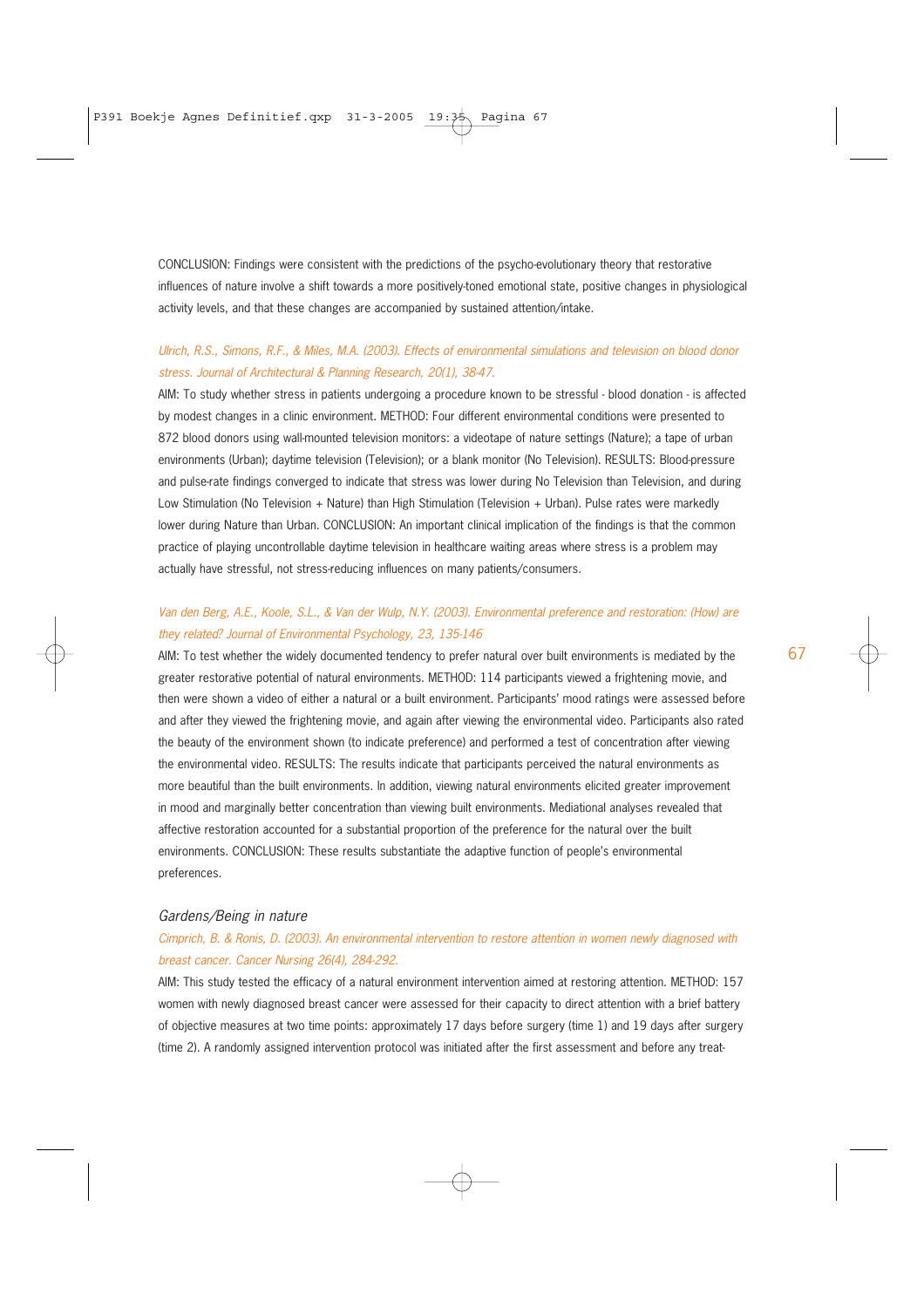ment. The intervention comprised a home-based program involving 120 minutes of exposure to the natural environment per week. RESULTS: The intervention group (n = 83) showed greater recovery of capacity to direct attention from the pretreatment (time 1) to the preadjuvant therapy period (time 2), as compared with the nonintervention group ( $n = 74$ ). A significant effect of the natural environment intervention was observed even after control was used for the effects of age, education, attention scores at time 1, other health problems, symptom distress, and extent of surgery. CONCLUSION: The findings suggest therapeutic benefits for capacity to direct attention from early intervention aimed at restoring attention in women with newly diagnosed breast cancer.

#### Hartig, T., Evans, G.W., Jamner, L.D., Davis, D.S., & Gärling, T. (2003). Tracking restoration in natural and urban field settings. Journal of Environmental Psychology, 23, 109-123.

AIM: To compare psychophysiological stress recovery and directed attention restoration in natural and urban field settings. METHOD: Repeated measures of ambulatory blood pressure, emotion, and attention were collected from 112 randomly assigned young adults. To vary restoration needs, half of the subjects began the environmental treatment directly after driving to the field site. The other half completed attentionally demanding tasks just before the treatment. RESULTS: After the drive or the tasks, sitting in a room with tree views promoted more rapid decline in diastolic blood pressure than sitting in a viewless room. Subsequently walking in a nature reserve initially fostered blood pressure change that indicated greater stress reduction than afforded by walking in the urban surroundings. Performance on an attentional test improved slightly from the pretest to the midpoint of the walk in the nature reserve, while it declined in the urban setting. Positive affect increased and anger decreased in the nature reserve by the end of the walk; the opposite pattern emerged in the urban environment. The task manipulation also affected emotional self-reports.

## Hartig, T., Mang, M., & Evans, G.W. (1991, Study 1 & 2). Restorative effects of natural environment experience. Environment and Behavior, 23, 3-26.

AIM: To investigate the utility of different theoretical models of restorative experience. METHOD: Restorative effects of nature were investigated in a quasi-experimental field study and a true experiment. The former included wilderness backpacking and nonwilderness vacation conditions, as well as a control condition in which participants continued with their daily routines. The latter had urban environment, natural environment, and passive relaxation conditions. Assessments of restoration consisted of self-reports of affective states, cognitive performance, and, in the latter study, physiological measures. RESULTS: Convergent self-report and performance results obtained in both studies offer evidence of greater restorative effect arising from experiences in nature.

## Takano, T., Nakamura, K., & Watanabe, M. (2003). Urban residential environments and senior citizens' longevity in megacity areas. The importance of walkable green spaces. Journal of Epidemiological Community Health, 56, 913-918.

AIM: To study the association between public greenery nearby a residence and the longevity of senior citizens in the densely populated city of Tokyo. METHOD: A cohort study analyzed the five year survival of 3144 people born in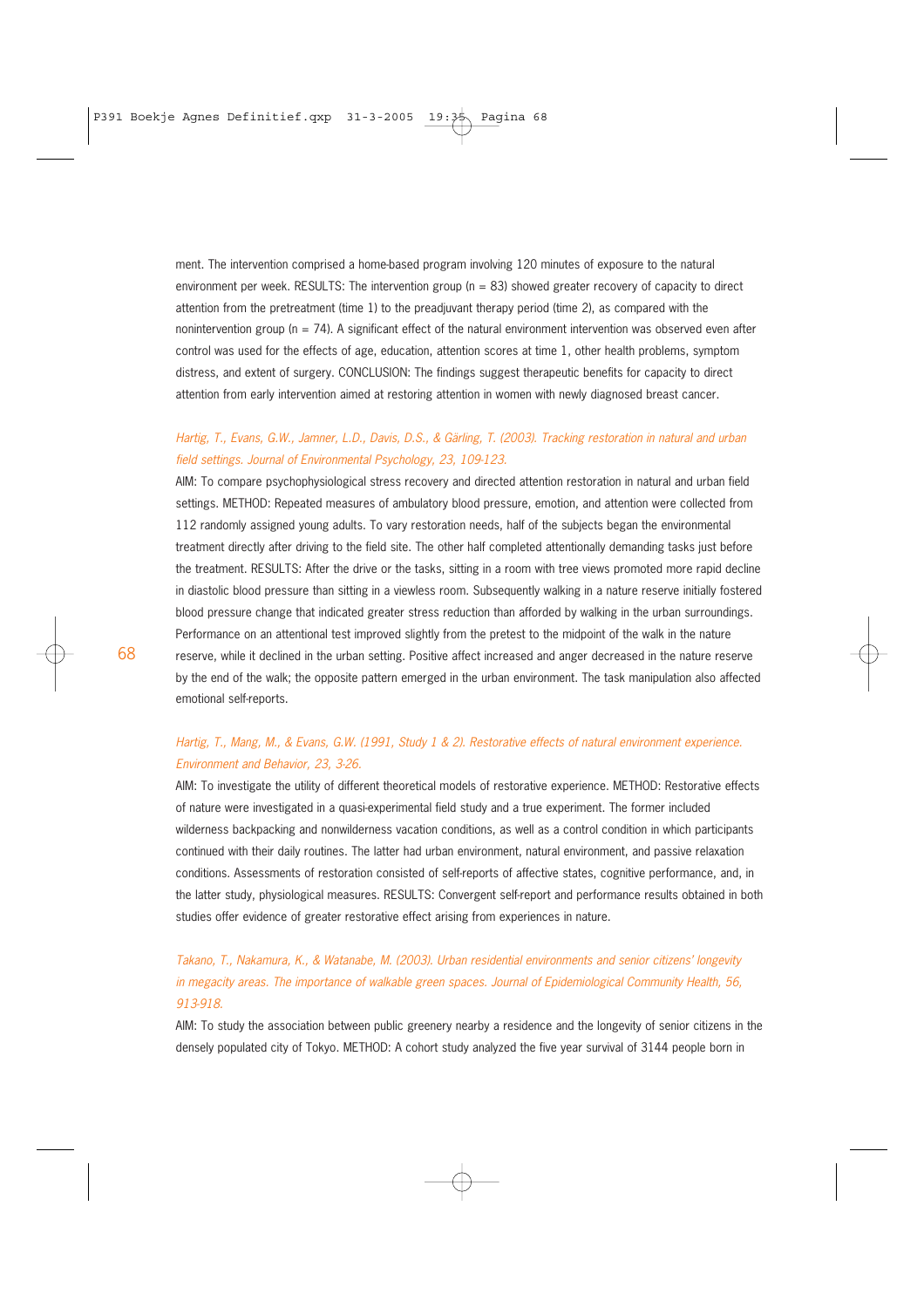1903, 1908, 1913, or 1918 who consented to a follow up survey from the records of registered Tokyo citizens in relation to baseline residential environment characteristics in 1992. RESULTS: The survival of 2211 and the death of 897 (98.9% follow up) were confirmed. The probability of five year survival of the senior citizens studied increased in accordance with the space for taking a stroll near the residence, parks and tree lined streets near the residence, and their preference to continue to live in their current community. CONCLUSION: Living in areas with walkable green spaces positively influenced the longevity of urban senior citizens independent of their age, sex, marital status, baseline functional status, and socioeconomic status.

#### Indoor plants

## Adachi, M., Rohde, C.L.E., & Kendle, A.D. (2000). Effects of floral and foliage displays on human emotions. HortTechnology. 10, 59-63.

AIM: To investigate changes in human emotions during exposure to floral and foliage displays. METHOD: 20 subjects (10 males and 10 females) were randomly assigned to one of three conditions: floral display present, foliage display present, and no display present. The subjects were shown a video that introduced the University of Reading and included scenes of landscapes. It was shown that a floral display had positive effects on human emotions, such as composition and confidence, however, some evidence of a significant increase in annoyance was also found for this treatment. The foliage display had a somewhat negative effect by slightly increasing bad temper, and the foliage display tended to have a positive effect on clearheadedness.

## Fjeld, T. (2000, Study 2 & 3) The effect of interior planting on health and discomfort among workers and school children. HortTechnology. 10, 46-52.

AIM: To assess the effect of foliage plants or a combination of foliage plants and full-spectrum fluorescent lamps on self-reported health and discomfort complaints. METHOD: Self-reported health and discomfort complaints of 48 workers in an X-ray department in a Norwegian hospital, and 120 pupils of a junior high school. were assessed periods with and without plants and full-spectrum lights RESULTS: Health and discomfort symptoms were found to be 21% to 25% lower during the period when subjects had plants or plants and full-spectrum lighting present compared to a period without plants. Neuropsychological symptoms, such as fatigue and headache, and mucous membrane symptoms, such as dry and hoarse throat, seemed to be more affected by the treatments than skin symptoms, such as itching skin. COMMENT: This paper also describes a study among office workers (Study 1) which is reported in more detail in Fjeld et al. (1998).

#### Fjeld, T., Veiersted, B., Sandvik, L., Riise, G., & Levy, F. (1998). The effect of indoor foliage plants on health and discomfort symptoms among office workers. Indoor and Built Environments, 7, 204-09.

AIM: To assess the effect of foliage plants in the office on health and symptoms of discomfort among office personnel. METHOD: A cross-over study with randomized period order was conducted; one period with plants in the office and one period without. A questionnaire consisting of 12 questions related to neuropsychological symptoms, mucous membrane symptoms and skin symptoms was distributed among the 51 healthy subjects who participated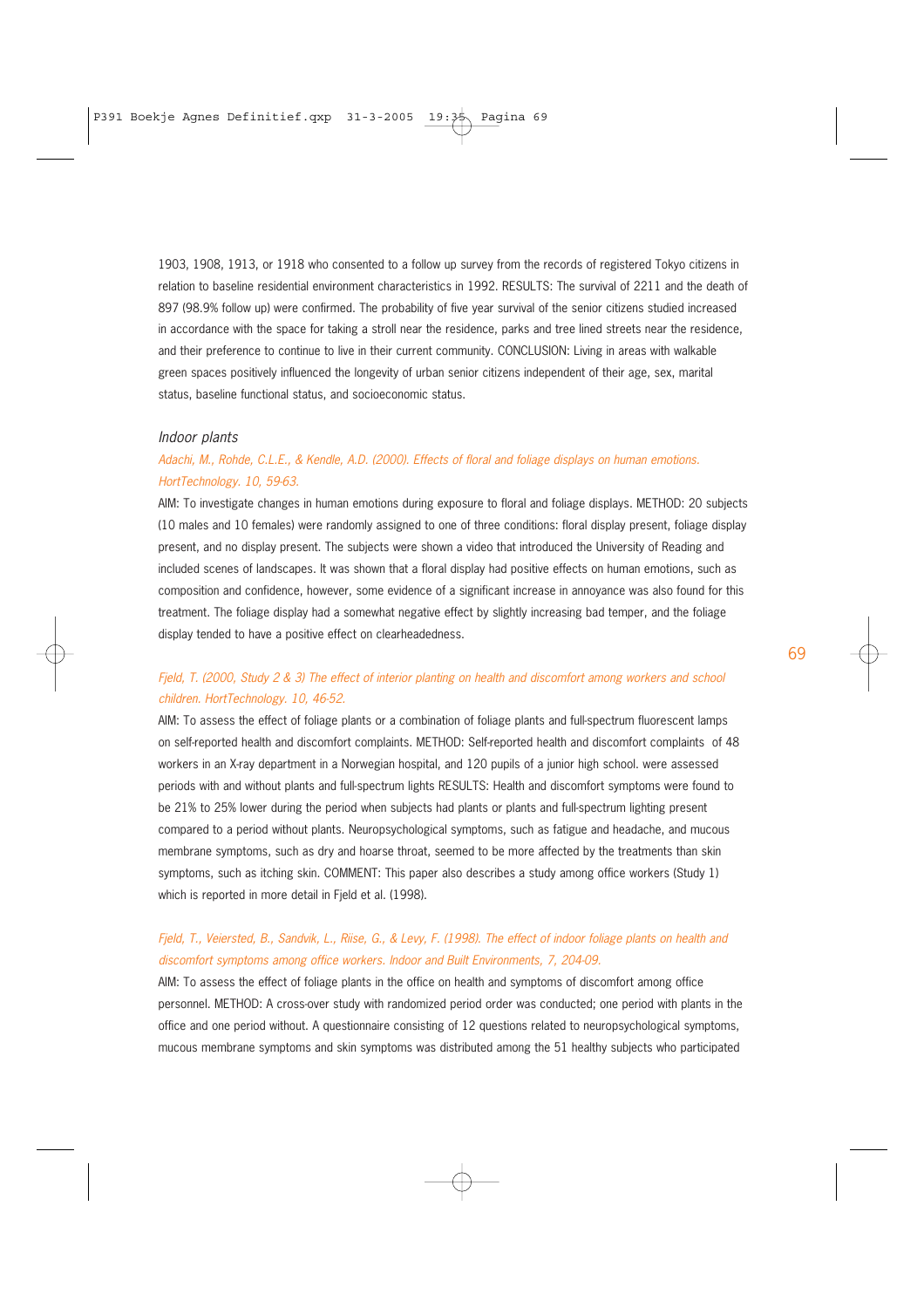in the study. RESULTS: The score sum of symptoms was 23% lower during the period when subjects had plants in their offices compared to the control period. Complaints regarding cough and fatigue were reduced by 37 and 30%, respectively, if the offices contained plants. The self-reported level of dry/hoarse throat and dry/itching facial skin each decreased approximately 23% when plants were present. Overall, a significant reduction was obtained in neuropsychological symptoms and mucous membrane symptoms, while skin symptoms seemed to be unaffected by the presence of plants. CONCLUSION: The results from this study suggest that an improvement in health and a reduction in symptoms of discomfort may be obtained after introduction of foliage plants into the office environment. COMMENT: This Study is also described in Field (2000).

## Giese, M., U., Bauer-Doranth, Langebartels, C., & Sandermann, H. (1994) Detoxification of formaldehyde by the spider plant (Chlorophytum comosum L.) and by soybean (Glycine max L.) cell suspension cultures. Plant Physiology, 104:1301-1309.

AIM: To assess detoxification of formaldehyde by plants. METHOD: Shoots of spider plants soybean were exposed to [14C]-formaldehyde over 24 h. RESULTS: Approximately 88% of the recovered radioactivity was plant associated and was found to be incorporated into organic acids, amino acids, free sugars, and lipids as well as cell-wall components. Serine and phosphatidylcholine were identified as major metabolic products. CONCLUSION: The results obtained are consistent with the concept of indoor air decontamination with common room plants such as the spider plant Formaldehyde appears to be efficiently detoxified by oxidation and subsequent C1 metabolism.

#### Larsen, L. , Adams, J., Deal, B., Kweon, B.S., & Tyler, E. (1998). Plants in the workplace: The effects of plant density on productivity, attitudes, and perceptions. Environment and Behavior, 30, 261-281.

AIM: To study the effects of indoor plants on participants' productivity, attitude toward the workplace, and overall mood in the office environment. METHOD: In an office randomly altered to include no plants, a moderate number of plants, and a high number of plants, 81 paid participants performed timed productivity tasks and completed a survey questionnaire. RESULTS: The results of the productivity task show an inverse linear relationship to the number of plants in the office, but self-reported perceptions of performance increased relative to the number of plants in the office. Subjects reported higher levels of mood, perceived office attractiveness, and (in some cases) perceived comfort when plants were present than when they were not present. Decreased productivity scores were linked to the influence of positive and negative affect on decision making and cognitive processing.

## Lohr, V.I., & Pearson-Mims, C.H. (2000). Physical discomfort may be reduced in the presence of interior plants. HortTechnology, 10, 53-58.

AIM: To examine the role of plants in pain tolerance. METHOD: 198 subjects were randomly assigned to one of three conditions: a room with plants, a room with equally distracting colorful objects, and a room without plants. They were asked to hold their hand in ice water RESULTS: More subjects were willing to keep a hand submerged in ice water for 5 min if they were in a room with plants present than if they were in a room without plants or colorful objects. Results from a room assessment survey confirmed that the room with colorful, nonplant objects was as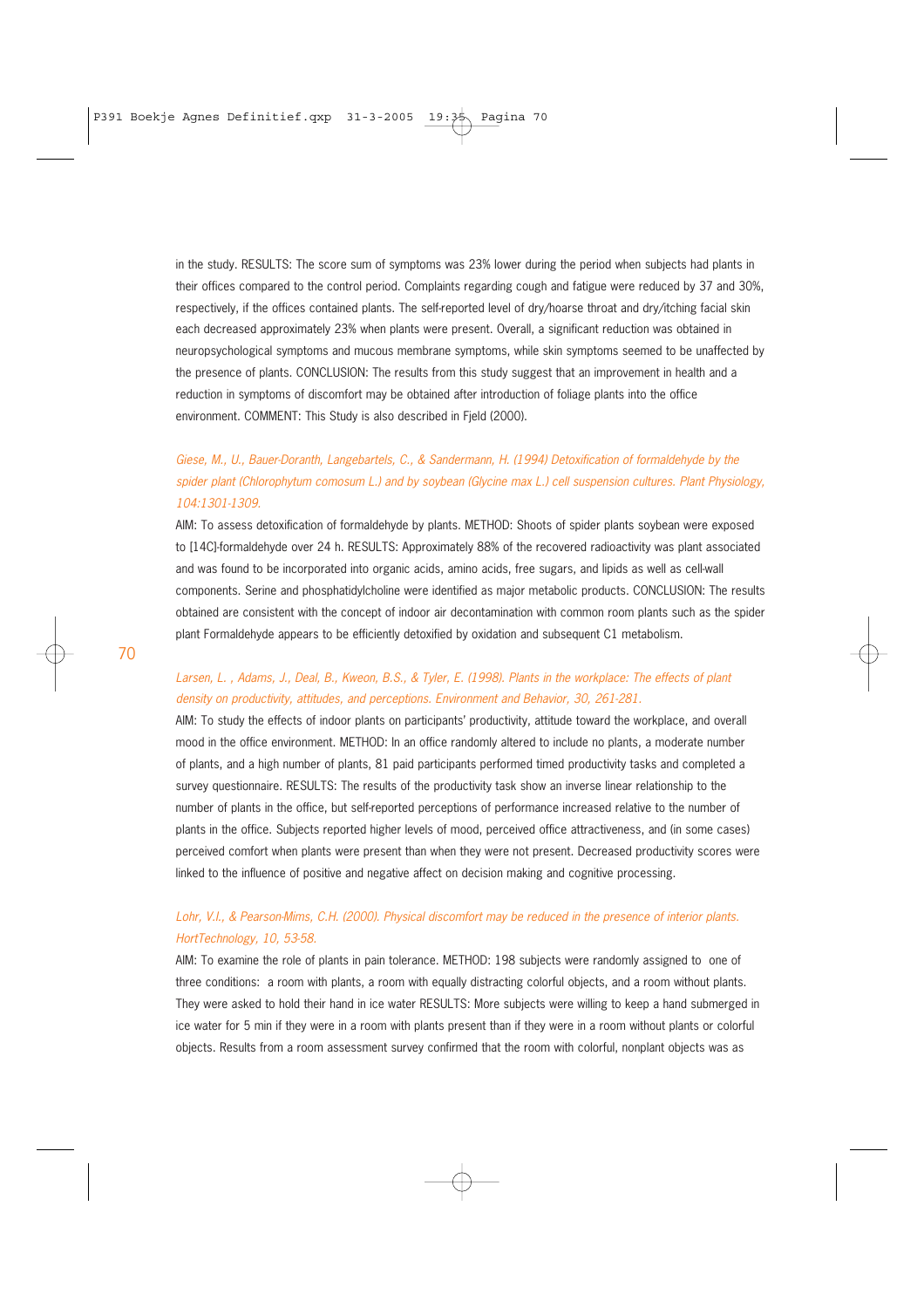interesting and colorful as the room with plants present, but the presence of plants was perceived as making the air in the room fresher.

## Lohr, V.I., Pearsons-Mims, C.H., & Goodwin, G.K. (1996). Interior plants may improve worker productivity and reduce stress in a windowless environment. Journal of Environmental Horticulture, 14, 97-100.

AIM: To study the effect of plants on productivity and stress in a windowless office. METHOD Subjects were randomly assigned to be tested in a computer lab at Washington State University when plants were absent or when they were present. Interior plants, when present, were placed around the sides of the room. Subjects' blood pressure and emotions were monitored while they performed a slightly stressful computer task that measured reaction times in response to seeing and decoding the shape of a simple object on the screen. RESULTS: When plants were added to the lab, the subjects were more productive (12% quicker reactions on the computer task) and less stressed (systolic blood pressure lower). They also reported feeling more attentive when the plants were present.

## Oyabu, T., Sawada, A. Hashimoto, T., & Yoshioka, T. (2004, Study 1 & 2). Removing characteristic of indoor air pollutants according to activated carbon pot and plant using a tin oxide gas sensor. Electrochemistry in Japan, 12, 813-817.

AIM: To examine the capability of plants to absorb chemical substances in the air. METHOD: In Study 1, an interior plant pot was made of the activated carbon and installed in an experimental chamber. In Study 2, three pots were installed in a real office room and examined for their removing capability. In the room, formaldehyde was emitted continuously and the saturated concentration was almost constant. RESULTS: In Study 1, the pot could entirely absorb the formaldehyde of about 6.5 ppm in five hours. It also had a removing capability to larger molecular weight chemicals, for example toluene and xylene. In Study 2, the concentration of formaldehyde was decreased to 60% by installing the pots. CONCLUSION: Plants have a high removing capability to absorb formaldehyde in experimental chambers and real office room.

## Oyabu, T., Onodera, T. Kimura, H. et al (2001). Purification ability of interior plants for removing of indoor air polluting chemicals using a tin oxide gas sensor. Journal of Japan Society for Atmospheric Environment, 34, 319-325.

AIM: To study the purifying ability of house-plants METHOD: The removal rate of indoor air pollutants from an experimental sealed chamber by house plants (Golden pothos) was examined. Pa was derived from tin oxide gas-sensor characteristics for a chemical. Pa is the value of which the peak of the characteristic is divided by the full-width at half maximum. The smaller the molecular weight of a chemical is, the larger Pa becomes. The following chemicals were examined; formaldehyde, toluen, xylene, cigarette smoke and car exhaust. RESULTS: The Pa of Golden pothos was 25 for formaldehyde, and 80 for ammonia gas.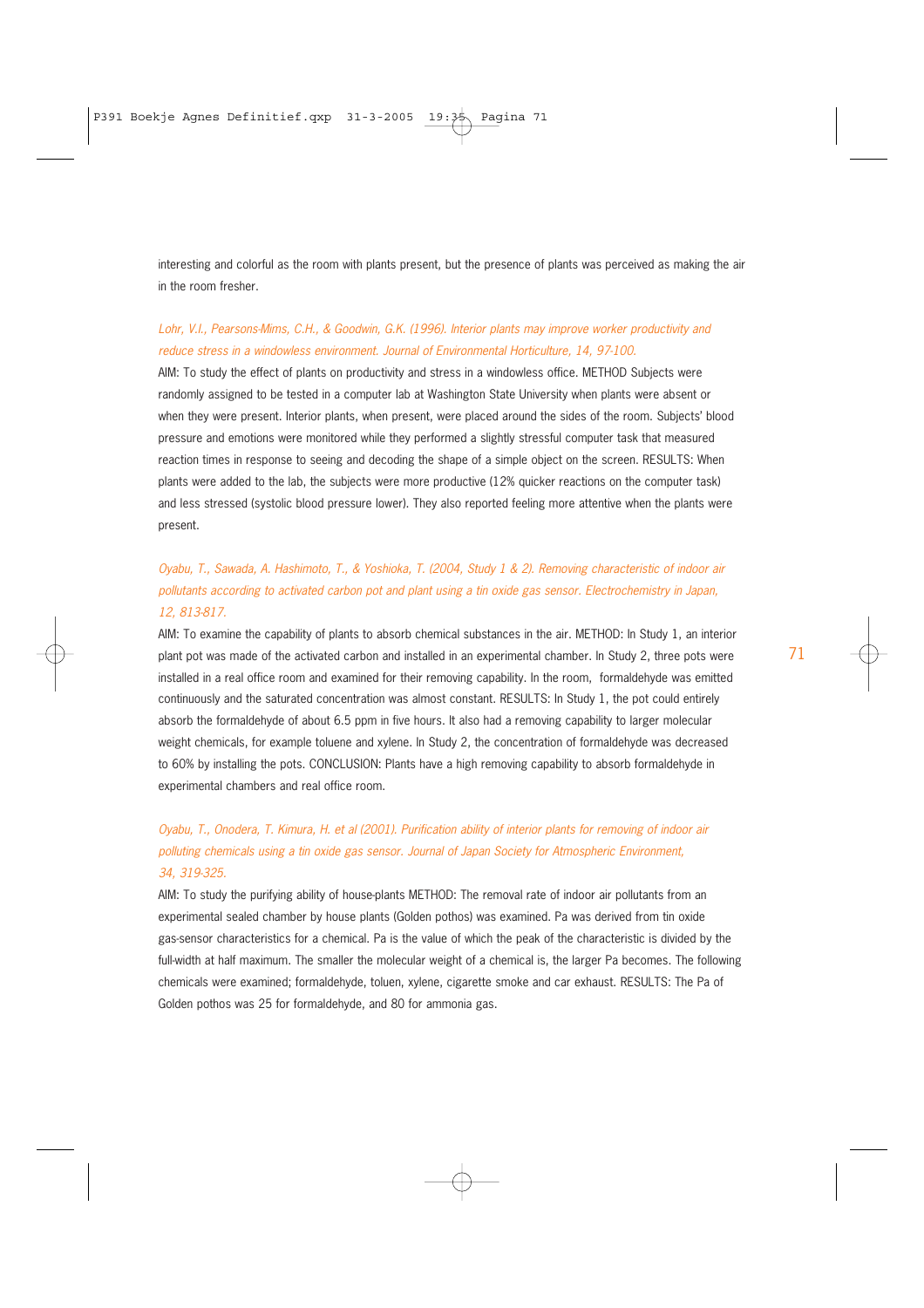#### Russel, H. (1999). The psychological effects of plants on people in offices. Interiorscape, 19-21.

AIM: This study tested whether the presence of plants in a room affected the stress levels of people undertaking a complex test. METHOD: Participants in the study were invited to an office that had no plants or was heavily planted. Sensors were attached to the skin of the participants to record skin conductivity, heart rate and blood pressure. A base line recording of stress levels was recorded during a period of 10 minutes, in which participants could get used to their surrounding. After this 10 minute period, the participants were asked to add up a list of 78 numbers without using their fingers or counting aloud. During the test, additional distractors, such as the sound of a ringing telephone or traffic noise, were played to them at random intervals. After the test, a further 10-minute period of rest was allowed. RESULTS: Of the three types of measurements, skin conductivity showed the greatest difference between the group exposed to plants and the group in the unplanted office. The results showed that, for this measurement, stress was reduced in the planted office. The other tests showed very little difference between the two situations. The results also showed that those people in the planted office recovered from their stress more quickly than those in the unplanted office during the 10-minute post-test rest period.

## Shibata, S. & Suzuki, N. (2002). Effects of the foliage plant on task performance and mood. Journal of Environmental Psychology, 22, 265-272.

AIM: To investigate the effect of leafy plants on subjects' task performance and mood. METHOD: 146 undergraduate students performed an association task or sorting task under one of three room arrangements (plants in front of subjects, to the side of subjects, or no plants). The association task was to create no more than 30 words for 20 different items. The sorting task was to sort 180 index cards into Japanese syllabary order. RESULTS: Task performances of the male subjects using the front arrangement were higher than that of the male subjects working without plants. CONCLUSION: It was concluded that the presence of the plants affected the association task more than the sorting task, and male subjects more than female subjects. It was also suggested that the presence of the leafy plants might affects creative work positively.

## Wolverton, B.C., McDonald, R.C., & Watkins, Jr., E.A. (1984) Foliage plants for removing indoor air pollutants from energy-efficient homes. Economic Botany 224-228.

AIM: To evaluate the ability of foliage plants to remove formaldehyde from contaminated air. METHOD: Golden pothos (Scindapsus aureus), nephthytis (Syngonium podophyllum) and spider plant (Chlorophytum elatum var. vittatum) were placed in a sealed, Plexiglas chamber with temperature and humidity control and illuminated externally with wide spectrum grow lights. RESULTS: The spider plant proved most efficient by sorbing and/or effecting the removal of up 2.27 mug formaldehyde/ $\text{cm}^2$  leaf surface area in 6 h of exposure. CONCLUSION: The immediate application of this new botanical air-purification system should be in energy-efficient homes that have a high risk of this organic concentrating in the air, due to outgassing of urea-formaldehyde foam insulation, particleboard, fabrics and various other synthetic materials.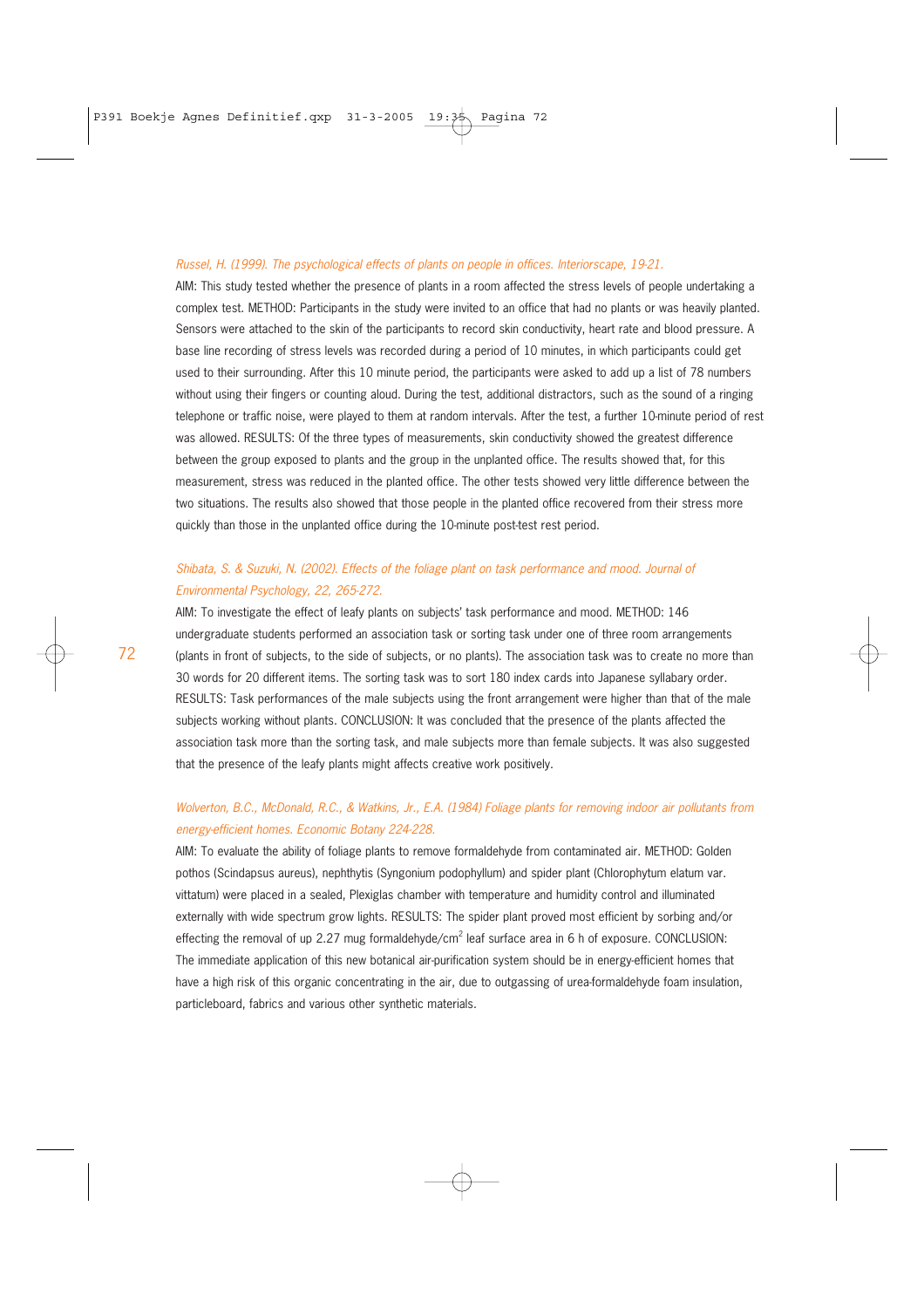## Wolverton, B.C., McDonald, R.C. & Mesick, H.H. (1985). Foliage plants for the indoor removal of the primary combustion gases carbon monoxide and nitrogen oxides. Journal of the Mississippi Academy of Sciences, 30, 1-8.

AIM: To evaluate the ability of foliage plants to sorb carbon monoxide and nitrogen dioxide, the two primary gases produced during the combustion of fossil fuels and tobacco. METHOD: Plants were placed in sealed chambers. RESULTS: The spider plant (Chlorophytum elatum var. vittatum) could sorb 2.8 µg CO/cm<sup>2</sup> leaf surface in a 6 h photoperiod. The golden photos (Scindapsus aureus) sorbed  $0.9\mu$ g CO/cm<sup>2</sup> leaf surface in the same time period. In a system with the spider plant, ≥ 99% of an initial concentration of 47 ppm NO2 could be removed in 6 h from a void volume of approximately 0.35 m<sup>3</sup>. One spider plant posted in a 3.8 liter container can sorb 3300  $\mu$ g CO and effect the removal of 8500 µg NO2 per hour, recognizing the fact that a significant fraction of NO2 at high concentrations will be lost by surface sorption, dissolving in moisture, etc.

### Wolverton, B.C. & Wolverton, J.D. (1993). Plants and soil microorganisms: Removal of formaldehyde, xylene and ammonia from the indoor environment. Journal of the Mississippi Academy of Sciences, 38, 11-15.

AIM: To study the ability of interior plants in potting soil and potting soil without plants to remove formaldehyde, xylene, and ammonia. METHOD: Plants and soil were placed in sealed chambers. RESULTS: Over thirty interior plants were tested and Nephrolepis exaltata "Bostoniensis" (Boston fern), Chrysanthemum morifolium (pot mum), and Phoenix roebelenii (dwarf date palm) were the most effective in removing formaldehyde. The dwarf palm date was the most effective plant in removing xylene. Lady palm was one of the most effective plants in removing ammonia. The Boston fern was also the most effective plant in continuously removing out-gassing formaldehyde from particle board in a sealed chamber. CONCLUSION: This data indicates that house plants such as ferns, pot mums, and palms may be a cost effective means of improving the indoor air quality in tightly constructed facilities ranging from mobile homes to high-rise office facilities.

## Wolverton, B.C. & Wolverton, J.D. (1996). Interior plants: Their influence on airborne microbes inside energy-efficient buildings. Journal of the Mississippi Academy of Sciences, 41, 99-105.

AIM: This study addresses the influence of large numbers of houseplants on airborne microbial levels inside energyefficient buildings. METHOD: Parts of a tightly sealed, energy-efficient home located in South Mississippi served as "real world" test chambers. A plant-filled sunroom and adjacent living room were tested in two studies, each three months in duration and at different times of the year. A plant-free bedroom, located in another section of the home, served as a control. RESULTS: Although humidity levels in the plant filled sunroom were higher than the plant-free bedroom, airborne microbial levels were found to be more than fifty percent higher in the plant-free bedroom. CONCLUSION: These findings indicate that houseplants are influencing the level of microbes in air where large numbers of plants are grown.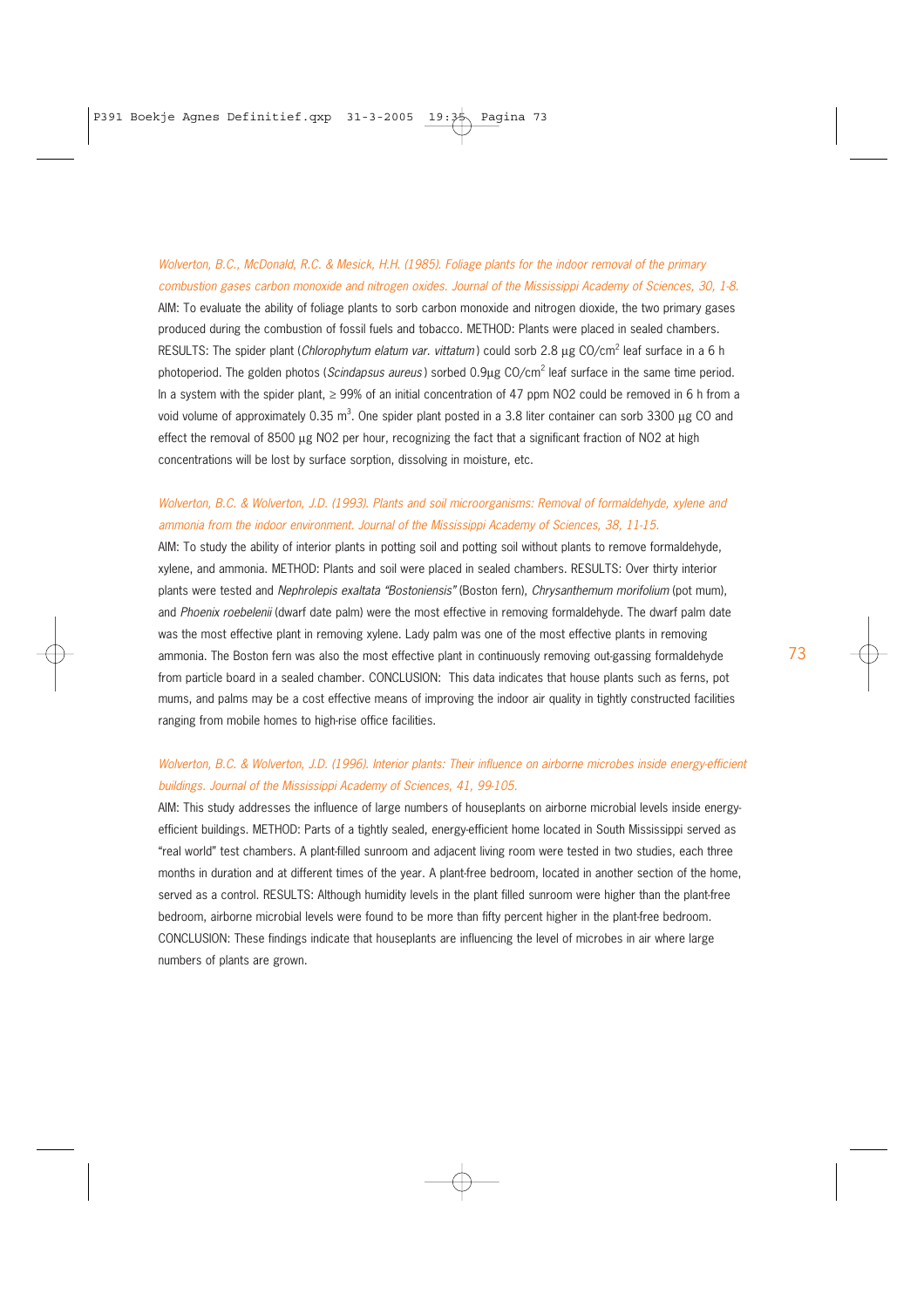#### **Natural elements**

#### Daylight

Baron, R.A., Rea, M.S., & Daniels, S.G. (1992, experiment 1). Effects of indoor lighting (illuminance and spectral distribution) on the performance of cognitive tasks and interpersonal behaviors: The potential mediating role of positive affect. Motivation and Emotion, 16, 1-33.

AIM: To examine the effects of key aspects of indoor lighting on the performance of tasks that did not primarily involve visual processing. METHOD: 3 studies with 243 undergraduates were conducted. Experiment 1 included full-spectrum light to other types of lamps. RESULTS: In experiment 1, full-spectrum light was not associated with positive affect, nor did it produce the best performance or social behavioral results. Across the 3 investigations, variations in 2 aspects of indoor lighting (illuminance and lamp color) were found to exert significant effects on (1) evaluations of a fictitious employee, (2) word categorization, (3) preference for resolving interpersonal conflicts through collaboration vs avoidance, (4) reported expected ability to perform a clerical task, and (5) willingness to offer help to others. In addition, subjects reported contrasting subjective reactions to the experimental rooms and to the lighting conditions in them under varying combinations of illuminance and color.

## Beauchemin, K.M., & Hays, P. (1996). Sunny hospital rooms expedite recovery from severe and refractory depressions. Journal of Affective Disorders, 40(1), 49-51.

74

AIM: To study the effectiveness of sunlight in hospital rooms as a treatment for seasonal affective disorder. METHOD: The lengths of stay of depressed patients in sunny rooms of a psychiatric inpatient unit were compared with those of patients in dull rooms. RESULTS: Those in sunny rooms had an average stay of 16.9 days compared to 19.5 days for those in dull rooms, a difference of 2.6 days (15%).

## Beauchemin, K.M., & Hays, P. (1998). Dying in the dark: Sunshine, gender and outcomes in myocardial infarction. Journal of the Royal Society of Medicine, 91(7), 352-354.

AIM: To examine the possibility that sunny rooms are conducive to better outcomes. METHOD: The sample consisted of 628 patients admitted directly to the CICU with a first attack of myocardial infarction (MI). Outcomes of those treated in sunny rooms and those treated in dull rooms were retrospectively compared for fatal outcomes and for length of stay in the CICU. RESULTS: Patients stayed a shorter time in the sunny rooms, but the significant difference was confined to women (2.3 days in sunny rooms, 3.3 days in dull rooms). Mortality in both sexes was consistently higher in dull rooms (39/335 dull, 21/293 sunny).

## Benedetti, F., Colombo, C., Barbini, B., Campori, E., & Smeraldi, E. (2001). Morning sunlight reduces length of hospitalization in bipolar depression. Journal of Affective Disorders, 62(3), 221-223.

AIM: To study the impact of sunlight on non-seasonal depression. METHOD: Length of hospitalization was recorded for a sample of 415 unipolar and 187 bipolar depressed inpatients, assigned to rooms with eastern or western windows. RESULTS: Bipolar inpatients in eastern rooms (exposed to direct sunlight in the morning) had a mean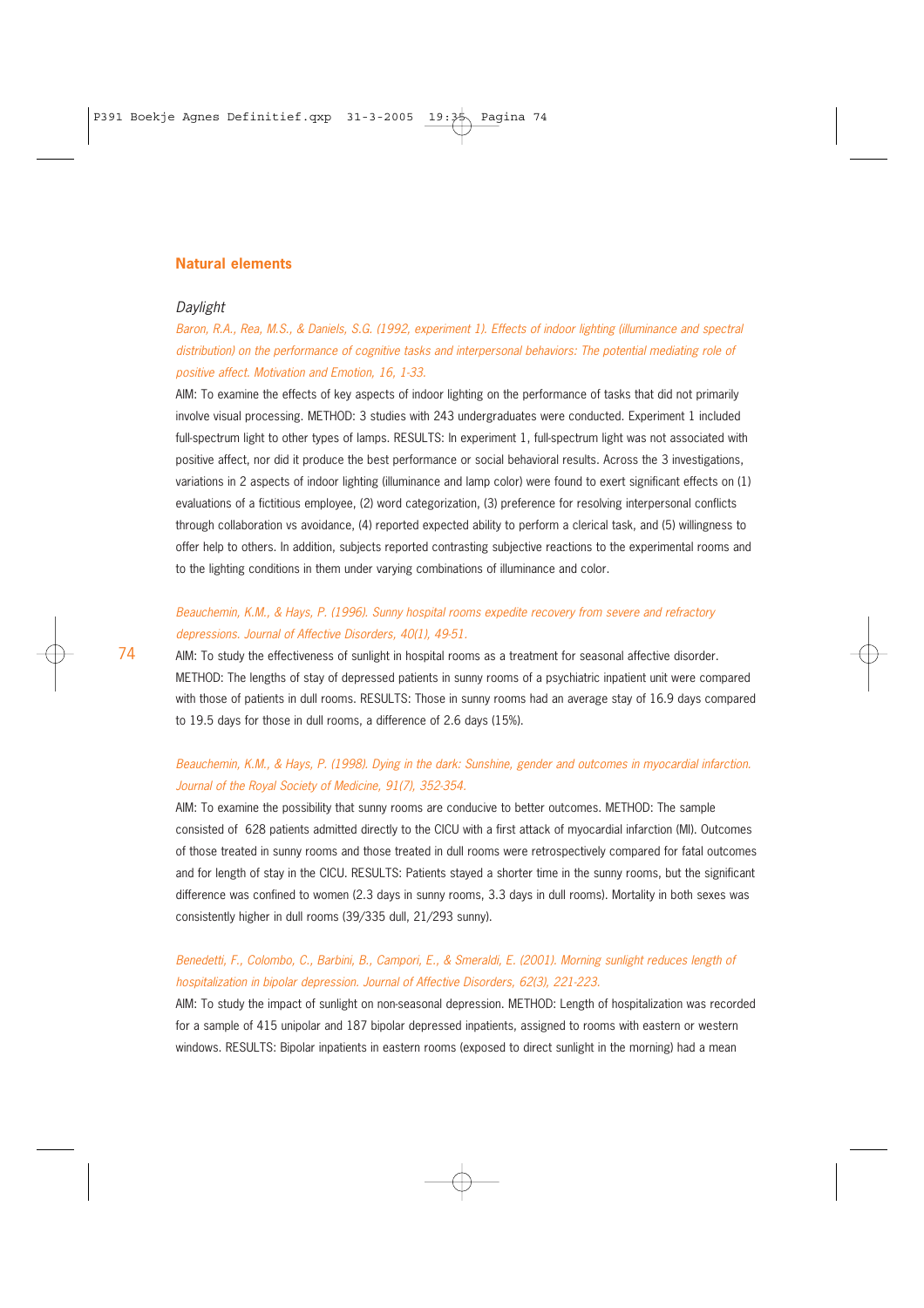3.67-day shorter hospital stay than patients in western rooms. No effect was found in unipolar inpatients. CONCLUSIONS: Natural sunlight can be an underestimated and uncontrolled light therapy for bipolar depression.

## Boray, P.F., Gifford, R., & Rosenblood, L. (1989). Effects of 'warm' white, 'cool' white, and full-spectrum fluorescent lighting on simple cognitive performance, mood and ratings of others. Journal of Environmental Psychology, 9, 297-308.

AIM: To investigate the effects of lighting conditions on cognitive performance, mood and ratings of others. METHOD: 117 university students were randomly assigned to conditions of warm white, cool white, and fullspectrum fluorescent spectra lighting at approximately equal illuminances . Dependent measures included simple verbal and quantitative tasks, salary recommendations, rated attractiveness and friendliness of others, judged room attractiveness, estimated room size, and self-reported pleasure and arousal. RESULTS: No significant differences were found among the 3 lighting types on any of the dependent measures. A subsequent power analysis indicated that if differences do exist, they are quite small. CONCLUSION: Cool white or warm white lamps are recommended as less expensive alternatives to full-spectrum lamps.

## Knez, I. (1995, Study 1 & Study 2). Effects of indoor lighting on mood and cognition. Journal of Environmental Psychology, 15, 39-51.

AIM: To study the effect of indoor lighting on cognitive performance via mood. METHOD: Experiment 1 varied two lighting parameters in a factorial, between-subject design: two illuminance levels (dim; 300 lx vs bright; 1500 lx) by two colour temperatures ('warm' white; 3000K vs 'cool' white; 4000K) at high CRI (Colour Rendering Index; 95). In experiment 2 the parameters of lighting were identical to the first experiment, except for the low CRI (CRI; 55). RESULTS: In experiment 1 it was found that a color temperature which induced the least negative mood enhanced the performance in the long-term memory and problem-solving tasks, in both genders. In experiment 2, the combination of color temperature and illuminance that best preserved the positive mood in one gender enhanced this gender's performance in the problem-solving and free recall tasks. CONCLUSION: Subjects' mood valences and their cognitive performances varied significantly with the genders' emotionally different reactions to the indoor lighting.

## Knez, I. (2001). Effects of colour of light on nonvisual psychological processes. Journal of Environmental Psychology, 21, 201-208.

AIM: This study investigated the influence of color of light on subjects' self-reported mood, cognitive performance and room light estimation. METHOD: 108 subjects were randomly assigned to one of three lighting conditions ('warm', 'cool' and artificial 'daylight' white lighting). RESULTS: Although no direct effect on positive and negative mood was indicated, a main effect of gender on several room light estimation dimensions showed that females perceived the room light, across all light settings, as more expressive than did males. Main effects of color of light on short-term memory and problem solving showed that subjects performed better in the 'warm' than in the 'cool' and artificial 'daylight' white lighting. Interaction effects between colour of light and gender on long-term memory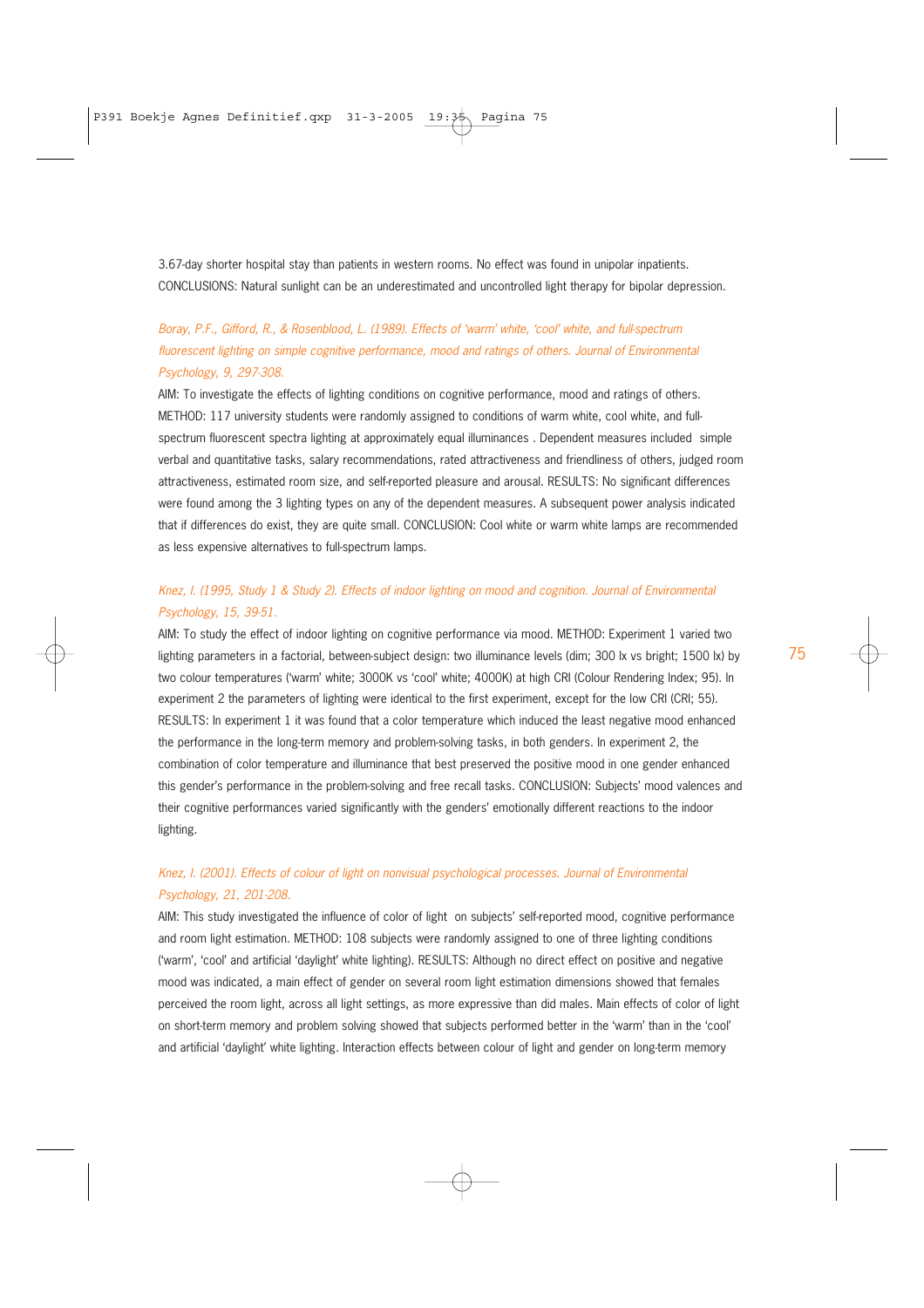showed that males performed best in the 'warm' and 'cool' white lighting, and that women performed better than men in the artificial 'daylight' white lighting.

## Knez, I. & Engmarker, I. (1998). Effects of office lighting on mood and cognitive performance and a gender effect in work-related judgment. Environment and Behavior, 4, 580-594.

AIM: To investigate the effects of the recommended office lighting on mood and cognitive performance METHOD: Subjects performed a cognitively demanding appraisal task under conditions of reddish and bluish lighting. A gender effect in task performance was examined, both as a between- and within-subject factor. RESULTS: The results showed no significant effect of the lighting on the performance of cognitive tasks. However, an interaction between gender and color temperature on mood showed that 3000K (more reddish) and 4000K (more bluish) office lighting may communicate different affective loadings or meanings to each gender. The cognitive workload induced by almost 2 hrs of intellectual work diminished positive mood and augmented a negative mood. Moreover, independently of their gender, the raters evaluated the neutral female significantly different from the neutral male ratee.

## Knez, I., & Kers, C. (2000). Effects of indoor lighting, gender, and age on mood and cognitive performance. Environment and Behavior, 6, 817-831.

AIM: To examine the impact of indoor lighting, gender, and age on mood and cognitive performance. METHOD: A between subjects experiment. RESULTS: A 2-way interaction between type of lamp and age on negative mood showed that younger adults (about 23 yrs old) best preserved a negative mood in the "warm" (more reddish) white lighting while working with a battery of cognitive tasks for 90 min; for the older adults (about 65 yrs old), "cool" (more bluish) white lighting accounted for the identical effect. The younger females were shown to preserve the positive mood as well as the negative mood better than the younger males, and a main effect of age in all cognitive tasks revealed the superiority of younger to older adults in cognitive performance.

## Küller, T., & Laike, R. (1998). The impact of flicker from fluorescent lighting on well-being, performance and physiological arousal. Ergonomics, 41, 433-447.

AIM: To study the impact of the non-visible flicker from fluorescent tubes on well-being, performance and physiological arousal. METHOD: 37 healthy males and females were subjected to fluorescent light powered by conventional and high-frequency ballasts condition in a laboratory office on two separate occasions with 1 week in between. RESULTS: When the light was powered by the conventional ballasts, individuals with high critical flicker fusion frequency (CFF) responded with a pronounced attenuation of EEG alpha waves, and an increase in speed and decrease in accuracy of performance. These results may be understood in terms of heightened arousal in the central nervous system in response to the pronounced light modulation caused by the conventional ballasts.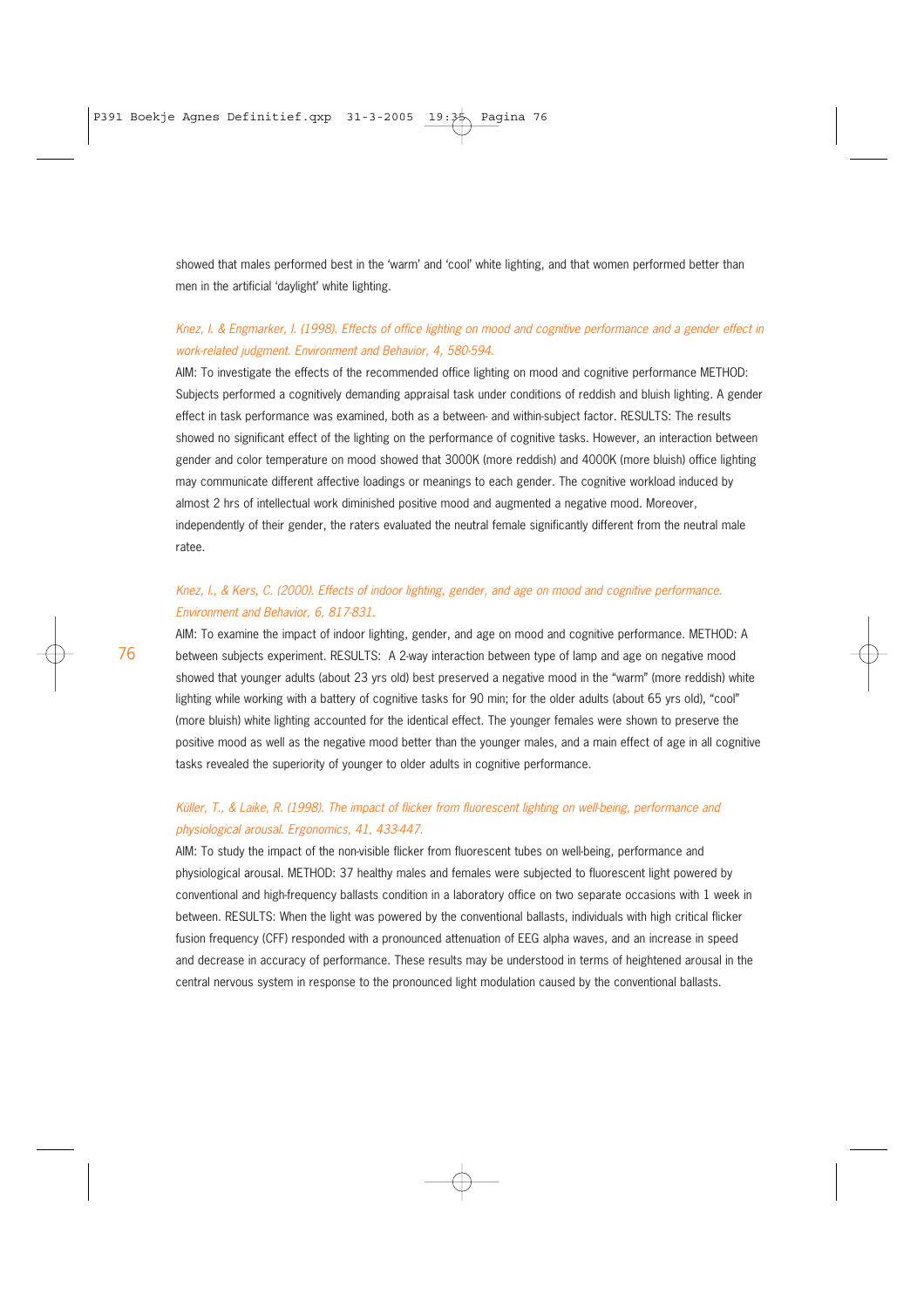## Küller, R. & Wetterberg, L. (1993). Melatonin, cortisol, EEG, ECG and subjective comfort in healthy humans: Impact of two fluorescent lamp types at two light intensities. Lighting Research and Technology, 25 (2) 71-81.

AIM: To investigate the impact of fluorescent light on endocrine, neurophysiological, and subjective indices of well being and stress. METHOD: Impacts of two types of fluorescent lamps, 'daylight' and 'warm-white', were compared, each at two different levels of illuminance. Exposure lasted one day for each of the four combinations. RESULTS: The condition involving daylight lamps with a high illuminance evoked a negative response pattern. The social evaluation of the office space went down, and at the same time the visual discomfort increased. The EEG contained less delta rhythm under the high illuminance conditions. During the day of light exposure the alpha rhythm became attenuated under the 1700 lux daylight lamps. CONCLUSION: The results warrant the conclusion that fluorescent light of high illuminance may arouse the central nervous system and that this arousal will become accentuated if the lamps are of the 'daylight' type.

## Veitch, J.A. (1997). Revisiting the performance and mood effects of information about lighting and fluorescent lamp type. Journal of Environmental Psychology, 17, 253-262.

AIM: To study the effects of information sets about full-spectrum lighting on performance and mood.METHOD: In a 2 (lamp type)  $\times$  4 (information sets)  $\times$  2 (gender) factorial experiment, 104 male and 104 female participants were led to expect good, poor or indifferent outcomes of working under full-spectrum or cool-white fluorescent lighting, or they were not given any information. RESULTS: There were no effects of lamp type or information set on performance or mood.

## Veitch, J. A., Gifford, R., & Hine, D.W. (1991). Demand characteristics and full spectrum lighting effects on performance and mood. Journal of Environmental Psychology, 11, 87-95.

AIM: To test the hypothesis that demand characteristics, not lamp type *per se*, underlie the anecdotal reports of beneficial effects of full spectrum lighting on performance and mood. METHOD: 86 subjects worked under either full spectrum or cool white fluorescent lamps. Under full spectrum lamps they were given one of three instruction sets: 'Full spectrum lamps improve performance and decrease fatigue' (positive set); 'There is no evidence to support such claims' (negative set); or neutral information about light. The participants in the cool white condition received only the neutral information set. RESULTS: When existing beliefs about lighting are controlled, both positive and negative information about full spectrum lighting effects lead to improved reading performance and increased self-reported arousal. No effect of lamp type was found.

## Walch, J.M., Rabin, B.S., Day, R., Williams, J.N., Choi, K., & Kang, J.D. (2005). The effect of sunlight on postoperative analgesic medication usage: A prospective study of spinal surgery patients. Psychosomatic Medicine, 67(1), 156-163

AIM: To evaluate whether the amount of sunlight in a hospital room affects a patient's psychosocial health, the quantity of analgesic medication used, and the pain medication cost. METHOD: A prospective study of pain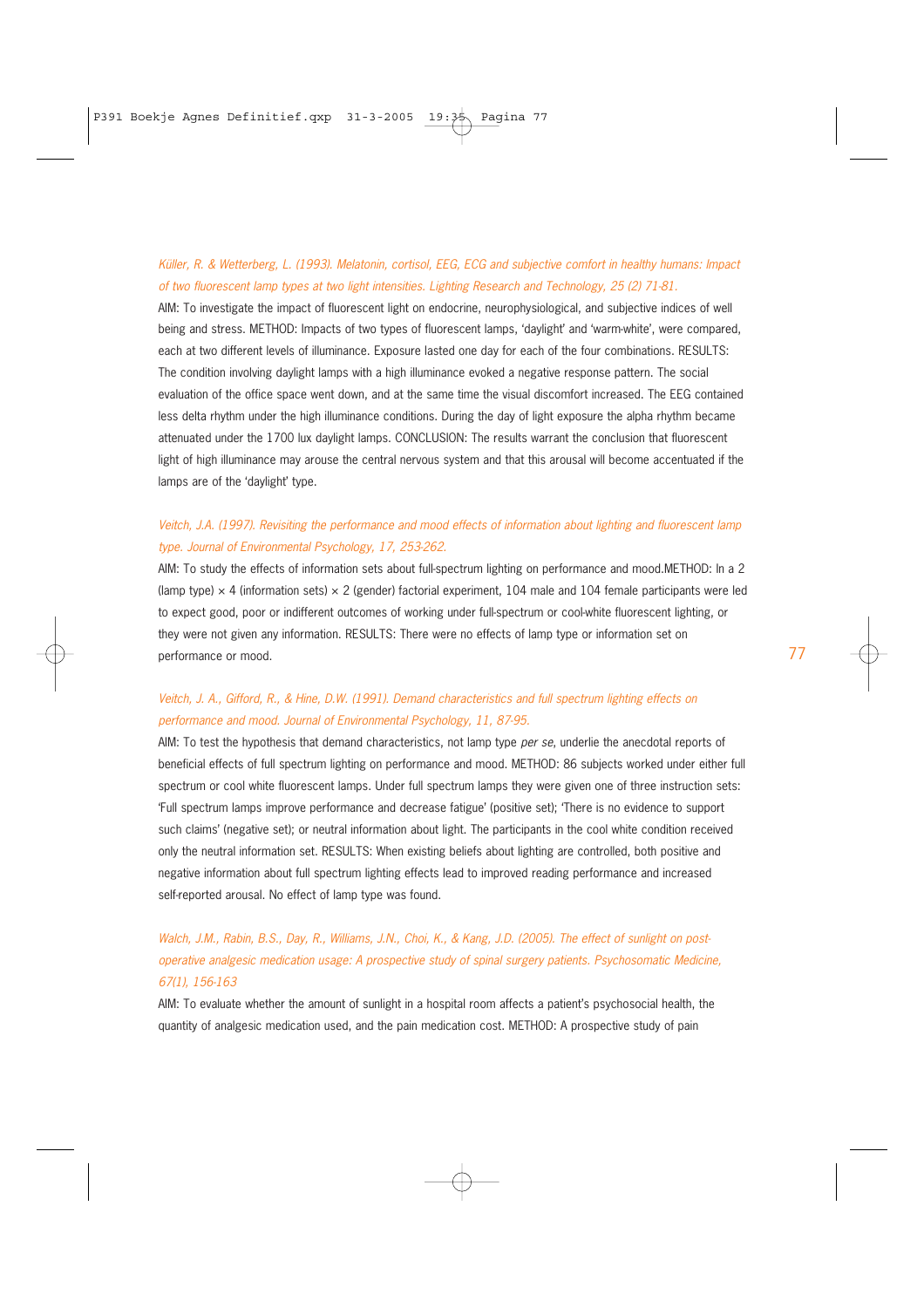medication use was conducted in 89 patients undergoing elective cervical and lumbar spinal surgery where they were housed on either the bright or dim side of the same hospital unit. Analgesic medication was converted to standard morphine equivalents for interpatient comparison. The intensity of sunlight in each hospital room was measured daily and psychologic questionnaires were administered on the day after surgery and at discharge. RESULTS: Patients staying on the bright side of the hospital unit were exposed to 46% higher-intensity sunlight on average. Patients exposed to an increased intensity of sunlight experienced less perceived stress, marginally less pain, took 22% less analgesic medication per hour, and had 21% less pain medication costs. Age also affected medication use, but patients housed on the bright side of the hospital consistently used less analgesic medications in all age groups. COMMENT: Amount of sunlight was confounded with the content of the view.

## Wilkins, A.J., Nimmo-Smith, I., Sater, A.J., & Bedocs, L., (1989, Study 1 & 2). Fluorescent lighting, headaches and eyestrain. Lighting Research and Technology, 21, 11-18.

AIM: To study the effect of daylight and different types of fluorescent lighting on headaches and eyestrain. METHOD: In a double-blind cross-over design, the weekly incidence of headaches among office workers was compared when the offices were lit by fluorescent lighting. Incidence of headaches was also related to amount of daylight coming from a light well. RESULTS: The average incidence of headaches and eyestrain was more than halved under highfrequency lighting. The incidence was unaffected by the speed with which the tubes ignited. Headaches tended to decrease with the height of the office above the ground and thus with increasing natural light from a light well. Office occupants chose to switch on the high-frequency lighting for 30% longer on average.

## Wirz-Justice A, Graw P, Krauchi K, Sarrafzadeh A, English J, Arendt J, Sand L. (1996). 'Natural' light treatment of seasonal affective disorder. Journal of Affective Disorders, 37(2-3), 109-20.

AIM: To investigate the effects of exposure to natural light on seasonal affective disorder. METHOD: Patients with seasonal affective disorder were treated for 1 week either with a daily 1-h morning walk outdoors (natural light) or low-dose artificial light. The latter treatment (given under double-blind conditions) can be considered mainly placebo. RESULTS: Artifical (placebo) light did not improve any of the depression self-ratings, whereas natural light exposure improved all self-ratings. According to the Hamilton depression score, 25% remitted after low-dose artificial light and 50% after the walk. Sleep duration or timing were not crucial for the therapeutic response. The morning walk phaseadvanced the onset and/or offset of salivary melatonin secretion, but individual clinical improvement could not be correlated with specific phase-shifts. Morning cortisol was decreased. Low-dose artificial light did not modify melatonin or cortisol patterns.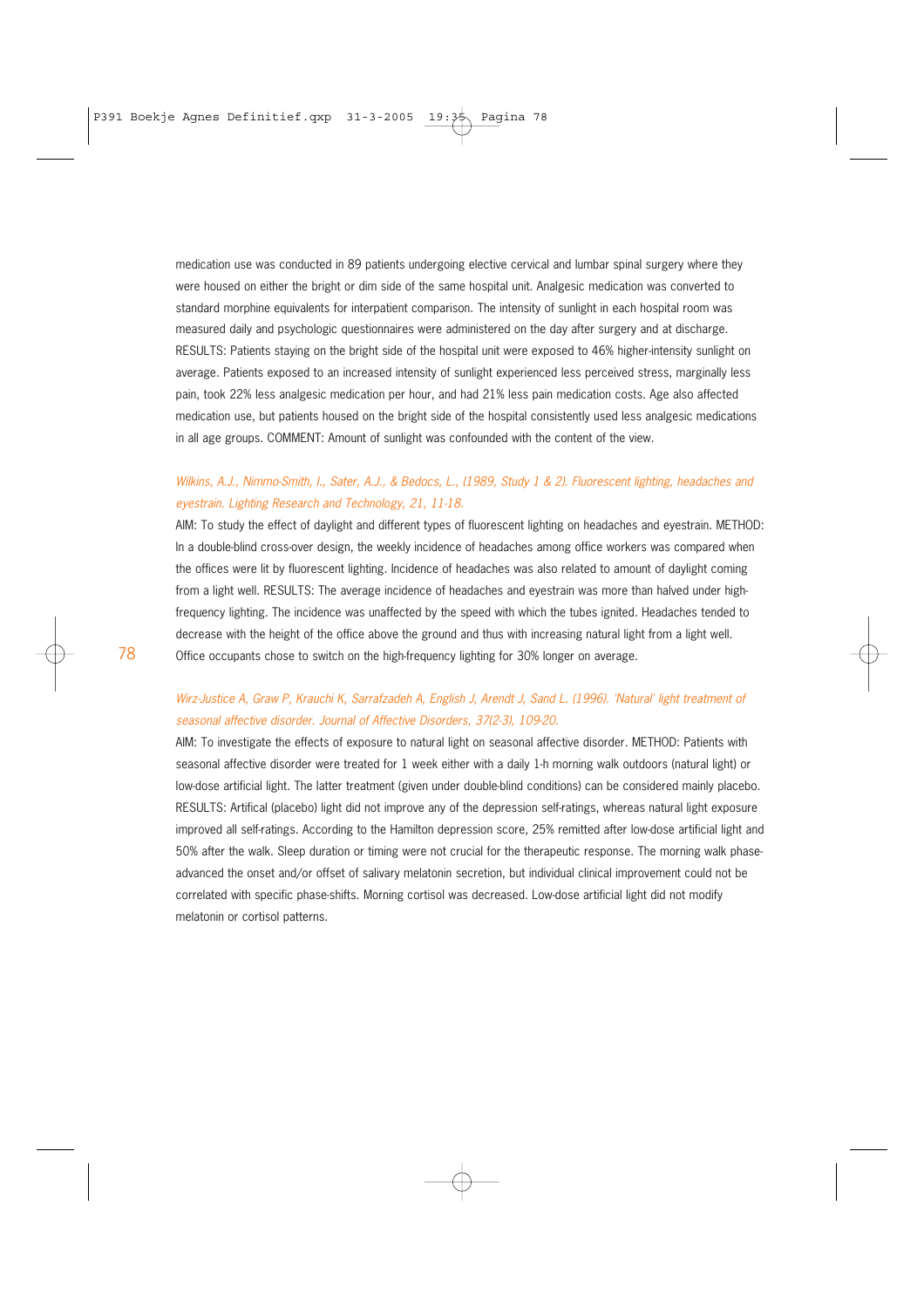#### Fresh air

## Apte, M.G., Fisk, W.J. and Daisey, J.M. (2000) Associations between indoor CO2 concentrations and sick building syn-drome symptoms in US office buildings: an analysis of the 1994-1996 BASE study data, Indoor Air, 10, 246-257.

AIM: To assess the relationship between indoor CO2 concentrations and SBS symptoms in office buildings. METHOD: The relationship between indoor CO2 concentrations and self-reported SBS symptoms in 1579 occupants of 41 U.S. office buildings was estimated using multivariate logistic regression (MLR) analyses. Two CO2 indexes were constructed: average workday indoor minus average outdoor CO2 (dCO2) and maximum indoor 1-h moving average CO2 minus outdoor CO2 concentrations (dCO2MAX). RESULTS: A dose-response relationship between ventilation and sore throat, nose/sinus, tight chest, wheezing was observed for both CO2 measures. COMMENT: Ventilation rate was not actually measured in this study.

## Brundage, J.F., Scott, R.M., Lednar, W.M., Smith, D.W. & Miller, R.N. (1988) Building-associated risk of febrile acute respiratory diseases in Army trainees. Journal of the American Medical Association, 259, 2108- 2112.

AIM: To study whether energy conservation measures that tighten buildings are associated with increased risks of respiratory infection among building occupants. METHOD: At four army training centers during a 47-month period, incidence rates of febrile acute respiratory disease were compared between basic trainees in modern (energyefficient design and construction) and old barracks. RESULTS: Rates of febrile acute respiratory disease were significantly higher among trainees in modern, and relative risks were consistent at the four centers. CONCLUSION: These results support the hypothesis that tight buildings with closed ventilation systems significantly increase risks of respiratory-transmitted infection among susceptible occupants.

## Burge, S., Hedge, A., Wilson, E., Bass, J.H. & Robertson, A. (1987). Sick Building syndrome: a study of 4373 office workers. Annals of Occupational Hygiene, 31, 493-504.

AIM: To study SBS symptoms in buildings with different types of ventilation systems. METHOD: Self-reported SBS symptoms of 4373 office workers were compared between buildings with natural ventilation (11), mechanical ventilation (7) and air-conditioning (24). RESULTS: It was found that prevalence of self-reported symptoms such as nasal congestion, dry throat, and headache, was less in naturally and mechanically ventilated buildings.

## Drinka, P.J., Krause, P., Schilling, M., Miller, B.A., Shult, P. and Gravenstein, S.(1996) Report of an outbreak: nursing home architecture and influenza-A attack rates, Journal of the American Geriatric Society, 44, 910-913.

AIM: To determine factors that might account for a significantly lower attack rate in a newly constructed nursing building during an epidemic of type A influenza. METHOD: Prospective surveillance with retrospective analysis was used to assess the attack rate of influenza A in a four-building, long-term care facility for veterans and their spouses, with an average daily census of 690. RESULTS: An influenza A (H3N2) outbreak was culture-confirmed in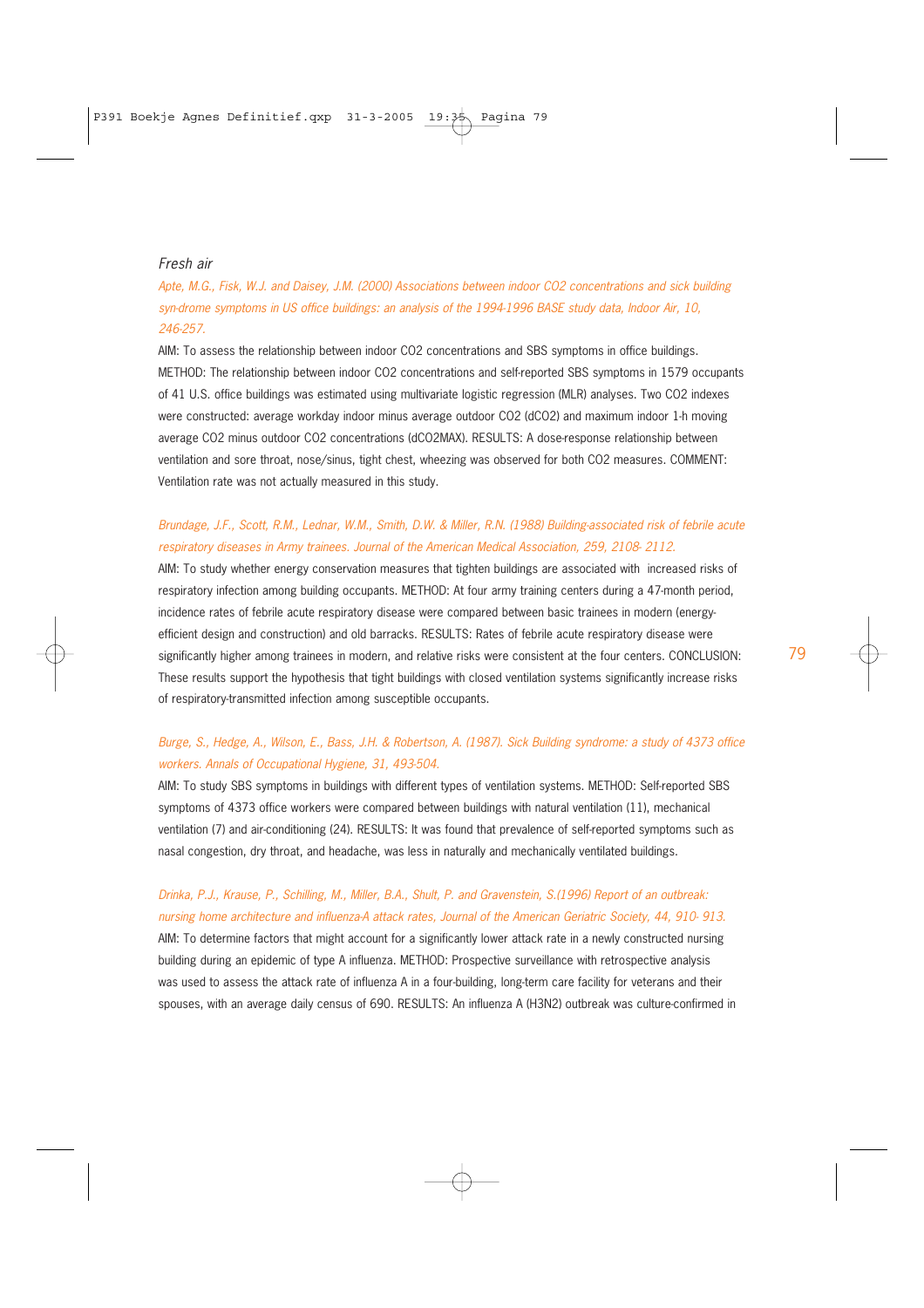68 nursing home residents. Building A had significantly fewer culture-confirmed cases than the other buildings. Building A had a unique ventilation system, more square feet of public space per resident, and does not contain office space that serves the entire four-building facility. CONCLUSION: Architectural design may influence the attack rate of influenza A in nursing homes.

#### Everett W.D. & Kipp, H. (1991). Epidemiologic observations of operating room infections resulting from variations in ventilation and temperature. American Journal of Infection Control, 19(6):277-82.

AIM: To study the influence of increased ventilation rate on infection rates. METHOD: Wound infection rates of 1998 patients in a publicly funded military facility were measured before, during and after installment of an improved airconditioned ventilation system in three operating rooms. RESULTS: Increasing the ventilation rate during summer months decreased infection rate. CONCLUSION: Increased ventilation rate can protect against infections in summer.

## Fisk, W.J., Mendell, M.J., Daisey, J.M., Faulkner, D., Hodgson, A.T., Nematollahi, M. & Macher, J.M. (1993). Phase 1 of the California healthy building study. Indoor Air, 4, 246-254.

AIM: To compare the risk of SBS symptoms in buildings with different types of ventilation systems. METHOD: Logistic regression models were used to evaluate associations between self-reported SBS symptoms of 880 occupants of twelve public office buildings and features of the buildings, indoor environments, jobs, and personal factors. Three buildings were naturally ventilated, three were mechanically ventilated, and six were air conditioned. RESULTS: The occupants of the mechanically ventilated and air conditioned buildings had significantly more symptoms than occupants of the naturally ventilated buildings after adjustment for confounding factors. COMMENT: Ventilation type was confounded with opening of windows and building age.

## Hoge, C.W., Reichler, M.R., Dominguez, E.A., Bremer, J.C., Mastro, T.D., Hendricks, K.A., Musher, D.M., Elliott, J.A., Facklam, R.R. & Breiman, R.F. (1994). An epidemic of pneumococcal disease in an overcrowded, inadequately ventilated jail. New England Journal of Medicine, 331, 643-648.

AIM: To investigate an outbreak of pneumococcal disease that was identified in an overcrowded Houston jail. METHOD: Risk factors for pneumococcal disease in both a case-control and a cohort study were assessed. Ventilation was evaluated by measuring carbon dioxide levels and air flow to the living areas of the jail. The extent of asymptomatic infection was determined by culturing pharyngeal specimens from a random sample of inmates. Typespecific immunity was determined with an enzyme immunoassay. RESULTS. Over a four-week period, 46 inmates had either acute pneumonia or invasive pneumococcal disease due to Streptococcus pneumoniae serotype 12F. The attack rate was highest among inmates in cells with the highest carbon dioxide levels and the lowest volume of outside air delivered by the ventilation system . Of underlying medical conditions, intravenous drug use was most strongly associated with disease. Of 11 case patients tested with the enzyme immunoassay, 9 (82 percent) lacked preexisting immunity to this strain. CONCLUSIONS. Severe overcrowding, inadequate ventilation, and altered host susceptibility all contributed to an outbreak of pneumococcal disease in a large urban jail.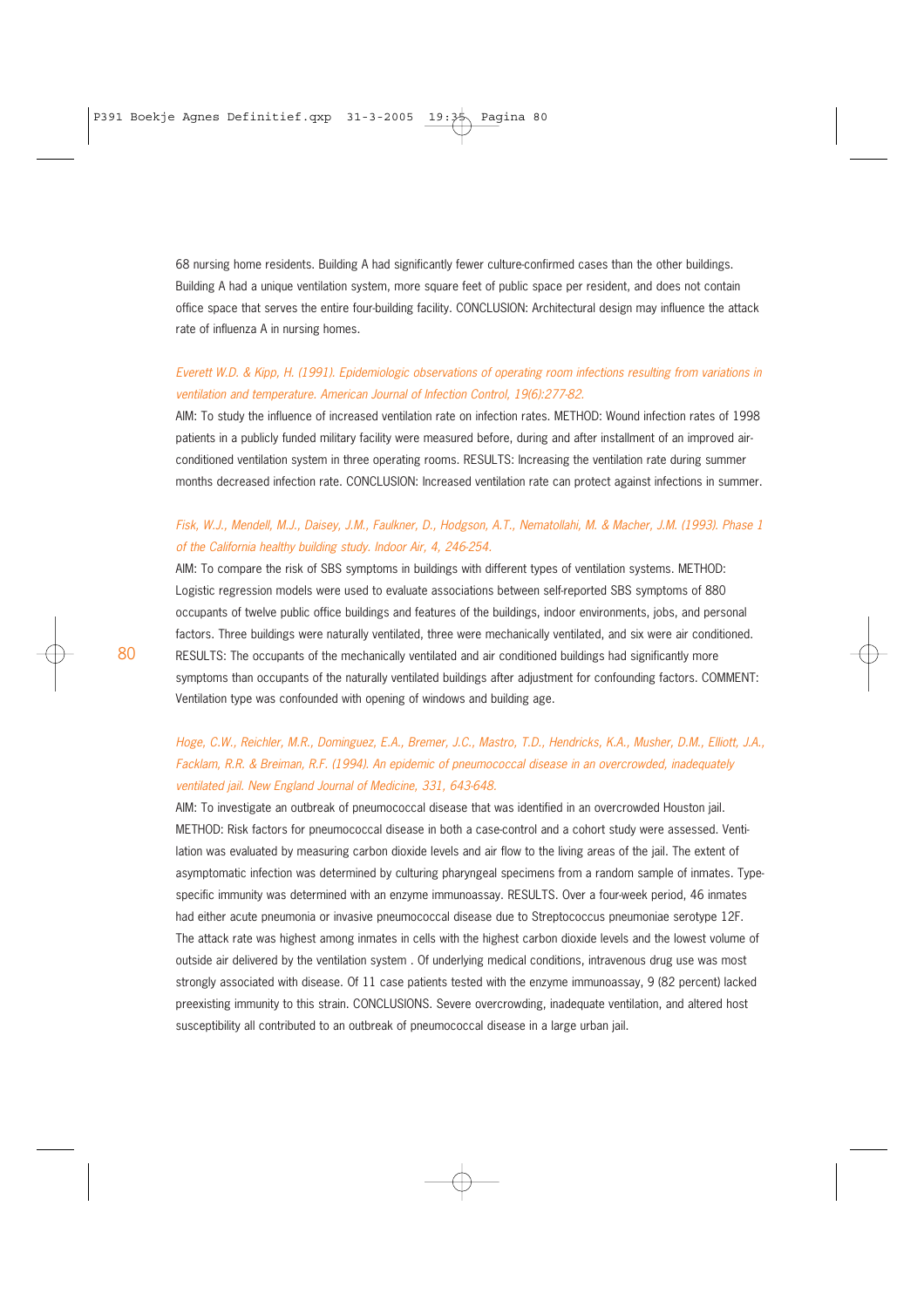## Jaakkola, J.J.K., Heinoneon, O.P, & Seppanen, O. (1991). Mechanical ventilation in office buildings and the Sick Building Syndrome. An experimental and epidemiological study. Indoor Air, 1, 111 - 121.

EXPERIMENTAL STUDY: AIM: To study the effects of ventilation rate on the sick building syndrome (SBS). METHOD: A controlled experimental study was carried out in an office building with 2150 employees who frequently complained about the mechanical ventilation system. The ventilation was shut off in one part of the building and reduced by 75% and 60% in two areas while leaving one part unaltered as a control. RESULTS: The experimental reduction of the ventilation rate did not alleviate the symptoms. On the contrary, the reduction of the ventilation rate caused a slight but statistically significant relative increase in symptoms.

EPIDEMIOLOGICAL STUDY: A cross-sectional analysis of the baseline data revealed that SBS symptoms did not associate significantly with the ventilation rate (range 7-70 l/s/person). Temperature, gender, tobacco smoke, a prior history of allergic diseases, a negative attitude towards the social atmosphere at work were significant determinants of SBS symptoms.

## Jaakkola, J.J. & Miettinen, P. (1995a) Ventilation rate in office buildings and sick building syndrome. Occupational and Environmental Medicine, 52, 709-714.

AIM: To examine the relation between ventilation rate and SBS symptoms. METHOD: A cross sectional population based study was carried out among 399 workers from 14 mechanically ventilated office buildings without air recirculation or humidification in the Helsinki metropolitan area. The ventilation type and other characteristics of these buildings were recorded on a site visit and the ventilation in the rooms was assessed by measuring the airflow through the exhaust air outlets in the room. A questionnaire directed at workers inquired about the symptoms and perceived air quality and their possible personal and environmental determinants (response rate 81%). RESULTS: Logistic regression analysis showed that risk of symptoms was higher in offices with low ventilation rates (below 5 l/s per person) than in offices with high ventilation rates (over 25 l/s per person). The risks for ocular, nasal, skin and lethargy increased significantly by a unit decrease in ventilation from 25 to 0 l/s per person. CONCLUSION: The results suggest that outdoor air ventilation rates below the optimal (15 to 25 l/s per person) increase the risk of SBS symptoms in mechanically ventilated office buildings.

## Jaakkola, J.J. & Miettinen, P. (1995b) Type of ventilation system in office buildings and sick building syndrome. American Journal of Epidemiology, 141, 755-765.

AIM: To examine the role of ventilation type in office buildings as a determinant of self-reported symptoms of Sick Building Syndrome. METHOD: A cross-sectional study was carried out among 2,678 workers from 41 office buildings selected randomly from the Helsinki metropolitan area. RESULTS: In logistic regression analysis adjusting for potential confounders, simple mechanical ventilation (mechanical supply and exhaust ducts) was related to a higher risk of ocular symptoms, nasal congestion and discharge, pharyngeal symptoms, and lethargy compared with natural ventilation. Air conditioning was related to a slightly higher risk of symptoms compared with simple mechanical ventilation. There was no increased risk of SBS symptoms in air-conditioned building with humidification.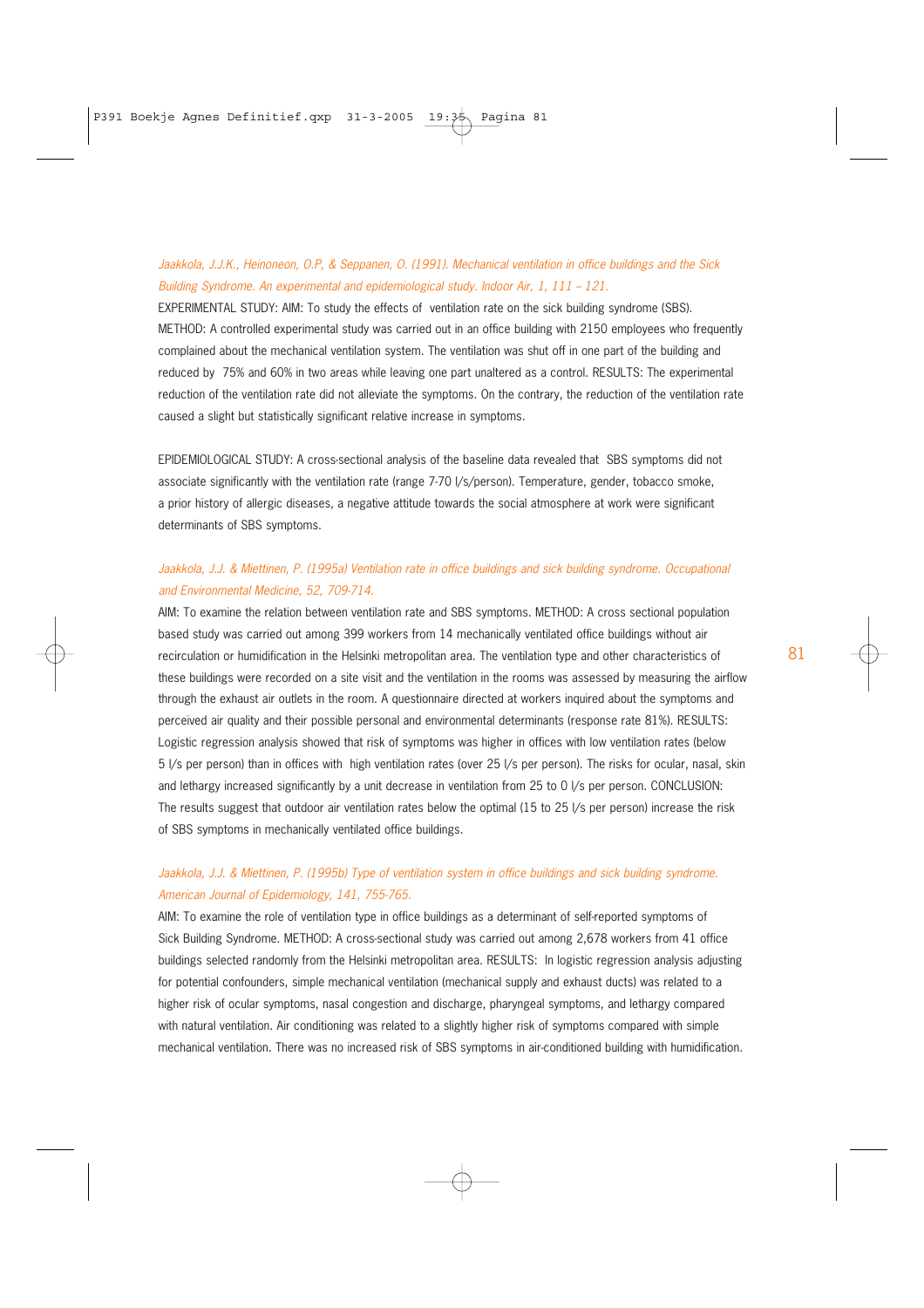## Loo, V.G., Bertrand, C., Dixon, C., Vitye, D., DeSalis, B., McLean, A.P., et al. (1996). Control of constructionassociated nosocomial aspergillosis in an antiquated hematology unit. Infection Control and Hospital Epidemiology, 17(6), 360-364.

AIM: To determine the effect of an environmental control program on the incidence of aspergillosis in patients with leukemia or bone marrow transplants during a construction-associated outbreak. DESIGN: Clinical, microbiological, and pathological records of 141 patients with leukemia or bone marrow transplants in a university tertiary-care center were reviewed before and after an outbreak of aspergilosis to determine the presence or absence of aspergillosis and duration of neutropenia. After the outbreak, wall-mounted portable high-efficiency particulate air (HEPA)-filter air purifiers were installed, along with the application of copper-8-quinolinolate-formulated paint, replacement of perforated ceiling tiles with nonperforated type, sealing of all windows, replacement of horizontal, dust-accumulating blinds with vinyl, opaque, roller shades, and systematic and regular cleaning of surfaces. RESULTS: Thirty-six cases of nosocomial aspergillosis were diagnosed during this period. The incidence density (ID) in the preconstruction period was 3.18 per 1,000 days at risk. During construction activity-before the implementation of a control strategy-the ID increased dramatically to 9.88 per 1,000 days at risk. With infection control measures implemented and continued construction work, the ID decreased to 2.91 per 1,000 days at risk, comparable to the preconstruction baseline rate. CONCLUSION: The environmental control strategy may have played an important role in controlling this outbreak of construction-associated invasive aspergillosis.

## Mendell, M.J., Fisk, W.J., Deddens, J.A., Seavey, W.G., Smith, A.H., Smith, D.F., Hodgson, A.T., Daisey, J.M. & Goldman, L.R. (1996). Elevated symptom prevalence associated with ventilation type in office buildings. Epidemiology, 7, 583- 589.

AIM: To assess relations between ventilation system type and office worker symptoms in a set of U.S. buildings. METHOD: Twelve public office buildings in northern California meeting specific eligibility criteria were studied in the summer of 1990: three naturally ventilated, three mechanically ventilated (without air conditioning), and six airconditioned buildings. Questionnaire data were collected from 880 workers in selected spaces within the study buildings. Effect estimates for various ventilation types were adjusted for personal, job, and work place factors using logistic regression, and alternatively, using a mixed effects model to adjust for correlated responses within study spaces. RESULTS: Higher adjusted prevalences of most symptom outcomes were associated with both mechanical and air-conditioned ventilation, relative to natural. With a conservative adjustment for problem building status, the highest adjusted prevalence odds ratios from logistic regression models were for dry or itchy skin and lower respiratory symptoms.

Menzies, R., Tamblyn, R.M., Farant, J-P, Hanley, J., Nunes, F., Tamblyn R.T. (1993). The effect of varying levels of outdoor-air supply on the symptoms of sick building syndrome. New England Journal of Medicine, 328, 821-827. AIM: To determine the effect of changing the supply of outdoor air in office buildings on self-reported SBS symptoms. METHOD: Within each of three consecutive two-week blocks, the ventilation systems in four building were manipulated, in random order, to deliver to the indoor environment an intended 20 or 50 ft<sup>3</sup> (0.57 or 1.4 m<sup>3</sup>)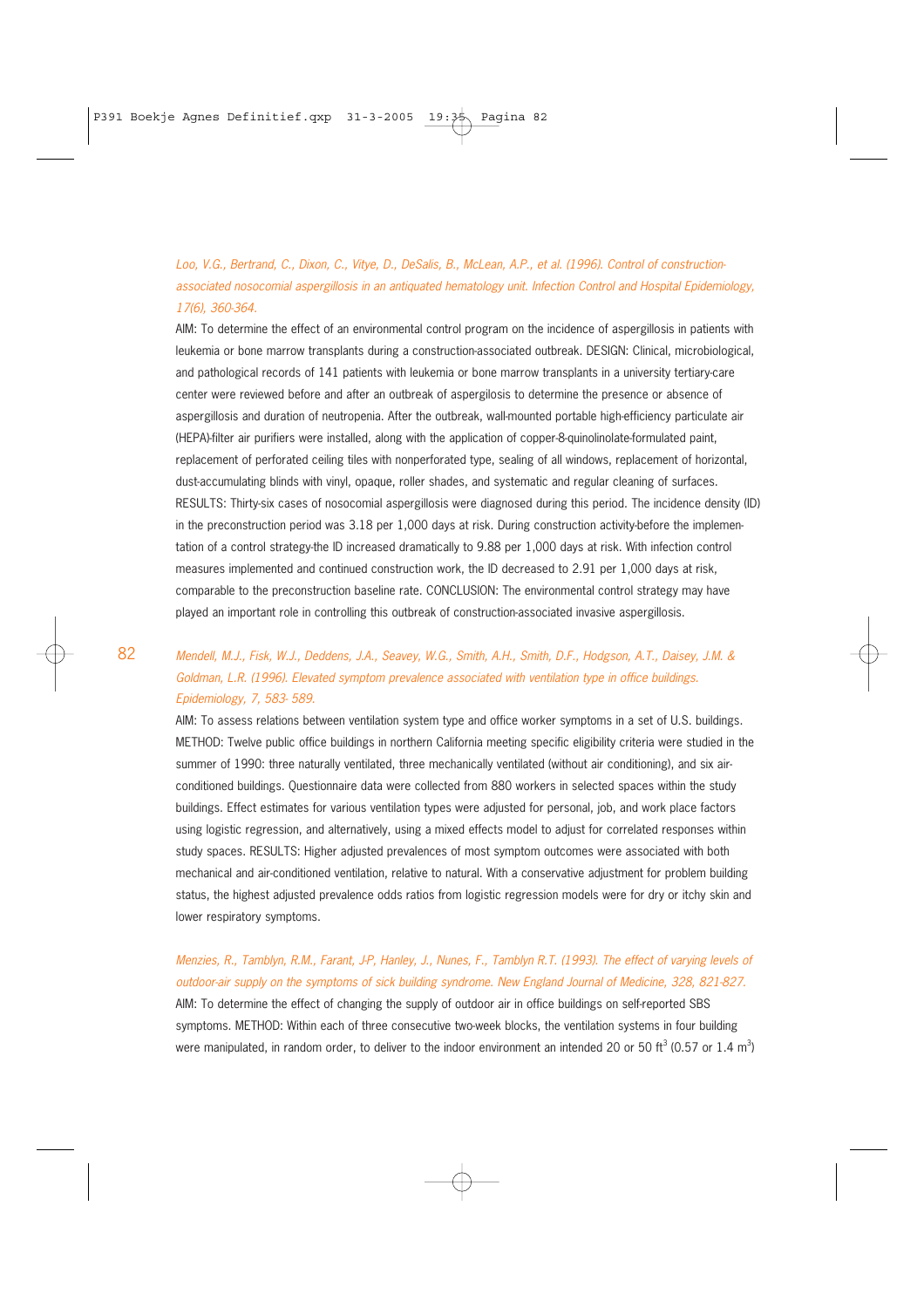of outdoor air per minute per person for one week at a time. Each week, 1546 workers, who were unaware of the experimental intervention, reported symptoms and the indoor environment was thoroughly evaluated. RESULTS: Changes in the supply of outdoor air were not associated with changes in the participants' ratings of the office environment or in symptom. CONCLUSION: Increases in the supply of outdoor air did not appear to affect workers' perceptions of their office environment or their reporting of symptoms considered typical of the sick building syndrome.

## Milton, D., Glencross, P. & Walters, M. (2000). Risk of sick-leave associated with outdoor air supply rate, humidification and occupants complaints. Indoor Air, 10, 212-221.

AIM: To study the relationship between outdoor supply rate and risk of sick leave. METHOD: 1994 sick leave for 3,720 hourly employees of a large Massachusetts manufacturer in 40 buildings with 115 independently ventilated work areas were analyzed. Corporate records identified building characteristics and IEQ complaints. Ventilation of outdoor air was rated as moderate or high based on knowledge of ventilation systems and CO2 measurements on a subset of work areas. Poisson regression was used to analyze sick leave controlled for age, gender, seniority, hours of non-illness absence, shift, ethnicity, crowding, and type of job (office, technical, or manufacturing worker). RESULTS: Increased sick leave was found to be consistently associated with lower levels of outdoor air supply. The effect of ventilation was independent of IEQ complaints and among those exposed to lower outdoor air supply rates the attributable risk of short-term sick leave was 35%. The cost of sick leave attributable to ventilation at current recommended rates was estimated as \$480 per employee per year. CONCLUSION: These findings suggest that net savings of \$400 per employee per year may be obtained with increased ventilation.

## Myatt, T.A., Staudenmayer, J., Adams, K., Walters, M., Rudnick, S.N., & Milton, D.K. (2002) A study of indoor carbon dioxide levels and sick leave among office workers. Environmental Health,1(1):3.

AIM: To explore the relationship between sick leave absences and carbon dioxide (CO2) concentrations in office buildings due to a low dilution ventilation. METHOD: An intervention study of indoor CO2 levels and sick leave among hourly office workers employed by a large corporation. Outdoor air supply rates were adjusted periodically to increase the range of CO2 concentrations. Indoor CO2 concentrations were recorded every 10 minutes and a CO2 concentration differential was calculated as a measure of outdoor air supply per person by subtracting the 1-3 a.m. average CO2 concentration from the same-day 9 a.m. - 5 a.m. average concentration. The metric of CO2 differential was used as a surrogate for the concentration of exhaled breath and for potential exposure to human source airborne respiratory pathogens. RESULTS: No association was found between sick leave and CO2 differential. CONCLUSIONS: The CO2 differential was in the range of very low values, as compared with the recommended maximum differential of 700 ppm. Although no effect was found, this study was unable to test whether higher CO2 differentials may be associated with increased sick leave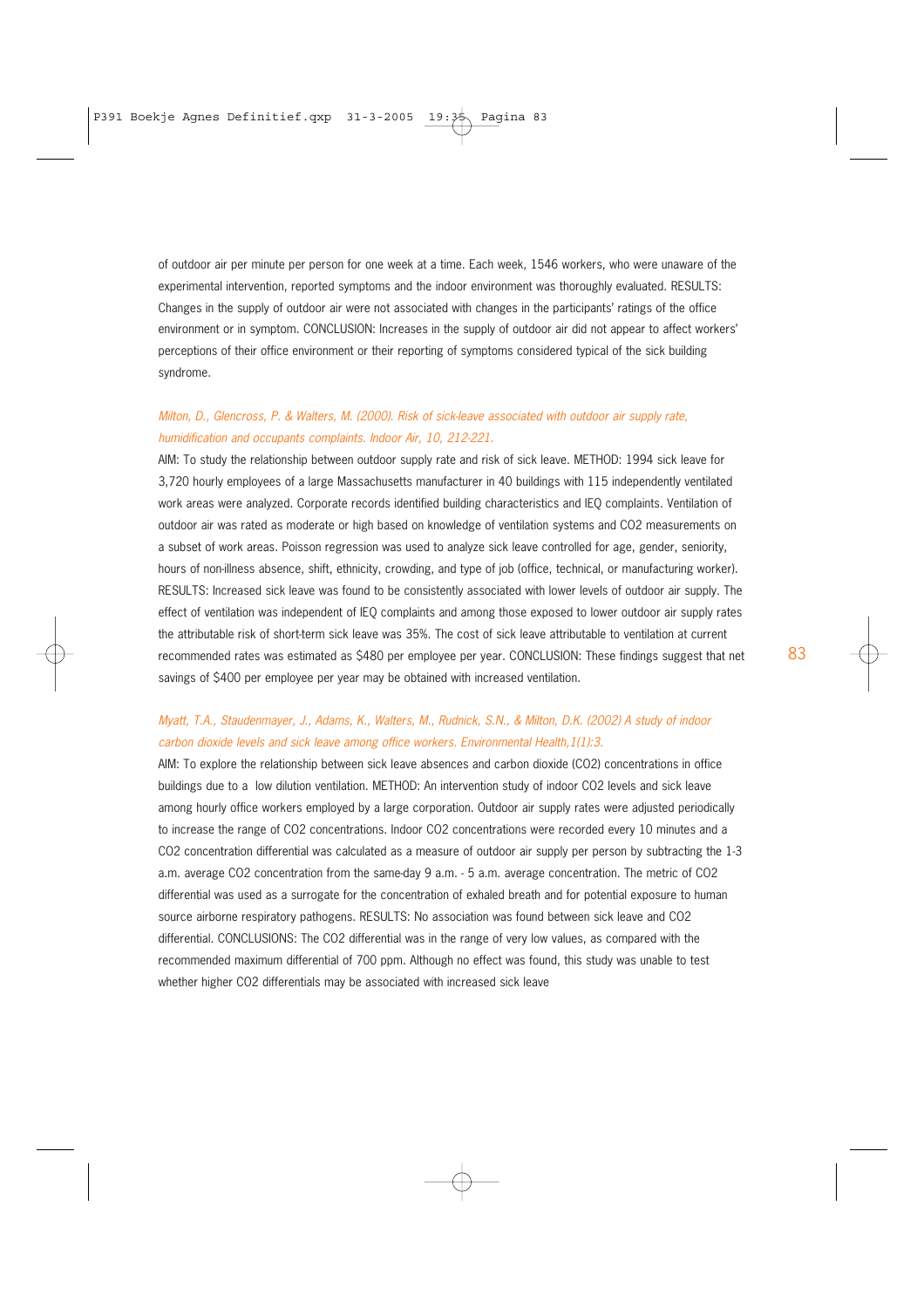## Norbäck, D., Björnsson, E., Janson, C., Widström m, J., & Boman, G. (1995). Asthmatic symptoms and volatile organic compounds, formaldehyde, and carbon dioxide in dwellings. Occupational and Environmental Medicine, 52, 388-395.

AIM: To study possible relations between symptoms of asthma, building characteristics, and indoor concentration of volatile organic compounds (VOCs) in dwellings. METHOD: The study comprised 88 subjects, aged 20-45 years, from the general population in the Swedish town of Uppsala, selected by stratified random sampling. Room temperature, air humidity, respirable dust, carbon dioxide (CO2), VOCs, formaldehyde, and house dust mites were measured in the homes of the subjects. They underwent a structured interview, spirometry, peak expiratory flow (PEF) measurements at home, methacholine provocation test for bronchial hyperresponsiveness, and skin prick tests. In addition, serum concentration of eosinophilic cationic protein, blood eosinophil count, and total immunoglobulin E were measured. RESULTS: Symptoms related to asthma were more common in dwellings with house dust mites, and visible signs of dampness or microbial growth in the building. Significant relations were also found between nocturnal breathlessness and presence of wall to wall carpets, and indoor concentration of CO2, formaldehyde, and VOCs. CO2 exceeded the recommended limit value of 1000 ppm in 26% of the dwellings, showing insufficient outdoor air supply. CONCLUSION: The results suggest that indoor VOCs and formaldehyde may cause asthma-like symptoms. There is a need to increase the outdoor air supply in many dwelling, and wall to wall carpeting and dampness in the building should be avoided.

## Øie, L., Nafstad, P., Botten, G., Magnus, P. & Jaakkola, J.K. (1999). Ventilation in homes and bronchial obstruction in young children. Epidemiology, 10, 294- 299.

AIM: To assess the role of ventilation rate in homes in the development of bronchial obstruction during the first 2 years of life. METHOD: A matched case-control study based on a cohort of 3,754 newborns in Oslo in 1992-93 that was followed for 2 years. The case series comprised 172 children with bronchial obstruction, and the control series was one-to-one matched for date of birth. Ventilation rate and other building characteristics were measured/ collected in home visits, and questionnaires were used to obtain additional information. RESULTS: Risk of bronchial obstruction was not directly associated with the ventilation rate in liters per second and per person in the homes. The odds ratios of bronchial obstruction were higher in the low air change than in the high air change group owing to exposure to environmental tobacco smoke, dampness problems, and the presence of textile wall paper, and plasticizer-containing surfaces. CONCLUSION: The results are consistent with the hypothesis that low ventilation rates strengthen the effects of indoor air pollutants.

# Asp, A.S.M., A.A., Cannady, P.B., Jr., Morse, P.L., Burton, L.J., & Hammer, P.G. (1986). Efficacy of infection control measures during a nosocomial outbreak of disseminated aspergillosis associated with hospital construction. Journal of Infectious Diseases, 153(3), 634-637.

AIM: To study the efficacy of control measures to reduce the risk of infections among patients hospitalized in institutions undergoing construction. METHOD: A HEPA filter was installed during the outbreak of an Aspergillosis infection. RESULTS: The outbreak was terminated, despite the continuation of major renovation projects in close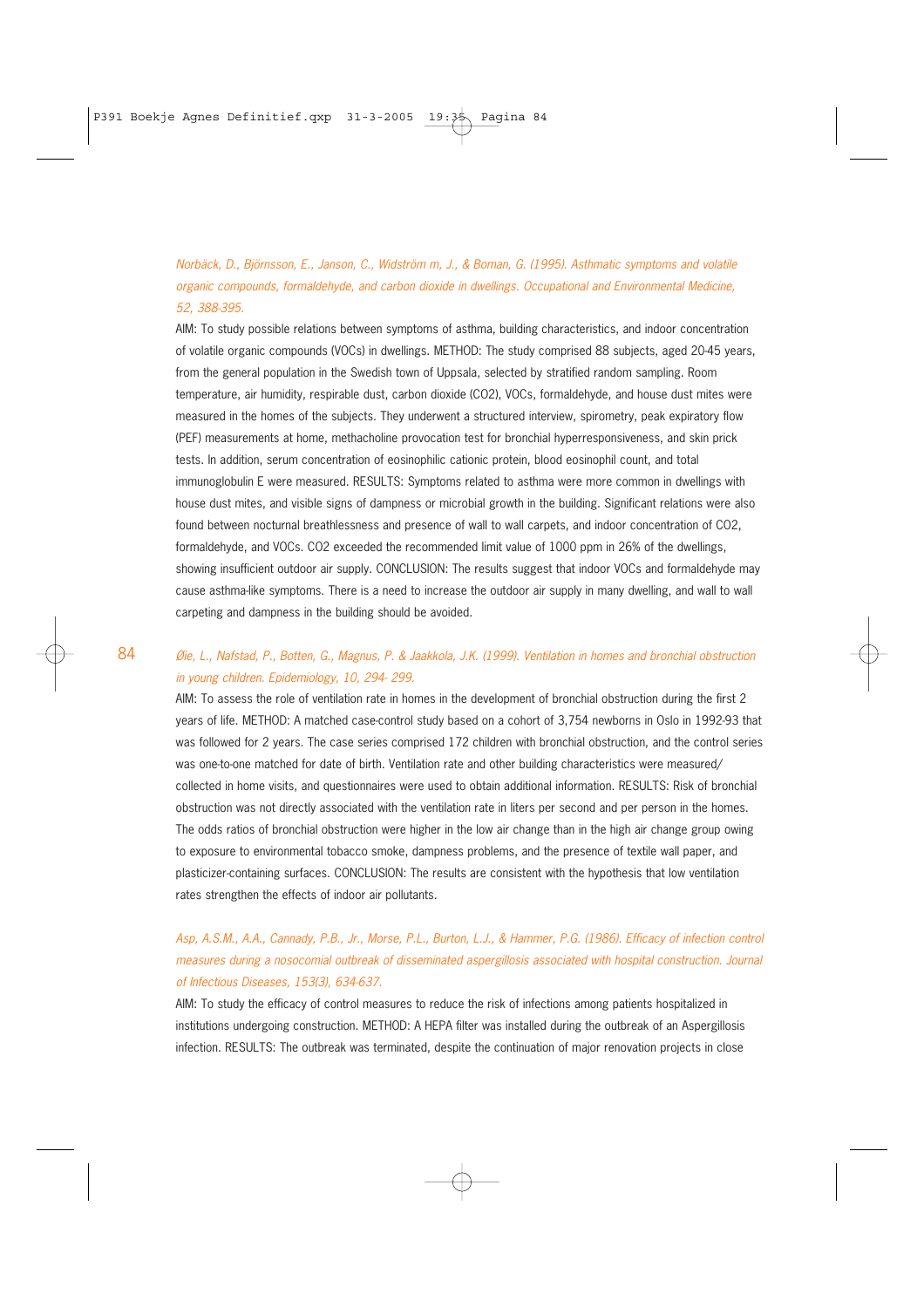proximity to patient care areas. The total number of hospital discharges, patients with lymphoreticular malignancies, and patients receiving chemotherapy did not change significantly during the five-year study period.

## Oren, I., Haddad, N., Finkelstein, R., & Rowe, J.M. (2001). Invasive pulmonary aspergillosis in neutropenic patients during hospital construction: Before and after chemoprophylaxis and institution of HEPA filters. American Journal of Hematology, 66(4), 257-262.

AIM: To study the effectiveness of chemoprophylaxis and institution of HEPA filters to control a nosocomial outbreak of invasive pulmonary aspergillosis in acute leukemia patients treated in a regular ward that has only natural ventilation. METHOD: Chemoprophylaxis with intravenous continuous low-dose amphotericin B was instituted as a preventive measure after the outbreak of invasive pulmonary aspergillosis. After 18 months a new hematology ward was opened with an air filtration system through HEPA filters, and a bone marrow transplantation program was started on the hematology service. RESULTS: During the 18 months after chemoprophylaxis invasive pulmonary aspergillosis developed in 43% of acute leukemia patients. During the three years after installment of the HEPA filters, none of the acute leukemia or bone marrow transplantation patients who were hospitalized exclusively in the hematology ward developed invasive pulmonary aspergillosis, although 29% of acute leukemia patients who were housed in a regular ward, because of shortage of space in the new facility, still contracted invasive pulmonary aspergillosis. Overall, 31 patients were diagnosed with invasive pulmonary aspergillosis during almost five years: 74% of patients recovered from invasive pulmonary aspergillosis, and 42% are long-term survivors; 26% of patients died of resistant leukemia with aspergillosis, but no one died of invasive pulmonary aspergillosis alone. CONCLUSION: During an on-going construction period, an extremely high incidence rate of invasive pulmonary aspergillosis in acute leukemia patients undergoing intensive chemotherapy was observed. Institution of low-dose intravenous amphotericin B prophylaxis marginally reduced the incidence rate of invasive pulmonary aspergillosis. Keeping patients in a special ward with air filtration through a HEPA system eliminated invasive pulmonary aspergillosis completely.

## Skov, P. & Valbjørn, O. (1987). The sick building syndrome in the office environment: The Danish Town Hall study. Environment International, 13, 339-349.

AIM: To study relationships between indoor climate factors and SBS symptoms in offices. METHOD: Measurements of the indoor climate were performed in 14 town halls in Greater Copenhagen, Denmark, together with a questionnaire study and a clinical study of 4369 employees in the town halls and 14 affiliated buildings. The return rate for the questionnaire study was 80% and the participation rate for the clinical study 77%. RESULTS: The prevalence of work-related mucosal irritation and of work-related general symptoms in the employees differed highly between the individual town halls. The lowest prevalences of symptoms were found for the oldest town halls, whereas there were no statistically significant differences between naturally and mechanically ventilated buildings. Gender, job category, photoprinting, working with video display terminals, and handling carbonless paper correlated significantly with the presence of work-related mucosal irritation and general symptoms.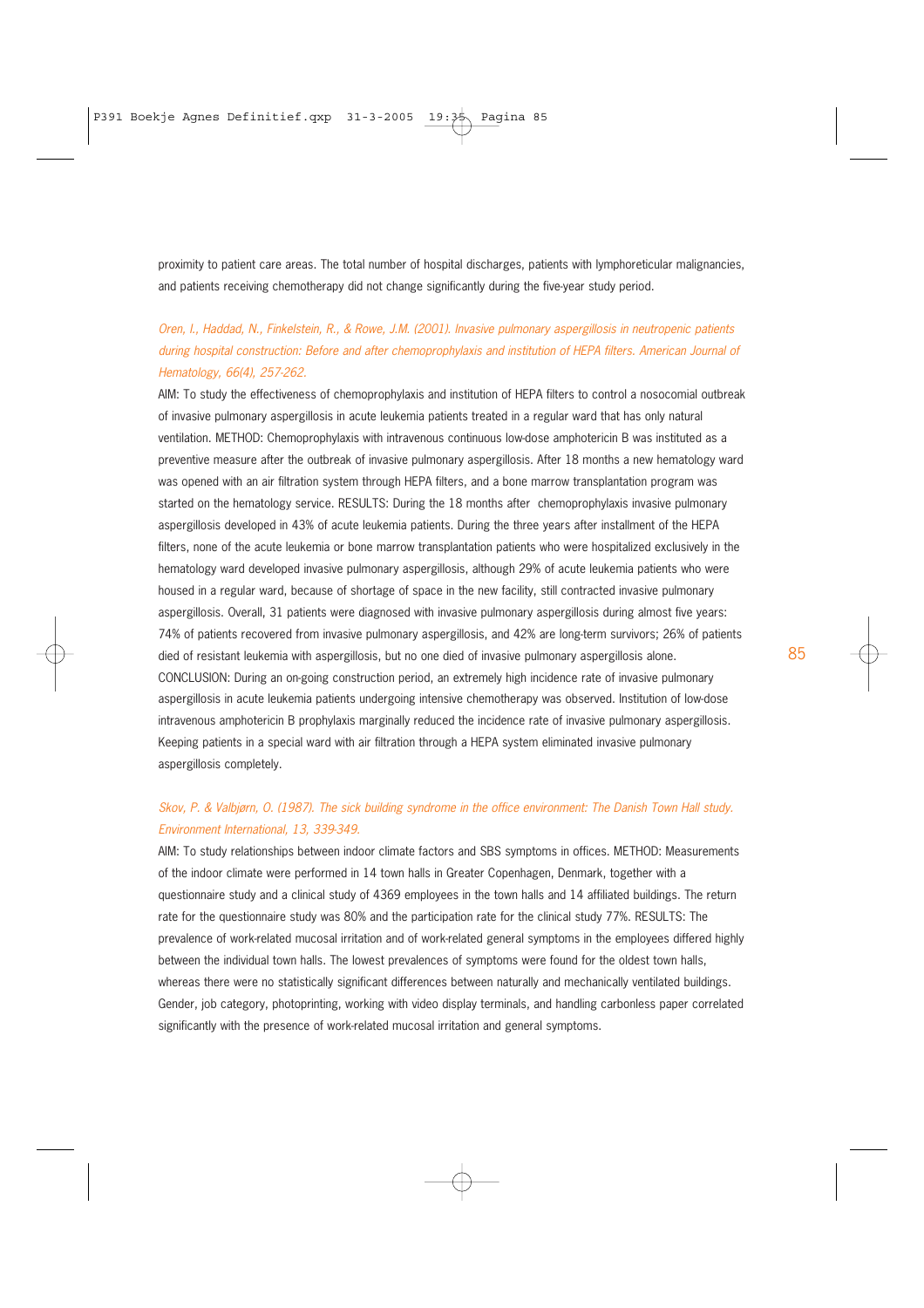## Smedje, G. & Norbäck, D. (2000) New ventilation systems at select schools in Sweden - effects on asthma and exposure. Archives of Environmental Health, 55, 18-25.

AIM: To study the possible impact of improving school ventilation on health and exposure of pupils. METHOD: Questionnaire data on allergies, asthma, and asthmatic symptoms were obtained in 1993 and 1995 for 1,476 primary- and secondary-school pupils in 39 randomly selected schools. Various exposure factors were measured in 1993 and 1995 in approximately 100 classrooms. In 12% of the classrooms, new ventilation systems were installed between 1993 and 1995. RESULTS: After the installment of new ventilation systems, the air-exchange rate increased and the relative humidity and concentration of several airborne pollutants were reduced compared with classrooms in nonimproved buildings. The reporting of at least one asthmatic symptom and the reporting of more asthmatic symptoms in 1995 than in 1993 were less common among the 143 pupils who attended schools with new ventilation systems.

## Sundell, J., Lindvall, T., & Stenberg, B. (1994). Associations between type of ventilation and air flow rates in office buildings and the risk of SBS-symptoms among occupants. Environment International, 20, 239- 251.

AIM: To study the association between type of ventilation and outdoor-air flow rates and SBS symptoms. METHOD: A cross-sectional questionnaire and field study comprising 160 office buildings, and 260-2649 respondents with case-controls as well as prevalence comparisons. RESULTS: Measured ventilation rates were higher than required by most building codes. Increased risk of SBS and elevated prevalence of general SBS symptoms were associated with low outdoor-air flow rates, presence of copying machines in office rooms, and ventilation operating hours less than 10 h/d.

## Wälinder, R., Norbäck, D., Wieslander, G., Smedje, G., Erwall, C. & Venge, P. (1998). Nasal patency and biomarkers in nasal lavage - the significance of air exchange rate and type of ventilation in schools. International Archives of Occupational and Environmental Health, 71, 479-486.

AIM: To examine the relationships between the ventilation rate and type of ventilation system and objective nasal measures. METHOD: A standardized investigation, including acoustic rhinometry and nasal lavage, was performed in the school environment. 234 (84%) of 279 school personnel working 12 randomly selected primary schools participated in the study. The dimensions of the nasal cavity were measured with acoustic rhinometry. Eosinophil cationic protein (ECP), myeloperoxidase (MPO), lysozyme, and albumin were analyzed in the lavage fluid. The air exchange rate and the room temperature were measured in the classrooms. Relationships between nasal measures and the type of ventilation system were controlled for the type of ventilation, the air exchange rate, room temperature, age, gender, smoking, atopy, and the urban vicinity of the school. RESULTS: A lower degree of nasal patency as measured by acoustic rhinometry and increased levels of ECP and lysozyme in nasal lavage were associated with a lower air exchange rate in the schools. Although mechanically ventilated schools had higher air exchange rates, they were associated with more nasal symptoms, and nasal mucosal swelling and with increased lavage levels of ECP and lysozyme as compared with schools with natural ventilation only. In contrast, 12 subjects working in a school with mechanical displacement ventilation had more patent noses and lower levels of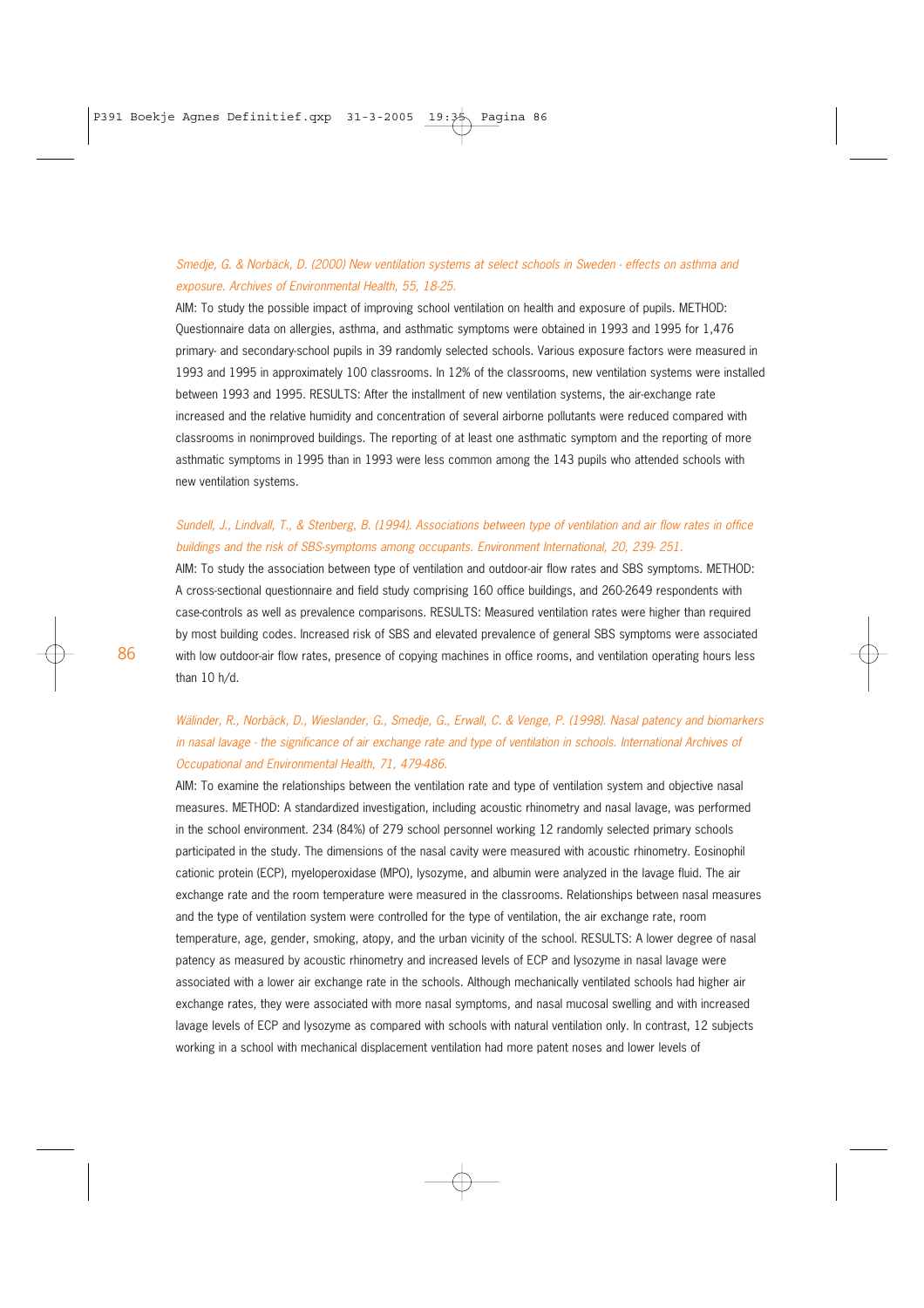inflammatory markers as compared with the personnel in schools with natural ventilation only. CONCLUSION: The results indicate that both a low air exchange rate and mechanical ventilation systems based on dilution can be associated with reduced nasal patency and an inflammatory biomarker response of the nasal mucosa among school personnel.

#### Wargocki P, Wyon D.P., Fanger P.O. (2004). The performance and subjective responses of call-center operators with new and used supply air filters at two outdoor air supply rates. Indoor Air, 14 Suppl 8, 7-16.

AIM: To study the performance and responses of call-center operators with new and used supply air filters at different outdoor air supply rates. METHOD: A 2 x 2 replicated field intervention experiment was conducted in a callcenter providing a telephone directory service: outdoor air supply rate was adjusted to be 8% or 80% of the total airflow and the supply air filters were either new or had been in place for 6 months. One of these independent variables was changed each week for 8 weeks. The interventions did not affect room temperature, relative humidity or noise level. The 26 operators were blind to conditions and each week returned questionnaires recording their environmental perceptions SBS symptoms. Their performance was continuously monitored by recording the average talk-time every 30 min. RESULTS: Replacing a used filter with a clean filter reduced talk-time by about 10% at the high ventilation rate but had no significant effect at the low rate. Increasing the outdoor air supply rate reduced talktime by 6% with a new filter in place but increased talk-time by 8% with a used filter in place. The interventions also had significant effects on some SBS symptoms and environmental perceptions. The present results indicate that increasing outdoor air supply rate and replacing filters can have positive effects on health, comfort and performance. CONCLUSION: Increasing outdoor air supply rates may only be beneficial when new filters are installed.

#### Wargocki, P., Wyon, D.P., Sundell, J.,Clausen, G., & Fanger, P.O. (2000).The effects of outdoor air supply rate in an office on perceived air quality, Sick Building Syndrome (SBS) symptoms and productivity. Indoor Air, 10, 222-236.

AIM: To examine health and productivity effects of outdoor air supply in an office. METHOD: Perceived air quality, SBS symptoms and productivity were studied in a normally furnished office space ventilated with an outdoor airflow of 3, 10 or 30 L/s per person. The temperature of 22 degrees C, the relative humidity of 40% and all other environmental parameters remained unchanged. Five groups of six female subjects were each exposed to the three ventilation rates, one group and one ventilation rate at a time. Each exposure lasted 4.6 h and took place in the afternoon. Subjects were unaware of the intervention and remained thermally neutral by adjusting their clothing. They assessed perceived air quality and SBS symptoms at intervals, and performed simulated normal office work. RESULTS: Increasing ventilation decreased the percentage of subjects dissatisfied with the air quality and the intensity of odor and increased the perceived freshness of air. It also decreased the sensation of dryness of mouth and throat, eased difficulty in thinking clearly and made subjects feel generally better. The performance of four simulated office tasks improved monotonically with increasing ventilation rates, and the effect reached formal significance in the case of text-typing. For each two-fold increase in ventilation rate, performance improved on average by 1.7%. CONCLUSION: This study shows the benefits for health, comfort and productivity of ventilation at rates well above the minimum levels prescribed in existing standards and guidelines.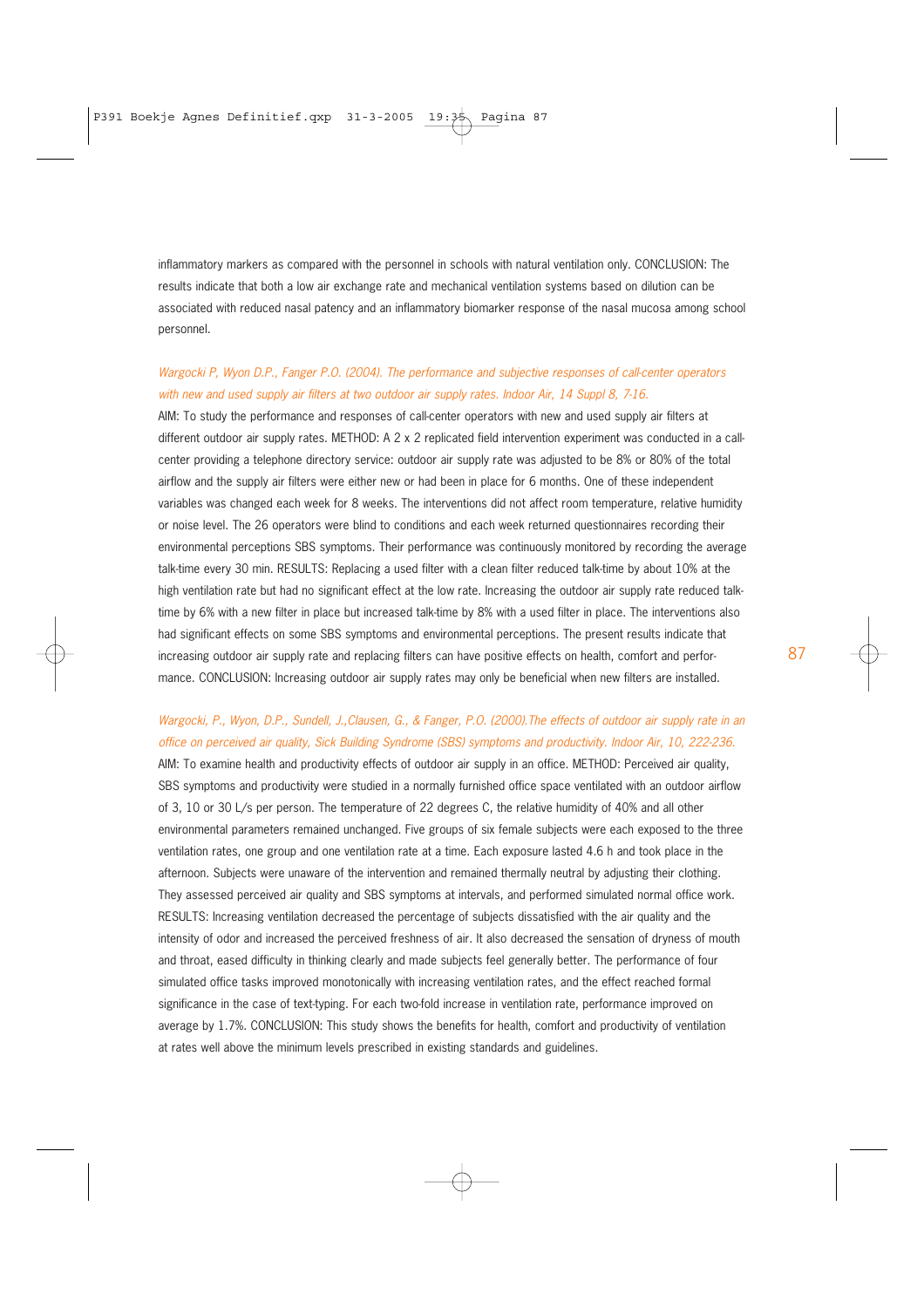Warner, J.A., Frederick, J.M., Bryant, T.N., Wiech, C., Raw, G.J., Hunter, C., Stephen, F.R., McIntyre, D.A. & Warner, J.O. (2000) Mechanical ventilation and high-efficiency vacuum cleaning: a combined strategy of mite and mite allergen reduction in the control of mite-sensitive asthma. Journal of Allergy and Clinical Immunolology, Part 1, 105, 75-82.

AIM: To investigate the effect of mechanical ventilation and high-efficiency vacuuming on house dust mite (HDM) numbers and mite allergen reduction in the homes of mite-sensitive asthmatic subjects. METHODS: The homes of 40 HDM-sensitive asthmatic subjects were randomized to receive (1) mechanical ventilation and a high-efficiency vacuum cleaner (HEVC); (2) mechanical ventilation alone; (3) an HEVC alone; and (4) no intervention. Homes and patients were monitored for 12 months. Change in absolute humidity, mite numbers, Der p 1 concentrations, lung function, bronchial hyperresponsiveness, and symptom scores were analyzed. RESULTS: Homes with mechanical ventilation achieved significantly lower humidity levels than those without, with an associated reduction of mite numbers and Der p 1 concentrations in bedroom carpets and some other mite sources in the ventilated areas of the homes. The addition of a vacuum cleaner enhanced this effect. There was a trend for an improvement in histamine in the patients whose homes were ventilated. CONCLUSION: The use of a mechanical ventilation system in suitable homes resulted in some reduction in numbers of HDM and Der p 1 concentrations. The addition of an HEVC slightly enhanced the effect but not sufficiently to see an improvement in symptoms

#### Zweers, T., Preller, L., Brunekreef, B., & Boleij, J.S.M. (1992). Health and Indoor Climate Complaints of 7043 office Workers in 61 Buildings in the Netherlands. Indoor Air, 2, 127-136.

AIM: To investigate the relationships between the prevalence of work-related health and indoor climate complaints. METHOD: Information on health, indoor climate complaints and personal and workplace characteristics was assessed using a questionnaire. A checklist was used to obtain information on building characteristics More than 7000 questionnaires were completed by the regular users of 60 buildings. RESULTS: The prevalence of symptoms was higher in air-conditioned buildings than in naturally or mechanically ventilated buildings. Some other variables were also related with most work-related complaints after adjustment for selected management, personal, workplace and job characteristics. These included gender, work satisfaction in general, presence of allergies and/or respiratory symptoms, and personal control over temperature at the workplace. No differences were found in symptom prevalences between buildings with spray and steam humidification. The combination of air-conditioning and humidification did not lead to further increases in the prevalence of complaints as compared to buildings with only airconditioning or only humidification.

#### **Ouiet**

## Berg, S. (2001). Impact of reduced reverberation time on sound-induced arousals during sleep. Sleep, 24 (3), 289-292.

AIM: To study the effect of sound-absorbing tiles on sound-induced arousals during sleep. METHOD: EEG-arousals following specific sound stimuli were studied in 12 subjects during sleep RESULTS: EEG-arousals were significantly reduced when reverberation time was reduced with sound-absorbing ceiling-tiles. On average reverberation was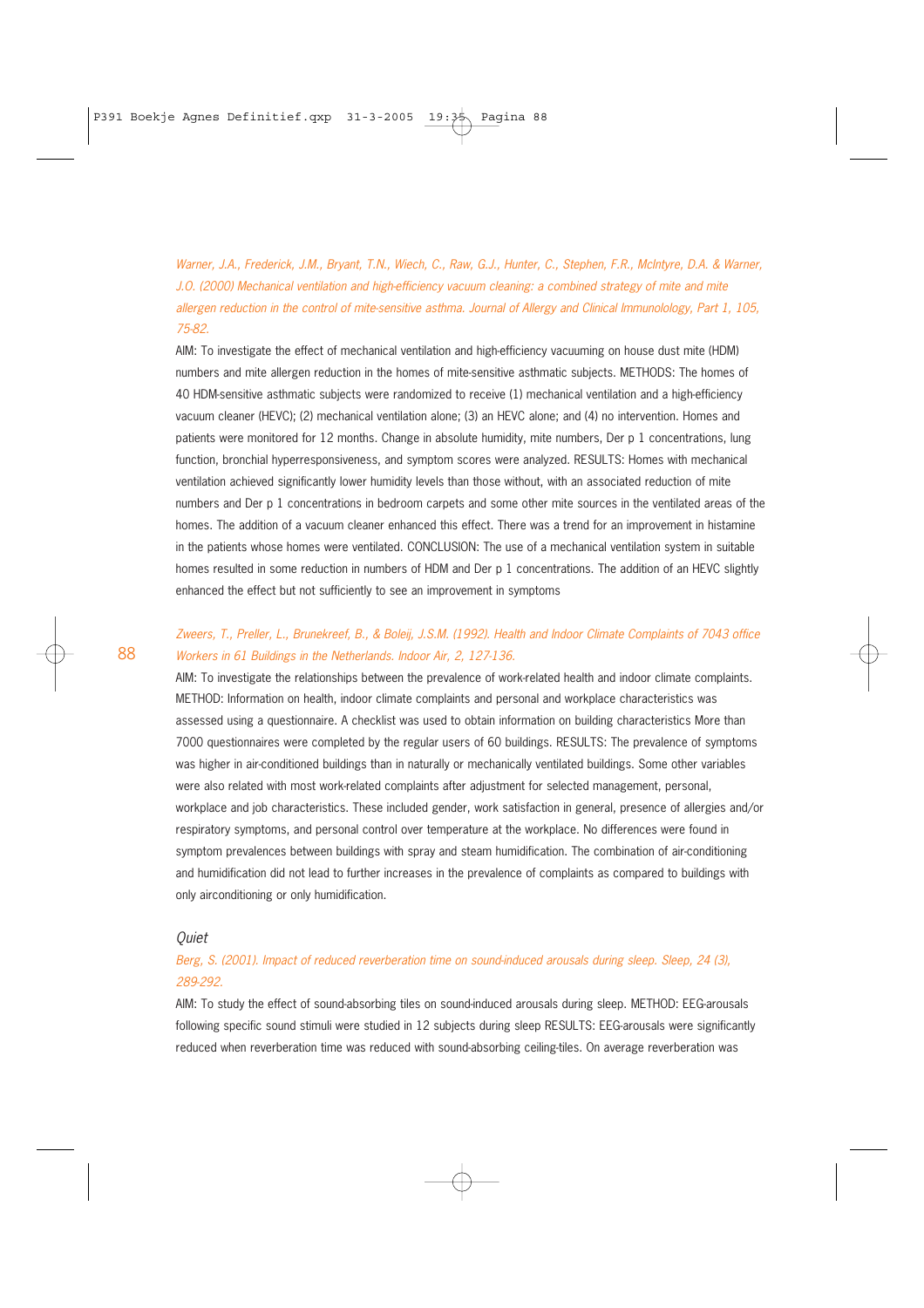reduced 0.124 seconds at similar sound levels. CONCLUSION: Increased sound absorption, i.e. reduced reverberation time, may reduce sound-induced sleep fragmentation by contributing to a better acoustic environment.

## Hagerman, I., Rasmanis, G., Blomkvist, V., Ulrich, R., Anne Eriksen, C., Theorell, T. (2005). Influence of intensive coronary care acoustics on the quality of care and physiological state of patients. International Journal of Cardiology, 98(2), 267-70.

AIM: To evaluate the role of room acoustics on patients with coronary artery disease. METHOD: A total of 94 patients admitted to an intensive coronary heart unit for evaluation of chest pain were included in the study. Acoustics were altered during the study period by changing the ceiling tiles throughout the CCU from soundreflecting tiles (bad acoustics) to sound-absorbing tiles (good acoustics) of similar appearance. Patients were monitored with regard to blood pressure including pulse amplitude, heart rate and heart rate variability. The patients were asked to fill in a questionnaire about the quality of the care, and a follow-up of rehospitalization and mortality was made at 1 and 3 months, respectively. RESULTS: There were significant differences between good and bad acoustics with regard to pulse amplitude in the acute myocardial infarction and unstable angina pectoris groups, with lower values during the good acoustics period during the night. The incidence of rehospitalization was higher for the bad acoustics group. Patients treated during the good acoustics period considered the staff attitude to be much better than during the bad acoustics period. CONCLUSION: A bad acoustics environment during acute illness may have important detrimental physiological effects on rehabilitation.

#### Ohrstrom, E., Bjorkman, M. (1983). Sleep disturbance before and after traffic noise attenuation in an apartment building. Journal of the Acoustical Society of America, 73(3), 877-9.

AIM: To study the effects of installing noise insulating windows on sleep disturbance from traffic noise. METHOD: Three tenants completed a questionnaire each morning one week before and one week after the insulation of windows, and body movements during sleep were recorded during these periods. RESULTS: All three participants demonstrated a decrease in the number of body movements after the windows had been insulated and two reported improved sleep quality. CONCLUSION: These results suggest that subjectively judged sleep quality as well as recordings of bed movements are useful tools for evaluating actions to reduce noise.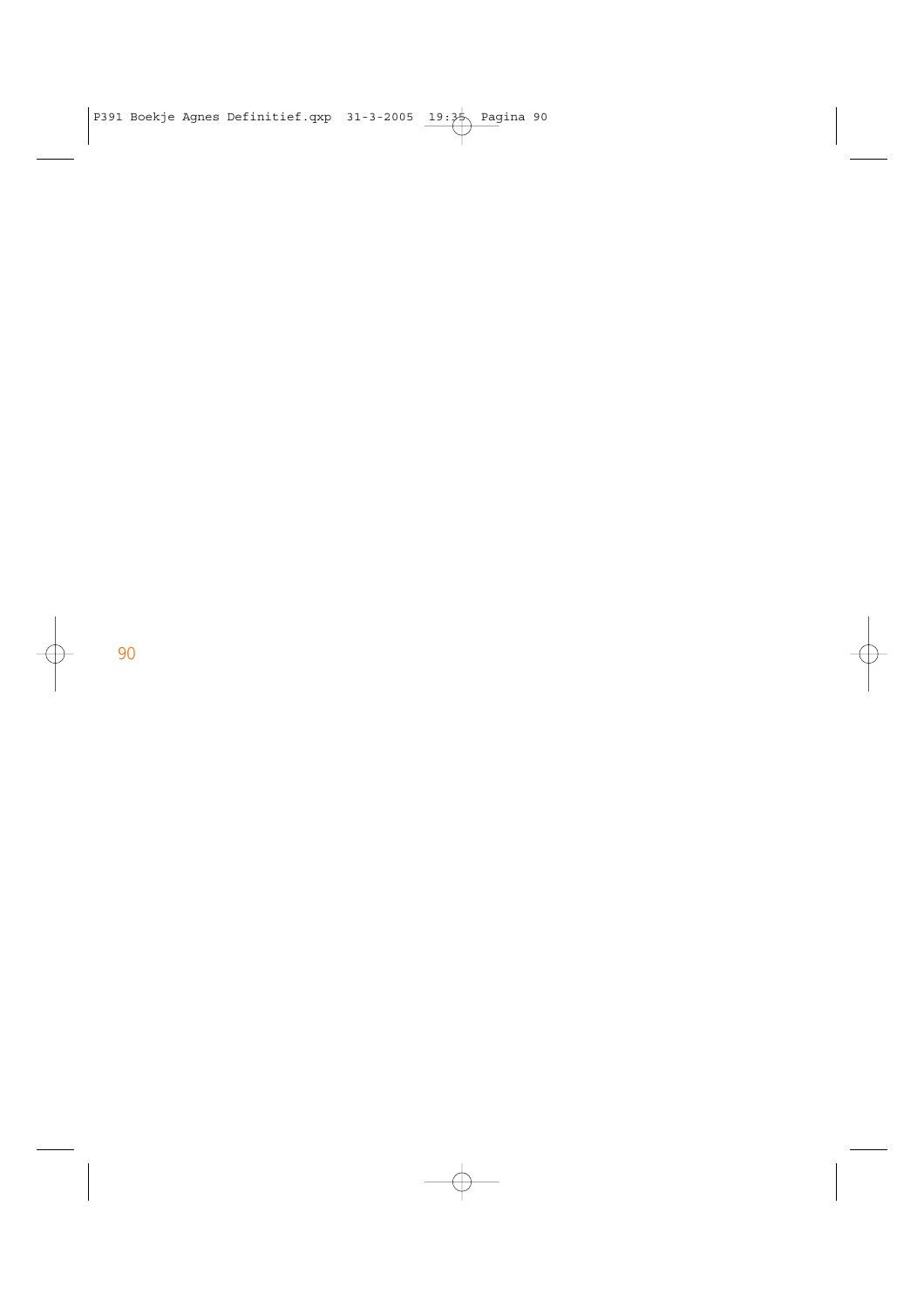# Annex B. The Architecture of **Hospitals**

In 1997 the University Hospital Groningen officially opened its new building. More than a decade of reconstruction work preceded the festivities, some of the best hospital architects had worked on this project for almost thirty years. One of The Netherlands' largest hospitals, the new building radiates a pleasant, semi-urban atmosphere, a major achievement in a building this size. Two covered streets give access to the outward patient departments, each of which has been individually designed. Numerous shops, a supermarket, and a travel agency line the street that combine the two major lanes and the large hall with the building's main entrance. Designing these (semi-) public spaces has been the work of Wytze Patijn, the actual hospital was created according to the plans by Kruisheer and Team 4 (Kleinjan).

The new building of what is now known as the University Medical Center Groningen (UMCG) demonstrates that the Board of Directors believe that architecture really matters. This belief also triggered the project 'The Architecture of Hospitals'. The aim of this project is to bring the architecture of hospitals back in the center of the architectural debate. It wants to convince architects of the great artistic and cultural tradition of the hospital as a work of architecture, and healthcare decision makers of the immense importance of architecture as a factor contributing to the hospital's core business: promoting people's physical and mental well-being. The project has been organized by the 'Foundation 200 years University Hospital Groningen'.

The project The Architecture of Hospitals consists of a series of conferences, publications, and other initiatives related to hospital architecture and evidence-based design. The main activity is a major international conference on the architecture of hospitals, to be held April 13-15, 2005 in Groningen, which is supported by several symposia, preliminary conferences, and workshops. The first symposium entitled "Buildings as ideas: the hospital" was held in August 2003 in Groningen and organized by the K.L. Poll Foundation for Education, Art and Science. This symposium resulted in two products: the reader "The Hospital" (K.L. Poll Foundation, 2003), and a video called "The town in the town". Two preliminary conferences held in Groningen, November 2003 and Delft, April 2004, focused on evidence-based design and recent trends in the architecture of hospitals as healing environments. A third preliminary took the form of a one-week design workshop on the ultimate future interior of hospitals with participants from several Dutch academies. The results of this design workshop will be presented at the main conference in April, 2005, and will be exhibited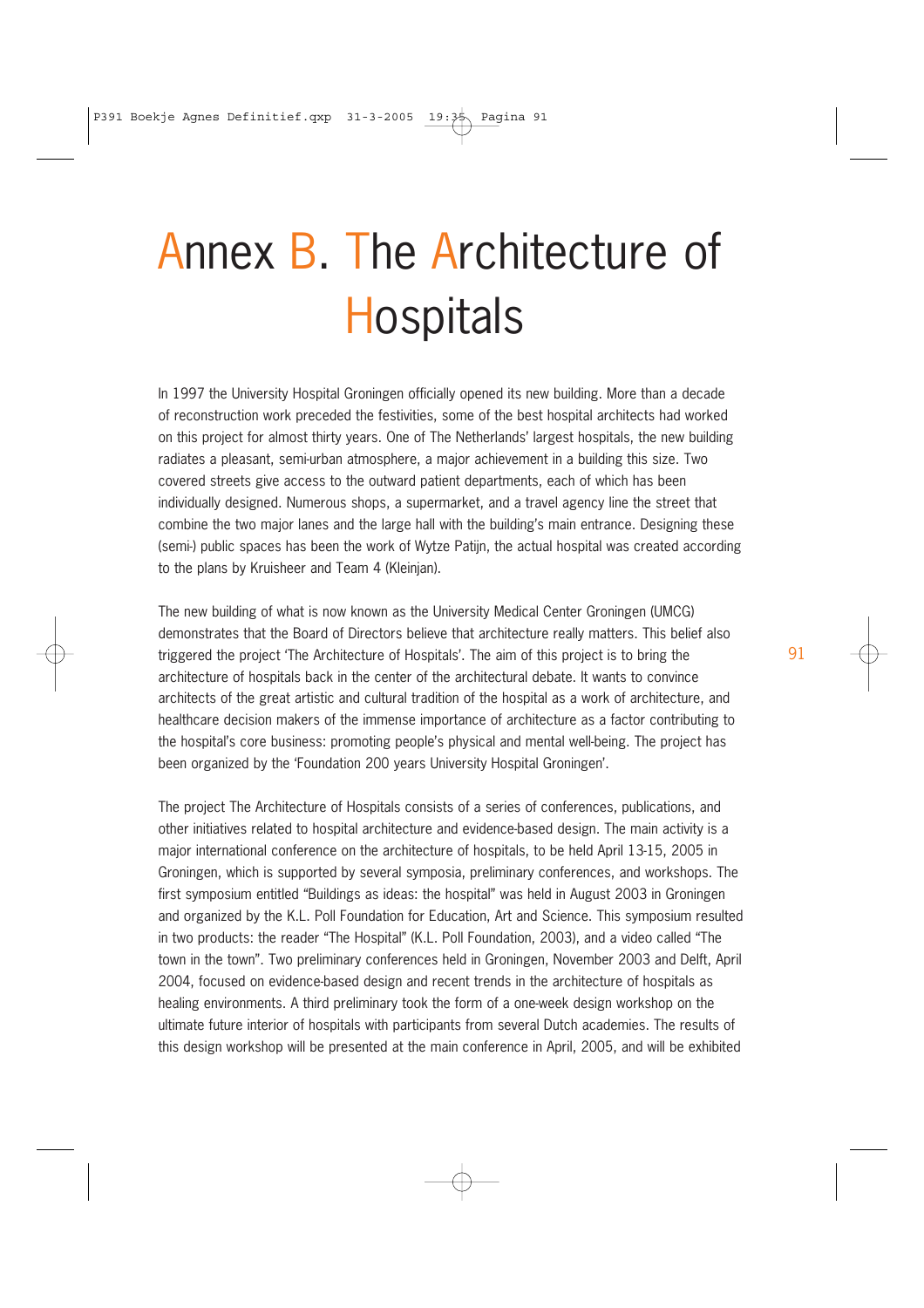in the city of Groningen for several weeks after the conference. The proceedings of the preliminary conferences and the main conference will be published in the course of 2005.

Further publications of the project include a book on the planning and building of the new University Hospital Groningen (Van den Noort, 1999), a book on Dutch hospital architecture after the Second World War (Mens & Tijhuis, 1999), a book on Dutch psychiatric clinics (Mens, 2003), and the current publication on health impacts of healing environments. In addition, a book is currently being prepared that analyzes the evolution of housing and (semi-) medical facilities for the elderly.

A final product of the project The Architecture of Hospitals is a television documentary on the role of the architect as a therapist, directed by Joost van Krieken (date of broadcast on Dutch television: April 10, 2005).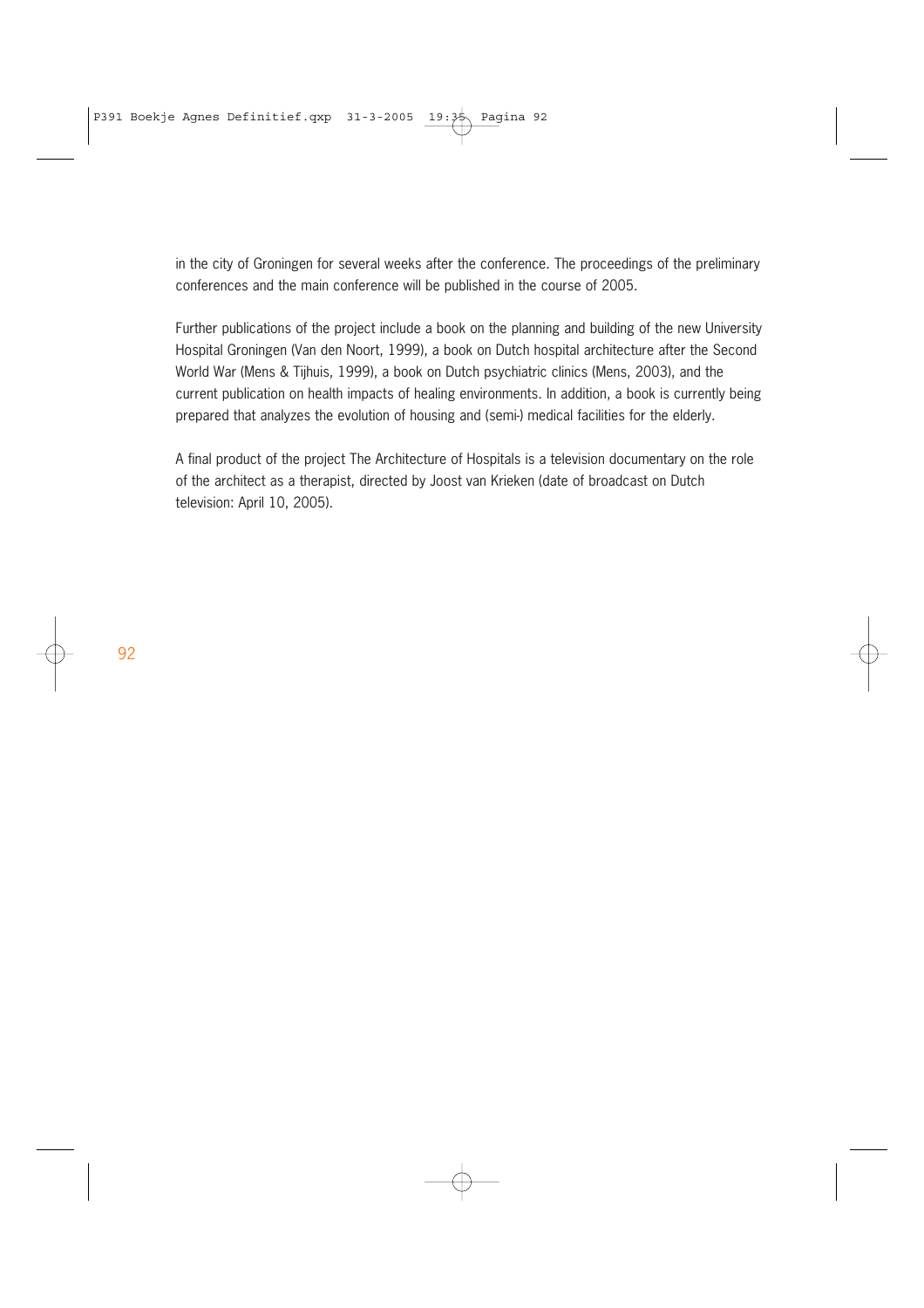# The project The Architecture of Hospitals is made possible by:

- HGIS Netherlands Culture Fund
- Plants for People
- Stimuleringsfonds voor Architectuur The Netherlands Architecture Fund
- Siemens
- Bam & Trebbe construction Partnership Nelissen Van Egteren/Trebbe
- Brocacef
- ISIT The Storage Company
- Premsela-regeling The Netherlands Architecture Fund
- Netherlands Board for Hospital Facilities
- Deloitte
- Alterra
- PGGM
- EMC Computer Systems
- Van Heugten Consultants
- Forbo Flooring
- Bossers & Cnossen
- Getronics ICT solutions and services
- Interoffice Office Supplies
- Medtronic Cardiac Rhythm Management
- Nashuatec copiers and printers
- Sijbes Office Supplier

# The Architecture of Hospitals collaborates with:

- Amice An Amicable network of Academical Medical Centers in Europe
- University Medical Center Groningen
- BNA Royal Institute of Dutch Architects
- Health Council of the Netherlands
- NAi Netherlands Architecture Institute
- RuG University of Groningen
- STAGG Public Health Section/Royal Institute of Dutch Architects
- TU Delft Delft University of Technology
- L'assistance publique Hôpitaux de Paris
- Harvard University Graduate School of Design, Cambridge
- Karolinska Institute, Medical University, Stockholm
- Texas A&M University College of Architecture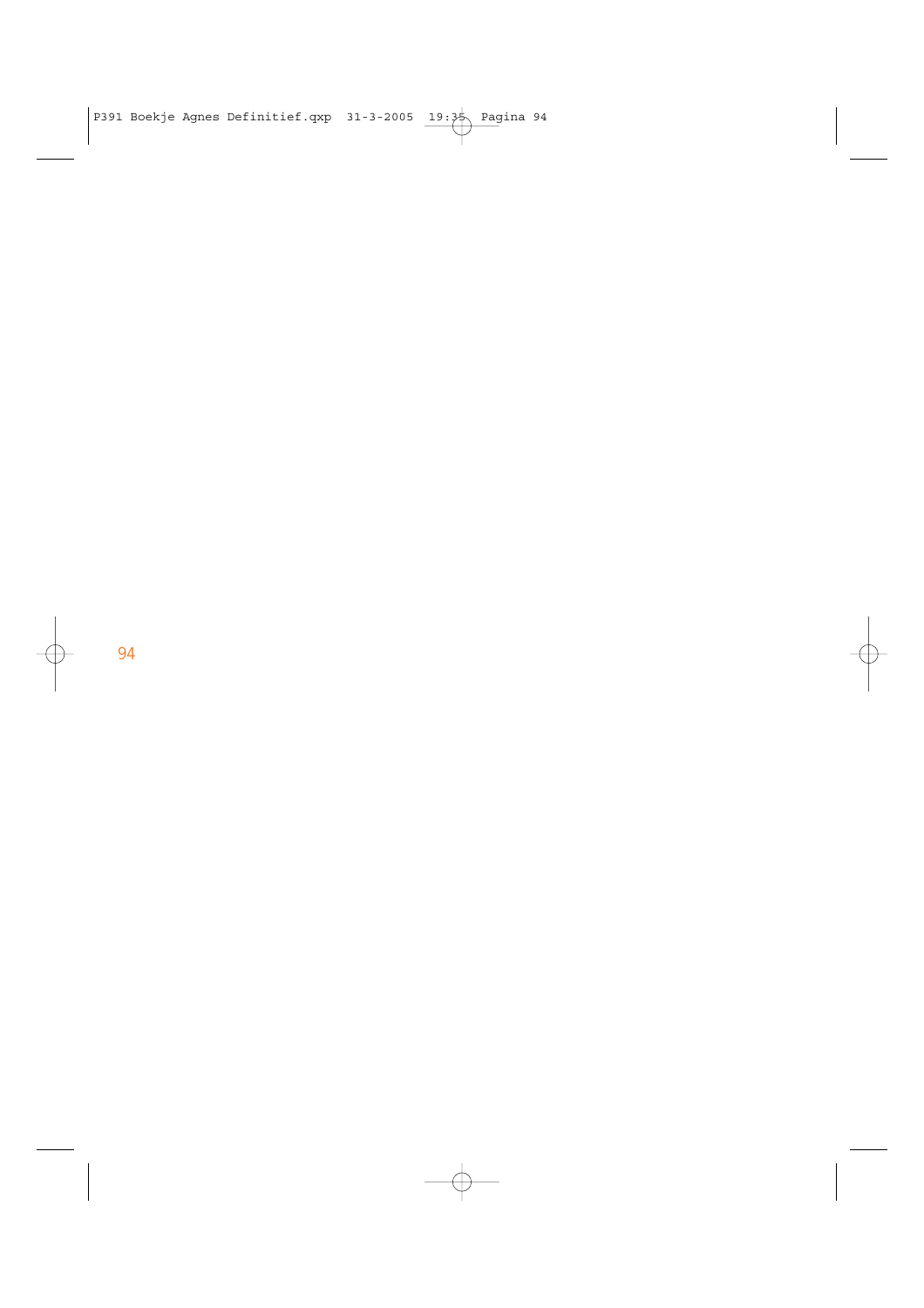# Annex C. About the Author

Dr A.E. (Agnes) van den Berg is an environmental psychologist specialized in research on people's perceptions and evaluations of natural environments. In 1999, she received her Ph.D. degree for research into individual differences in preferences for wild and cultivated nature. She currently works as a senior researcher and associate professor at Wageningen University and Research Centre, The Netherlands. Her work is focused on fundamental issues in humanenvironment relations, including environmental preferences, health benefits of nature, fear of nature, and underlying motivational mechanisms. In addition, Agnes van den Berg is committed to the translation of theoretical insights into practical guidelines for planners, policy makers, and designers. Among the tools and instruments she has developed are a nationwide GIS-model for the monitoring and prediction of landscape beauty, and a checklist for the application of nature to the design of hospitals on behalf of the Erasmus University Medical Center, Rotterdam.

For more information about Agnes van den Berg, see her website *www.agnesvandenberg.nl* 

#### Selected publications

- Van den Berg, A.E., Koole, S.L & Van der Wulp, N.Y (2003). Environmental preference and restoration: (How) are they related? Journal of Environmental Psychology, 23, 135-146.
- Van den Berg, A.E. & Ter Heijne, M. (2004). Angst voor de natuur: Een theoretische en empirische verkenning [Fear of nature: A theoretical and empirical exploration]. Landschap, 3, 137-145.
- Van den Berg, A.E., & Van den Berg, M.M.H.E. (2001). Van buiten word je beter; een essay over de relatie tussen natuur en gezondheid [Healing from the outside]. Wageningen, Alterra.
- Van den Berg, A.E., Vlek, C.A.J. & Coeterier, J.F. (1998). Group differences in the aesthetic evaluation of nature development plans: A multilevel approach. Journal of Environmental Psychology, 18, 141-157.
- Koole, S.L., & Van den Berg, A.E. (in press). Lost in the wilderness: Terror management, action control, and evaluations of nature. Journal of Personality and Social Psychology.